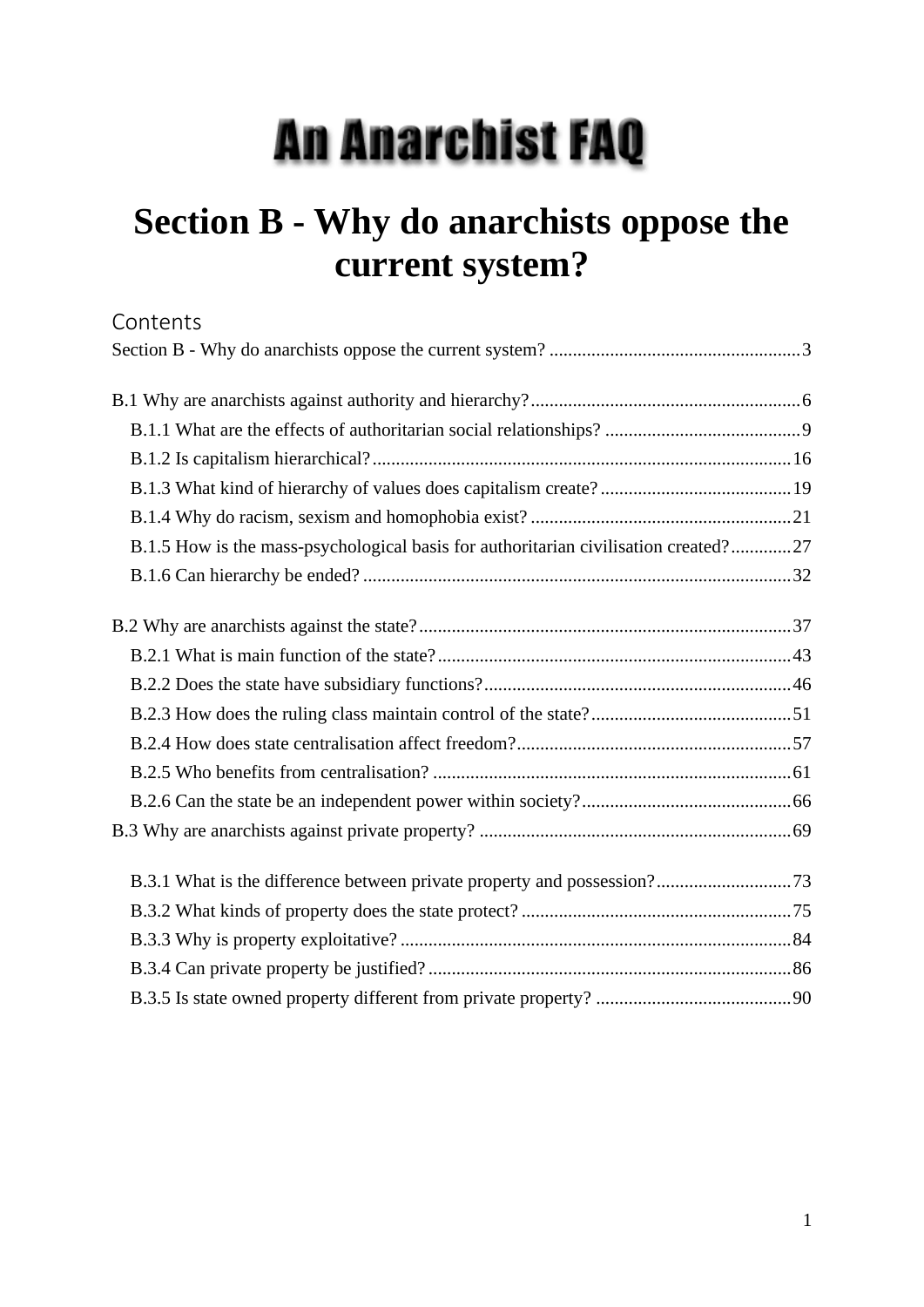| B.6 But won't decisions made by individuals with their own money be the best?118 |  |
|----------------------------------------------------------------------------------|--|
|                                                                                  |  |
|                                                                                  |  |
|                                                                                  |  |
|                                                                                  |  |
|                                                                                  |  |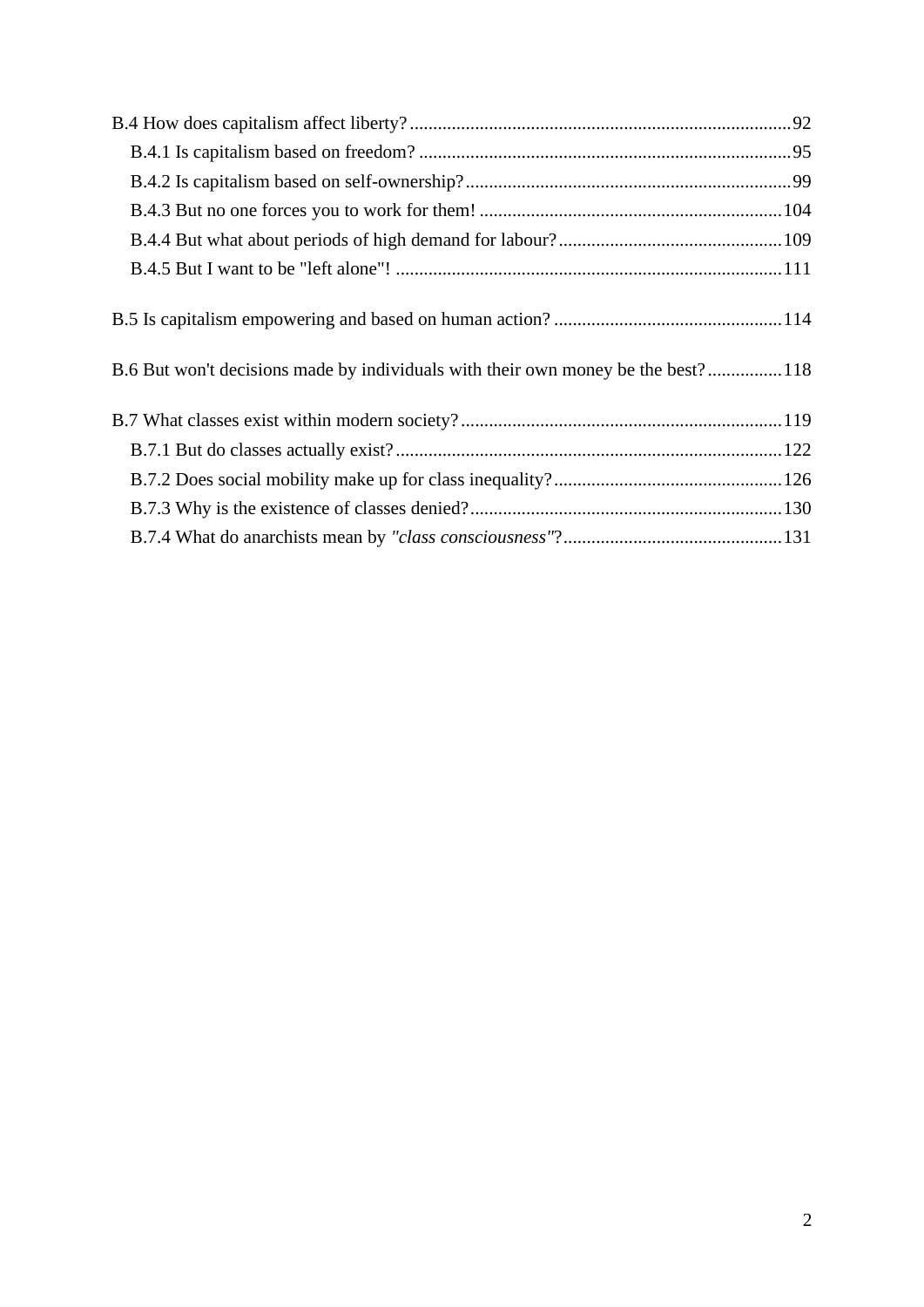## <span id="page-2-0"></span>**Section B - Why do anarchists oppose the current system?**

This section of the FAQ presents an analysis of the basic social relationships of modern society and the structures which create them, particularly those aspects of society that anarchists want to change.

Anarchism is, essentially, a revolt against capitalism. As a political theory it was born at the same time as capitalism and in opposition to it. As a social movement it grew in strength and influence as capitalism colonised more and more parts of society. Rather than simply express opposition to the state, as some so-called experts assert, anarchism has always been opposed to other forms of authority and the oppression they create, in particular capitalism and its particular form of private property. It is no coincidence that Proudhon, the first person to declare themselves an anarchist, did so in a book entitled **What is Property?** (and gave the answer *"It is theft!"*). From Proudhon onwards, anarchism has opposed both the state and capitalism (indeed, it is the one thing such diverse thinkers as Benjamin Tucker and Peter Kropotkin both agreed on). Needless to say, since Proudhon anarchism has extended its critique of authority beyond these two social evils. Other forms of social hierarchy, such as sexism, racism and homophobia, have been rejected as limitations of freedom and equality. So this section of the FAQ summarises the key ideas behind anarchism's rejection of the current system we live under.

This, of course, does not mean that anarchistic ideas have not existed within society before the dawn of capitalism. Far from it. Thinkers whose ideas can be classified as anarchist go back thousands of years and are found many diverse cultures and places. Indeed, it would be no exaggeration to say that anarchism was born the moment the state and private property were created. However, as Kropotkin noted, while *"from all times there have been Anarchists and Statists"* in our times *"Anarchy was brought forth by the same critical and revolutionary protest that gave rise to Socialism in general."* However, unlike other socialists, anarchists have not stopped at the *"negation of Capitalism and of society based on the subjection of labour to capital"* and went further to *"declare themselves against what constitutes the real strength of Capitalism: the State and its principle supports -- centralisation of authority, law, always made by a minority for its own profit, and a form of justice whose chief aim is to protect Authority and Capitalism."* So anarchism was *"not only against Capitalism, but also against these pillars of Capitalism: Law, Authority, and the State."* [**Evolution and Environment**, p. 16 and p. 19]

In other words, anarchism as it exists today, as a social movement with a long history of struggle and with a political theory and set of ideas, is the product of the transformation of society which accompanied the creation of the modern (nation-) state and capital and (far more importantly) the reaction, resistance and opposition of those subject to these new social relationships and institutions. As such, the analysis and critique presented in this section of the FAQ will concentrate on modern, capitalist, society.

Anarchists realise that the power of governments and other forms of hierarchy depends upon the agreement of the governed. Fear is not the whole answer, it is far more *"because they [the oppressed] subscribe to the same values as their governors. Rulers and ruled alike believe in the principle of authority, of hierarchy, of power."* [Colin Ward, **Anarchy in Action**, p. 15]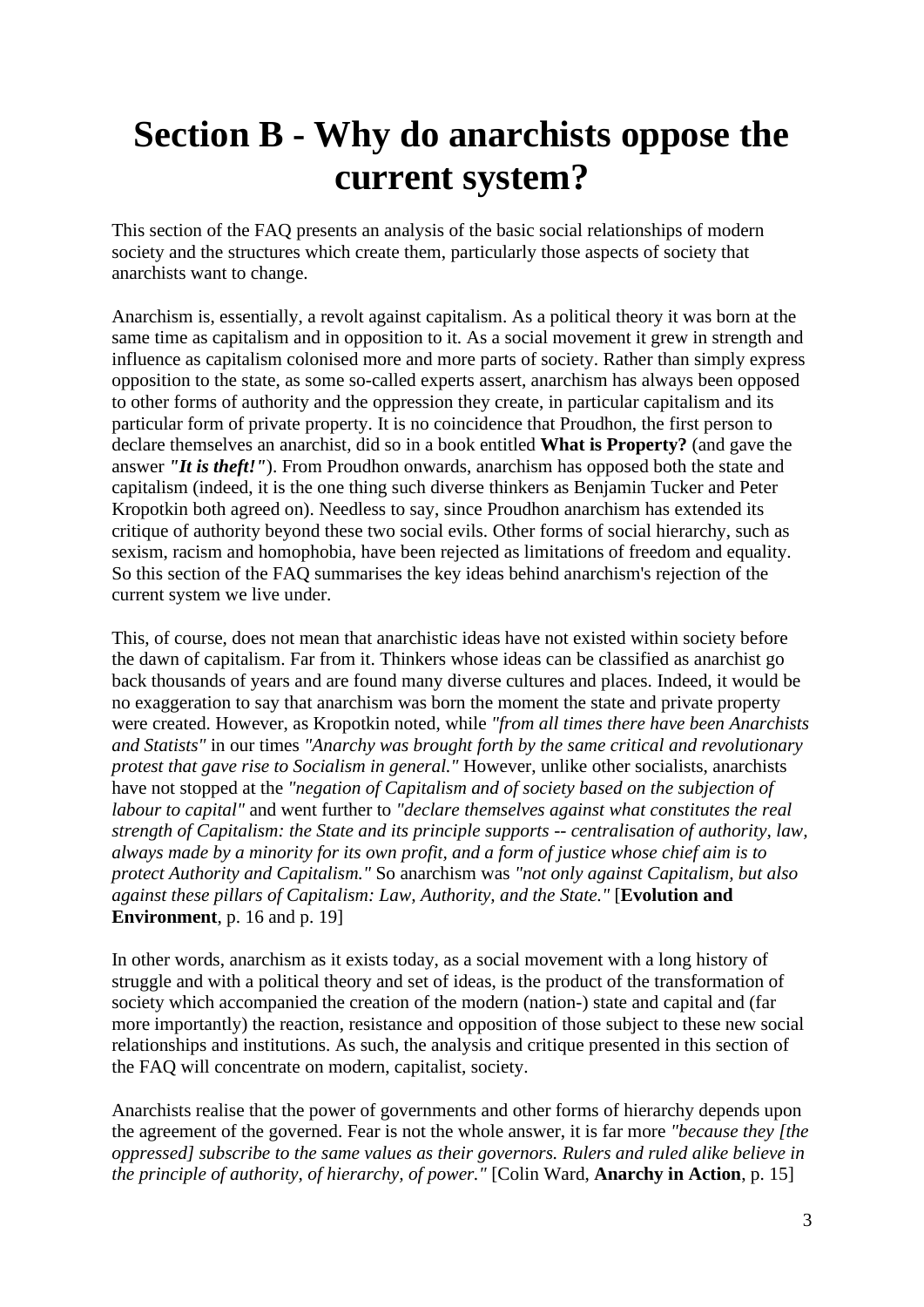With this in mind, we present in this section of the FAQ our arguments to challenge this "consensus," to present the case why we should become anarchists, why authoritarian social relationships and organisations are not in our interests.

Needless to say, this task is not easy. No ruling class could survive unless the institutions which empower it are generally accepted by those subject to them. This is achieved by various means -- by propaganda, the so-called education system, by tradition, by the media, by the general cultural assumptions of a society. In this way the dominant ideas in society are those of the dominant elite. This means that any social movement needs to combat these ideas before trying to end them:

*"People often do not even recognise the existence of systems of oppression and domination. They have to try to struggle to gain their rights within the systems in which they live before they even perceive that there is repression. Take a look at the women's movement. One of the first steps in the development of the women's movement was so-called 'consciousness raising efforts.' Try to get women to perceive that it is not the natural state of the world for them to be dominated and controlled. My grandmother couldn't join the women's movement, since she didn't feel any oppression, in some sense. That's just the way life was, like the sun rises in the morning. Until people can realise that it is not like the sun rising, that it can be changed, that you don't have to follow orders, that you don't have to be beaten, until people can perceive that there is something wrong with that, until that is overcome, you can't go on. And one of the ways to do that is to try to press reforms within the existing systems of repression, and sooner or later you find that you will have to change them."* [Noam Chomsky, **Anarchism Interview**]

This means, as Malatesta stressed, that anarchists *"first task therefore must be to persuade people."* This means that we *"must make people aware of the misfortunes they suffer and of their chances to destroy them . . . To those who are cold and hungry we will demonstrate how possible and easy it would be to assure everybody their material needs. To those who are oppressed and despised we shall show how it is possible to live happily in a world of people who are free and equal . . . And when we will have succeeded in arousing the sentiment of rebellion in the minds of men [and women] against the avoidable and unjust evils from which we suffer in society today, and in getting them to understand how they are caused and how it depends on human will to rid ourselves of them"* then we will be able to unite and change them for the better. [**Errico Malatesta: His Life and Ideas**, pp. 185-6]

So we must explain **why** we want to change the system. From this discussion, it will become apparent why anarchists are dissatisfied with the very limited amount of freedom in modern society and why they want to create a truly free society. In the words of Noam Chomsky, the anarchist critique of modern society means:

*"to seek out and identify structures of authority, hierarchy, and domination in every aspect of life, and to challenge them; unless a justification for them can be given, they are illegitimate, and should be dismantled, to increase the scope of human freedom. That includes political power, ownership and management, relations among men and women, parents and children, our control over the fate of future generations (the basic moral imperative behind the environmental movement. . .), and much else. Naturally this means a challenge to the huge institutions of coercion and control: the state, the unaccountable private tyrannies that control most of the domestic and*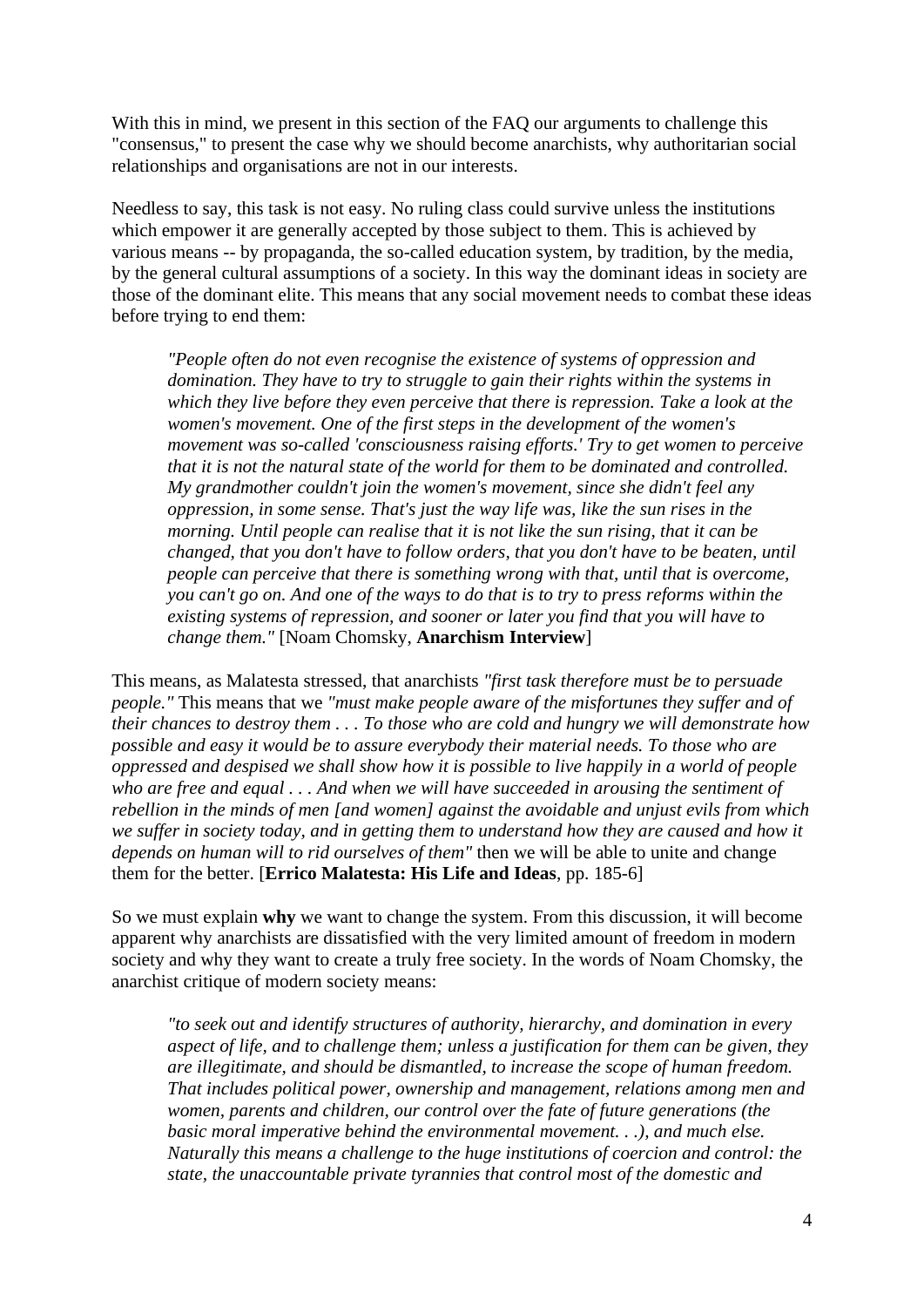#### *international economy [i.e. capitalist corporations and companies], and so on. But not only these."* [**Marxism, Anarchism, and Alternative Futures**, p. 775]

This task is made easier by the fact that the *"dominating class"* has **not** *"succeeded in reducing all its subjects to passive and unconscious instruments of its interests."* This means that where there is oppression and exploitation there is also resistance -- and hope. Even when those oppressed by hierarchical social relations generally accept it, those institutions cannot put out the spark of freedom totally. Indeed, they help produce the spirit of revolt by their very operation as people finally say enough is enough and stand up for their rights. Thus hierarchical societies *"contain organic contradictions and [these] are like the germs of death"* from which *"the possibility of progress"* springs. [Malatesta, **Op. Cit.**, pp. 186-7]

Anarchists, therefore, combine their critique of existing society with active participation in the on-going struggles which exist in any hierarchical struggle. As we discuss in [section J,](sectionJ.html) we urge people to take *direct action* to fight oppression. Such struggles change those who take part in them, breaking the social conditioning which keeps hierarchical society going and making people aware of other possibilities, aware that other worlds are possible and that we do not have to live like this. Thus struggle is the practical school of anarchism, the means by which the preconditions of an anarchist society are created. Anarchists seek to learn from such struggles while, at the same time, propagating our ideas within them and encouraging them to develop into a general struggle for social liberation and change.

Thus the natural resistance of the oppressed to their oppression encourages this process of justification Chomsky (and anarchism) calls for, this critical evaluation of authority and domination, this undermining of what previously was considered "natural" or "commonsense" **until we started to question it.** As noted above, an essential part of this process is to encourage direct action by the oppressed against their oppressors as well as encouraging the anarchistic tendencies and awareness that exist (to a greater or lesser degree) in any hierarchical society. The task of anarchists is to encourage such struggles and the questioning their produce of society and the way it works. We aim to encourage people to look at the root causes of the social problems they are fighting, to seek to change the underlying social institutions and relationships which produce them. We seek to create an awareness that oppression can not only be fought, but ended, and that the struggle against an unjust system creates the seeds of the society that will replace it. In other words, we seek to encourage hope and a positive vision of a better world.

However, this section of the FAQ is concerned directly with the critical or "negative" aspect of anarchism, the exposing of the evil inherent in all authority, be it from state, property or whatever and why, consequently, anarchists seek *"the destruction of power, property, hierarchy and exploitation."* [Murray Bookchin, **Post-Scarcity Anarchism**, p. 11] Later sections will indicate how, after analysing the world, anarchists plan to change it constructively, but some of the constructive core of anarchism will be seen even in this section. After this broad critique of the current system, we move onto more specific areas. [Section C](sectionC.html) explains the anarchist critique of the economics of capitalism. [Section D](sectionD.html) discusses how the social relationships and institutions described in this section impact on society as a whole. [Section E](sectionE.html) discusses the causes (and some suggested solutions) to the ecological problems we face.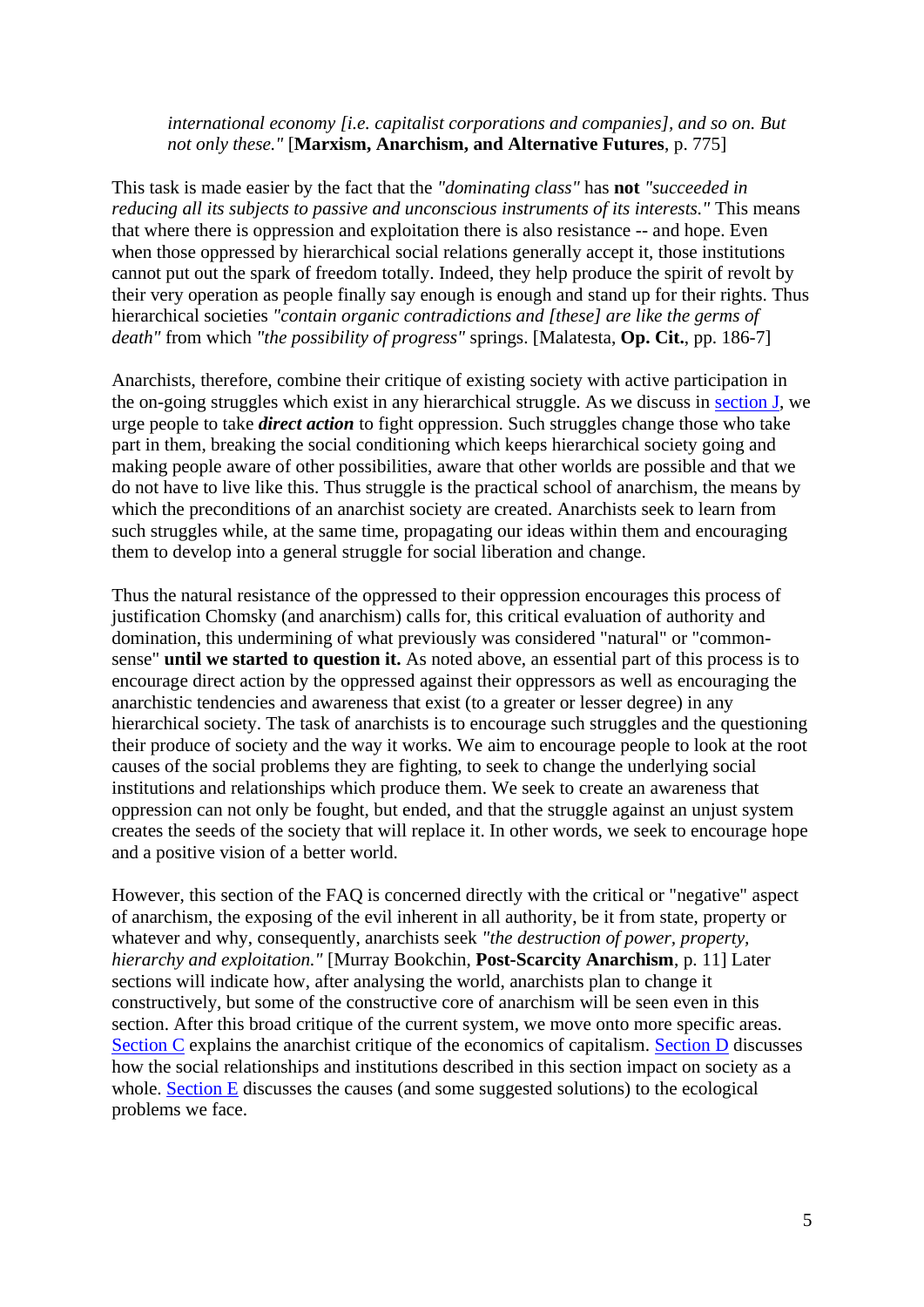# <span id="page-5-0"></span>**B.1 Why are anarchists against authority and hierarchy?**

First, it is necessary to indicate what kind of authority anarchism challenges. While it is customary for some opponents of anarchism to assert that anarchists oppose all kinds of authority, the reality of the situation is more complex. While anarchists have, on occasion, stated their opposition to "all authority" a closer reading quickly shows that anarchists reject only one specific form of authority, what we tend to call hierarchy (see [section H.4](sectionH.html#sech4) for more details). This can be seen when Bakunin stated that *"the principle of authority"* was the *"eminently theological, metaphysical and political idea that the masses, always incapable of governing themselves, must submit at all times to the benevolent yoke of a wisdom and a justice, which in one way or another, is imposed from above."* [**Marxism, Freedom and the State**, p. 33]

Other forms of authority are more acceptable to anarchists, it depends whether the authority in question becomes a source of **power** over others or not. That is the key to understanding the anarchist position on authority -- if it is *hierarchical* authority, then anarchists are against it. . The reason is simple:

*"[n]o one should be entrusted with power, inasmuch as anyone invested with authority must . . . became an oppressor and exploiter of society."* [Bakunin, **The Political Philosophy of Bakunin**, p. 249]

This distinction between forms of authority is important. As Erich Fromm pointed out, *"authority"* is *"a broad term with two entirely different meanings: it can be either 'rational' or 'irrational' authority. Rational authority is based on competence, and it helps the person who leans on it to grow. Irrational authority is based on power and serves to exploit the person subjected to it."* [**To Have or To Be**, pp. 44-45] The same point was made by Bakunin over 100 years earlier when he indicated the difference between authority and *"natural influence."* For Bakunin, individual freedom *"results from th[e] great number of material, intellectual, and moral influences which every individual around him [or her] and which society . . . continually exercise . . . To abolish this mutual influence would be to die."* Consequently, *"when we reclaim the freedom of the masses, we hardly wish to abolish the effect of any individual's or any group of individual's natural influence upon the masses. What we wish is to abolish artificial, privileged, legal, and official influences."* [**The Basic Bakunin**, p. 140 and p. 141]

It is, in other words, the difference between taking part in a decision and listening to alternative viewpoints and experts (*"natural influence"*) before making your mind up and having a decision **made for you** by a separate group of individuals (who may or may not be elected) because that is their role in an organisation or society. In the former, the individual exercises their judgement and freedom (i.e. is based on rational authority). In the latter, they are subjected to the wills of others, to hierarchical authority (i.e. is based on irrational authority). This is because rational authority *"not only permits but requires constant scrutiny and criticism . . . it is always temporary, its acceptance depending on its performance."* The source of irrational authority, on the other hand, *"is always power over people . . . Power on the one side, fear on the other, are always the buttresses on which irrational authority is*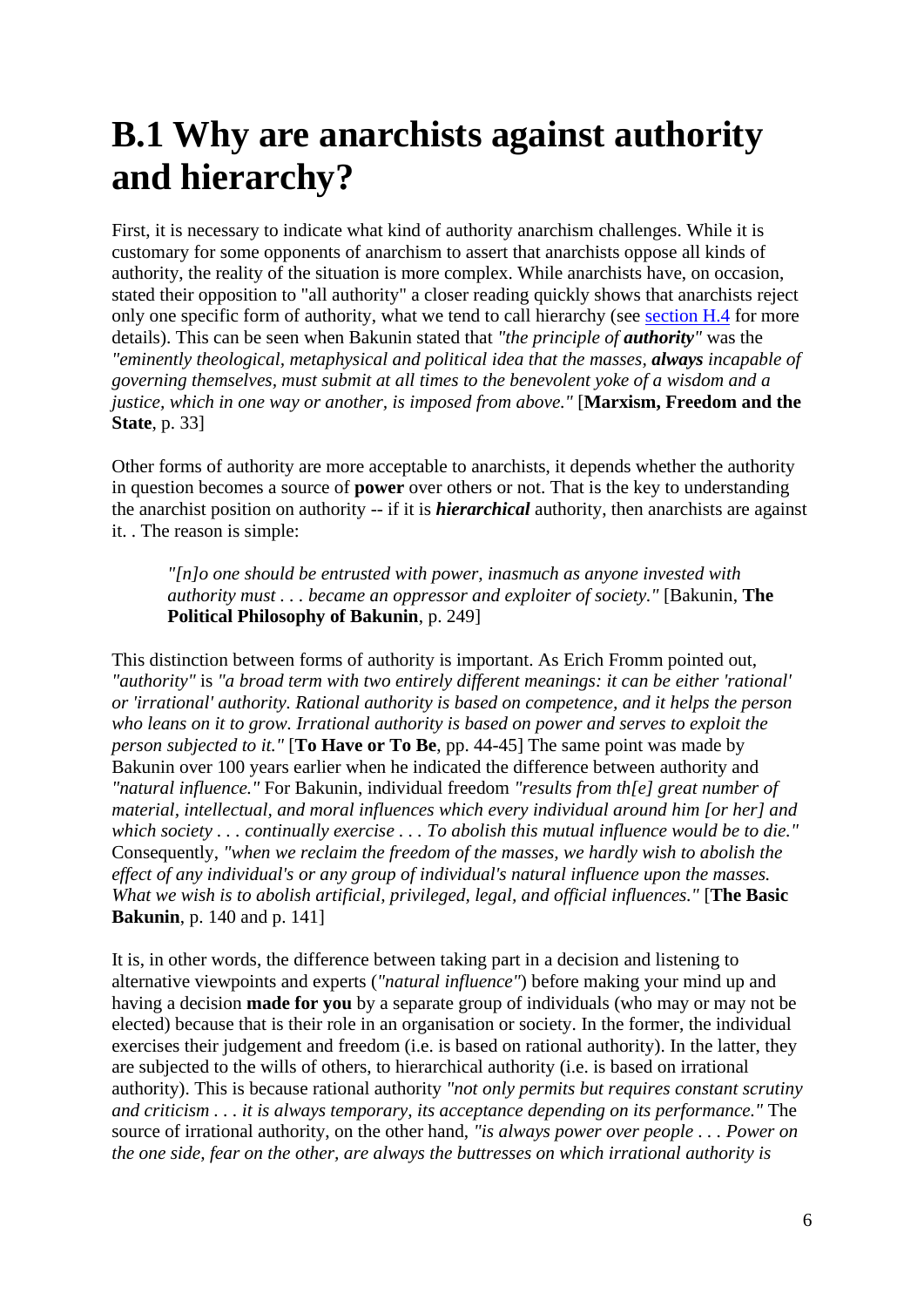*built."* Thus former is based upon *"equality"* while the latter *"is by its very nature based upon inequality."* [Erich Fromm, **Man for Himself**, pp. 9-10]

This crucial point is expressed in the difference between **having** authority and **being** an authority. Being an authority just means that a given person is generally recognised as competent for a given task, based on his or her individual skills and knowledge. Put differently, it is socially acknowledged expertise. In contrast, having authority is a social relationship based on status and power derived from a hierarchical position, not on individual ability. Obviously this does not mean that competence is not an element for obtaining a hierarchical position; it just means that the real or alleged initial competence is transferred to the title or position of the authority and so becomes independent of individuals, i.e. institutionalised (or what Bakunin termed *"official"*).

This difference is important because the way people behave is more a product of the institutions in which we are raised than of any inherent nature. In other words, social relationships **shape** the individuals involved. This means that the various groups individuals create have traits, behaviours and outcomes that cannot be understood by reducing them to the individuals within them. That is, groups consist not only of individuals, but also relationships between individuals and these relationships will affect those subject to them. For example, obviously *"the exercise of power by some disempowers others"* and so through a *"combination of physical intimidation, economic domination and dependency, and psychological limitations, social institutions and practices affect the way everyone sees the world and her or his place in it."* This, as we discuss in the [next section,](sectionB.html#secb11) impacts on those involved in such authoritarian social relationships as *"the exercise of power in any institutionalised form -- whether economic, political or sexual -- brutalises both the wielder of power and the one over whom it is exercised."* [Martha A. Ackelsberg, **Free Women of Spain**, p. 41]

Authoritarian social relationships means dividing society into (the few) order givers and (the many) order takers, impoverishing the individuals involved (mentally, emotionally and physically) and society as a whole. Human relationships, in all parts of life, are stamped by authority, not liberty. And as freedom can only be created by freedom, authoritarian social relationships (and the obedience they require) do not and cannot educate a person in freedom -- only participation (self-management) in all areas of life can do that. *"In a society based on exploitation and servitude,"* in Kropotkin's words, *"human nature itself is degraded"* and it is only *"as servitude disappears"* shall we *"regain our rights."* [**Anarchism**, p. 104]

Of course, it will be pointed out that in any collective undertaking there is a need for cooperation and co-ordination and this need to "subordinate" the individual to group activities is a form of authority. Therefore, it is claimed, a democratically managed group is just as "authoritarian" as one based on hierarchical authority. Anarchists are not impressed by such arguments. Yes, we reply, of course in any group undertaking there is a need make and stick by agreements but anarchists argue that to use the word "authority" to describe two fundamentally different ways of making decisions is playing with words. It obscures the fundamental difference between free association and hierarchical imposition and confuses cooperation with command (as we note in [section H.4,](sectionH.html#sech4) Marxists are particularly fond of this fallacy). Simply put, there are two different ways of co-ordinating individual activity within groups -- either by authoritarian means or by libertarian means. Proudhon, in relation to workplaces, makes the difference clear: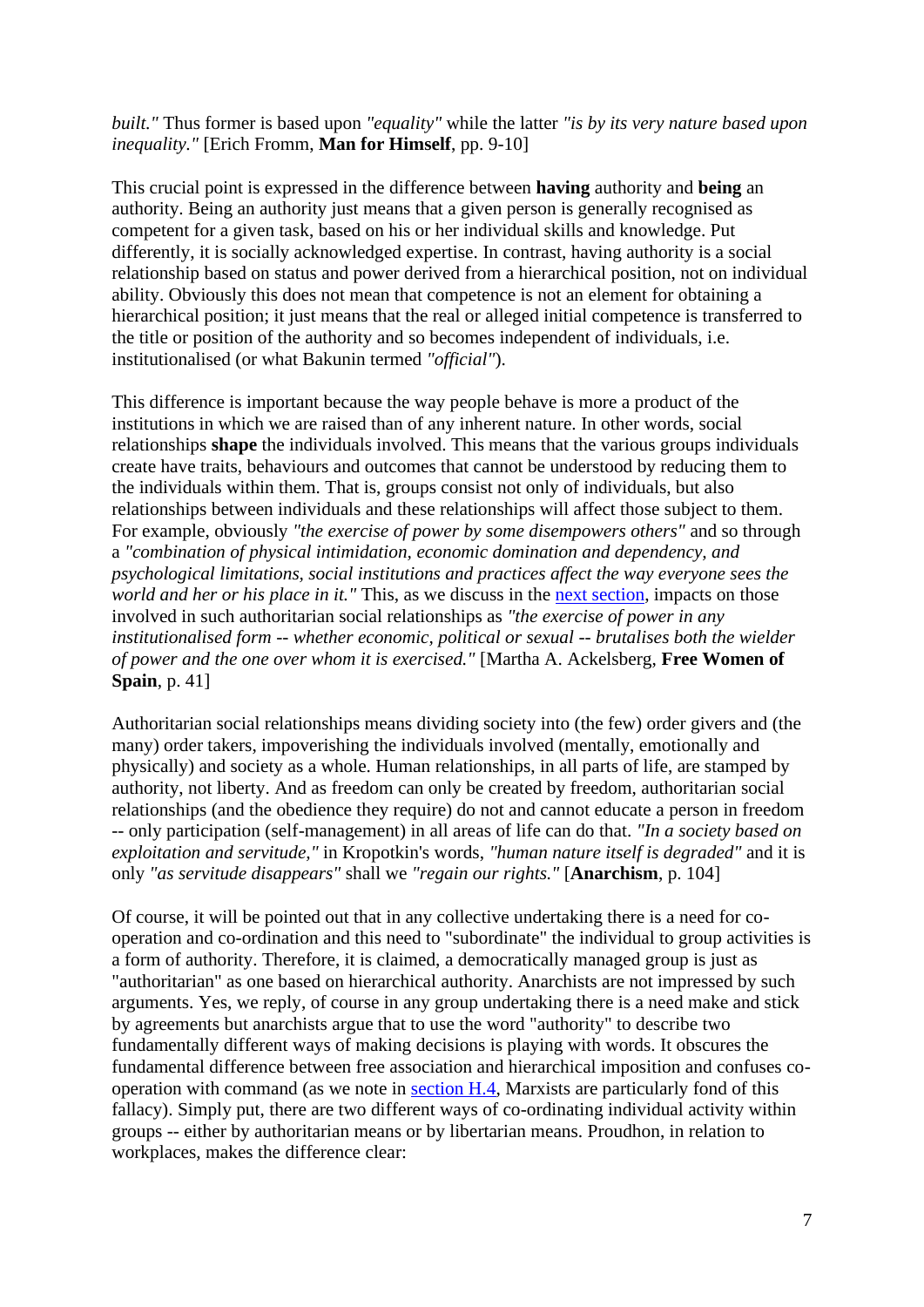*"either the workman. . . will be simply the employee of the proprietor-capitalistpromoter; or he will participate. . . [and] have a voice in the council, in a word he will become an associate.*

*"In the first case the workman is subordinated, exploited: his permanent condition is one of obedience. . . In the second case he resumes his dignity as a man and citizen. . . he forms part of the producing organisation, of which he was before but the slave; as, in the town, he forms part of the sovereign power, of which he was before but the subject . . . we need not hesitate, for we have no choice. . . it is necessary to form an ASSOCIATION among workers . . . because without that, they would remain related as subordinates and superiors, and there would ensue two . . . castes of masters and wage-workers, which is repugnant to a free and democratic society."* [**General Idea of the Revolution**, pp. 215-216]

In other words, associations can be based upon a form of **rational** authority, based upon **natural influence** and so reflect freedom, the ability of individuals to think, act and feel and manage their own time and activity. Otherwise, we include elements of slavery into our relationships with others, elements that poison the whole and shape us in negative ways (see [section B.1.1\)](sectionB.html#secb11). Only the reorganisation of society in a libertarian way (and, we may add, the mental transformation such a change requires and would create) will allow the individual to *"achieve more or less complete blossoming, whilst continuing to develop"* and banish *"that spirit of submission that has been artificially thrust upon him [or her]"* [Nestor Makhno, **The Struggle Against the State and Other Essays**, p. 62]

So, anarchists *"ask nothing better than to see [others]. . . exercise over us a natural and legitimate influence, freely accepted, and never imposed . . . We accept all natural authorities and all influences of fact, but none of right."* [Bakunin, **The Political Philosophy of Bakunin**, p. 255] Anarchist support for free association within directly democratic groups is based upon such organisational forms increasing influence and reducing irrational authority in our lives. Members of such organisations can create and present their own ideas and suggestions, critically evaluate the proposals and suggestions from their fellows, accept those that they agree with or become convinced by and have the option of leaving the association if they are unhappy with its direction. Hence the influence of individuals and their free interaction determine the nature of the decisions reached, and no one has the right to impose their ideas on another. As Bakunin argued, in such organisations *"no function remains fixed and it will not remain permanently and irrevocably attached to one person. Hierarchical order and promotion do not exist. . . In such a system, power, properly speaking, no longer exists. Power is diffused to the collectivity and becomes the true expression of the liberty of everyone."* [**Bakunin on Anarchism**, p. 415]

Therefore, anarchists are opposed to **irrational** (e.g., illegitimate) authority, in other words, hierarchy -- hierarchy being the institutionalisation of authority within a society. Hierarchical social institutions include the state (see [section B.2\)](sectionB.html#secb2), private property and the class systems it produces (see [section B.3\)](sectionB.html#secb3) and, therefore, capitalism (see [section B.4\)](sectionB.html#secb4). Due to their hierarchical nature, anarchists oppose these with passion. *"Every institution, social or civil,"* argued Voltairine de Cleyre, *"that stands between man [or woman] and his [or her] right; every tie that renders one a master, another a serf; every law, every statue, every be-itenacted that represents tyranny"* anarchists seek to destroy. However, hierarchy exists beyond these institutions. For example, hierarchical social relationships include sexism, racism and homophobia (see [section B.1.4\)](sectionB.html#secb14), and anarchists oppose, and fight, them all. Thus,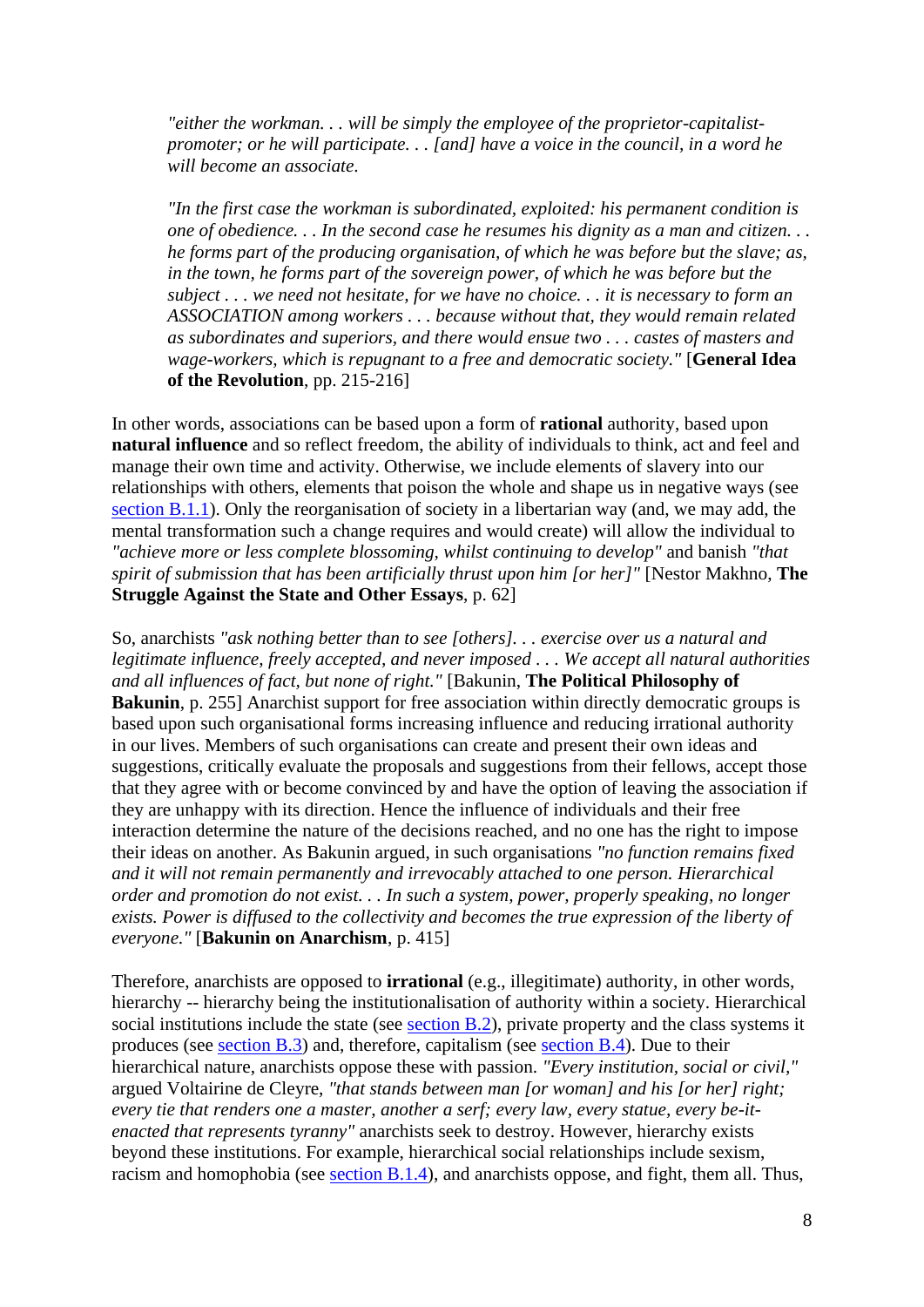as well as fighting capitalism as being hierarchical (for workers *"slave in a factory,"* albeit *"the slavery ends with the working hours"*) de Cleyre also opposed patriarchal social relationships which produce a *"home that rests on slavery"* because of a *"marriage that represents the sale and transfer of the individuality of one of its parties to the other!"* [**The Voltairine de Cleyre Reader**, p. 72, p. 17 and p. 72]

Needless to say, while we discuss different forms of hierarchy in different sections this does not imply that anarchists think they, and their negative effects, are somehow independent or can be easily compartmentalised. For example, the modern state and capitalism are intimately interrelated and cannot be considered as independent of each other. Similarly, social hierarchies like sexism and racism are used by other hierarchies to maintain themselves (for example, bosses will use racism to divide and so rule their workers). From this it follows that abolishing one or some of these hierarchies, while desirable, would not be sufficient. Abolishing capitalism while maintaining the state would not lead to a free society (and vice versa) -- if it were possible. As Murray Bookchin notes:

*"there can be a decidedly classless, even a non-exploitative society in the economic sense that still preserves hierarchical rule and domination in the social sense - whether they take the form of the patriarchal family, domination by age and ethnic groups, bureaucratic institutions, ideological manipulation or a pyramidal division of labour . . . classless or not, society would be riddles by domination and, with domination, a general condition of command and obedience, of unfreedom and humiliation, and perhaps most decisively, an abortion of each individual's potentiality for consciousness, reason, selfhood, creativity, and the right to assert full control over her or his daily live."* [**Toward an Ecological Society**, pp. 14-5]

This clearly implies that anarchists *"challenge not only class formations but hierarchies, not only material exploitation but domination in every form."* [Bookchin, **Op. Cit.**, p. 15] Hence the anarchist stress on opposing hierarchy rather than just, say, the state (as some falsely assert) or simply economic class and exploitation (as, say, many Marxists do). As noted earlier (in [section A.2.8\)](sectionA.html#seca28), anarchists consider all hierarchies to be not only harmful but unnecessary, and think that there are alternative, more egalitarian ways to organise social life. In fact, we argue that hierarchical authority creates the conditions it is presumably designed to combat, and thus tends to be self-perpetuating. Thus hierarchical organisations erode the ability of those at the bottom to manage their own affairs directly so requiring hierarchy and some people in positions to give orders and the rest to follow them. Rather than prevent disorder, governments are among its primary causes while its bureaucracies ostensibly set up to fight poverty wind up perpetuating it, because without poverty, the high-salaried top administrators would be out of work. The same applies to agencies intended to eliminate drug abuse, fight crime, etc. In other words, the power and privileges deriving from top hierarchical positions constitute a strong incentive for those who hold them **not** to solve the problems they are supposed to solve. (For further discussion see Marilyn French, **Beyond Power: On Women, Men, and Morals**, Summit Books, 1985).

### <span id="page-8-0"></span>**B.1.1 What are the effects of authoritarian social relationships?**

Hierarchical authority is inextricably connected with the marginalisation and disempowerment of those without authority. This has negative effects on those over whom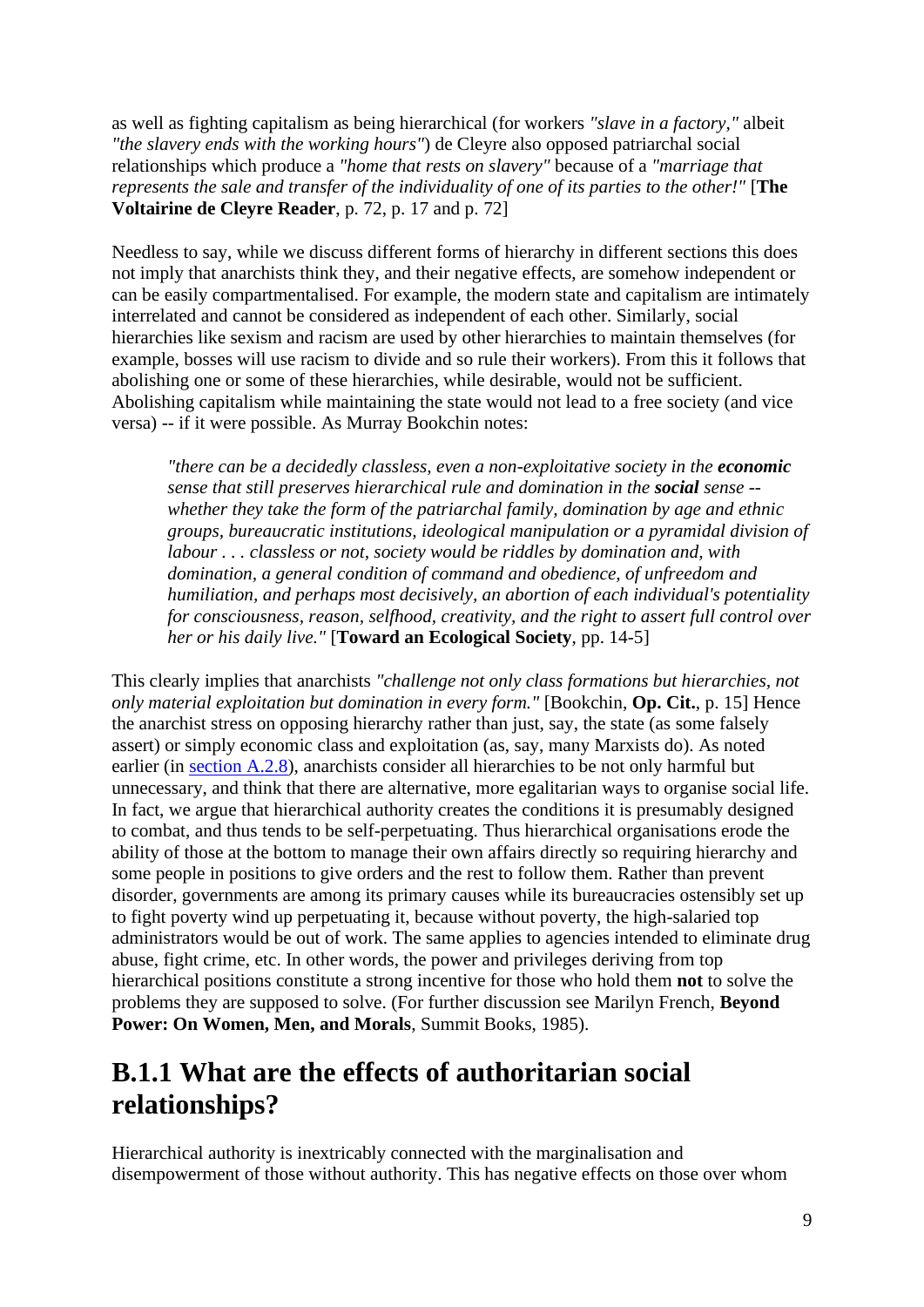authority is exercised, since *"[t]hose who have these symbols of authority and those who benefit from them must dull their subject people's realistic, i.e. critical, thinking and make them believe the fiction [that irrational authority is rational and necessary], . . . [so] the mind is lulled into submission by cliches . . . [and] people are made dumb because they become dependent and lose their capacity to trust their eyes and judgement."* [Erich Fromm, **To Have or To Be?**, p. 47]

Or, in the words of Bakunin, *"the principle of authority, applied to men who have surpassed or attained their majority, becomes a monstrosity, a source of slavery and intellectual and moral depravity."* [**God and the State**, p. 41]

This is echoed by the syndicalist miners who wrote the classic **The Miners' Next Step** when they indicate the nature of authoritarian organisations and their effect on those involved. Leadership (i.e. hierarchical authority) *"implies power held by the leader. Without power the leader is inept. The possession of power inevitably leads to corruption. . . in spite of. . . good intentions . . . [Leadership means] power of initiative, this sense of responsibility, the selfrespect which comes from expressed manhood [sic!], is taken from the men, and consolidated in the leader. The sum of their initiative, their responsibility, their self-respect becomes his . . . [and the] order and system he maintains is based upon the suppression of the men, from being independent thinkers into being 'the men' . . . In a word, he is compelled to become an autocrat and a foe to democracy."* Indeed, for the *"leader,"* such marginalisation can be beneficial, for a leader *"sees no need for any high level of intelligence in the rank and file, except to applaud his actions. Indeed such intelligence from his point of view, by breeding criticism and opposition, is an obstacle and causes confusion."* [**The Miners' Next Step**, pp. 16-17 and p. 15]

Anarchists argue that hierarchical social relationships will have a negative effect on those subject to them, who can no longer exercise their critical, creative and mental abilities **freely**. As Colin Ward argues, people *"do go from womb to tomb without realising their human potential, precisely because the power to initiate, to participate in innovating, choosing, judging, and deciding is reserved for the top men"* (and it usually **is** men!) [**Anarchy in Action**, p, 42]. Anarchism is based on the insight that there is an interrelationship between the authority structures of institutions and the psychological qualities and attitudes of individuals. Following orders all day hardly builds an independent, empowered, creative personality (*"authority and servility walk ever hand in hand."* [Peter Kropotkin, **Anarchism**, p. 81]). As Emma Goldman made clear, if a person's *"inclination and judgement are subordinated to the will of a master"* (such as a boss, as most people have to sell their labour under capitalism) then little wonder such an authoritarian relationship *"condemns millions of people to be mere nonentities."* [**Red Emma Speaks**, p. 50]

As the human brain is a bodily organ, it needs to be used regularly in order to be at its fittest. Authority concentrates decision-making in the hands of those at the top, meaning that most people are turned into executants, following the orders of others. If muscle is not used, it turns to fat; if the brain is not used, creativity, critical thought and mental abilities become blunted and side-tracked onto marginal issues, like sports and fashion. This can only have a negative impact:

*"Hierarchical institutions foster alienated and exploitative relationships among those who participate in them, disempowering people and distancing them from their own reality. Hierarchies make some people dependent on others, blame the dependent for*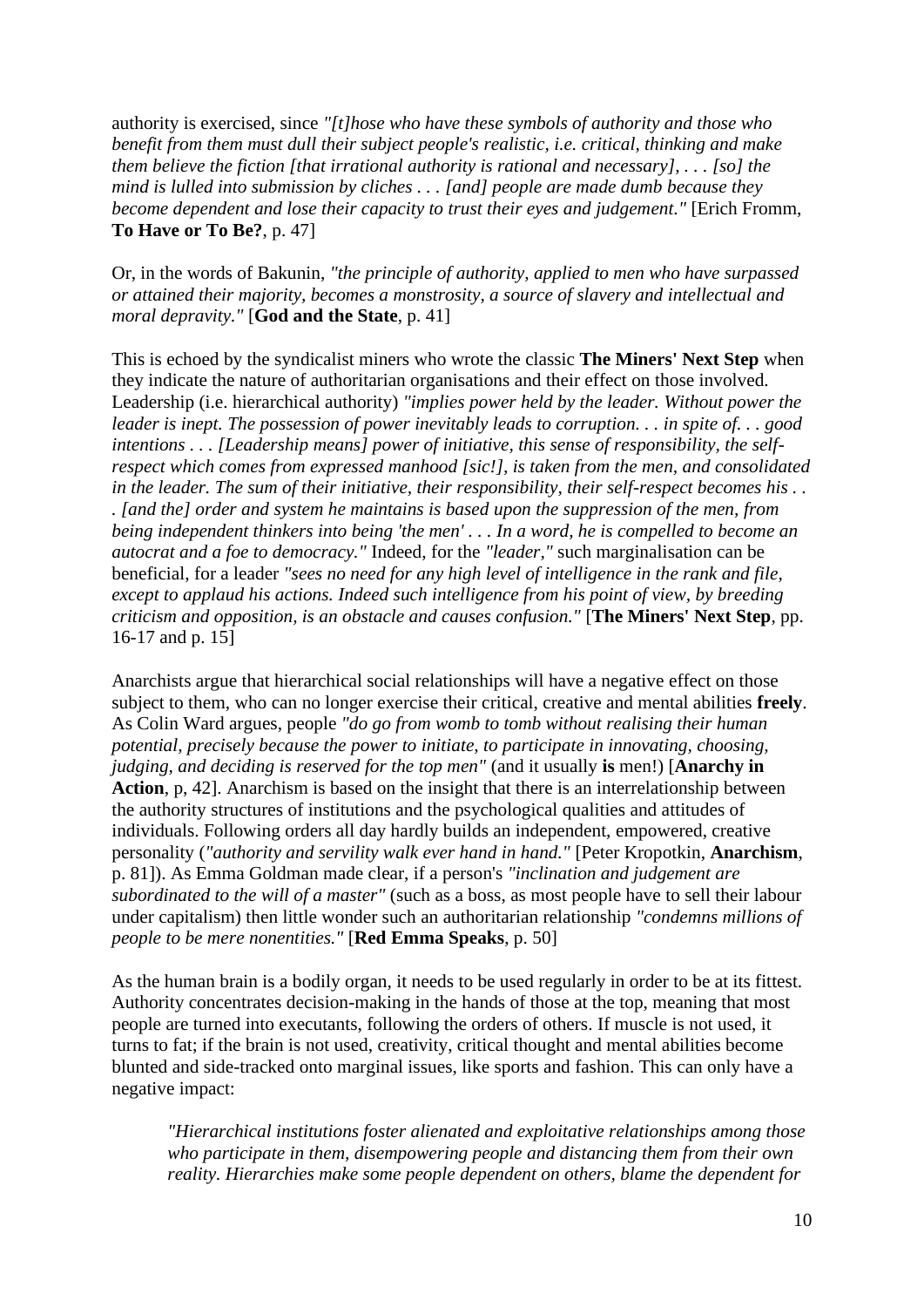*their dependency, and then use that dependency as a justification for further exercise of authority. . . . Those in positions of relative dominance tend to define the very characteristics of those subordinate to them . . . Anarchists argue that to be always in a position of being acted upon and never to be allowed to act is to be doomed to a state of dependence and resignation. Those who are constantly ordered about and prevented from thinking for themselves soon come to doubt their own capacities . . . [and have] difficulty acting on [their] sense of self in opposition to societal norms, standards and expectations."* [Martha Ackelsberg, **Free Women of Spain**, pp. 40-1]

And so, in the words of Colin Ward, the *"system makes its morons, then despises them for their ineptitude, and rewards its 'gifted few' for their rarity."* [**Op. Cit.**, p. 43]

This negative impact of hierarchy is, of course, not limited to those subject to it. Those in power are affected by it, but in different ways. As we noted in [section A.2.15,](sectionA.html#seca215) power corrupts those who have it as well as those subjected to it. The Spanish Libertarian Youth put it this way in the 1930s:

*"Against the principle of authority because this implies erosion of the human personality when some men submit to the will of others, arousing in these instincts which predispose them to cruelty and indifference in the face of the suffering of their fellows."* [quoted by Jose Peirats, **The CNT in the Spanish Revolution**, vol. 2, p. 76]

Hierarchy impoverishes the human spirit. *"A hierarchical mentality,"* notes Bookchin, *"fosters the renunciation of the pleasures of life. It justifies toil, guilt, and sacrifice by the 'inferiors,' and pleasure and the indulgent gratification of virtually every caprice by their 'superiors.' The objective history of the social structure becomes internalised as a subjective history of the psychic structure."* In other words, being subject to hierarchy fosters the internalisation of oppression -- and the denial of individuality necessary to accept it. *"Hierarchy, class, and ultimately the State,"* he stresses, *"penetrate the very integument of the human psyche and establish within it unreflective internal powers of coercion and constraint . . . By using guilt and self-blame, the inner State can control behaviour long before fear of the coercive powers of the State have to be invoked."* [**The Ecology of Freedom**, p. 72 and p. 189]

In a nutshell, *"[h]ierarchies, classes, and states warp the creative powers of humanity."* However, that is not all. Hierarchy, anarchists argue, also twists our relationships with the environment. Indeed, *"all our notions of dominating nature stem from the very real domination of human by human . . . And it is not until we eliminate domination in all its forms . . . that we will really create a rational, ecological society."* For *"the conflicts within a divided humanity, structured around domination, inevitably leads to conflicts with nature. The ecological crisis with its embattled division between humanity and nature stems, above all, from divisions between human and human."* While the *"rise of capitalism, with a law of life based on competition, capital accumulation, and limitless growth, brought these problems -- ecological and social -- to an acute point,"* anarchists *"emphasise that major ecological problems have their roots in social problems -- problems that go back to the very beginnings of patricentric culture itself."* [Murray Bookchin, **Remaking Society**, p. 72, p. 44, p. 72 and pp. 154-5]

Thus, anarchists argue, hierarchy impacts not only on us but also our surroundings. The environmental crisis we face is a result of the hierarchical power structures at the heart of our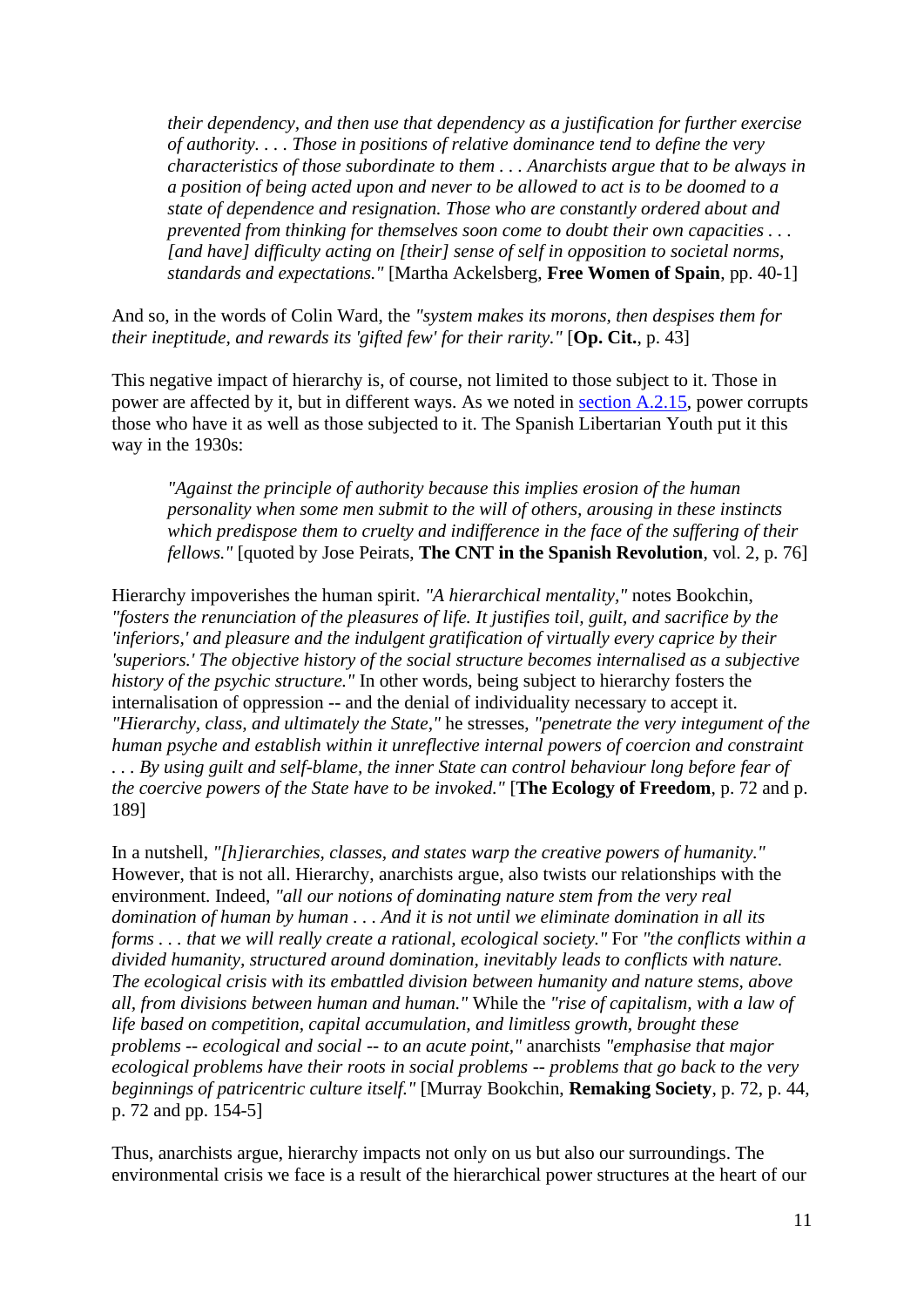society, structures which damage the planet's ecology at least as much as they damage humans. The problems within society, the economic, ethnic, cultural, and gender conflicts, among many others, lie at the core of the most serious ecological dislocations we face. The way human beings deal with each other as social beings is crucial to addressing the ecological crisis. Ultimately, ecological destruction is rooted in the organisation of our society for a degraded humanity can only yield a degraded nature (as capitalism and our hierarchical history have sadly shown).

This is unsurprising as we, as a species, shape our environment and, consequently, whatever shapes us will impact how we do so. This means that the individuals produced by the hierarchy (and the authoritarian mentality it produces) will shape the planet in specific, harmful, ways. This is to be expected as humans act upon their environment deliberately, creating what is most suitable for their mode of existence. If that mode of living is riddled with hierarchies, classes, states and the oppression, exploitation and domination they create then our relations with the natural world will hardly be any better. In other words, social hierarchy and class legitimises our domination of the environment, planting the seeds for the believe that nature exists, like other people, to be dominated and used as required.

Which brings us to another key reason why anarchists reject hierarchy. In addition to these negative psychological effects from the denial of liberty, authoritarian social relationships also produce social inequality. This is because an individual subject to the authority of another has to obey the orders of those above them in the social hierarchy. In capitalism this means that workers have to follow the orders of their boss (see [next section\)](sectionB.html#secb12), orders that are designed to make the boss richer. And richer they have become, with the Chief Executive Officers (CEOs) of big firms earning 212 times what the average US worker did in 1995 (up from a mere 44 times 30 years earlier). Indeed, from 1994 to 1995 alone, CEO compensation in the USA rose 16 percent, compared to 2.8 percent for workers, which did not even keep pace with inflation, and whose stagnating wages cannot be blamed on corporate profits, which rose a healthy 14.8 percent for that year.

Needless to say, inequality in terms of power will translate itself into inequality in terms of wealth (and vice versa). The effects of such social inequality are wide-reaching. For example, health is affected significantly by inequality. Poor people are more likely to be sick and die at an earlier age, compared to rich people. Simply put, *"the lower the class, the worse the health. Going beyond such static measures, even interruptions in income of the sort caused by unemployment have adverse health effects."* Indeed, the sustained economic hardship associated with a low place in the social hierarchy leads to poorer physical, psychological and cognitive functioning (*"with consequences that last a decade or more"*). *"Low incomes, unpleasant occupations and sustained discrimination,"* notes Doug Henwood, *"may result in apparently physical symptoms that confuse even sophisticated biomedical scientists . . . Higher incomes are also associated with lower frequency of psychiatric disorders, as are higher levels of asset ownership."* [**After the New Economy**, pp. 81-2]

Moreover, the *degree* of inequality is important (i.e. the size of the gap between rich and poor). According to an editorial in the **British Medical Journal** *"what matters in determining mortality and health in a society is less the overall wealth of that society and more how evenly wealth is distributed. The more equally wealth is distributed the better the health of that society."* [vol. 312, April 20, 1996, p. 985]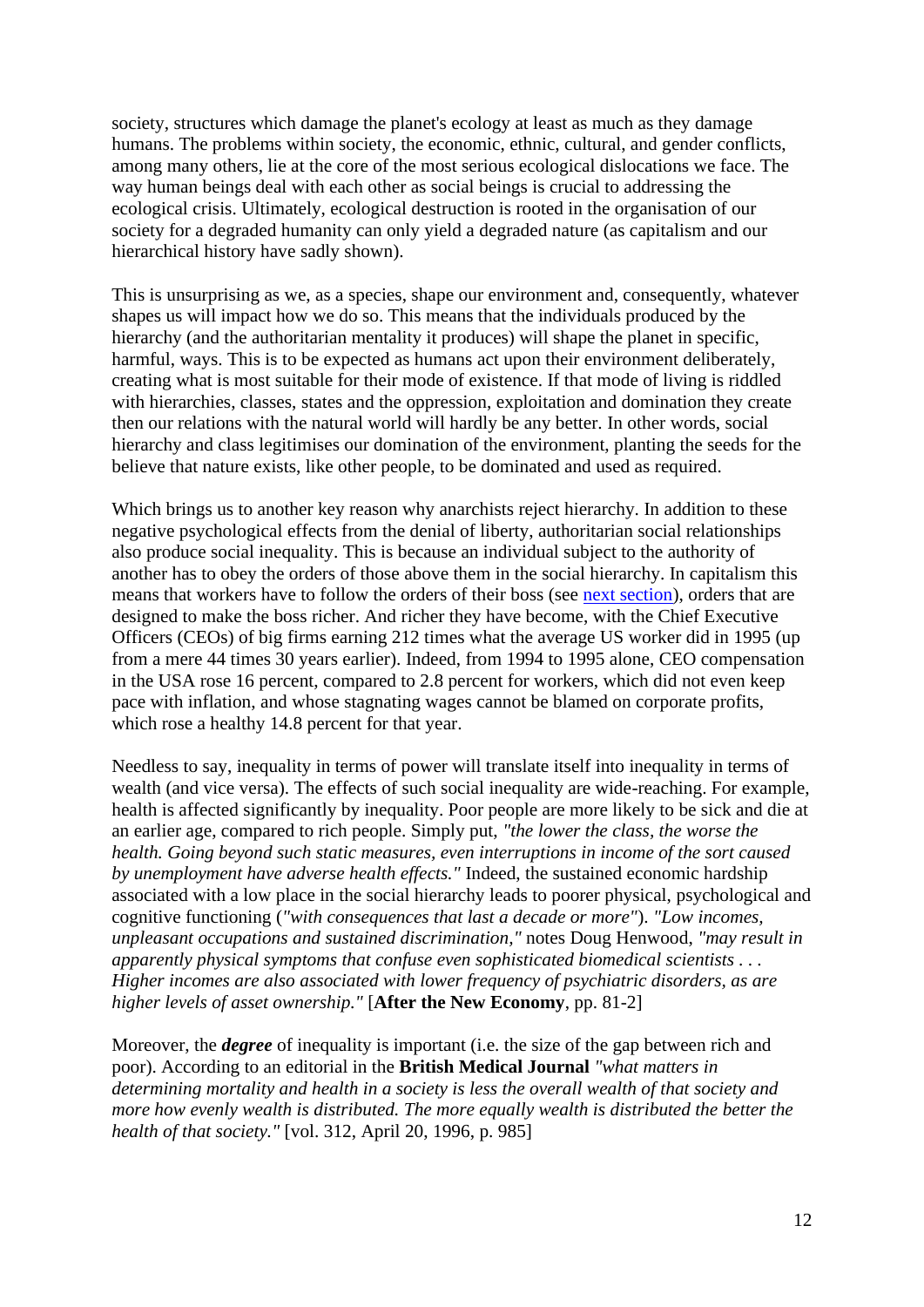Research in the USA found overwhelming evidence of this. George Kaplan and his colleagues measured inequality in the 50 US states and compared it to the age-adjusted death rate for all causes of death, and a pattern emerged: the more unequal the distribution of income, the greater the death rate. In other words, it is the gap between rich and poor, and not the average income in each state, that best predicts the death rate in each state. [*"Inequality in income and mortality in the United States: analysis of mortality and potential pathways,"* **British Medical Journal**, vol. 312, April 20, 1996, pp. 999-1003]

This measure of income inequality was also tested against other social conditions besides health. States with greater inequality in the distribution of income also had higher rates of unemployment, higher rates of incarceration, a higher percentage of people receiving income assistance and food stamps, a greater percentage of people without medical insurance, greater proportion of babies born with low birth weight, higher murder rates, higher rates of violent crime, higher costs per-person for medical care, and higher costs per person for police protection. Moreover states with greater inequality of income distribution also spent less per person on education, had fewer books per person in the schools, and had poorer educational performance, including worse reading skills, worse mathematics skills, and lower rates of completion of high school.

As the gap grows between rich and poor (indicating an increase in social hierarchy within and outwith of workplaces) the health of a people deteriorates and the social fabric unravels. The psychological hardship of being low down on the social ladder has detrimental effects on people, beyond whatever effects are produced by the substandard housing, nutrition, air quality, recreational opportunities, and medical care enjoyed by the poor (see George Davey Smith, *"Income inequality and mortality: why are they related?"* **British Medical Journal**, Vol. 312, April 20, 1996, pp. 987-988).

So wealth does not determine health. What does is the gap between the rich and the poor. The larger the gap, the sicker the society. Countries with a greater degree of socioeconomic inequality show greater inequality in health status; also, that middle-income groups in relatively unequal societies have worse health than comparable, or even poorer, groups in more equal societies. Unsurprisingly, this is also reflected over time. The widening income differentials in both the USA and the UK since 1980 have coincided with a slowing down of improvements in life-expectancy, for example.

Inequality, in short, is bad for our health: the health of a population depends not just on the size of the economic pie, but on how the pie is shared.

This is not all. As well as inequalities in wealth, inequalities in freedom also play a large role in overall human well-being. According to Michael Marmot's **The Status Syndrome: How Social Standing Affects Our Health and Longevity**, as you move up any kind of hierarchy your health status improves. Autonomy and position in a hierarchy are related (i.e. the higher you are in a hierarchy, the more autonomy you have). Thus the implication of this empirical work is that autonomy is a source of good health, that the more control you have over your work environment and your life in general, the less likely you are to suffer the classic stressrelated illnesses, such as heart disease. As public-Health scholars Jeffrey Johnson and Ellen Hall have noted, the *"potential to control one's own environment is differentially distributed along class lines."* [quoted by Robert Kuttner, **Everything for Sale**, p. 153]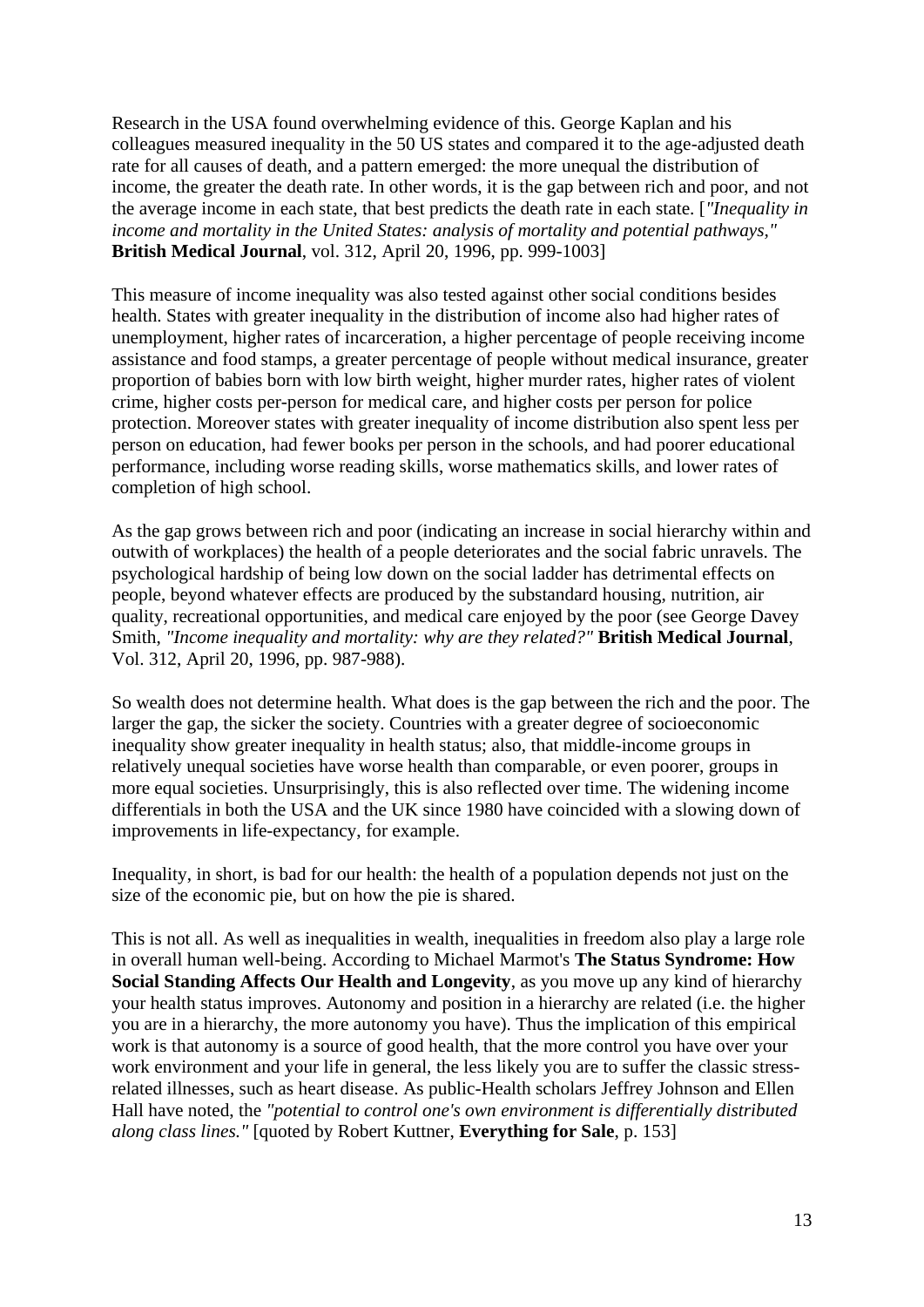As would be expected from the very nature of hierarchy, to *"be in a life situation where one experiences relentless demands by others, over which one has relatively little control, is to be at risk of poor health, physically as well as mentally."* Looking at heart disease, the people with greatest risk *"tended to be in occupations with high demands, low control, and low social support. People in demanding positions but with great autonomy were at lower risk."* Under capitalism, *"a relatively small elite demands and gets empowerment, selfactualisation, autonomy, and other work satisfaction that partially compensate for long hours"* while *"epidemiological data confirm that lower-paid, lower-status workers are more likely to experience the most clinically damaging forms of stress, in part because they have less control over their work."* [Kuttner, **Op. Cit.**, p. 153 and p. 154]

In other words, the inequality of autonomy and social participation produced by hierarchy is itself a cause of poor health. There would be positive feedback on the total amount of health - - and thus of social welfare -- if social inequality was reduced, not only in terms of wealth but also, crucially, in power. This is strong evidence in support of anarchist visions of egalitarianism. Some social structures give more people more autonomy than others and acting to promote social justice along these lines is a key step toward improving our health. This means that promoting libertarian, i.e. self-managed, social organisations would increase not only liberty but also people's health and well-being, both physical and mental. Which is, as we argued above, to be expected as hierarchy, by its very nature, impacts negatively on those subject to it.

This dovetails into anarchist support for workers' control. Industrial psychologists have found that satisfaction in work depends on the "span of autonomy" works have. Unsurprisingly, those workers who are continually making decisions for themselves are happier and live longer. It is the power to control all aspects of your life -- work particularly -- that wealth and status tend to confer that is the key determinant of health. Men who have low job control face a 50% higher risk of new illness: heart attacks, stroke, diabetes or merely ordinary infections. Women are at slightly lower risk but low job control was still a factor in whether they fell ill or not.

So it is the fact that the boss is a boss that makes the employment relationship so troublesome for health issues (and genuine libertarians). The more bossy the boss, the worse, as a rule is the job. So part of autonomy is not being bossed around, but that is only part of the story. And, of course, hierarchy (inequality of power) and exploitation (the source of material inequality) are related. As we indicate in the [next section,](sectionB.html#secb12) capitalism is based on wage labour. The worker sell their liberty to the boss for a given period of time, i.e. they loose their autonomy. This allows the possibility of exploitation, as the worker can produce more wealth than they receive back in wages. As the boss pockets the difference, lack of autonomy produces increases in social inequality which, in turn, impacts negatively on your well-being.

Then there is the waste associated with hierarchy. While the proponents of authority like to stress its "efficiency," the reality is different. As Colin Ward points out, being in authority *"derives from your rank in some chain of command . . . But knowledge and wisdom are not distributed in order of rank, and they are no one person's monopoly in any undertaking. The fantastic inefficiency of any hierarchical organisation -- any factory, office, university, warehouse or hospital -- is the outcome of two almost invariable characteristics. One is that the knowledge and wisdom of the people at the bottom of the pyramid finds no place in the decision-making leadership hierarchy of the institution. Frequently it is devoted to making the institution work in spite of the formal leadership structure, or alternatively to sabotaging*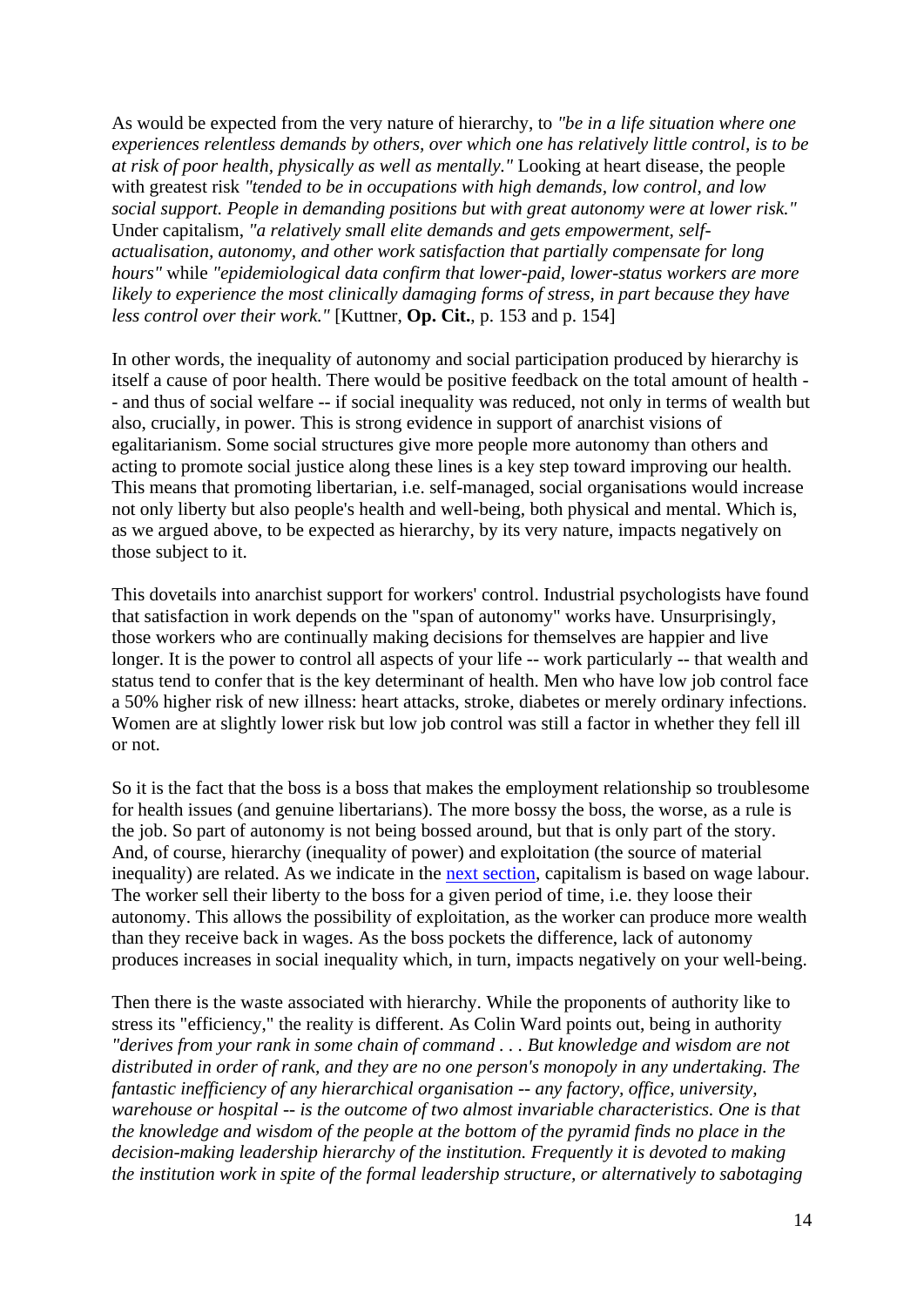*the ostensible function of the institution, because it is none of their choosing. The other is that they would rather not be there anyway: they are there through economic necessity rather than through identification with a common task which throws up its own shifting and functional leadership."* [**Op. Cit.**, p. 41]

Hierarchy, in other words, blocks the flow of information and knowledge. Rulers, as Malatesta argued, *"can only make use of the forces that exist in society -- except for those great forces"* their action *"paralyses and destroys, and those rebel forces, and all that is wasted through conflicts; inevitable tremendous losses in such an artificial system."* And so as well as individuals being prevented from developing to their fullest, wasting their unfulfilled potentialities, hierarchy also harms society as a whole by reducing efficiency and creativity. This is because input into decisions are limited *"only to those individuals who form the government [of a hierarchical organisation] or who by reason of their position can influence the[ir] policy."* Obviously this means *"that far from resulting in an increase in the productive, organising and protective forces in society,"* hierarchy *"greatly reduce[s] them, limiting initiative to a few, and giving them the right to do everything without, of course, being able to provide them with the gift of being all-knowing."* [**Anarchy**, p. 38 and p. 39]

Large scale hierarchical organisations, like the state, are also marked by bureaucracy. This becomes a necessity in order to gather the necessary information it needs to make decisions (and, obviously, to control those under it). However, soon this bureaucracy becomes the real source of power due to its permanence and control of information and resources. Thus hierarchy cannot *"survive without creating around itself a new privileged class"* as well as being a *"privileged class and cut off from the people"* itself. [Malatesta, **Op. Cit.**, p. 37 and p. 36] This means that those at the top of an institution rarely know the facts on the ground, making decisions in relative ignorance of their impact or the actual needs of the situation or people involved. As economist Joseph Stiglitz concluded from his own experiences in the World Bank, *"immense time and effort are required to effect change even from the inside, in an international bureaucracy. Such organisations are opaque rather than transparent, and not only does far too little information radiate from inside to the outside world, perhaps even less information from outside is able to penetrate the organisation. The opaqueness also means that it is hard for information from the bottom of the organisation to percolate to the top."* [**Globalisation and its Discontents**, p. 33] The same can be said of any hierarchical organisation, whether a nation state or capitalist business.

Moreover, as Ward and Malatesta indicate, hierarchy provokes a struggle between those at the bottom and at the top. This struggle is also a source of waste as it diverts resources and energy from more fruitful activity into fighting it. Ironically, as we discuss in [section H.4.4,](sectionH.html#sech44) one weapon forged in that struggle is the *"work to rule,"* namely workers bringing their workplace to a grinding halt by following the dictates of the boss to the letter. This is clear evidence that a workplace only operates because workers exercise their autonomy during working hours, an autonomy which authoritarian structures stifle and waste. A participatory workplace, therefore, would be more efficient and less wasteful than the hierarchical one associated with capitalism. As we discuss in [section J.5.12,](sectionJ.html#secj512) hierarchy and the struggle it creates always acts as a barrier stopping the increased efficiency associated with workers' participation undermining the autocratic workplace of capitalism.

All this is not to suggest that those at the bottom of hierarchies are victims nor that those at the top of hierarchies only gain benefits -- far from it. As Ward and Malatesta indicated, hierarchy by its very nature creates resistance to it from those subjected to it and, in the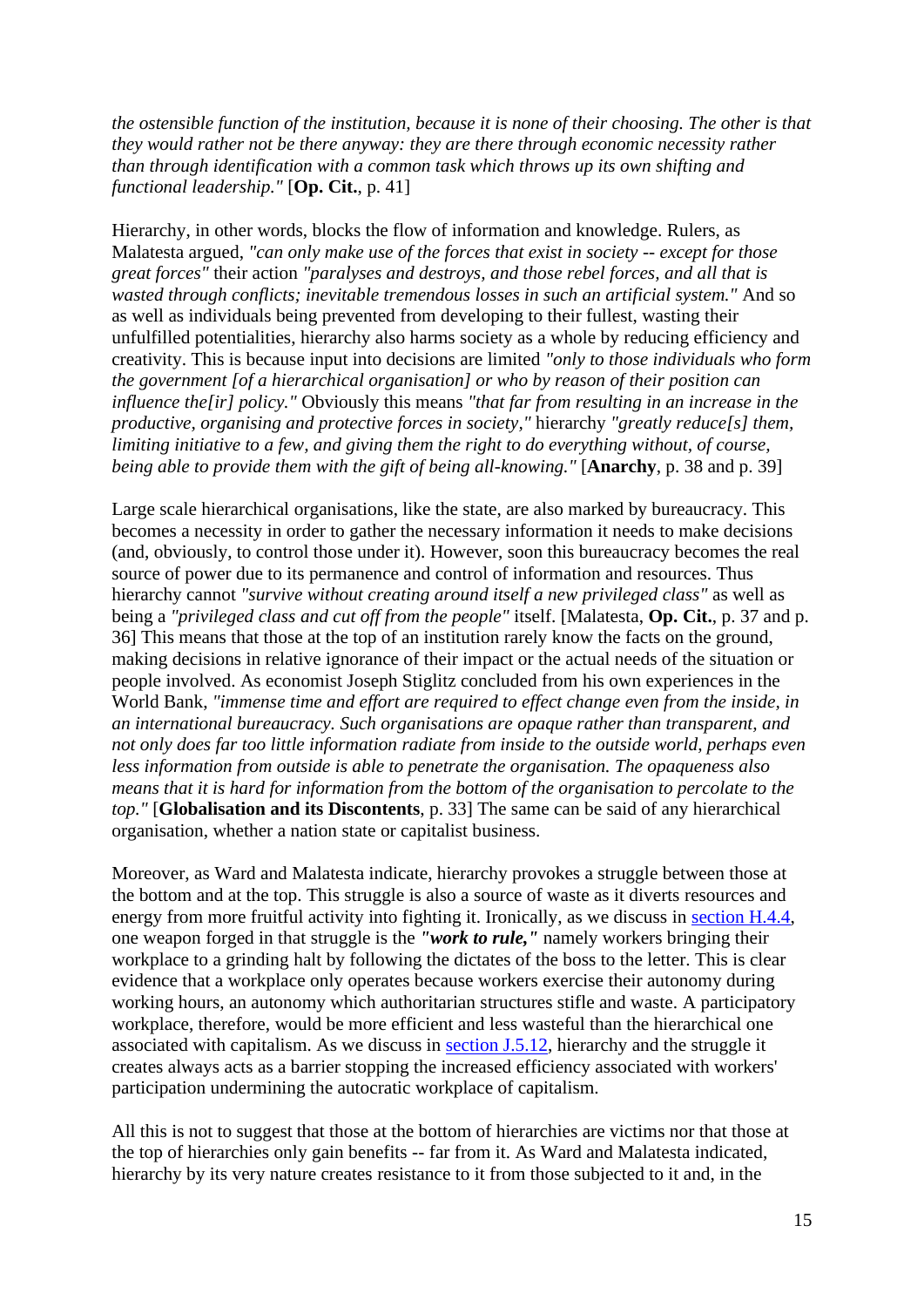process, the potential for ending it (see [section B.1.6](sectionB.html#secb16) for more discussion). Conversely, at the summit of the pyramid, we also see the evils of hierarchy.

If we look at those at the top of the system, yes, indeed they often do **very** well in terms of material goods and access to education, leisure, health and so on but they lose their humanity and individuality. As Bakunin pointed out, *"power and authority corrupt those who exercise them as much as those who are compelled to submit to them."* [**The Political Philosophy of Bakunin**, p. 249] Power operates destructively, even on those who have it, reducing their individuality as it *"renders them stupid and brutal, even when they were originally endowed with the best of talents. One who is constantly striving to force everything into a mechanical order at last becomes a machine himself and loses all human feeling."* [Rudolf Rocker, **Anarcho-Syndicalism**, pp. 17-8]

When it boils down to it, hierarchy is self-defeating, for if *"wealth is other people,"* then by treating others as less than yourself, restricting their growth, you lose all the potential insights and abilities these individuals have, so impoverishing your own life and **restricting your own growth.** Unfortunately in these days material wealth (a particularly narrow form of "self-interest") has replaced concern for developing the whole person and leading a fulfilling and creative life (a broad self-interest, which places the individual **within** society, one that recognises that relationships with others shape and develop all individuals). In a hierarchical, class based society everyone loses to some degree, even those at the "top."

Looking at the environment, the self-defeating nature of hierarchy also becomes clear. The destiny of human life goes hand-in-hand with the destiny of the non-human world. While being rich and powerful may mitigate the impact of the ecological destruction produced by hierarchies and capitalism, it will not stop them and will, eventually, impact on the elite as well as the many.

Little wonder, then, that *"anarchism . . . works to destroy authority in all its aspects . . . [and] refuses all hierarchical organisation."* [Kropotkin, **Anarchism**, p. 137]

## <span id="page-15-0"></span>**B.1.2 Is capitalism hierarchical?**

Yes. Under capitalism workers do not exchange the products of their labour they exchange the labour itself for money. They sell themselves for a given period of time, and in return for wages, promise to obey their paymasters. Those who pay and give the orders -- owners and managers -- are at the top of the hierarchy, those who obey at the bottom. This means that capitalism, by its very nature, is hierarchical.

As Carole Pateman argues:

*"Capacities or labour power cannot be used without the worker using his will, his understanding and experience, to put them into effect. The use of labour power requires the presence of its 'owner,' and it remains mere potential until he acts in the manner necessary to put it into use, or agrees or is compelled so to act; that is, the worker must labour. To contract for the use of labour power is a waste of resources unless it can be used in the way in which the new owner requires. The fiction 'labour power' cannot be used; what is required is that the worker labours as demanded. The employment contract must, therefore, create a relationship of command and*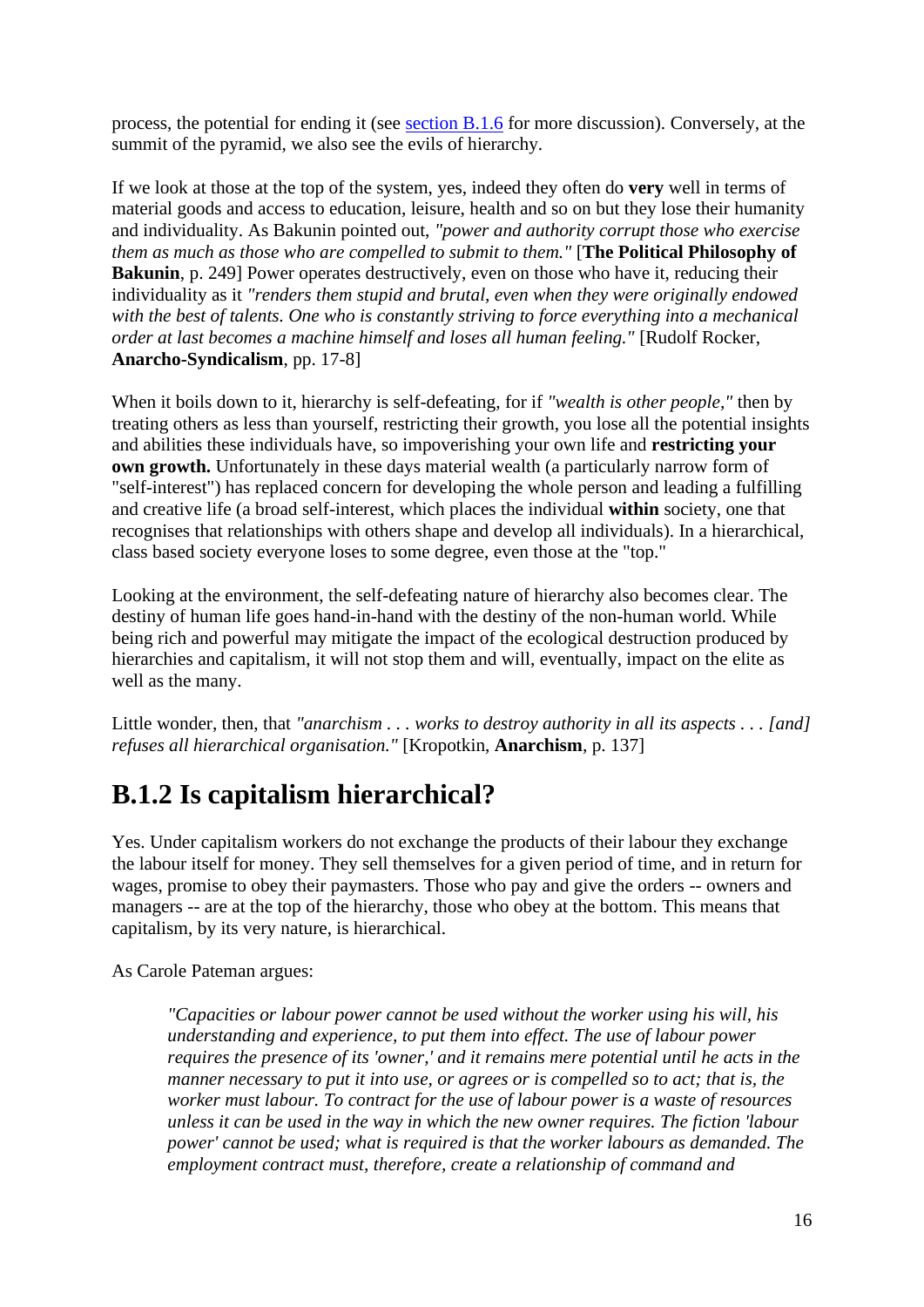*obedience between employer and worker . . . In short, the contract in which the worker allegedly sells his labour power is a contract in which, since he cannot be separated from his capacities, he sells command over the use of his body and himself. To obtain the right to use another is to be a (civil) master."* [**The Sexual Contract**, pp. 150-1]

You need only compare this to Proudhon's comments quoted in [section B.1](sectionB.html#secb1) to see that anarchists have long recognised that capitalism is, by its very nature, hierarchical. The worker is subjected to the authority of the boss during working hours (sometimes outside work too). As Noam Chomsky summarises, *"a corporation, factory of business is the economic equivalent of fascism: decisions and control are strictly top-down."* [**Letters from Lexington**, p. 127] The worker's choices are extremely limited, for most people it amount to renting themselves out to a series of different masters (for a lucky few, the option of being a master is available). And master is the right word for, as David Ellerman reminds us, *"[s]ociety seems to have 'covered up' in the popular consciousness the fact that the traditional name [for employer and employee] is 'master and servant.'"* [**Property and Contract in Economics**, p. 103]

This hierarchical control of wage labour has the effect of alienating workers from their own work, and so from themselves. Workers no longer govern themselves during work hours and so are no longer free. And so, due to capitalism, there is *"an oppression in the land,"* a *"form of slavery"* rooted in current *"property institutions"* which produces *"a social war, inevitable so long as present legal-social conditions endure."* [Voltairine de Cleyre, **Op. Cit.**, pp. 54-5]

Some defenders of capitalism are aware of the contradiction between the rhetoric of the system and its reality for those subject to it. Most utilise the argument that workers consent to this form of hierarchy. Ignoring the economic conditions which force people to sell their liberty on the labour market (see [section B.4.3\)](sectionB.html#secb43), the issue instantly arises of whether consent is enough in itself to justify the alienation/selling of a person's liberty. For example, there have been arguments for slavery and monarchy (i.e. dictatorship) rooted in consent. Do we really want to say that the only thing wrong with fascism or slavery is that people do not consent to it? Sadly, some right-wing "libertarians" come to that conclusion (see [section B.4\)](sectionB.html#secb4).

Some try to redefine the reality of the command-and-obey of wage labour. *"To speak of managing, directing, or assigning workers to various tasks is a deceptive way of noting that the employer continually is involved in re-negotiation of contracts on terms that must be acceptable to both parties,"* argue two right-wing economists. [Arman Alchian and Harold Demsetz, quoted by Ellerman, **Op. Cit.**, p. 170] So the employer-employee (or, to use the old, more correct, terminology, master-servant) contract is thus a series of unspoken contracts.

However, if an oral contract is not worth the paper it is written on, how valuable is an unspoken one? And what does this *"re-negotiation of contracts"* amount to? The employee decides whether to obey the command or leave and the boss decides whether the employee is obedient and productive enough to remain in under his or her control. Hardly a relationship based on freedom between equal partners! As such, this capitalist defence of wage labour *"is a deceptive way of noting"* that the employee is paid to obey. The contract between them is simply that of obedience on one side and power on the other. That both sides may break the contract does not alter this fact. Thus the capitalist workplace *"is not democratic in spite of the 'consent of the governed' to the employment contract . . . In the employment contract, the*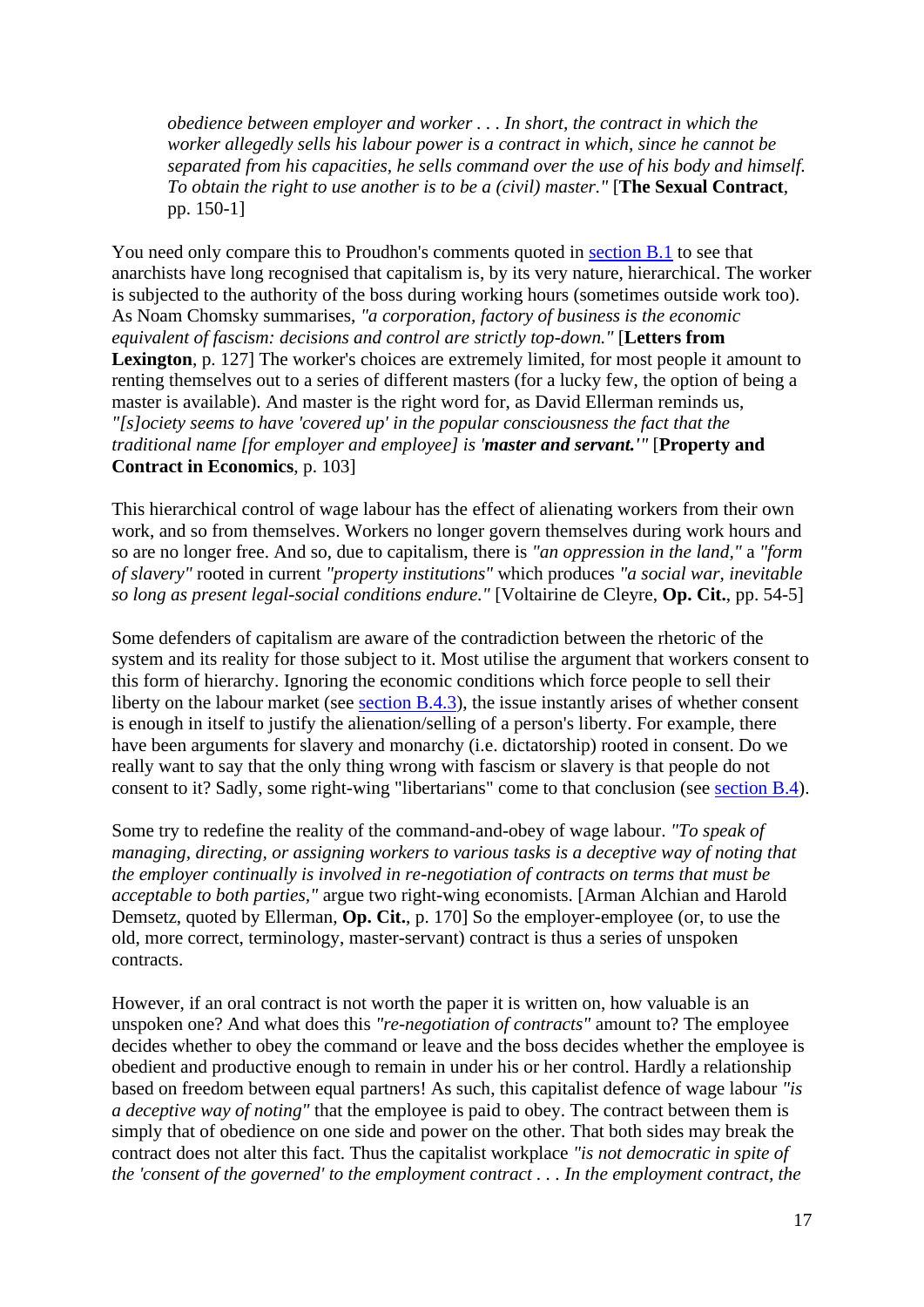#### *workers alienate and transfer their legal rights to the employer to govern their activities 'within the scope of the employment' to the employer."* [David Ellerman, **The Democratic Worker-Owned Firm**, p. 50]

Ultimately, there is *one* right that cannot be ceded or abandoned, namely the right to personality. If a person gave up their personality they would cease to be a person yet this is what the employment contract imposes. To maintain and develop their personality is a basic right of humanity and it cannot be transferred to another, permanently or temporarily. To argue otherwise would be to admit that under certain circumstances and for certain periods of time a person is not a person but rather a thing to be used by others. Yet this is precisely what capitalism does due to its hierarchical nature.

This is not all. Capitalism, by treating labour as analogous to all other commodities denies the key distinction between labour and other "resources" - that is to say its inseparability from its bearer - labour, unlike other "property," is endowed with will and agency. Thus when one speaks of selling labour there is a necessary subjugation of will (hierarchy). As Karl Polanyi writes:

*"Labour is only another name for human activity which goes with life itself, which is in turn not produced for sale but for entirely different reasons, nor can that activity be detached from the rest of life itself, be stored or mobilised . . . To allow the market mechanism to be sole director of the fate of human beings and their natural environment . . . would result in the demolition of society. For the alleged commodity 'labour power' cannot be shoved about, used indiscriminately, or even left unused, without affecting also the human individual who happens to be the bearer of this peculiar commodity. In disposing of a man's labour power the system would, incidentally, dispose of the physical, psychological, and moral entity 'man' attached to that tag."* [**The Great Transformation**, p. 72]

In other words, labour is much more than the commodity to which capitalism tries to reduce it. Creative, self-managed work is a source of pride and joy and part of what it means to be fully human. Wrenching control of work from the hands of the worker profoundly harms his or her mental and physical health. Indeed, Proudhon went so far as to argue that capitalist companies *"plunder the bodies and souls of the wage-workers"* and were an *"outrage upon human dignity and personality."* [**Op. Cit.**, p. 219] This is because wage labour turns productive activity and the person who does it into a commodity. People *"are not human beings so much as human resources. To the morally blind corporation, they are tool to generate as much profit as possible. And 'the tool can be treated just like a piece of metal - you use it if you want, you throw it away if you don't want it,' says Noam Chomsky. 'If you can get human beings to become tool like that, it's more efficient by some measure of efficiency . . . a measure which is based on dehumanisation. You have to dehumanise it. That's part of the system.'"* [Joel Bakan, **The Corporation**, p. 69]

Separating labour from other activities of life and subjecting it to the laws of the market means to annihilate its natural, organic form of existence -- a form that evolved with the human race through tens of thousands of years of co-operative economic activity based on sharing and mutual aid -- and replacing it with an atomistic and individualistic one based on contract and competition. Unsurprisingly, this relationship is a very recent development and, moreover, the product of substantial state action and coercion (see [section F.8](sectionF.html#secf8) for some discussion of this). Simply put, *"the early labourer . . . abhorred the factory, where he [or*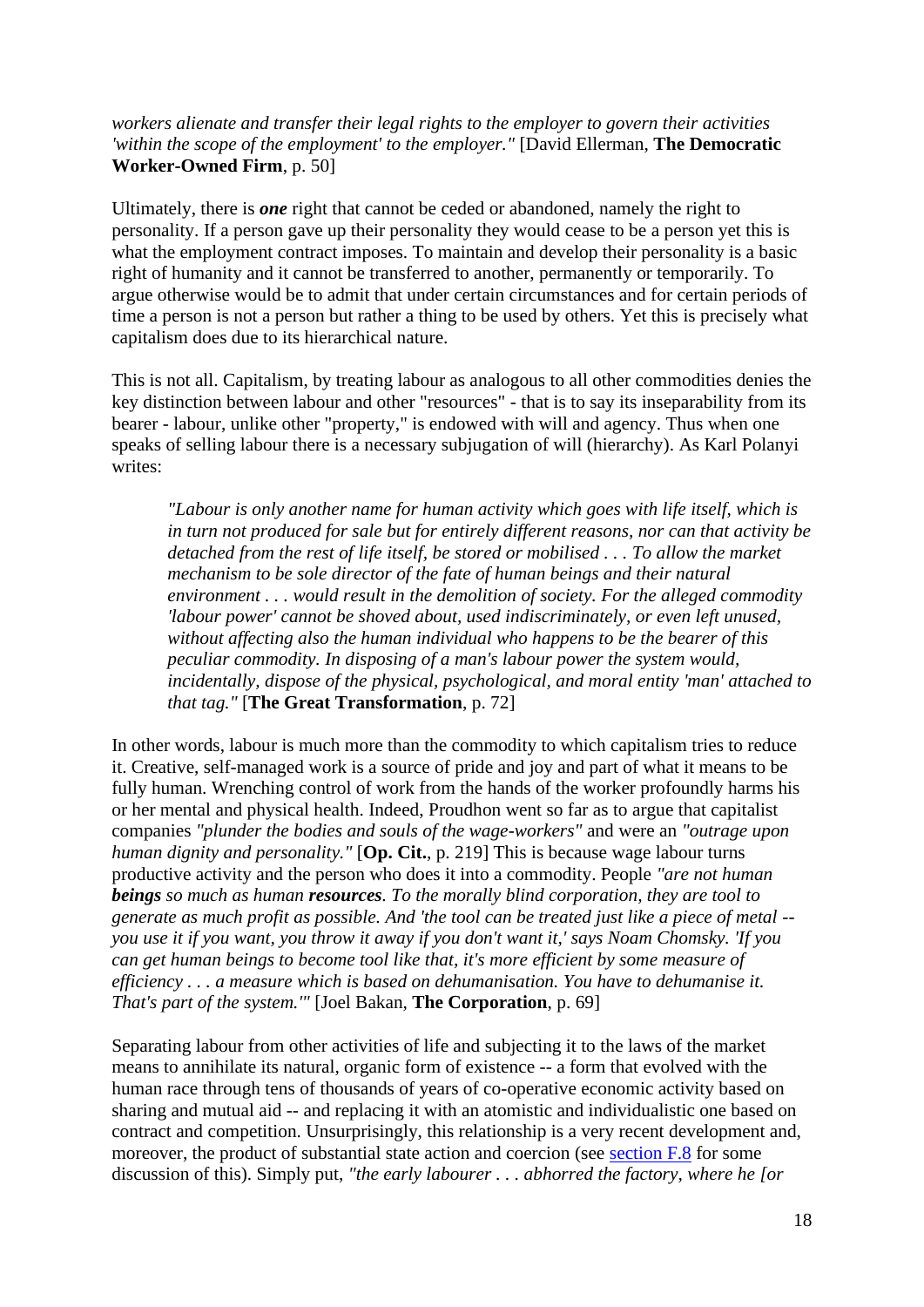*she] felt degraded and tortured."* While the state ensured a steady pool of landless workers by enforcing private property rights, the early manufacturers also utilised the state to ensure low wages, primarily for social reasons -- only an overworked and downtrodden labourer with no other options would agree to do whatever their master required of them. *"Legal compulsion and parish serfdom as in England,"* noted Polanyi, *"the rigors of an absolutist labour police as on the Continent, indented labour as in the early Americas were the prerequisites of the 'willing worker.'"* [**Op. Cit.**, pp. 164-5]

Ignoring its origins in state action, the social relationship of wage labour is then claimed by capitalists to be a source of "freedom," whereas in fact it is a form of (in)voluntary servitude (see sections [B.4](sectionB.html#secb4) and [A.2.14](sectionA.html#seca14) for more discussion). Therefore a libertarian who did not support economic liberty (i.e. self-government in industry, libertarian socialism) would be no libertarian at all, and no believer in liberty. Capitalism is based upon hierarchy and the denial of liberty. To present it otherwise denies the nature of wage labour. However, supporters of capitalism try to but -- as Karl Polanyi points out -- the idea that wage labour is based upon some kind of "natural" liberty is false:

*"To represent this principle [wage labour] as one of non-interference [with freedom], as economic liberals were wont to do, was merely the expression of an ingrained prejudice in favour of a definite kind of interference, namely, such as would destroy non-contractual relations between individuals and prevent their spontaneous reformation."* [**Op. Cit.**, p.163]

As noted above, capitalism itself was created by state violence and the destruction of traditional ways of life and social interaction was part of that task. From the start, bosses spent considerable time and energy combating attempts of working people to join together to resist the hierarchy they were subjected to and reassert human values. Such forms of free association between equals (such as trade unions) were combated, just as attempts to regulate the worse excesses of the system by democratic governments. Indeed, capitalists prefer centralised, elitist and/or authoritarian regimes precisely because they are sure to be outside of popular control (see [section B.2.5\)](sectionB.html#secb25). They are the only way that contractual relations based on market power could be enforced on an unwilling population. Capitalism was born under such states and as well as backing fascist movements, they made high profits in Nazi Germany and Fascist Italy. Today many corporations *"regularly do business with totalitarian and authoritarian regimes -- again, because it is profitable to do so."* Indeed, there is a *"trend by US corporations to invest in"* such countries. [Joel Bakan, **Op. Cit.**, p. 89 and p. 185] Perhaps unsurprisingly, as such regimes are best able to enforce the necessary conditions to commodify labour fully.

### <span id="page-18-0"></span>**B.1.3 What kind of hierarchy of values does capitalism create?**

Anarchists argue that capitalism can only have a negative impact on ethical behaviour. This flows from its hierarchical nature. We think that hierarchy must, by its very nature, always impact negatively on morality.

As we argued in [section A.2.19,](sectionA.html#seca219) ethics is dependent on both individual liberty and equality between individuals. Hierarchy violates both and so the *"great sources of moral depravity"* are *"capitalism, religion, justice, government."* In *"the domain of economy, coercion has lead*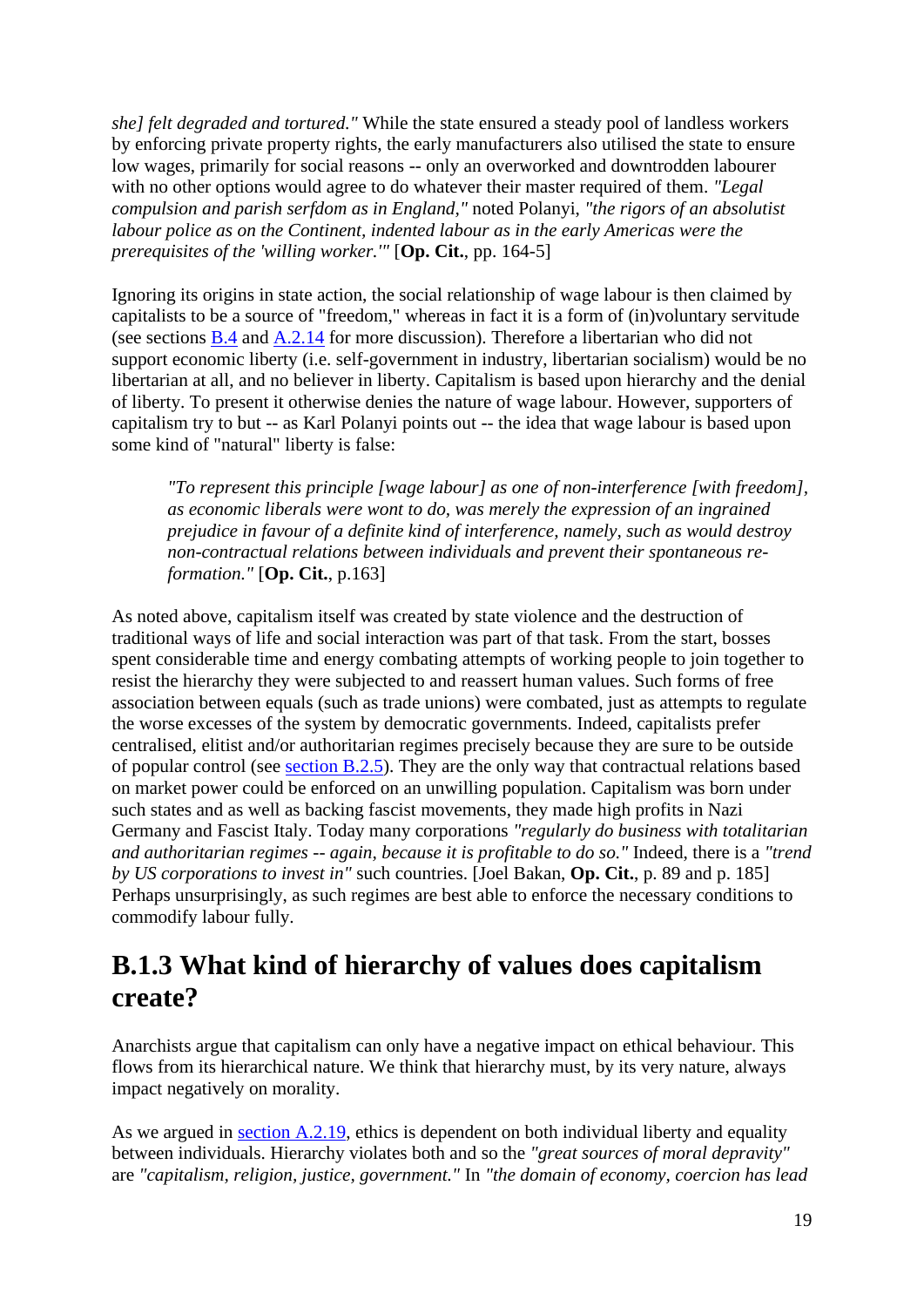*us to industrial servitude; in the domain of politics to the State . . . [where] the nation . . . becomes nothing but a mass of obedient subjects to a central authority."* This has *"contributed and powerfully aided to create all the present economic, political, and social evils"* and *"has given proof of its absolute impotence to raise the moral level of societies; it has not even been able to maintain it at the level it had already reached."* This is unsurprising, as society developed *"authoritarian prejudices"* and *"men become more and more divided into governors and governed, exploiters and exploited, the moral level fell . . . and the spirit of the age declined."* By violating equality, by rejecting social co-operation between equals in favour of top-down, authoritarian, social relationships which turn some into the tools of others, capitalism, like the state, could not help but erode ethical standards as the *"moral level"* of society is *"debased by the practice of authority."* [Kropotkin, **Anarchism**, pp. 137-8, p. 106 and p. 139]

However, as we as promoting general unethical behaviour, capitalism produces a specific perverted hierarchy of values -- one that places humanity below property. As Erich Fromm argues:

*"The use [i.e. exploitation] of man by man is expressive of the system of values underlying the capitalistic system. Capital, the dead past, employs labour -- the living vitality and power of the present. In the capitalistic hierarchy of values, capital stands higher than labour, amassed things higher than the manifestations of life. Capital employs labour, and not labour capital. The person who owns capital commands the person who 'only' owns his life, human skill, vitality and creative productivity. 'Things' are higher than man. The conflict between capital and labour is much more than the conflict between two classes, more than their fight for a greater share of the social product. It is the conflict between two principles of value: that between the world of things, and their amassment, and the world of life and its productivity."* [**The Sane Society**, pp. 94-95]

Capitalism only values a person as representing a certain amount of the commodity called "labour power," in other words, as a **thing**. Instead of being valued as an individual -- a unique human being with intrinsic moral and spiritual worth -- only one's price tag counts. This replacement of human relationships by economic ones soon results in the replacement of human values by economic ones, giving us an "ethics" of the account book, in which people are valued by how much they earn. It also leads, as Murray Bookchin argues, to a debasement of human values:

*"So deeply rooted is the market economy in our minds that its grubby language has replaced our most hallowed moral and spiritual expressions. We now 'invest' in our children, marriages, and personal relationships, a term that is equated with words like 'love' and 'care.' We live in a world of 'trade-offs' and we ask for the 'bottom line' of any emotional 'transaction.' We use the terminology of contracts rather than that of loyalties and spiritual affinities."* [**The Modern Crisis**, p. 79]

With human values replaced by the ethics of calculation, and with only the laws of market and state "binding" people together, social breakdown is inevitable. Little wonder modern capitalism has seen a massive increase in crime and dehumanisation under the freer markets established by "conservative" governments, such as those of Thatcher and Reagan and their transnational corporate masters. We now live in a society where people live in selfconstructed fortresses, "free" behind their walls and defences (both emotional and physical).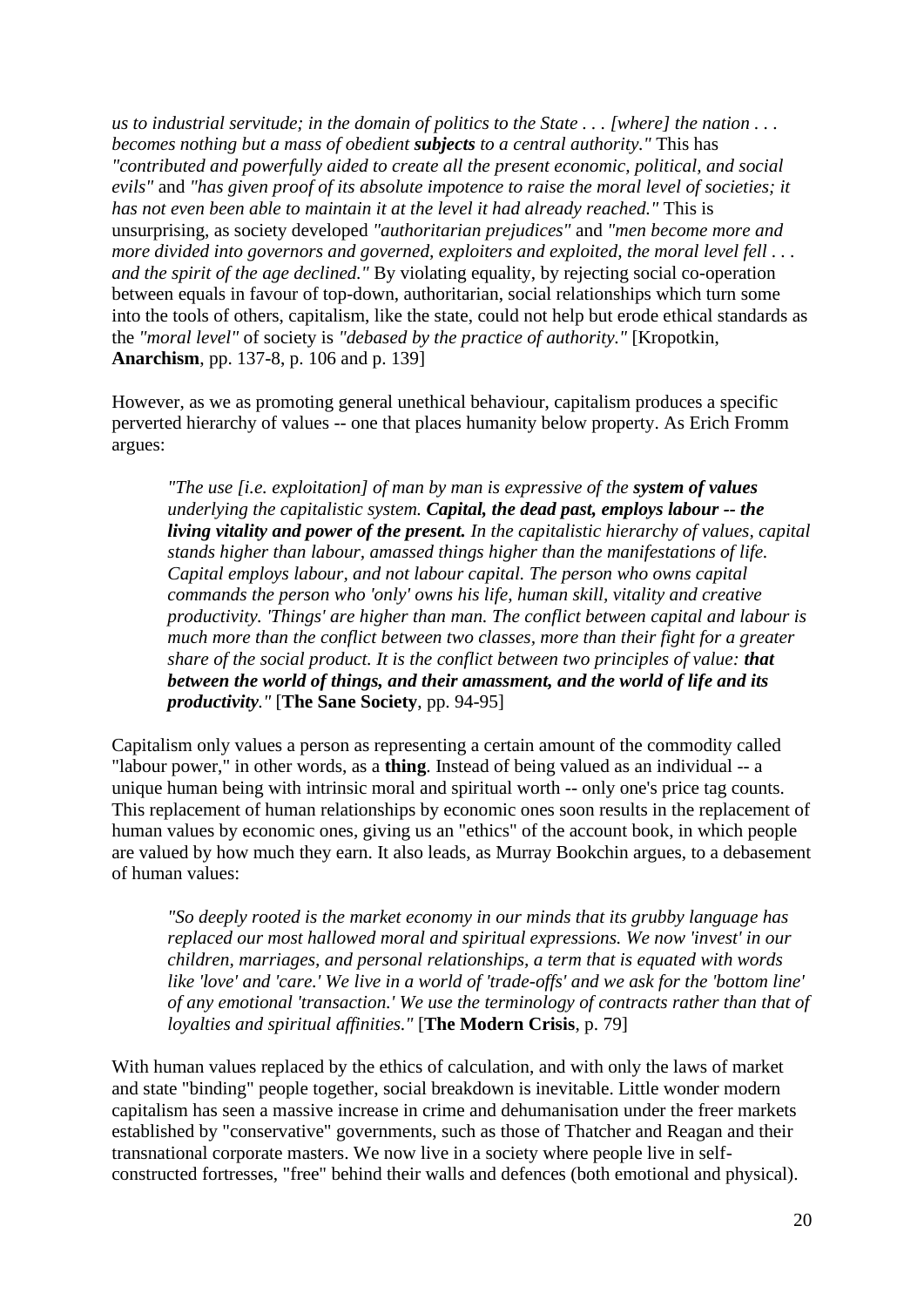Of course, some people **like** the "ethics" of mathematics. But this is mostly because -- like all gods -- it gives the worshipper an easy rule book to follow. "Five is greater than four, therefore five is better" is pretty simple to understand. John Steinbeck noticed this when he wrote:

*"Some of them [the owners] hated the mathematics that drove them [to kick the farmers off their land], and some were afraid, and some worshipped the mathematics because it provided a refuge from thought and from feeling."* [**The Grapes of Wrath**, p. 34]

The debasement of the individual in the workplace, where so much time is spent, necessarily affects a person's self-image, which in turn carries over into the way he or she acts in other areas of life. If one is regarded as a commodity at work, one comes to regard oneself and others in that way also. Thus all social relationships -- and so, ultimately, **all** individuals - are commodified. In capitalism, literally nothing is sacred -- "everything has its price" -- be it dignity, self-worth, pride, honour -- all become commodities up for grabs. Such debasement produces a number of social pathologies. "Consumerism" is one example which can be traced directly to the commodification of the individual under capitalism. To quote Fromm again, *"Things have no self, and men who have become things [i.e. commodities on the labour market] can have no self."* [**Op. Cit.**, p. 143]

However, people still feel the **need** for selfhood, and so try to fill the emptiness by consuming. The illusion of happiness, that one's life will be complete if one gets a new commodity, drives people to consume. Unfortunately, since commodities are yet more things, they provide no substitute for selfhood, and so the consuming must begin anew. This process is, of course, encouraged by the advertising industry, which tries to convince us to buy what we don't need because it will make us popular/sexy/happy/free/etc. (delete as appropriate!). But consuming cannot really satisfy the needs that the commodities are bought to satisfy. Those needs can only be satisfied by social interaction based on truly human values and by creative, self-directed work.

This does not mean, of course, that anarchists are against higher living standards or material goods. To the contrary, they recognise that liberty and a good life are only possible when one does not have to worry about having enough food, decent housing, and so forth. Freedom and 16 hours of work a day do not go together, nor do equality and poverty or solidarity and hunger. However, anarchists consider consumerism to be a distortion of consumption caused by the alienating and inhuman "account book" ethics of capitalism, which crushes the individual and his or her sense of identity, dignity and selfhood.

#### <span id="page-20-0"></span>**B.1.4 Why do racism, sexism and homophobia exist?**

Since racism, sexism and homophobia (hatred/fear of homosexuals) are institutionalised throughout society, sexual, racial and gay oppression are commonplace. The primary cause of these three evil attitudes is the need for ideologies that justify domination and exploitation, which are inherent in hierarchy -- in other words, "theories" that "justify" and "explain" oppression and injustice. As Tacitus said, *"We hate those whom we injure."* Those who oppress others always find reasons to regard their victims as "inferior" and hence deserving of their fate. Elites need some way to justify their superior social and economic positions. Since the social system is obviously unfair and elitist, attention must be distracted to other,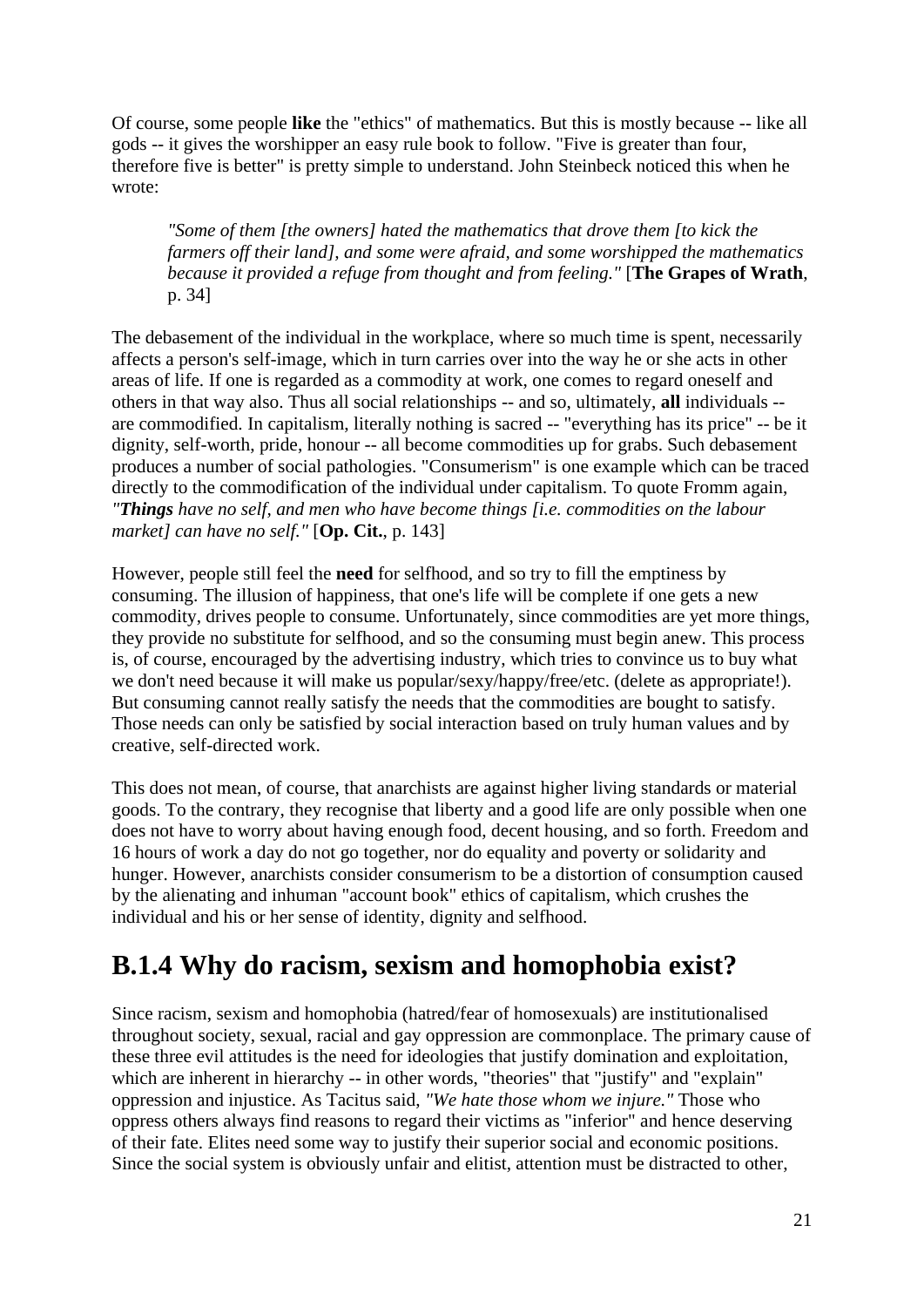less inconvenient, "facts," such as alleged superiority based on biology or "nature." Therefore, doctrines of sexual, racial, and ethnic superiority are inevitable in hierarchical, class-stratified societies.

We will take each form of bigotry in turn.

From an economic standpoint, racism is associated with the exploitation of cheap labour at home and imperialism abroad. Indeed, early capitalist development in both America and Europe was strengthened by the bondage of people, particularly those of African descent. In the Americas, Australia and other parts of the world the slaughter of the original inhabitants and the expropriation of their land was also a key aspect in the growth of capitalism. As the subordination of foreign nations proceeds by force, it appears to the dominant nation that it owes its mastery to its special natural qualities, in other words to its "racial" characteristics. Thus imperialists have frequently appealed to the Darwinian doctrine of "Survival of the Fittest" to give their racism a basis in "nature."

In Europe, one of the first theories of racial superiority was proposed by Gobineau in the 1850s to establish the natural right of the aristocracy to rule over France. He argued that the French aristocracy was originally of Germanic origin while the "masses" were Gallic or Celtic, and that since the Germanic race was "superior", the aristocracy had a natural right to rule. Although the French "masses" didn't find this theory particularly persuasive, it was later taken up by proponents of German expansion and became the origin of German racial ideology, used to justify Nazi oppression of Jews and other "non-Aryan" types. Notions of the "white man's burden" and "Manifest Destiny" developed at about the same time in England and to a lesser extent in America, and were used to rationalise Anglo-Saxon conquest and world domination on a "humanitarian" basis.

Racism and authoritarianism at home and abroad has gone hand in hand. As Rudolf Rocker argued, *"[a]ll advocates of the race doctrine have been and are the associates and defenders of every political and social reaction, advocates of the power principle in its most brutal form . . . He who thinks that he sees in all political and social antagonisms merely blooddetermined manifestations of race, denies all conciliatory influence of ideas, all community of ethical feeling, and must at every crisis take refuge in brute force. In fact, race theory is only the cult of power."* Racism aids the consolidation of elite power for by attacking *"all the achievements . . . in the direction of personal freedom"* and the idea of equality *"[n]o better moral justification could be produced for the industrial bondage which our holders of industrial power keep before them as a picture of the future."* [**Nationalism and Culture**, pp. 337-8]

The idea of racial superiority was also found to have great domestic utility. As Paul Sweezy points out, *"[t]he intensification of social conflict within the advanced capitalist countries. . . has to be directed as far as possible into innocuous channels -- innocuous, that is to say, from the standpoint of capitalist class rule. The stirring up of antagonisms along racial lines is a convenient method of directing attention away from class struggle,"* which of course is dangerous to ruling-class interests. [**Theory of Capitalist Development**, p. 311] Indeed, employers have often deliberately fostered divisions among workers on racial lines as part of a strategy of "divide and rule" (in other contexts, like Northern Ireland or Scotland, the employers have used religion in the same way instead).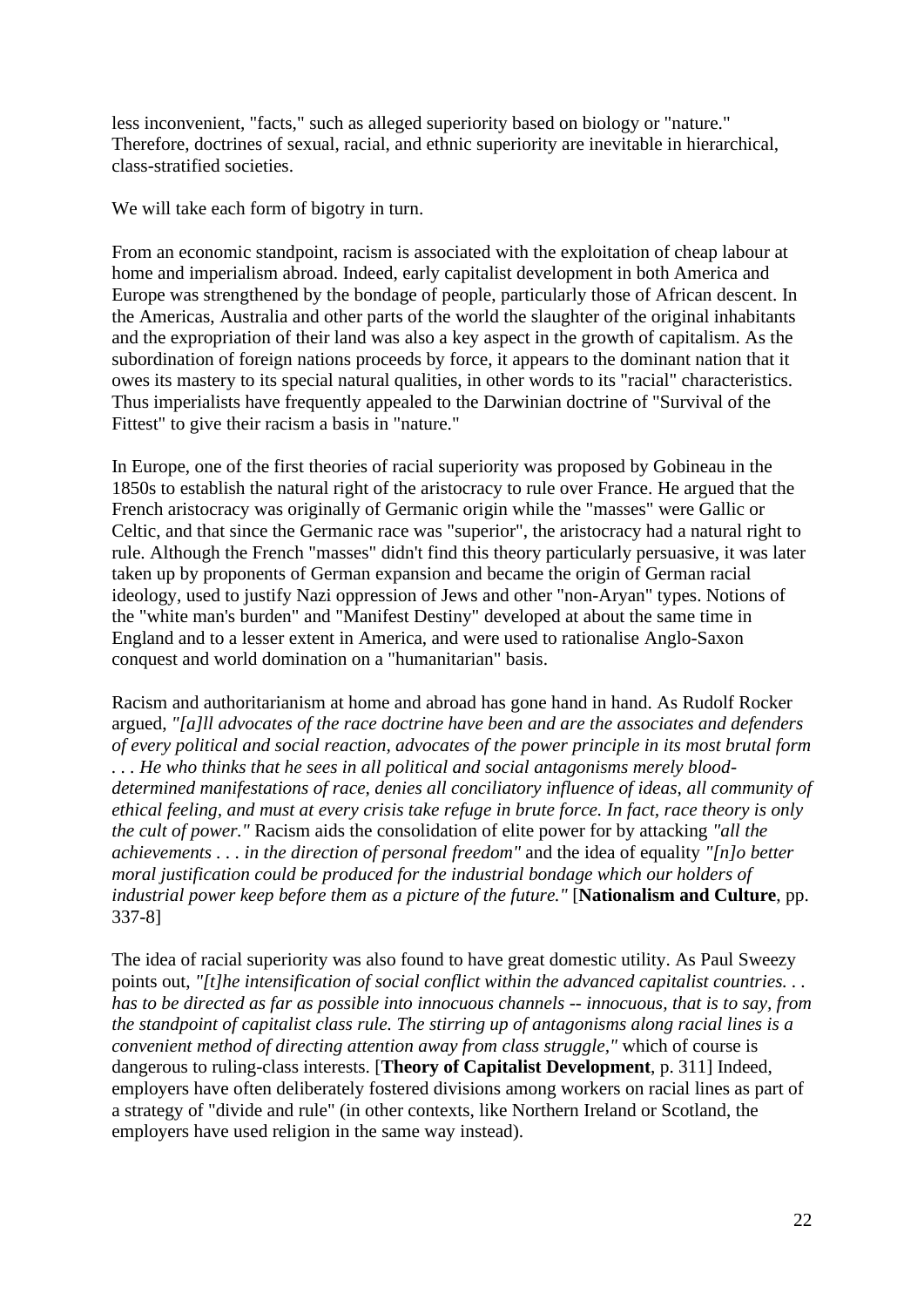Employers and politicians have often deliberately fostered divisions among workers on racial lines as part of a strategy of "divide and rule." In other contexts, like Tzarist Russia, Northern Ireland or Scotland, the employers have used religion in the same way. In others, immigrants and native born is the dividing line. The net effect is the same, social oppressions which range from the extreme violence anarchists like Emma Goldman denounced in the American South (*"the atrocities rampant in the South, of negroes lynched, tortured and burned by infuriated crowds without a hand being raised or a word said for their protection"* [**Emma Goldman: A Documentary History of the American Years**, vol. 1, p. 386]) or the pogroms against Jews in Tsarist Russia to discrimination in where people can live, what jobs people can get, less pay and so on.

For those in power, this makes perfect sense as racism (like other forms of bigotry) can be used to split and divide the working class by getting people to blame others of their class for the conditions they all suffer. In this way, the anger people feel about the problems they face are turned away from their real causes onto scapegoats. Thus white workers are subtly (and sometimes not so subtly) encouraged, for example, to blame unemployment, poverty and crime on blacks or Hispanics instead of capitalism and the (white, male) elites who run it and who directly benefit from low wages and high profits. Discrimination against racial minorities and women makes sense for capitalism, for in this way profits are enlarged directly and indirectly. As jobs and investment opportunities are denied to the disadvantaged groups, their wages can be depressed below prevailing levels and profits, correspondingly, increased. Indirectly, discrimination adds capitalist profits and power by increasing unemployment and setting workers against each other. Such factors ensure that capitalism will never "compete" discrimination way as some free-market capitalist economists argue.

In other words, capitalism has benefited and will continue to benefit from its racist heritage. Racism has provided pools of cheap labour for capitalists to draw upon and permitted a section of the population to be subjected to worse treatment, so increasing profits by reducing working conditions and other non-pay related costs. In America, blacks still get paid less than whites for the same work (around 10% less than white workers with the same education, work experience, occupation and other relevent demographic variables). This is transferred into wealth inequalities. In 1998, black incomes were 54% of white incomes while black net worth (including residential) was 12% and nonresidential net worth just 3% of white. For Hispanics, the picture was similar with incomes just 62% of whites, net worth, 4% and nonresidential net worth 0%. While just under 15% of white households had zero or negative net worth, 27% of black households and 36% Hispanic were in the same situation. Even at similar levels of income, black households were significantly less wealthy than white ones. [Doug Henwood, **After the New Economy**, p. 99 and pp. 125-6]

#### All this means that racial minorities are *"subjected to oppression and exploitation on the dual grounds of race and class, and thus have to fight the extra battles against racism and discrimination."* [Lorenzo Kom'boa Ervin, **Anarchism and the Black Revolution**, p. 126]

Sexism only required a "justification" once women started to act for themselves and demand equal rights. Before that point, sexual oppression did not need to be "justified" -- it was "natural" (saying that, of course, equality between the sexes was stronger before the rise of Christianity as a state religion and capitalism so the "place" of women in society has fallen over the last few hundred years before rising again thanks to the women's movement).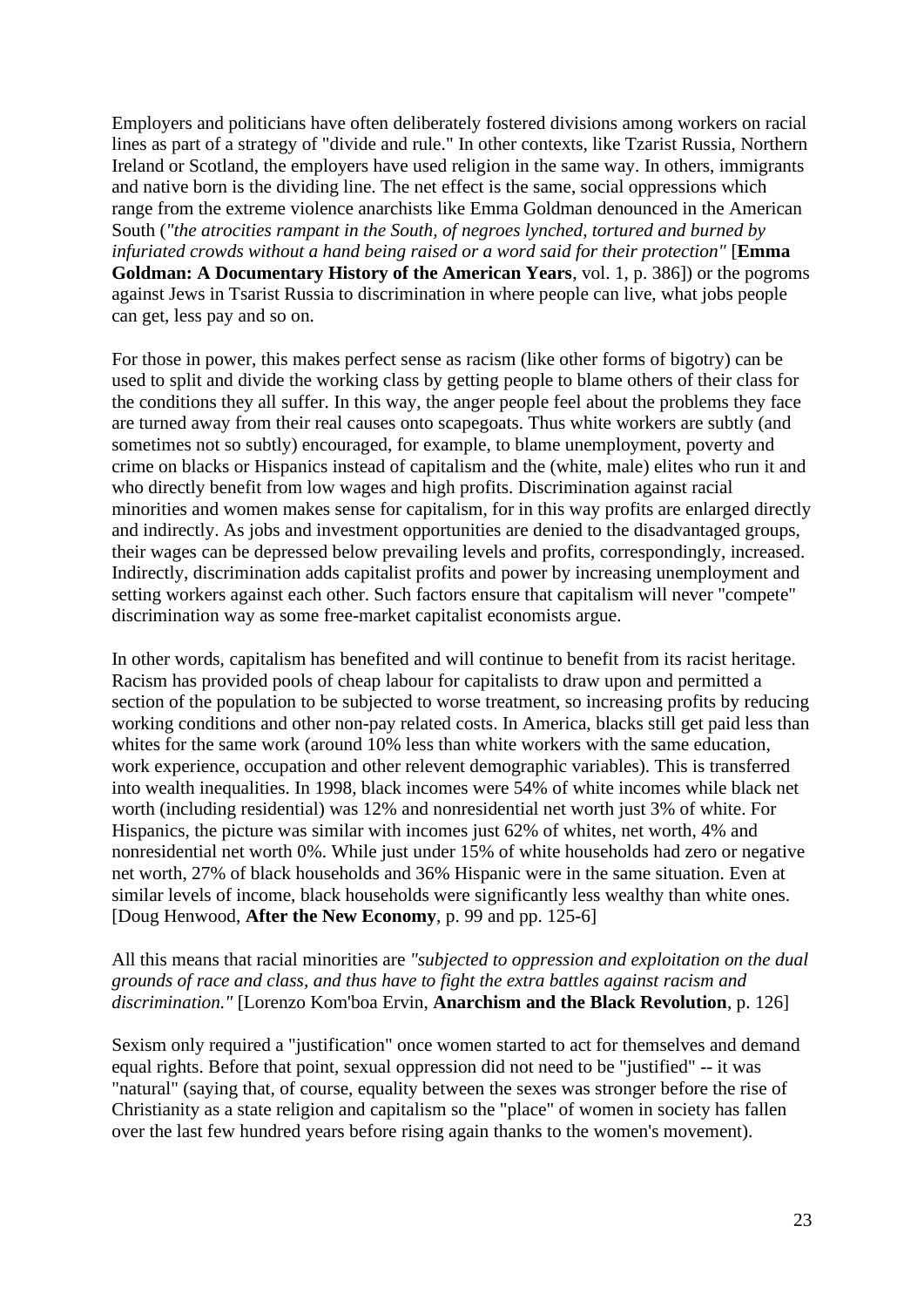The nature of sexual oppression can be seen from marriage. Emma Goldman pointed out that marriage *"stands for the sovereignty of the man over the women,"* with her *"complete submission"* to the husbands *"whims and commands."* [**Red Emma Speaks**, p. 164] As Carole Pateman notes, until *"the late nineteenth century the legal and civil position of a wife resembled that of a slave. . . A slave had no independent legal existence apart from his master, and husband and wife became 'one person,' the person of the husband."* Indeed, the law *"was based on the assumption that a wife was (like) property"* and only the marriage contract *"includes the explicit commitment to obey."* [**The Sexual Contract**, p. 119, p. 122 and p. 181]

However, when women started to question the assumptions of male domination, numerous theories were developed to explain why women's oppression and domination by men was "natural." Because men enforced their rule over women by force, men's "superiority" was argued to be a "natural" product of their gender, which is associated with greater physical strength (on the premise that "might makes right"). In the 17th century, it was argued that women were more like animals than men, thus "proving" that women had as much right to equality with men as sheep did. More recently, elites have embraced socio-biology in response to the growing women's movement. By "explaining" women's oppression on biological grounds, a social system run by men and for men could be ignored.

Women's subservient role also has economic value for capitalism (we should note that Goldman considered capitalism to be another *"paternal arrangement"* like marriage, both of which robbed people of their *"birthright," "stunts"* their growth, *"poisons"* their bodies and keeps people in *"ignorance, in poverty and dependence."* [**Op. Cit.**, p. 210]). Women often provide necessary (and unpaid) labour which keeps the (usually) male worker in good condition; and it is primarily women who raise the next generation of wage-slaves (again without pay) for capitalist owners to exploit. Moreover, women's subordination gives working-class men someone to look down upon and, sometimes, a convenient target on whom they can take out their frustrations (instead of stirring up trouble at work). As Lucy Parsons pointed out, a working class woman is *"a slave to a slave."*

Sexism, like all forms of bigotry, is reflected in relative incomes and wealth levels. In the US women, on average, were being paid 57% the amount men were in 2001 (an improvement than the 39% 20 years earlier). Part of this is due to fewer women working than men, but for those who do work outside the home their incomes were 66% than of men's (up from 47% in 1980 and 38% in 1970). Those who work full time, their incomes 76% of men's, up from the 60% average through most of the 1970s. However, as with the black-white gap, this is due in part to the stagnant income of male workers (in 1998 men's real incomes were just 1% above 1989 levels while women's were 14% above). So rather than the increase in income being purely the result of women entering high-paying and largely male occupations and them closing the gender gap, it has also been the result of the intense attacks on the working class since the 1980s which has de-unionised and de-industrialised America. This has resulted in a lot of high-paying male jobs have been lost and more and more women have entered the job market to make sure their families make ends. [Henwood, **Op. Cit.**, p. 91-2]

Turning away from averages, we discover that sexism results in women being paid about 12% less than men during the same job, with the same relative variables (like work experience, education and so forth). Needless to say, as with racism, such "relevant variables" are themselves shaped by discrimination. Women, like blacks, are less likely to get job interviews and jobs. Sexism even affects types of jobs, for example, "caring" professions pay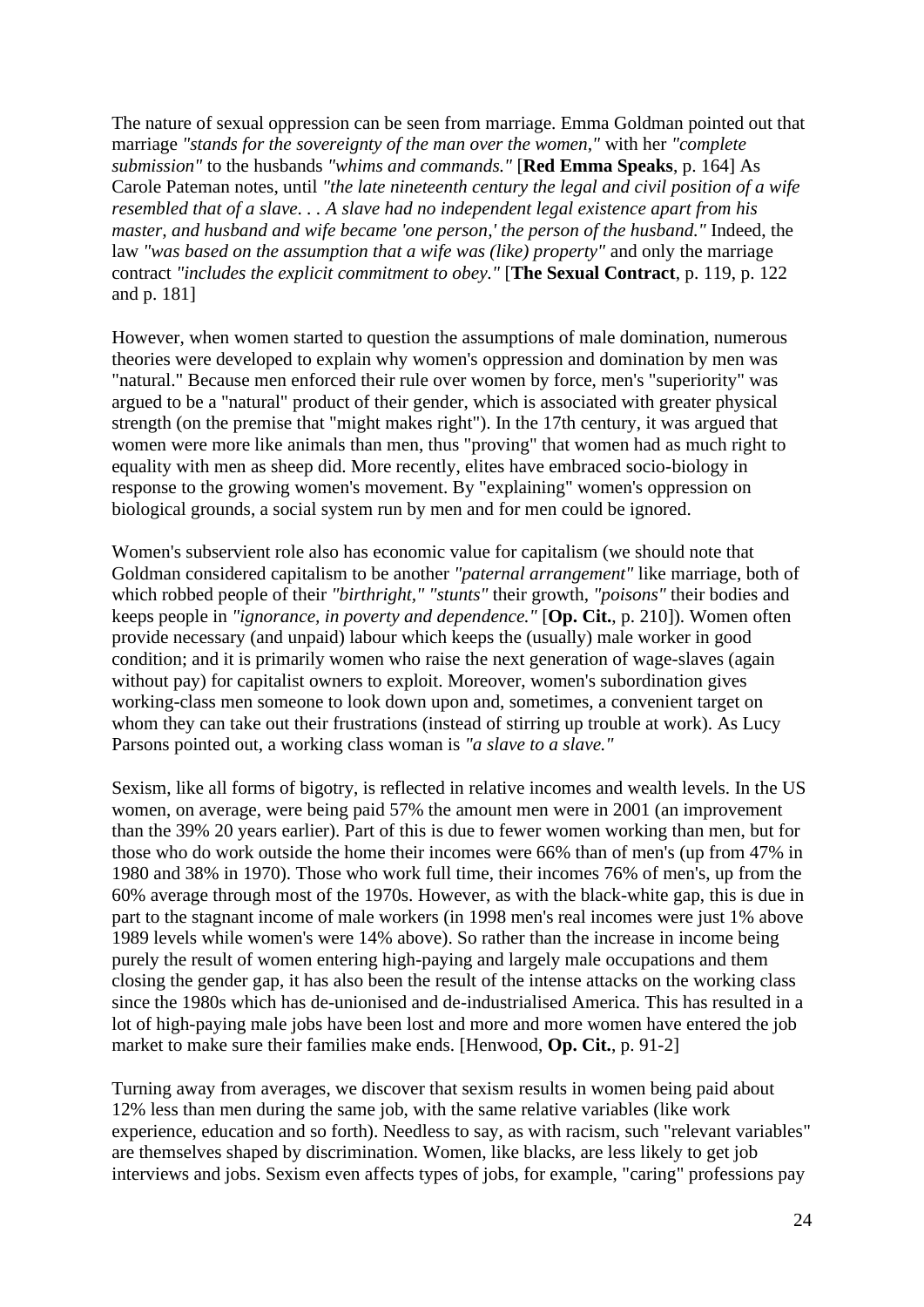less than non-caring ones because they are seen as feminine and involve the kinds of tasks which women do at home without pay. In general, female dominated industries pay less. In 1998, occupations that were over 90% male had a median wage almost 10% above average while those over 90% female, almost 25% below. One study found that a 30% increase in women in an occupation translated into a 10% decline in average pay. Needless to say, having children is bad economic news for most women (women with children earn 10 to 15% less than women without children while for men the opposite is the case). Having maternity level, incidentally, have a far smaller motherhood penalty. [Henwood, **Op. Cit.**, p. 95-7]

The oppression of lesbians, gays and bisexuals is inextricably linked with sexism. A patriarchal, capitalist society cannot see homosexual practices as the normal human variations they are because they blur that society's rigid gender roles and sexist stereotypes. Most young gay people keep their sexuality to themselves for fear of being kicked out of home and all gays have the fear that some "straights" will try to kick their sexuality out of them if they express their sexuality freely. As with those subject to other forms of bigotry, gays are also discriminated against economically (gay men earning about 4-7% less than the average straight man [Henwood, **Op. Cit.**, p. 100]). Thus the social oppression which result in having an alternative sexuality are experienced on many different levels, from extreme violence to less pay for doing the same work.

Gays are not oppressed on a whim but because of the specific need of capitalism for the nuclear family. The nuclear family, as the primary - and inexpensive - creator of submissive people (growing up within the authoritarian family gets children used to, and "respectful" of, hierarchy and subordination - see [section B.1.5\)](sectionB.html#secb15) as well as provider and carer for the workforce fulfils an important need for capitalism. Alternative sexualities represent a threat to the family model because they provide a different role model for people. This means that gays are going to be in the front line of attack whenever capitalism wants to reinforce "family values" (i.e. submission to authority, "tradition", "morality" and so on). The introduction of Clause 28 in Britain is a good example of this, with the government making it illegal for public bodies to promote gay sexuality (i.e. to present it as anything other than a perversion). In American, the right is also seeking to demonise homosexuality as part of their campaign to reinforce the values of the patriarchal family unit and submission to "traditional" authority. Therefore, the oppression of people based on their sexuality is unlikely to end until sexism is eliminated.

This is not all. As well as adversely affecting those subject to them, sexism, racism and homophobia are harmful to those who practice them (and in some way benefit from them) within the working class itself. Why this should be the case is obvious, once you think about it. All three divide the working class, which means that whites, males and heterosexuals hurt themselves by maintaining a pool of low-paid competing labour, ensuring low wages for their own wives, daughters, mothers, relatives and friends. Such divisions create inferior conditions and wages for all as capitalists gain a competitive advantage using this pool of cheap labour, forcing all capitalists to cut conditions and wages to survive in the market (in addition, such social hierarchies, by undermining solidarity against the employer on the job and the state possibly create a group of excluded workers who could become scabs during strikes). Also, "privileged" sections of the working class lose out because their wages and conditions are less than those which unity could have won them. Only the boss really wins.

This can be seen from research into this subject. The researcher Al Szymanski sought to systematically and scientifically test the proposition that white workers gain from racism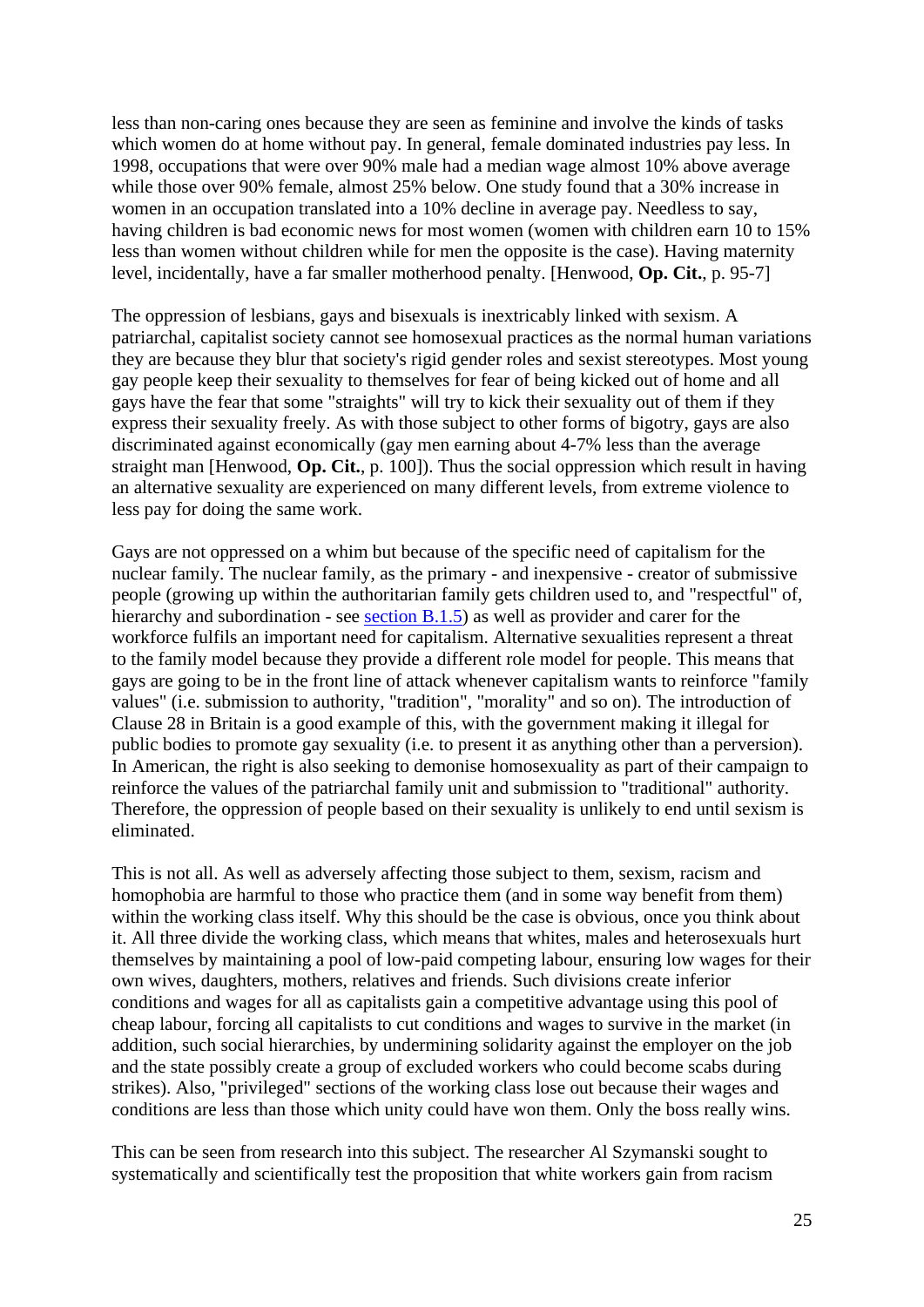[*"Racial Discrimination and White Gain"*, in **American Sociological Review**, vol. 41, no. 3, June 1976, pp. 403-414]. He compared the situation of "white" and "non-white" (i.e. black, Native American, Asian and Hispanic) workers in United States and found several key things:

(1) the narrower the gap between white and black wages in an American state, the higher white earnings were relative to white earnings elsewhere. This means that *"whites do not benefit economically by economic discrimination. White workers especially appear to benefit economically from the absence of economic discrimination. . . both in the absolute level of their earnings and in relative equality among whites."* [p. 413] In other words, the less wage discrimination there was against black workers, the better were the wages that white workers received.

(2) the more "non-white" people in the population of a given American State, the more inequality there was between whites. In other words, the existence of a poor, oppressed group of workers reduced the wages of white workers, although it did not affect the earnings of non-working class whites very much (*"the greater the discrimination against [non-white] people, the greater the inequality among whites"* [p. 410]). So white workers clearly lost economically from this discrimination.

(3) He also found that *"the more intense racial discrimination is, the lower are the white earnings because of . . . [its effect on] working-class solidarity."* [p. 412] In other words, racism economically disadvantages white workers because it undermines the solidarity between black and white workers and weakens trade union organisation.

So overall, these white workers receive some apparent privileges from racism, but are in fact screwed by it. Thus racism and other forms of hierarchy actually works against the interests of those working class people who practice it -- and, by weakening workplace and social unity, benefits the ruling class:

*"As long as discrimination exists and racial or ethnic minorities are oppressed, the entire working class is weakened. This is so because the Capitalist class is able to use racism to drive down the wages of individual segments of the working class by inciting racial antagonism and forcing a fight for jobs and services. This division is a development that ultimately undercuts the living standards of all workers. Moreover, by pitting Whites against Blacks and other oppressed nationalities, the Capitalist class is able to prevent workers from uniting against their common enemy. As long as workers are fighting each other, the Capitalist class is secure."* [Lorenzo Kom'boa Ervin, **Op. Cit.**, pp. 12-3]

In addition, a wealth of alternative viewpoints, insights, experiences, cultures, thoughts and so on are denied the racist, sexist or homophobe. Their minds are trapped in a cage, stagnating within a mono-culture -- and stagnation is death for the personality. Such forms of oppression are dehumanising for those who practice them, for the oppressor lives as a **role**, not as a person, and so are restricted by it and cannot express their individuality **freely** (and so do so in very limited ways). This warps the personality of the oppressor and impoverishes their own life and personality. Homophobia and sexism also limits the flexibility of all people, gay or straight, to choose the sexual expressions and relationships that are right for them. The sexual repression of the sexist and homophobe will hardly be good for their mental health, their relationships or general development.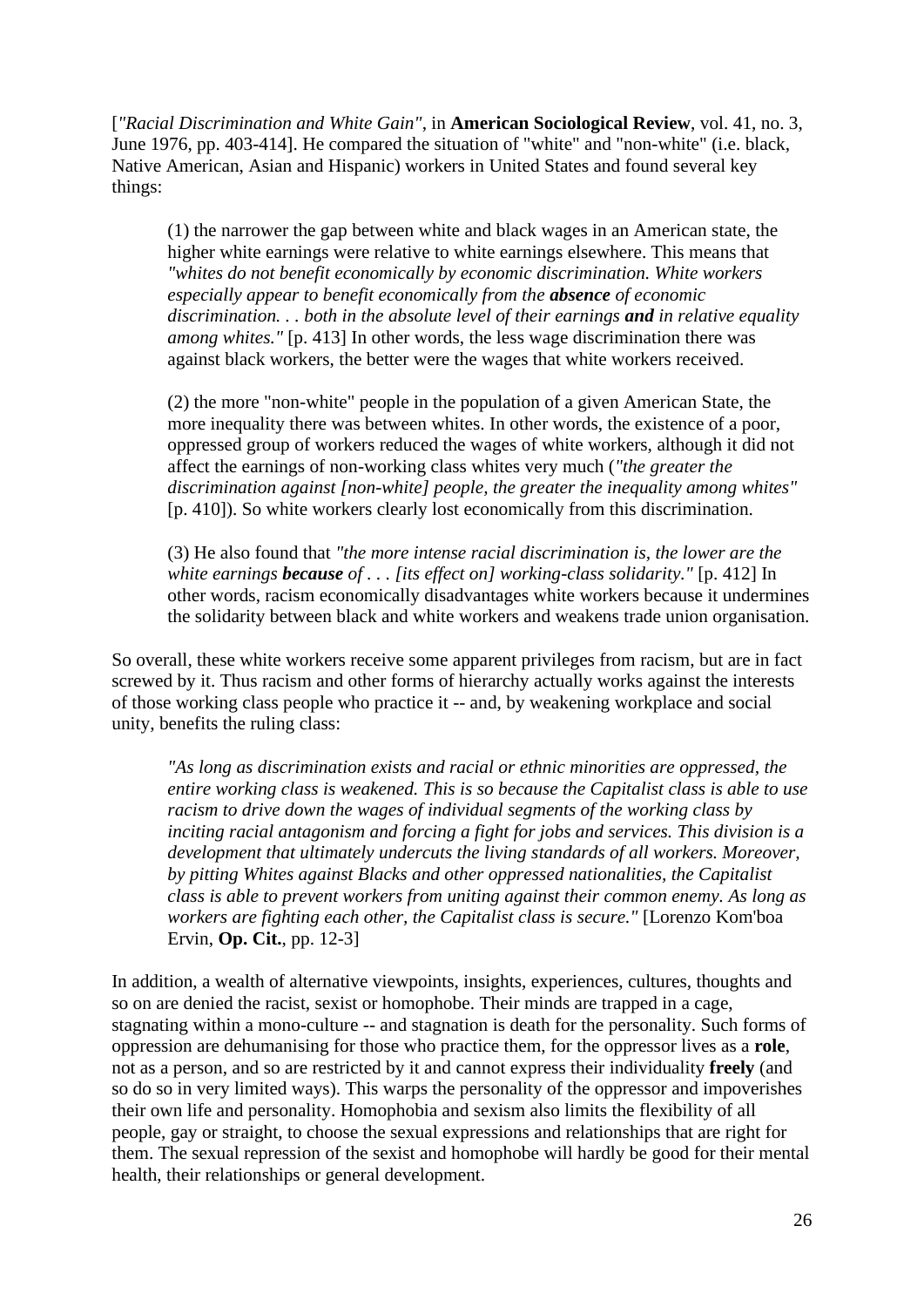From the anarchist standpoint, oppression based on race, sex or sexuality will remain forever intractable under capitalism or, indeed, under any economic or political system based on domination and exploitation. While individual members of "minorities" may prosper, racism as a justification for inequality is too useful a tool for elites to discard. By using the results of racism (e.g. poverty) as a justification for racist ideology, criticism of the status quo can, yet again, be replaced by nonsense about "nature" and "biology." Similarly with sexism or discrimination against gays.

The long-term solution is obvious: dismantle capitalism and the hierarchical, economically class-stratified society with which it is bound up. By getting rid of capitalist oppression and exploitation and its consequent imperialism and poverty, we will also eliminate the need for ideologies of racial or sexual superiority used to justify the oppression of one group by another or to divide and weaken the working class. However, struggles against bigotry cannot be left until after a revolution. If they were two things are likely: one, such a revolution would be unlikely to happen and, two, if it were then these problems would more than likely remain in the new society created by it. Therefore the negative impacts of inequality can and must be fought in the here and now, like any form of hierarchy. Indeed, as we discuss in more detail [section B.1.6](sectionB.html#secb16) by doing so we make life a bit better in the here and now as well as bringing the time when such inequalities are finally ended nearer. Only this can ensure that we can all live as free and equal individuals in a world without the blights of sexism, racism, homophobia or religious hatred.

Needless to say, anarchists totally reject the kind of "equality" that accepts other kinds of hierarchy, that accepts the dominant priorities of capitalism and the state and accedes to the devaluation of relationships and individuality in name of power and wealth. There is a kind of "equality" in having "equal opportunities," in having black, gay or women bosses and politicians, but one that misses the point. Saying "Me too!" instead of "What a mess!" does not suggest real liberation, just different bosses and new forms of oppression. We need to look at the way society is organised, not at the sex, colour, nationality or sexuality of who is giving the orders!

### <span id="page-26-0"></span>**B.1.5 How is the mass-psychological basis for authoritarian civilisation created?**

We noted in [section A.3.6](sectionA.html#seca36) that hierarchical, authoritarian institutions tend to be selfperpetuating, because growing up under their influence creates submissive/authoritarian personalities -- people who both "respect" authority (based on fear of punishment) and desire to exercise it themselves on subordinates. Individuals with such a character structure do not really want to dismantle hierarchies, because they are afraid of the responsibility entailed by genuine freedom. It seems "natural" and "right" to them that society's institutions, from the authoritarian factory to the patriarchal family, should be pyramidal, with an elite at the top giving orders while those below them merely obey. Thus we have the spectacle of so-called "Libertarians" and "anarcho" capitalists bleating about "liberty" while at the same time advocating factory fascism and privatised states. In short, authoritarian civilisation reproduces itself with each generation because, through an intricate system of conditioning that permeates every aspect of society, it creates masses of people who support the status quo.

Wilhelm Reich has given one of the most thorough analyses of the psychological processes involved in the reproduction of authoritarian civilisation. Reich based his analysis on four of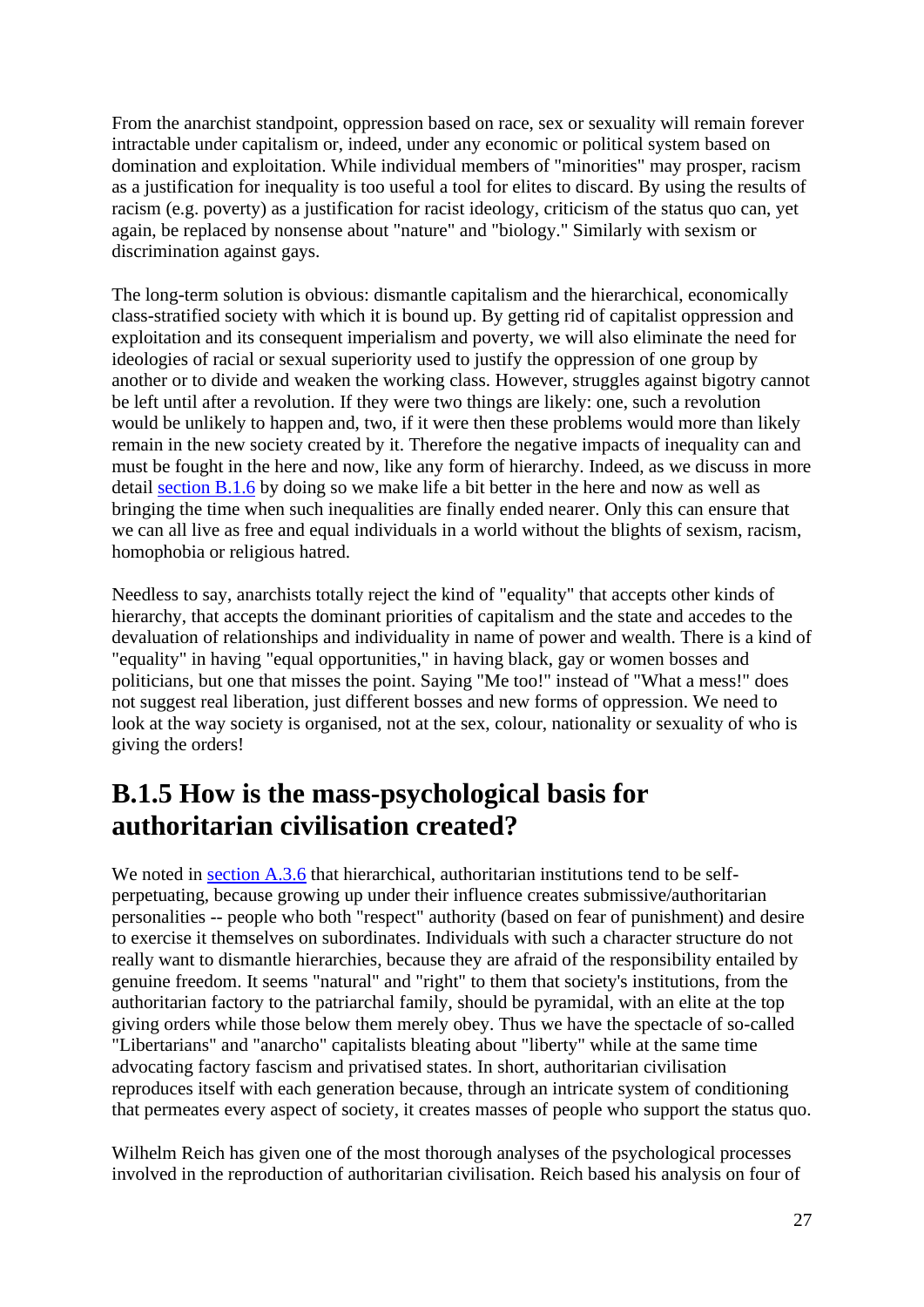Freud's most solidly grounded discoveries, namely, (1) that there exists an unconscious part of the mind which has a powerful though irrational influence on behaviour; (2) that even the small child develops a lively "genital" sexuality, i.e. a desire for sexual pleasure which has nothing to do with procreation; (3) that childhood sexuality along with the Oedipal conflicts that arise in parent-child relations under monogamy and patriarchy are usually repressed through fear of punishment or disapproval for sexual acts and thoughts; (4) that this blocking of the child's natural sexual activity and extinguishing it from memory does not weaken its force in the unconscious, but actually intensifies it and enables it to manifest itself in various pathological disturbances and anti-social drives; and (5) that, far from being of divine origin, human moral codes are derived from the educational measures used by the parents and parental surrogates in earliest childhood, the most effective of these being the ones opposed to childhood sexuality.

By studying Bronislaw Malinowsli's research on the Trobriand Islanders, a woman-centred (matricentric) society in which children's sexual behaviour was not repressed and in which neuroses and perversions as well as authoritarian institutions and values were almost nonexistent, Reich came to the conclusion that patriarchy and authoritarianism originally developed when tribal chieftains began to get economic advantages from a certain type of marriage ("cross-cousin marriages") entered into by their sons. In such marriages, the brothers of the son's wife were obliged to pay a dowry to her in the form of continuous tribute, thus enriching her husband's clan (i.e. the chief's). By arranging many such marriages for his sons (which were usually numerous due to the chief's privilege of polygamy), the chief's clan could accumulate wealth. Thus society began to be stratified into ruling and subordinate clans based on wealth.

To secure the permanence of these "good" marriages, strict monogamy was required. However, it was found that monogamy was impossible to maintain without the repression of childhood sexuality, since, as statistics show, children who are allowed free expression of sexuality often do not adapt successfully to life-long monogamy. Therefore, along with class stratification and private property, authoritarian child-rearing methods were developed to inculcate the repressive sexual morality on which the new patriarchal system depended for its reproduction. Thus there is a historical correlation between, on the one hand, pre-patriarchal society, primitive libertarian communism (or *"work democracy,"* to use Reich's expression), economic equality, and sexual freedom, and on the other, patriarchal society, a privateproperty economy, economic class stratification, and sexual repression. As Reich puts it:

*"Every tribe that developed from a [matricentric] to a patriarchal organisation had to change the sexual structure of its members to produce a sexuality in keeping with its new form of life. This was a necessary change because the shifting of power and of wealth from the democratic gens [maternal clans] to the authoritarian family of the chief was mainly implemented with the help of the suppression of the sexual strivings of the people. It was in this way that sexual suppression became an essential factor in the division of society into classes.* 

*"Marriage, and the lawful dowry it entailed, became the axis of the transformation of the one organisation into the other. In view of the fact that the marriage tribute of the wife's gens to the man's family strengthened the male's, especially the chief's, position of power, the male members of the higher ranking gens and families developed a keen interest in making the nuptial ties permanent. At this stage, in other words, only the man had an interest in marriage. In this way natural work-democracy's simple alliance, which could be easily*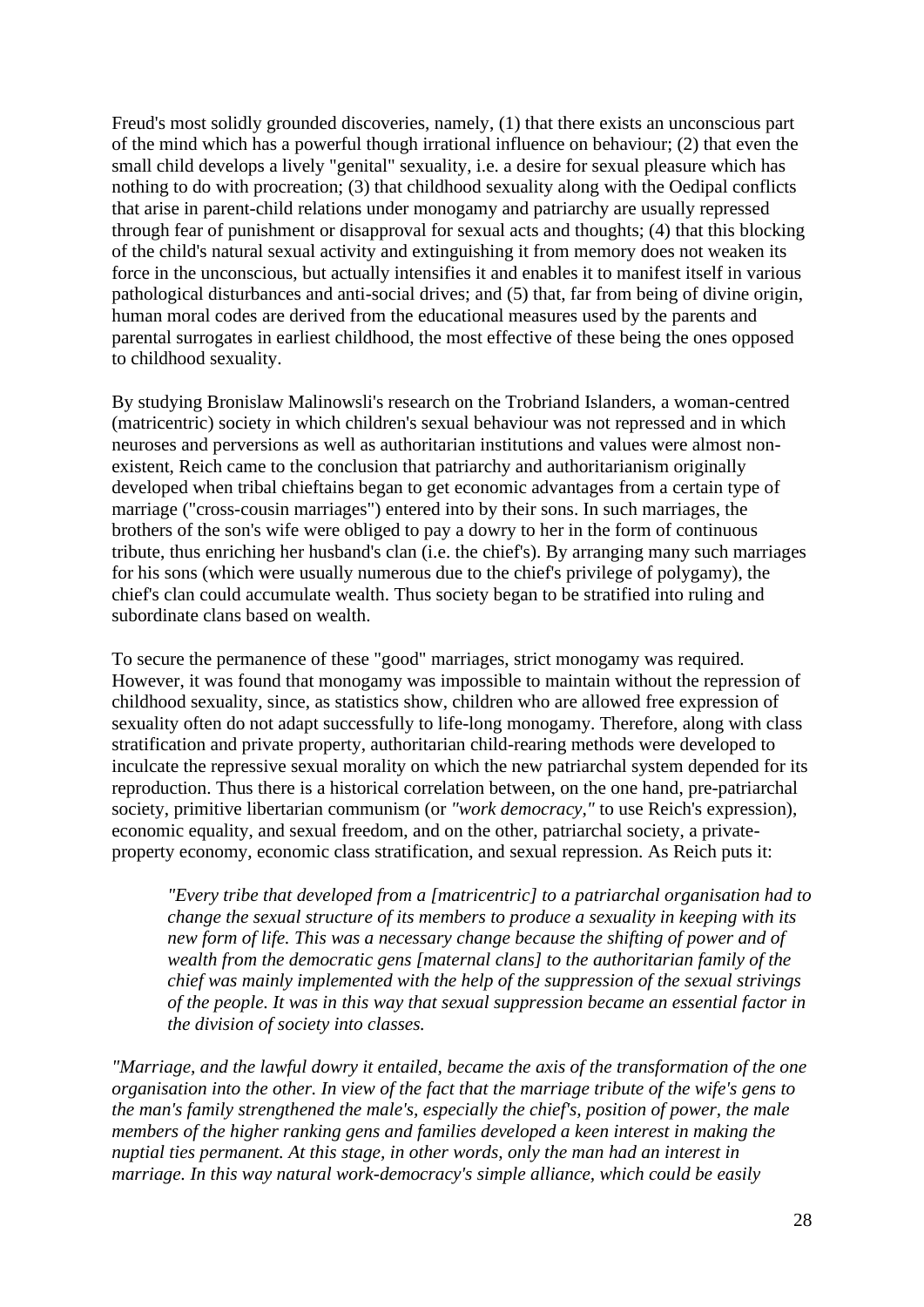*dissolved at any time, was transformed into the permanent and monogamous marital relationship of patriarchy. The permanent monogamous marriage became the basic institution of patriarchal society -- which it still is today. To safeguard these marriages, however, it was necessary to impose greater and greater restrictions upon and to depreciate natural genital strivings."* [**The Mass Psychology of Fascism**, p. 90]

The suppression of natural sexuality involved in this transformation from matricentric to patriarchal society created various anti-social drives (sadism, destructive impulses, rape fantasies, etc.), which then also had to be suppressed through the imposition of a compulsive morality, which took the place the natural self-regulation that one finds in pre-patriarchal societies. In this way, sex began to be regarded as "dirty," "diabolical," "wicked," etc. - which it had indeed become through the creation of secondary drives. Thus:

*"The patriarchal- authoritarian sexual order that resulted from the revolutionary processes of latter-day [matricentrism] (economic independence of the chief's family from the maternal gens, a growing exchange of goods between the tribes, development of the means of production, etc.) becomes the primary basis of authoritarian ideology by depriving the women, children, and adolescents of their sexual freedom, making a commodity of sex and placing sexual interests in the service of economic subjugation. From now on, sexuality is indeed distorted; it becomes diabolical and demonic and has to be curbed."* [Reich, **Op. Cit.**, p. 88]

Once the beginnings of patriarchy are in place, the creation of a fully authoritarian society based on the psychological crippling of its members through sexual suppression follows:

*"The moral inhibition of the child's natural sexuality, the last stage of which is the severe impairment of the child's genital sexuality, makes the child afraid, shy, fearful of authority, obedient, 'good,' and 'docile' in the authoritarian sense of the words. It has a crippling effect on man's rebellious forces because every vital life-impulse is now burdened with severe fear; and since sex is a forbidden subject, thought in general and man's critical faculty also become inhibited. In short, morality's aim is to produce acquiescent subjects who, despite distress and humiliation, are adjusted to the authoritarian order. Thus, the family is the authoritarian state in miniature, to which the child must learn to adapt himself as a preparation for the general social adjustment required of him later. Man's authoritarian structure -- this must be clearly established -- is basically produced by the embedding of sexual inhibitions and fear."* [Reich, **Op. Cit.**, p. 30]

In this way, by damaging the individual's power to rebel and think for him/herself, the inhibition of childhood sexuality -- and indeed other forms of free, natural expression of bioenergy (e.g. shouting, crying, running, jumping, etc.) -- becomes the most important weapon in creating reactionary personalities. This is why every reactionary politician puts such an emphasis on "strengthening the family" and promoting "family values" (i.e. patriarchy, compulsive monogamy, premarital chastity, corporal punishment, etc.). In the words of Reich:

*"Since authoritarian society reproduces itself in the individual structures of the masses with the help of the authoritarian family, it follows that political reaction has to regard and defend the authoritarian family as the basis of the 'state, culture, and civilisation. . . .' [It is] political reaction's germ cell, the most important centre for the*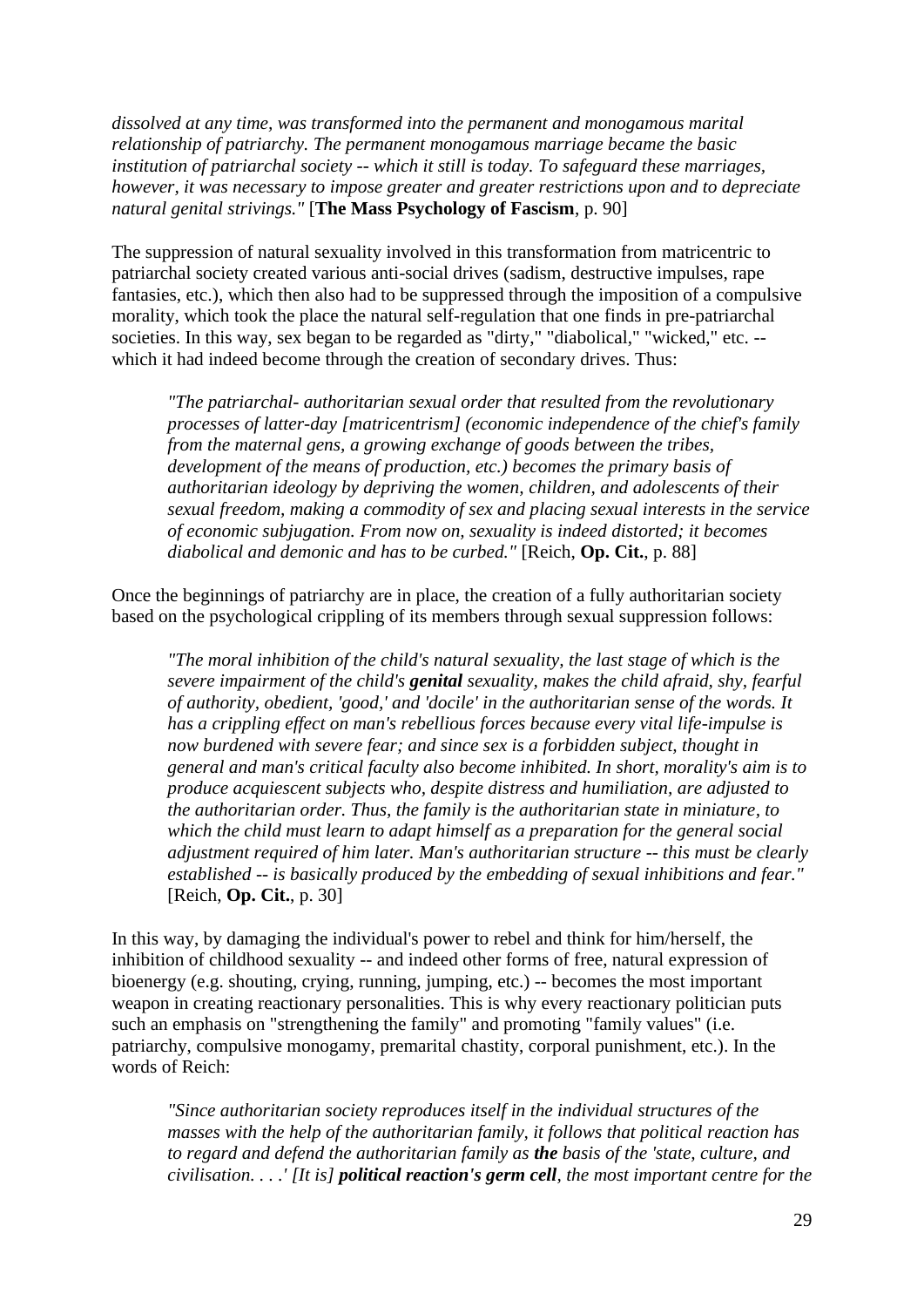*production of reactionary men and women. Originating and developing from definite social processes, it becomes the most essential institution for the preservation of the authoritarian system that shapes it."* [**Op. Cit.**, pp. 104-105]

The family is the most essential institution for this purpose because children are most vulnerable to psychological maiming in their first few years, from the time of birth to about six years of age, during which time they are mostly in the charge of their parents. The schools and churches then continue the process of conditioning once the children are old enough to be away from their parents, but they are generally unsuccessful if the proper foundation has not been laid very early in life by the parents. Thus A.S. Neill observes that *"the nursery training is very like the kennel training. The whipped child, like the whipped puppy, grows into an obedient, inferior adult. And as we train our dogs to suit our own purposes, so we train our children. In that kennel, the nursery, the human dogs must be clean; they must feed when we think it convenient for them to feed. I saw a hundred thousand obedient, fawning dogs wag their tails in the Templehof, Berlin, when in 1935, the great trainer Hitler whistled his commands."* [**Summerhill: a Radical Approach to Child Rearing**, p. 100]

The family is also the main agency of repression during adolescence, when sexual energy reaches its peak. This is because the vast majority of parents provide no private space for adolescents to pursue undisturbed sexual relationships with their partners, but in fact actively discourage such behaviour, often (as in fundamentalist Christian families) demanding complete abstinence -- at the very time when abstinence is most impossible! Moreover, since teenagers are economically dependent on their parents under capitalism, with no societal provision of housing or dormitories allowing for sexual freedom, young people have no alternative but to submit to irrational parental demands for abstention from premarital sex. This in turn forces them to engage in furtive sex in the back seats of cars or other out-of-theway places where they cannot relax or obtain full sexual satisfaction. As Reich found, when sexuality is repressed and laden with anxiety, the result is always some degree of what he terms *"orgastic impotence"*: the inability to fully surrender to the flow of energy discharged during orgasm. Hence there is an incomplete release of sexual tension, which results in a state of chronic bioenergetic stasis. Such a condition, Reich found, is the breeding ground for neuroses and reactionary attitudes. (For further details see the [section J.6\)](sectionJ.html#secj6).

In this connection it is interesting to note that "primitive" societies, such as the Trobriand Islanders, prior to their developing patriarchal-authoritarian institutions, provided special community houses where teenagers could go with their partners to enjoy undisturbed sexual relationships -- and this with society's full approval. Such an institution would be taken for granted in an anarchist society, as it is implied by the concept of freedom. (For more on adolescent sexual liberation, see [section J.6.8.\)](sectionJ.html#secj68)

Nationalistic feelings can also be traced to the authoritarian family. A child's attachment to its mother is, of course, natural and is the basis of all family ties. Subjectively, the emotional core of the concepts of homeland and nation are mother and family, since the mother is the homeland of the child, just as the family is the "nation in miniature." According to Reich, who carefully studied the mass appeal of Hitler's "National Socialism," nationalistic sentiments are a direct continuation of the family tie and are rooted in a **fixated** tie to the mother. As Reich points out, although infantile attachment to the mother is natural, **fixated** attachment is not, but is a social product. In puberty, the tie to the mother would make room for other attachments, i.e., natural sexual relations, **if** the unnatural sexual restrictions imposed on adolescents did not cause it to be eternalised. It is in the form of this socially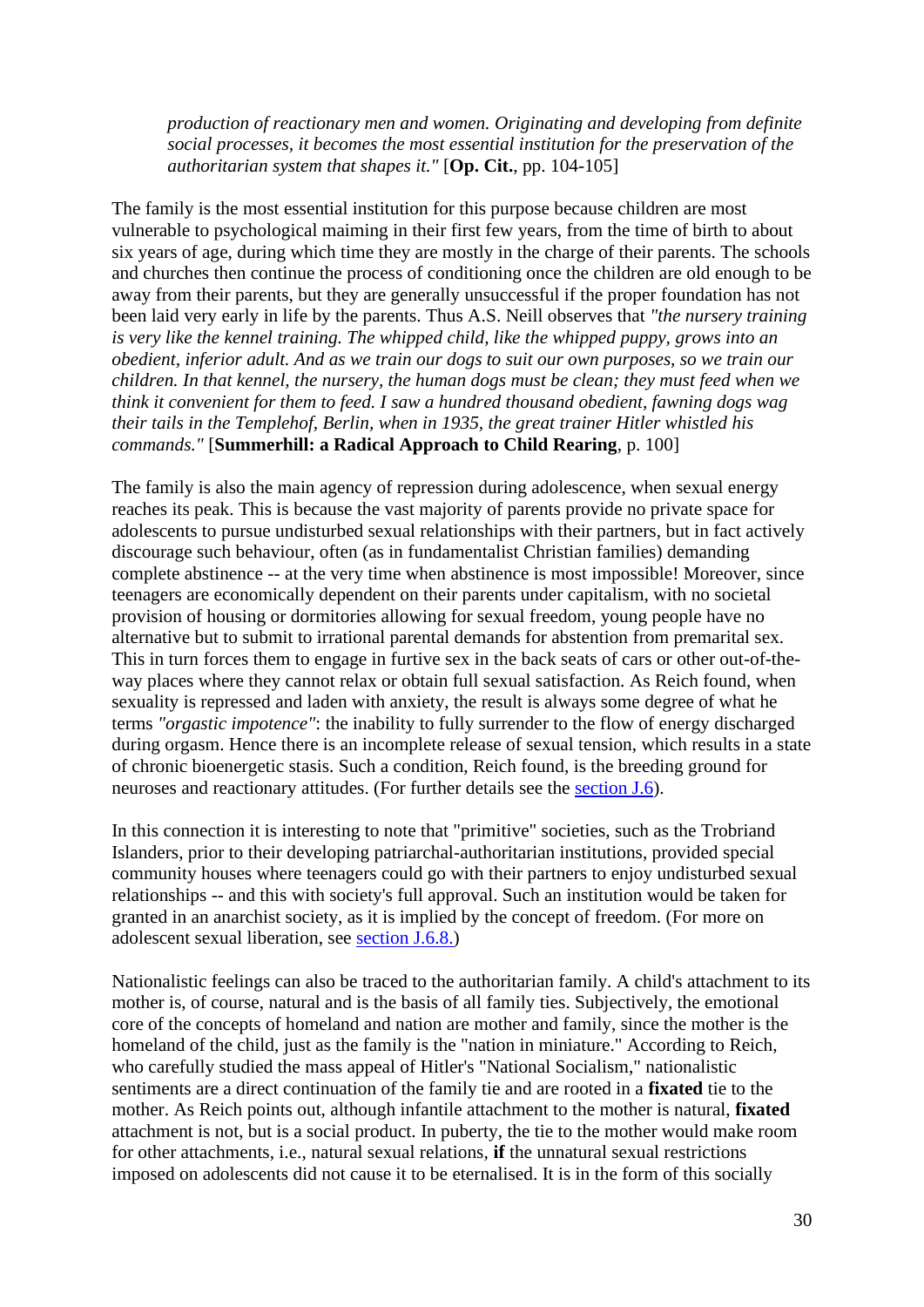conditioned externalisation that fixation on the mother becomes the basis of nationalist feelings in the adult; and it is only at this stage that it becomes a reactionary social force.

Later writers who have followed Reich in analysing the process of creating reactionary character structures have broadened the scope of his analysis to include other important inhibitions, besides sexual ones, that are imposed on children and adolescents. Rianne Eisler, for example, in her book **Sacred Pleasure**, stresses that it is not just a sex-negative attitude but a **pleasure**-negative attitude that creates the kinds of personalities in question. Denial of the value of pleasurable sensations permeates our unconscious, as reflected, for example, in the common idea that to enjoy the pleasures of the body is the "animalistic" (and hence "bad") side of human nature, as contrasted with the "higher" pleasures of the mind and "spirit." By such dualism, which denies a spiritual aspect to the body, people are made to feel guilty about enjoying any pleasurable sensations -- a conditioning that does, however, prepare them for lives based on the sacrifice of pleasure (or indeed, even of life itself) under capitalism and statism, with their requirements of mass submission to alienated labour, exploitation, military service to protect ruling-class interests, and so on. And at the same time, authoritarian ideology emphasises the value of suffering, as for example through the glorification of the tough, insensitive warrior hero, who suffers (and inflicts "necessary" suffering on others ) for the sake of some pitiless ideal.

Eisler also points out that there is *"ample evidence that people who grow up in families where rigid hierarchies and painful punishments are the norm learn to suppress anger toward their parents. There is also ample evidence that this anger is then often deflected against traditionally disempowered groups (such as minorities, children, and women)."* [**Sacred Pleasure**, p. 187] This repressed anger then becomes fertile ground for reactionary politicians, whose mass appeal usually rests in part on scapegoating minorities for society's problems.

As the psychologist Else Frenkel-Brunswick documents in **The Authoritarian Personality**, people who have been conditioned through childhood abuse to surrender their will to the requirements of feared authoritarian parents, also tend to be very susceptible as adults to surrender their will and minds to authoritarian leaders. *"In other words,"* Frenkel-Brunswick summarises, *"at the same time that they learn to deflect their repressed rage against those they perceive as weak, they also learn to submit to autocratic or 'strong-man' rule. Moreover, having been severely punished for any hint of rebellion (even 'talking back' about being treated unfairly), they gradually also learn to deny to themselves that there was anything wrong with what was done to them as children -- and to do it in turn to their own children."* [**The Authoritarian Personality**, p. 187]

These are just some of the mechanisms that perpetuate the status quo by creating the kinds of personalities who worship authority and fear freedom. Consequently, anarchists are generally opposed to traditional child-rearing practices, the patriarchal-authoritarian family (and its "values"), the suppression of adolescent sexuality, and the pleasure-denying, pain-affirming attitudes taught by the Church and in most schools. In place of these, anarchists favour nonauthoritarian, non-repressive child-rearing practices and educational methods (see sections [J.6](sectionJ.html#secj6) and [secJ.5.13,](sectionJ.html#secJ513) respectively) whose purpose is to prevent, or at least minimise, the psychological crippling of individuals, allowing them instead to develop natural selfregulation and self-motivated learning. This, we believe, is the only way to for people to grow up into happy, creative, and truly freedom-loving individuals who will provide the psychological ground where anarchist economic and political institutions can flourish.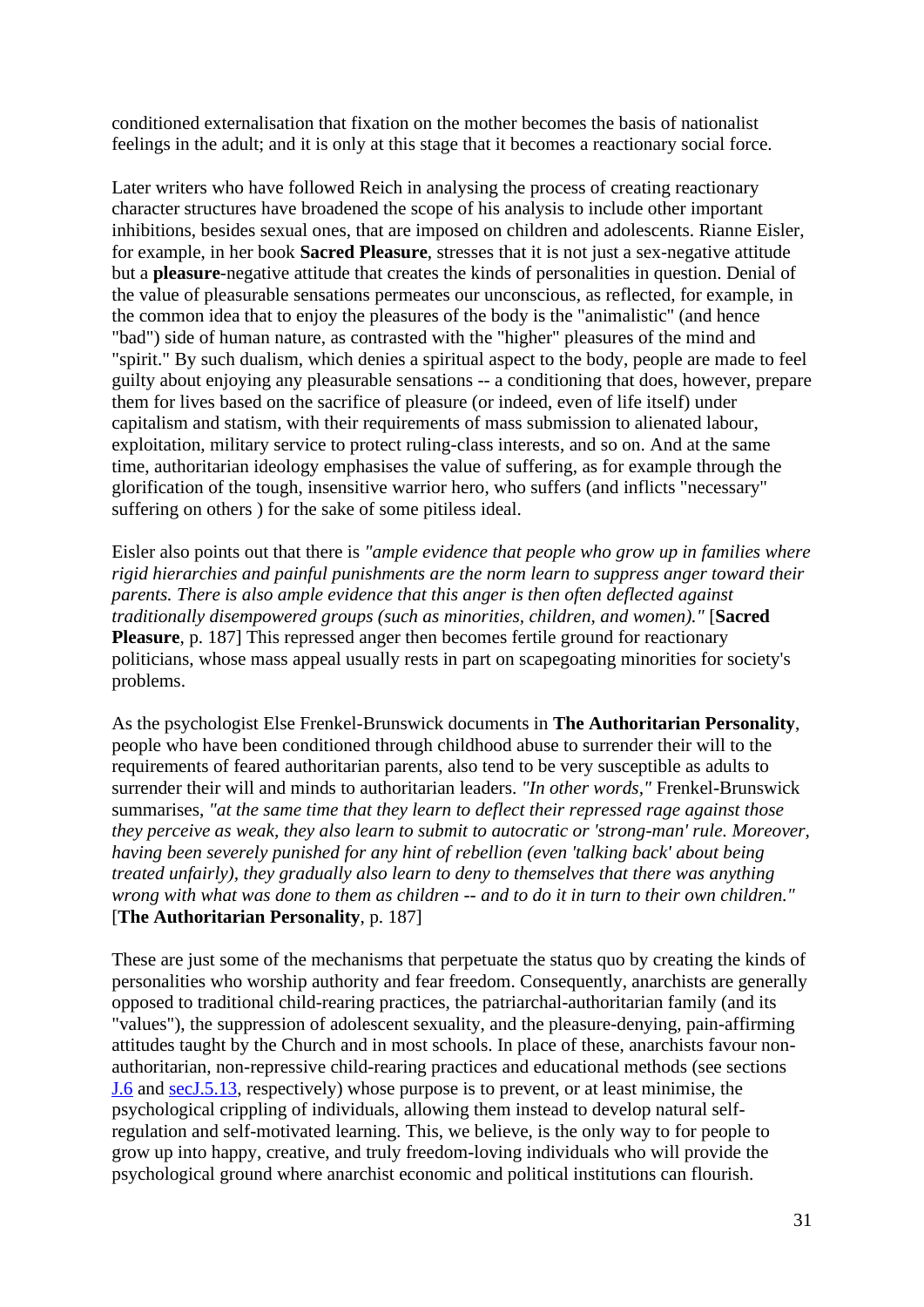## <span id="page-31-0"></span>**B.1.6 Can hierarchy be ended?**

Faced with the fact that hierarchy, in its many distinctive forms, has been with us such a long time and so negatively shapes those subject to it, some may conclude that the anarchist hope of ending it, or even reducing it, is little more than a utopian dream. Surely, it will be argued, as anarchists acknowledge that those subject to a hierarchy adapt to it this automatically excludes the creation of people able to free themselves from it?

Anarchists disagree. Hierarchy can be ended, both in specific forms and in general. A quick look at the history of the human species shows that this is the case. People who have been subject to monarchy have ended it, creating republics where before absolutism reigned. Slavery and serfdom have been abolished. Alexander Berkman simply stated the obvious when he pointed out that *"many ideas, once held to be true, have come to be regarded as wrong and evil. Thus the ideas of divine right of kings, of slavery and serfdom. There was a time when the whole world believed those institutions to be right, just, and unchangeable."* However, they became *"discredited and lost their hold upon the people, and finally the institutions that incorporated those ideas were abolished"* as *"they were useful only to the master class"* and *"were done away with by popular uprisings and revolutions."* [**What is Anarchism?**, p. 178] It is unlikely, therefore, that current forms of hierarchy are exceptions to this process.

Today, we can see that this is the case. Malatesta's comments of over one hundred years ago are still valid: *"the oppressed masses . . . have never completely resigned themselves to oppression and poverty . . . [and] show themselves thirsting for justice, freedom and wellbeing."* [**Anarchy**, p. 33] Those at the bottom are constantly resisting both hierarchy and its the negative effects and, equally important, creating non-hierarchical ways of living and fighting. This constant process of self-activity and self-liberation can be seen from the labour, women's and other movements -- in which, to some degree, people create their own alternatives based upon their own dreams and hopes. Anarchism is based upon, and grew out of, this process of resistance, hope and direct action. In other words, the libertarian elements that the oppressed continually produce in their struggles within and against hierarchical systems are extrapolated and generalised into what is called anarchism. It is these struggles and the anarchistic elements they produce which make the end of all forms of hierarchy not only desirable, but possible.

So while the negative impact of hierarchy is not surprising, neither is the resistance to it. This is because the individual *"is not a blank sheet of paper on which culture can write its text; he [or she] is an entity charged with energy and structured in specific ways, which, while adapting itself, reacts in specific and ascertainable ways to external conditions."* In this *"process of adaptation,"* people develop *"definite mental and emotional reactions which follow from specific properties"* of our nature. [Eric Fromm, **Man for Himself**, p. 23 and p. 22] For example:

*"Man can adapt himself to slavery, but he reacts to it by lowering his intellectual and moral qualities . . . Man can adapt himself to cultural conditions which demand the repression of sexual strivings, but in achieving this adaptation he develops . . . neurotic symptoms. He can adapt to almost any culture pattern, but in so far as these are contradictory to his nature he develops mental and emotional disturbances which force him eventually change these conditions since he cannot change his nature. . . . If . . . man could adapt himself to all conditions without fighting those which are against*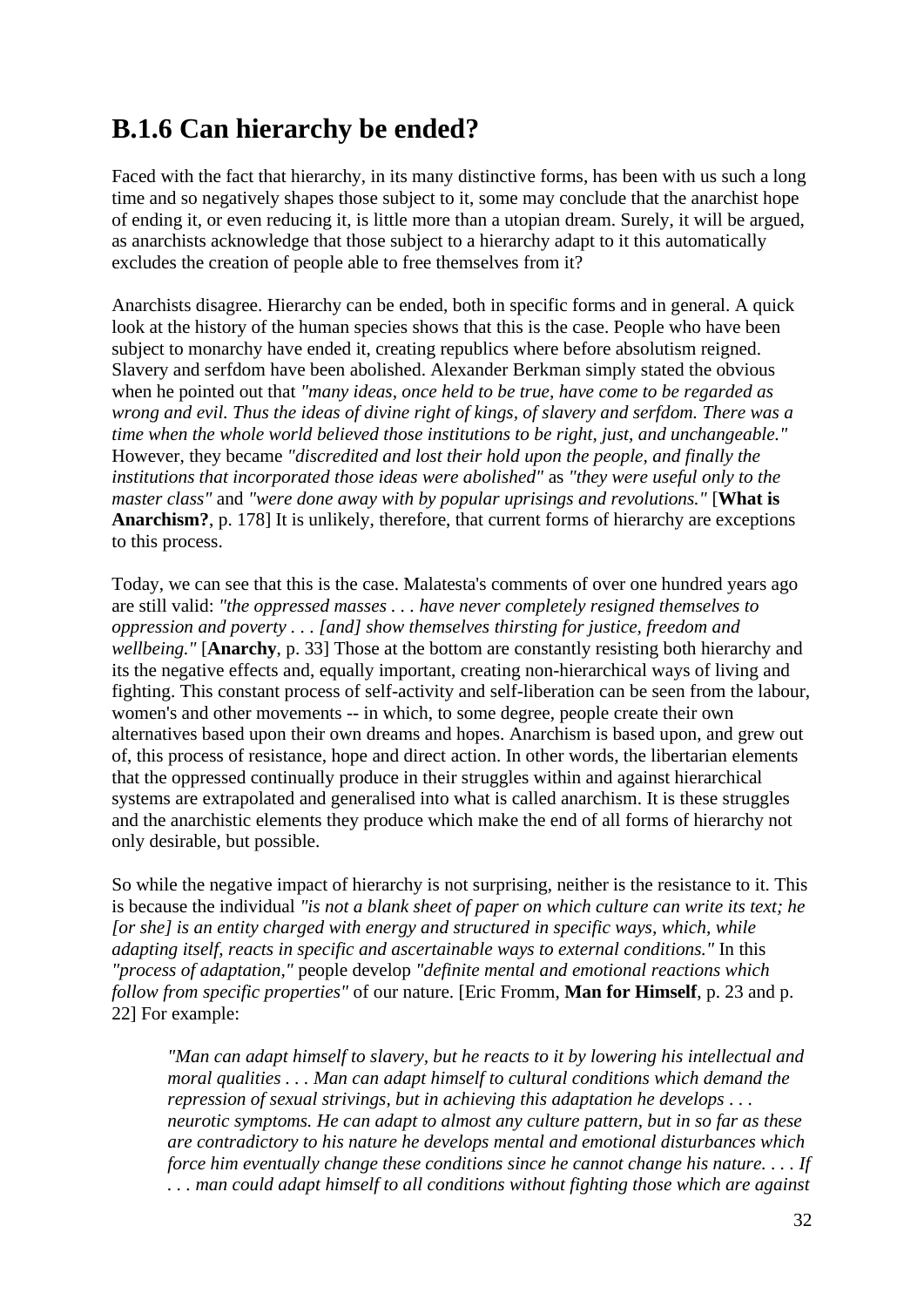*his nature, he would have no history. Human evolution is rooted in man's adaptability and in certain indestructible qualities of his nature which compel him to search for conditions better adjusted to his intrinsic needs."* [**Op. Cit.**, pp. 22-23]

So as well as adaptation to hierarchy, there is resistance. This means that modern society (capitalism), like any hierarchical society, faces a direct contradiction. On the one hand, such systems divide society into a narrow stratum of order givers and the vast majority of the population who are (officially) excluded from decision making, who are reduced to carrying out (executing) the decisions made by the few. As a result, most people suffer feelings of alienation and unhappiness. However, in practice, people try and overcome this position of powerlessness and so hierarchy produces a struggle against itself by those subjected to it. This process goes on all the time, to a greater or lesser degree, and is an essential aspect in creating the possibility of political consciousness, social change and revolution. People refuse to be treated like objects (as required by hierarchical society) and by so doing hierarchy creates the possibility for its own destruction.

For the inequality in wealth and power produced by hierarchies, between the powerful and the powerless, between the rich and the poor, has not been ordained by god, nature or some other superhuman force. It has been created by a specific social system, its institutions and workings -- a system based upon authoritarian social relationships which effect us both physically and mentally. So there is hope. Just as authoritarian traits are learned, so can they be **unlearned.** As Carole Pateman summarises, the evidence supports the argument *"that we do learn to participate by participating"* and that a participatory environment *"might also be effective in diminishing tendencies toward non-democratic attitudes in the individual."* [**Participaton and Democratic Theory**, p. 105] So oppression reproduces resistance and the seeds of its own destruction.

It is for this reason anarchists stress the importance of self-liberation (see [section A.2.7\)](sectionA.html#seca27) and *"support all struggles for partial freedom, because we are convinced that one learns through struggle, and that once one begins to enjoy a little freedom one ends by wanting it all."* [Malatesta, **Errico Malatesta: His Life and Ideas**, p. 195] By means of direct action (see [section J.2\)](sectionJ.html#secj2), people exert themselves and stand up for themselves. This breaks the conditioning of hierarchy, breaks the submissiveness which hierarchical social relationships both need and produce. Thus the daily struggles against oppression *"serve as a training camp to develop"* a person's *"understanding of [their] proper role in life, to cultivate [their] selfreliance and independence, teach him [or her] mutual help and co-operation, and make him [or her] conscious of [their] responsibility. [They] will learn to decide and act on [their] own behalf, not leaving it to leaders or politicians to attend to [their] affairs and look out for [their] welfare. It will be [them] who will determine, together with [their] fellows . . . , what they want and what methods will best serve their aims."* [Berkman, **Op. Cit.**, p. 206]

In other words, struggle encourages all the traits hierarchy erodes and, consequently, develop the abilities not only to question and resist authority but, ultimately, end it once and for all. This means that any struggle **changes** those who take part in it, politicising them and transforming their personalities by shaking off the servile traits produced and required by hierarchy. As an example, after the sit-down strikes in Flint, Michigan, in 1937 one eyewitness saw how *"the auto worker became a different human being. The women that had participated actively became a different type of women . . . They carried themselves with a different walk, their heads were high, and they had confidence in themselves."* [Genora (Johnson) Dollinger, contained in **Voices of a People's History of the United States**,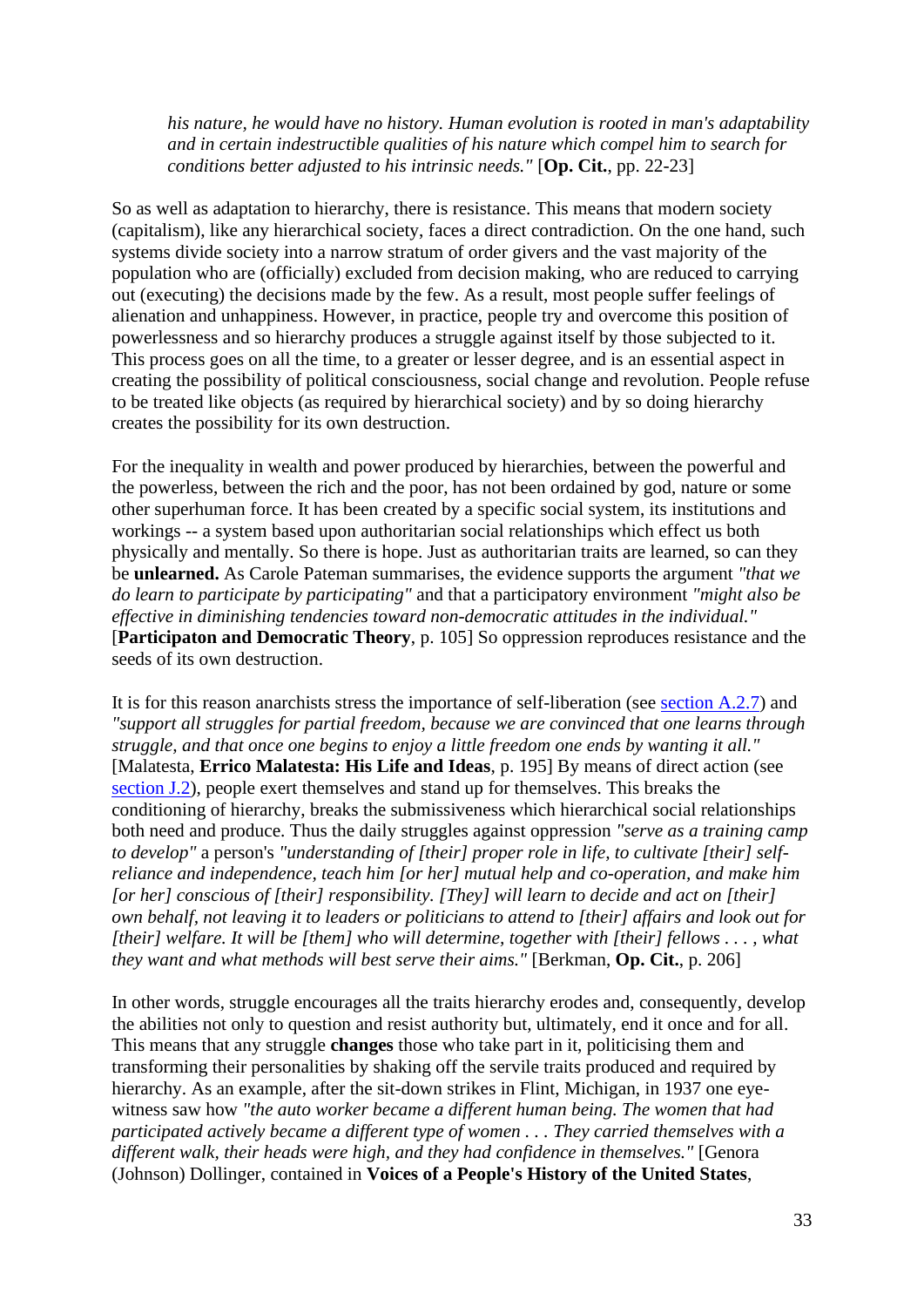Howard Zinn and Anthony Arnove (eds.), p. 349] Such changes happen in all struggles (also see [section J.4.2\)](sectionJ.html#secj42). Anarchists are not surprised for, as discussed in [section J.1](sectionJ.html#secj1) and [J.2.1,](sectionJ.html#secj21) we have long recognised the liberating aspects of social struggle and the key role it plays in creating free people and the other preconditions for needed for an anarchist society (like the initial social structure -- see [section I.2.3\)](sectionI.html#seci23).

Needless to say, a hierarchical system like capitalism cannot survive with a non-submissive working class and the bosses spend a considerable amount of time, energy and resources trying to break the spirits of the working class so they will submit to authority (either unwillingly, by fear of being fired, or willingly, by fooling them into believing that hierarchy is natural or by rewarding subservient behaviour). Unsurprisingly, this never completely succeeds and so capitalism is marked by constant struggles between the oppressed and oppressor. Some of these struggles succeed, some do not. Some are defensive, some are not. Some, like strikes, are visible, other less so (such a working slowly and less efficiently than management desires). And these struggles are waged by both sides of the hierarchical divide. Those subject to hierarchy fight to limit it and increase their autonomy and those who exercise authority fight to increase their power over others. Who wins varies. The 1960s and 1970s saw a marked increase in victories for the oppressed all throughout capitalism but, unfortunately, since the 1980s, as we discuss in [section C.8.3,](sectionC.html#secc83) there has been a relentless class war conducted by the powerful which has succeeded in inflicting a series of defeats on working class people. Unsurprisingly, the rich have got richer and more powerful since.

So anarchists take part in the on-going social struggle in society in an attempt to end it in the only way possible, the victory of the oppressed. A key part of this is to fight for partial freedoms, for minor or major reforms, as this strengthens the spirit of revolt and starts the process towards the final end of hierarchy. In such struggles we stress the autonomy of those involved and see them not only as the means of getting more justice and freedom in the current unfree system but also as a means of ending the hierarchies they are fighting once and for all. Thus, for example, in the class struggle we argue for *"[o]rganisation from the bottom up, beginning with the shop and factory, on the foundation of the joint interests of the workers everywhere, irrespective of trade, race, or country."* [Alexander Berkman, **Op. Cit.**, p. 207] Such an organisation, as we discuss in [section J.5.2,](sectionJ.html#secj52) would be run via workplace assemblies and would be the ideal means of replacing capitalist hierarchy in industry by genuine economic freedom, i.e. worker's self-management of production (see [section I.3\)](sectionI.html#seci3). Similarly, in the community we argue for popular assemblies (see [section J.5.1\)](sectionJ.html#secj51) as a means of not only combating the power of the state but also replaced it with by free, self-managed, communities (see [section I.5\)](sectionI.html#seci5).

Thus the current struggle itself creates the bridge between what is and what could be:

*"Assembly and community must arise from within the revolutionary process itself; indeed, the revolutionary process must be the formation of assembly and community, and with it, the destruction of power. Assembly and community must become 'fighting words,' not distant panaceas. They must be created as modes of struggle against the existing society, not as theoretical or programmatic abstractions."* [Murray Bookchin, **Post-Scarcity Anarchism**, p. 104]

This is not all. As well as fighting the state and capitalism, we also need fight all other forms of oppression. This means that anarchists argue that we need to combat social hierarchies like racism and sexism as well as workplace hierarchy and economic class, that we need to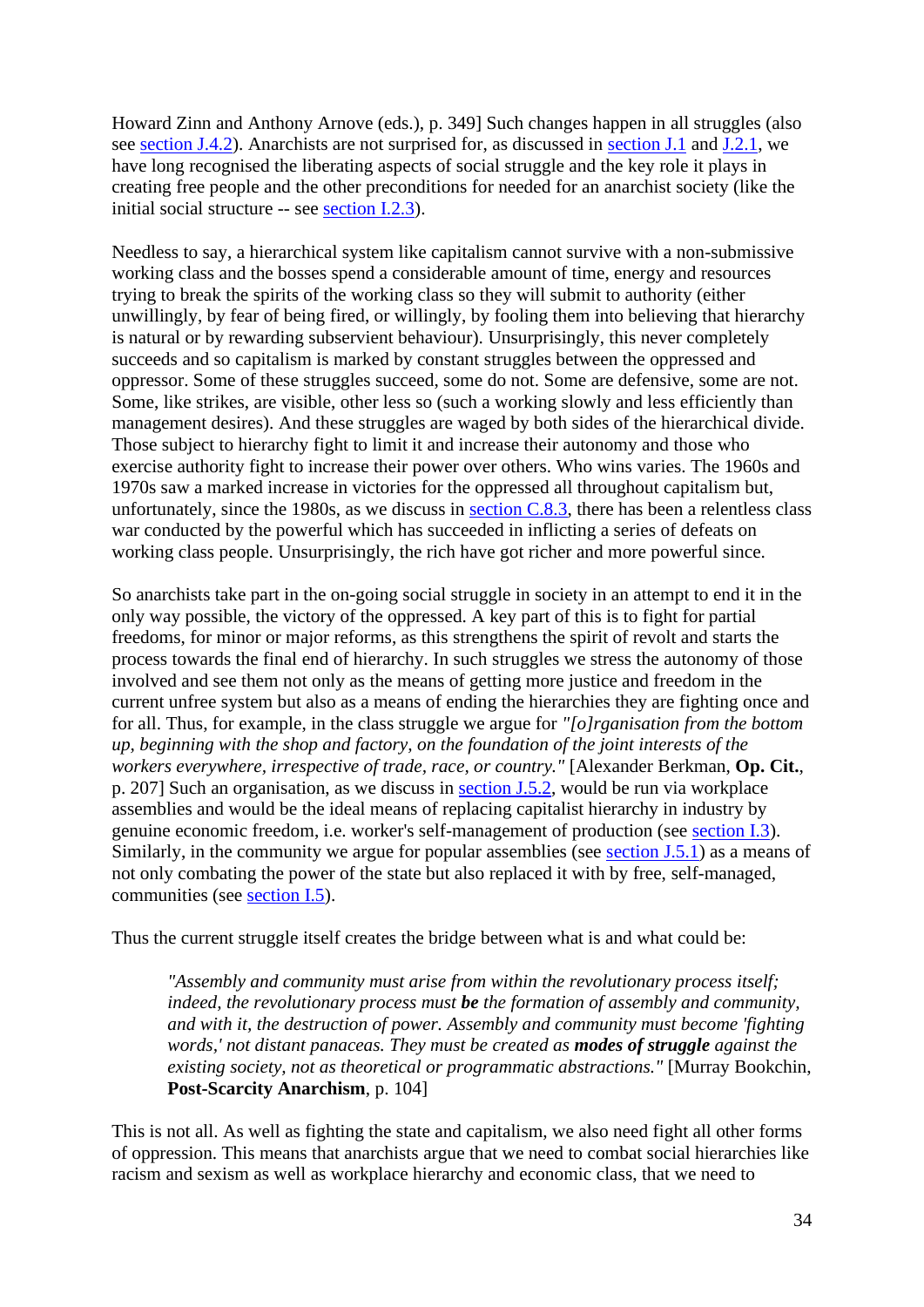oppose homophobia and religious hatred as well as the political state. Such oppressions and struggles are not diversions from the struggle against class oppression or capitalism but part and parcel of the struggle for human freedom and cannot be ignored without fatally harming it.

As part of that process, anarchists encourage and support all sections of the population to stand up for their humanity and individuality by resisting racist, sexist and anti-gay activity and challenging such views in their everyday lives, everywhere (as Carole Pateman points out, *"sexual domination structures the workplace as well as the conjugal home"* [**The Sexual Contract**, p. 142]). It means a struggle of all working class people against the internal and external tyrannies we face -- we must fight against own our prejudices while supporting those in struggle against our common enemies, no matter their sex, skin colour or sexuality. Lorenzo Kom'boa Ervin words on fighting racism are applicable to all forms of oppression:

*"Racism must be fought vigorously wherever it is found, even if in our own ranks, and even in ones own breast. Accordingly, we must end the system of white skin privilege which the bosses use to split the class, and subject racially oppressed workers to super-exploitation. White workers, especially those in the Western world, must resist the attempt to use one section of the working class to help them advance, while holding back the gains of another segment based on race or nationality. This kind of class opportunism and capitulationism on the part of white labour must be directly challenged and defeated. There can be no workers unity until the system of superexploitation and world White Supremacy is brought to an end."* [**Anarchism and the Black Revolution**, p. 128]

Progress towards equality can and has been made. While it is still true that (in the words of Emma Goldman) *"[n]owhere is woman treated according to the merit of her work, but rather as a sex"* [**Red Emma Speaks**, p. 177] and that education is still patriarchal, with young women still often steered away from traditionally "male" courses of study and work (which teaches children that men and women are assigned different roles in society and sets them up to accept these limitations as they grow up) it is also true that the position of women, like that of blacks and gays, **has** improved. This is due to the various self-organised, self-liberation movements that have continually developed throughout history and these are **the** key to fighting oppression in the short term (and creating the potential for the long term solution of dismantling capitalism and the state).

Emma Goldman argued that emancipation begins *"in [a] woman's soul."* Only by a process of internal emancipation, in which the oppressed get to know their own value, respect themselves and their culture, can they be in a position to effectively combat (and overcome) external oppression and attitudes. Only when you respect yourself can you be in a position to get others to respect you. Those men, whites and heterosexuals who are opposed to bigotry, inequality and injustice, must support oppressed groups and refuse to condone racist, sexist or homophobic attitudes and actions by others or themselves. For anarchists, *"not a single member of the Labour movement may with impunity be discriminated against, suppressed or ignored. . . Labour [and other] organisations must be built on the principle of equal liberty of all its members. This equality means that only if each worker is a free and independent unit, co-operating with the others from his or her mutual interests, can the whole labour organisation work successfully and become powerful."* [Lorenzo Kom'boa Ervin, **Op. Cit.**, pp. 127-8]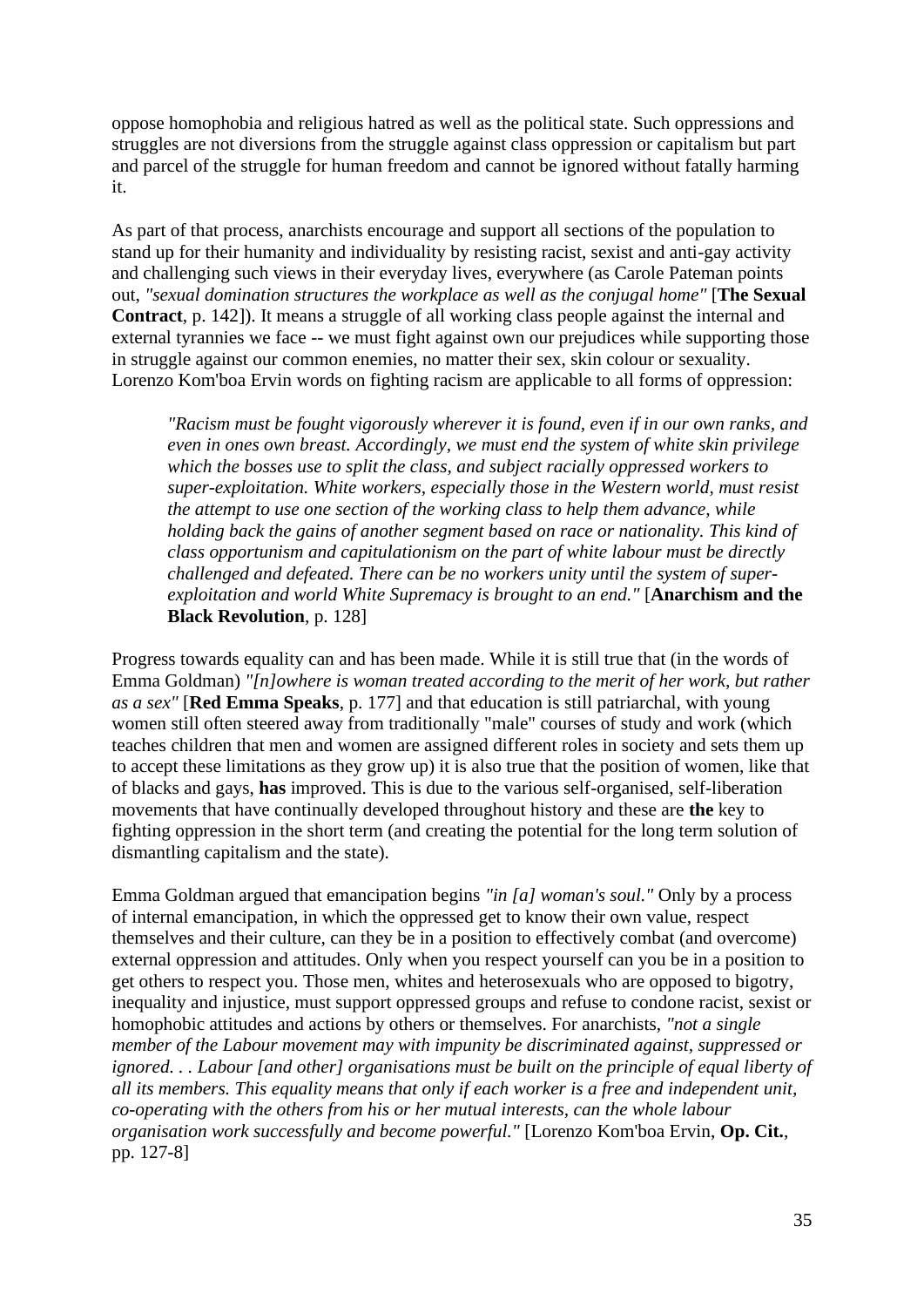We must all treat people as equals, while at the same time respecting their differences. Diversity is a strength and a source of joy, and anarchists reject the idea that equality means conformity. By these methods, of internal self-liberation and solidarity against external oppression, we can fight against bigotry. Racism, sexism and homophobia can be reduced, perhaps almost eliminated, before a social revolution has occurred by those subject to them organising themselves, fighting back **autonomously** and refusing to be subjected to racial, sexual or anti-gay abuse or to allowing others to get away with it (which plays an essential role in making others aware of their own attitudes and actions, attitudes they may even be blind to!).

The example of the *Mujeres Libres* (Free Women) in Spain during the 1930s shows what is possible. Women anarchists involved in the C.N.T. and F.A.I. organised themselves autonomously to raise the issue of sexism in the wider libertarian movement, to increase women's involvement in libertarian organisations and help the process of women's selfliberation against male oppression. Along the way they also had to combat the (all too common) sexist attitudes of their "revolutionary" male fellow anarchists. Martha A. Ackelsberg's book **Free Women of Spain** is an excellent account of this movement and the issues it raises for all people concerned about freedom. Decades latter, the women's movement of the 1960s and 1970s did much the same thing, aiming to challenge the traditional sexism and patriarchy of capitalist society. They, too, formed their own organisations to fight for their own needs as a group. Individuals worked together and drew strength for their own personal battles in the home and in wider society.

Another essential part of this process is for such autonomous groups to actively support others in struggle (including members of the dominant race/sex/sexuality). Such practical solidarity and communication can, when combined with the radicalising effects of the struggle itself on those involved, help break down prejudice and bigotry, undermining the social hierarchies that oppress us all. For example, gay and lesbian groups supporting the 1984/5 UK miners' strike resulted in such groups being given pride of place in many miners' marches. Another example is the great strike by Jewish immigrant workers in 1912 in London which occurred at the same time as a big London Dock Strike. *"The common struggle brought Jewish and non-Jewish workers together. Joint strike meetings were held, and the same speakers spoke at huge joint demonstrations."* The Jewish strike was a success, dealing a *"death-blow to the sweatshop system. The English workers looked at the Jewish workers with quite different eyes after this victory."* Yet the London dock strike continued and many dockers' families were suffering real wants. The successful Jewish strikers started a campaign *"to take some of the dockers' children into their homes."* This practical support *"did a great deal to strengthen the friendship between Jewish and non-Jewish workers."* [Rudolf Rocker, **London Years**, p. 129 and p. 131] This solidarity was repaid in October 1936, when the dockers were at the forefront in stopping Mosley's fascist blackshirts marching through Jewish areas (the famous battle of Cable street).

For whites, males and heterosexuals, the only anarchistic approach is to support others in struggle, refuse to tolerate bigotry in others and to root out their own fears and prejudices (while refusing to be uncritical of self-liberation struggles -- solidarity does not imply switching your brain off!). This obviously involves taking the issue of social oppression into all working class organisations and activity, ensuring that no oppressed group is marginalised within them.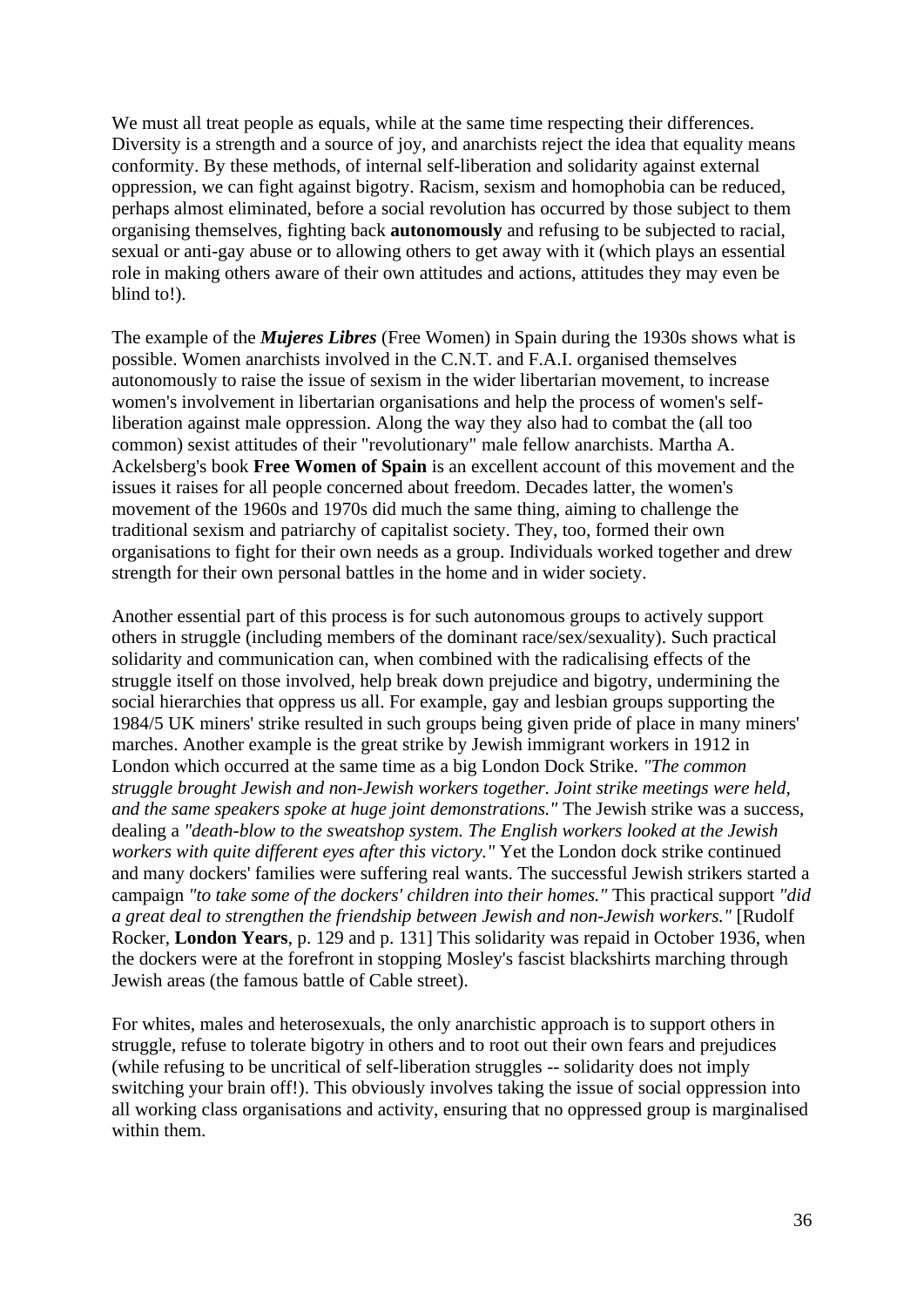Only in this way can the hold of these social diseases be weakened and a better, nonhierarchical system be created. An injury to one is an injury to all.

# **B.2 Why are anarchists against the state?**

As previously noted (see [section B.1\)](sectionB.html#secb1), anarchists oppose all forms of hierarchical authority. Historically, however, they have spent most of their time and energy opposing two main forms in particular. One is capitalism, the other, the state. These two forms of authority have a symbiotic relationship and cannot be easily separated:

*"[T]he State . . . and Capitalism are facts and conceptions which we cannot separate from each other. In the course of history these institutions have developed, supporting and reinforcing each other.* 

*"They are connected with each other -- not as mere accidental co-incidences. They are linked together by the links of cause and effect."* [Kropotkin, **Evolution and Environment**, p. 94]

In this section, in consequence, as well as explaining why anarchists oppose the state, we will necessarily have to analyse the relationship between it and capitalism.

So what is the state? As Malatesta put it, anarchists *"have used the word State, and still do, to mean the sum total of the political, legislative, judiciary, military and financial institutions through which the management of their own affairs, the control over their personal behaviour, the responsibility for their personal safety, are taken away from the people and entrusted to others who, by usurpation or delegation, are vested with the power to make laws for everything and everybody, and to oblige the people to observe them, if need be, by the use of collective force."* [**Anarchy**, p. 17]

He continues:

*"For us, government [or the state] is made up of all the governors; and the governors . . . are those who have the power to make laws regulating inter-human relations and to see that they are carried out . . . [and] who have the power, to a greater or lesser degree, to make use of the social power, that is of the physical, intellectual and economic power of the whole community, in order to oblige everybody to carry out their wishes. And this power, in our opinion, constitutes the principle of government, of authority."* [**Op. Cit.**, p. 19]

Kropotkin presented a similar analysis, arguing that the state *"not only includes the existence of a power situated above society, but also of a territorial concentration as well as the concentration in the hands of a few of many functions in the life of societies . . . A whole mechanism of legislation and of policing has to be developed in order to subject some classes to the domination of others."* [**The State: Its Historic Role**, p. 10] For Bakunin, all states *"are in essence only machines governing the masses from above, through . . . a privileged minority, allegedly knowing the genuine interests of the people better than the people themselves."* [**The Political Philosophy of Bakunin**, p. 211] On this subject Murray Bookchin writes: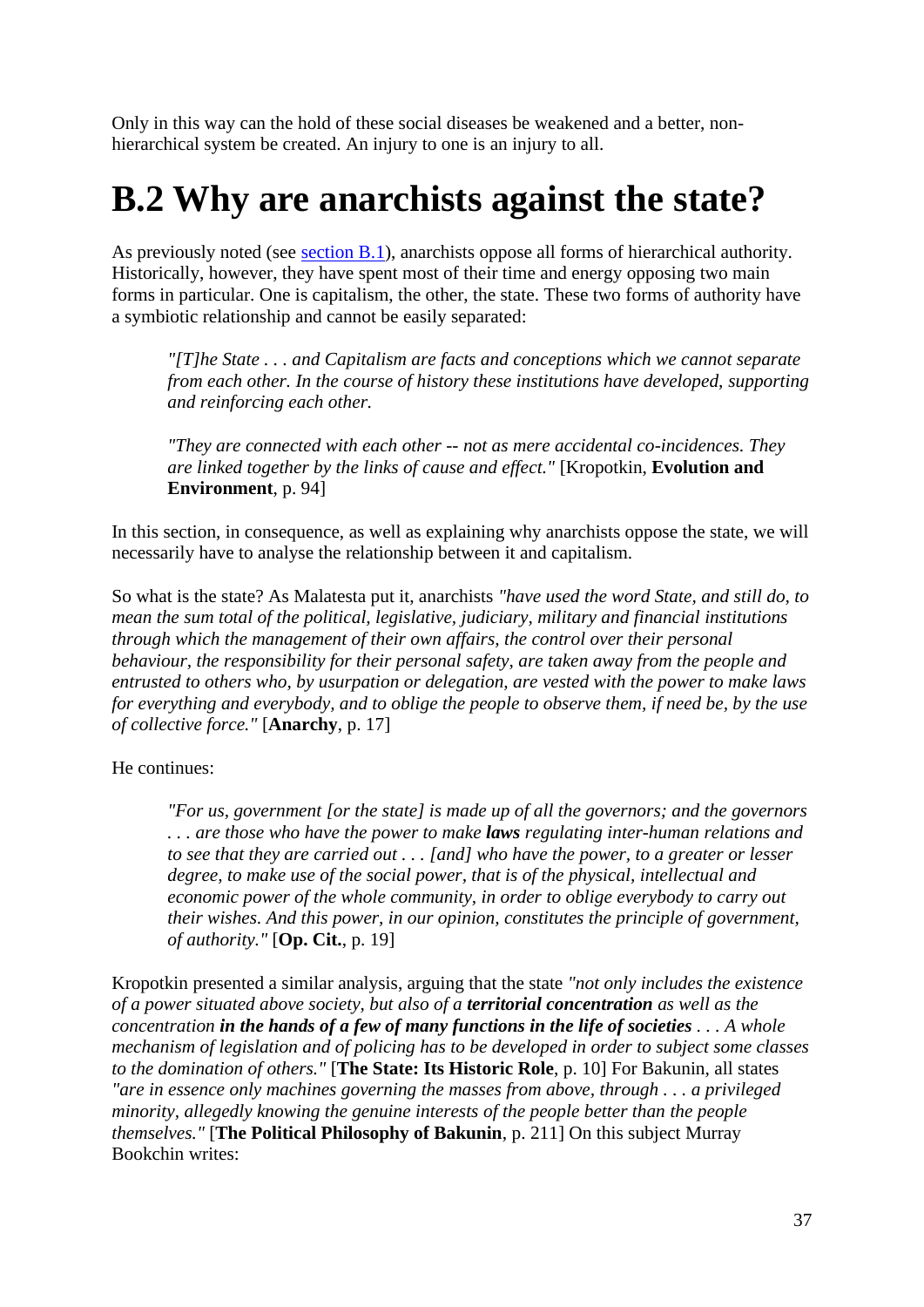*"Minimally, the State is a professional system of social coercion -- not merely a system of social administration as it is still naively regarded by the public and by many political theorists. The word 'professional' should be emphasised as much as the word 'coercion.' . . . It is only when coercion is institutionalised into a professional, systematic and organised form of social control -- that is, when people are plucked out of their everyday lives in a community and expected not only to 'administer' it but to do so with the backing of a monopoly of violence -- that we can properly speak of a State."* [**Remaking Society**, p. 66]

As Bookchin indicates, anarchists reject the idea that the state is the same as society or that **any** grouping of human beings living and organised together is a state. This confusion, as Kropotkin notes, explains why *"anarchists are generally upbraided for wanting to 'destroy society' and of advocating a return to 'the permanent war of each against all.'"* Such a position *"overlook[s] the fact that Man lived in Societies for thousands of years before the State had been heard of"* and that, consequently, the State *"is only one of the forms assumed by society in the course of history."* [**Op. Cit.**, p. 10]

The state, therefore, is not just federations of individuals or peoples and so, as Malatesta stressed, cannot be used to describe a *"human collectively gathered together in a particular territory and making up what is called a social unit irrespective of the way the way said collectivity are grouped or the state of relations between them."* It cannot be *"used simply as a synonym for society."* [**Op. Cit.**, p. 17] The state is a particular form of social organisation based on certain key attributes and so, we argue, *"the word 'State' . . . should be reserved for those societies with the hierarchical system and centralisation."* [Peter Kropotkin, **Ethics**, p. 317f] As such, the state *"is a historic, transitory institution, a temporary form of society"* and one whose *"utter extinction"* is possible as the *"State is not society."* [Bakunin, **Michael Bakunin: Selected Writings**, p. 151]

In summary, the state is a specific way in which human affairs are organised in a given area, a way marked by certain institutions which, in turn, have certain characteristics. This does not imply, however, that the state is a monolithic entity that has been the same from its birth to the present day. States vary in many ways, especially in their degree of authoritarianism, in the size and power of their bureaucracy and how they organise themselves. Thus we have monarchies, oligarchies, theocracies, party dictatorships and (more or less) democratic states. We have ancient states, with minimal bureaucracy, and modern ones, with enormous bureaucracy.

Moreover, anarchists argue that *"the political regime . . . is always an expression of the economic regime which exists at the heart of society."* This means that regardless of how the state changes, it *"continues to be shaped by the economic system, of which it is always the expression and, at the same time, the consecration and the sustaining force."* Needless to say, there is not always an exact match and sometimes *"the political regime of a country finds itself lagging behind the economic changes that are taking place, and in that case it will abruptly be set aside and remodelled in a way appropriate to the economic regime that has been established."* [Kropotkin, **Words of a Rebel**, p. 118]

At other times, the state can change its form to protect the economic system it is an expression of. Thus we see democracies turn to dictatorships in the face of popular revolts and movements. The most obvious examples of Pinochet's Chile, Franco's Spain, Mussolini's Italy and Hitler's Germany are all striking confirmations of Bakunin's comment that while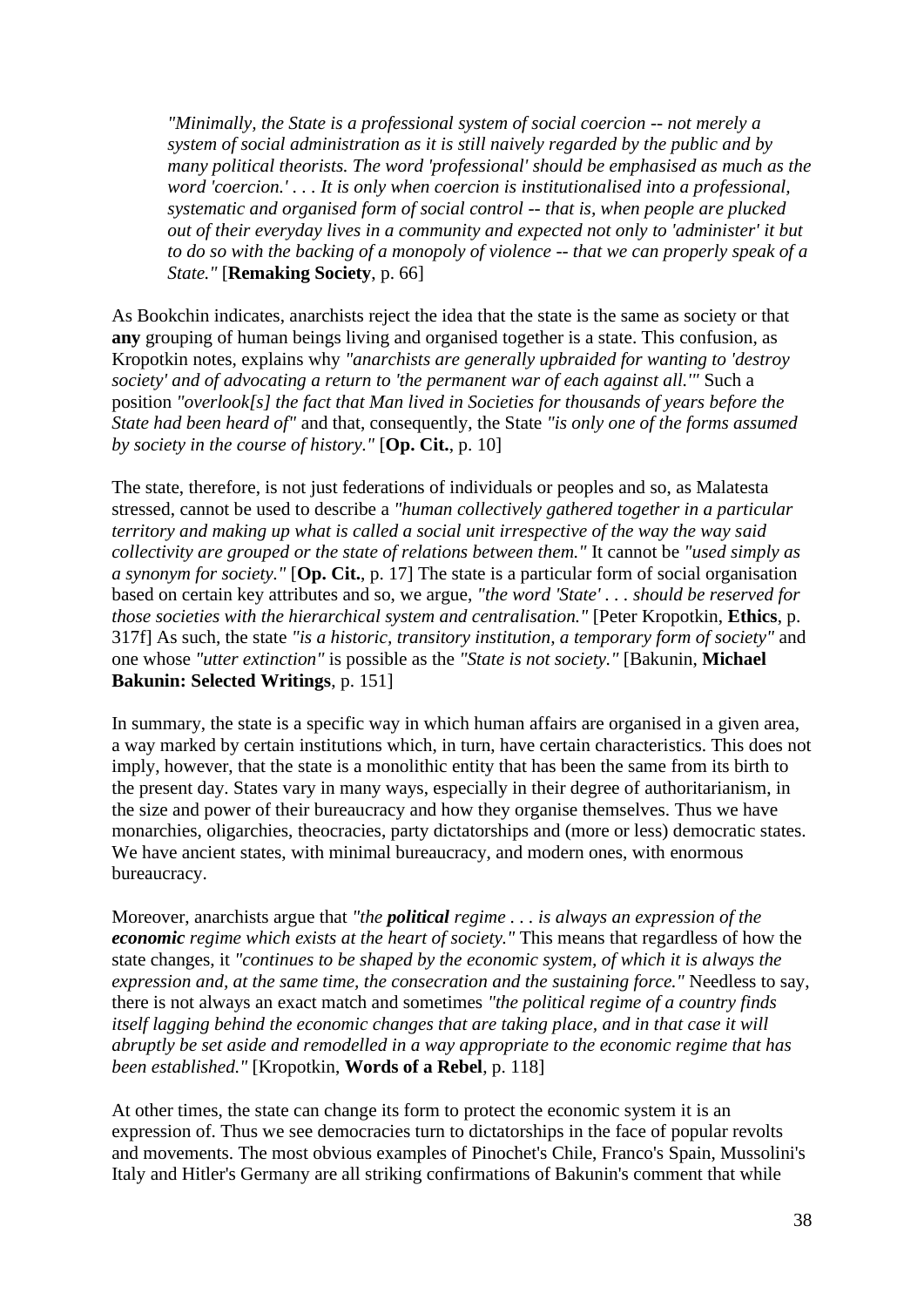*"[n]o government could serve the economic interests of the bourgeoisie better than a republic,"* that class would *"prefer . . . military dictatorship"* if needed to crush *"the revolts of the proletariat."* [**Bakunin on Anarchism**, p. 417]

However, as much as the state may change its form it still has certain characteristics which identify a social institution as a state. As such, we can say that, for anarchists, the state is marked by three things:

- 1) A *"monopoly of violence"* in a given territorial area;
- 2) This violence having a *"professional,"* institutional nature; and
- 3) A hierarchical nature, centralisation of power and initiative into the hands of a few.

Of these three aspects, the last one (its centralised, hierarchical nature) is the most important simply because the concentration of power into the hands of the few ensures a division of society into government and governed (which necessitates the creation of a professional body to enforce that division). Hence we find Bakunin arguing that *"[w]ith the State there must go also . . . all organisation of social life from the top downward, via legislation and government."* [**The Political Philosophy of Bakunin**, p. 242] In other words, *"the people was not governing itself."* [Kropotkin, **Op. Cit.**, p. 120]

This aspect implies the rest. In a state, all the people residing in an area are subject to the state, submitting themselves to the individuals who make up the institution of authority ruling that territory. To enforce the will of this few, they must have a monopoly of force within the territory. As the members of the state collectively monopolise political decision making power, they are a privileged body separated by its position and status from the rest of the population as a whole which means they cannot rely on them to enforce its will. This necessities a professional body of some kind to enforce their decisions, a separate police force or army rather than the people armed.

Given this, the division of society into rulers and ruled is the key to what constitutes a state. Without such a division, we would not need a monopoly of violence and so would simply have an association of equals, unmarked by power and hierarchy (such as exists in many stateless "primitive" tribes and will exist in a future anarchist society). And, it must be stressed, such a division exists even in democratic states as *"with the state there is always a hierarchical and status difference between rulers and ruled. Even if it is a democracy, where we suppose those who rule today are not rulers tomorrow, there are still differences in status. In a democratic system, only a tiny minority will ever have the opportunity to rule and these are invariably drawn from the elite."* [Harold Barclay, **The State**, pp. 23-4]

Thus, the *"essence of government"* is that *"it is a thing apart, developing its own interests"* and so is *"an institution existing for its own sake, preying upon the people, and teaching them whatever will tend to keep it secure in its seat."* [Voltairine de Cleyre, **The Voltairine de Cleyre Reader**, p. 27 and p. 26] And so *"despotism resides not so much in the form of the State or power as in the very principle of the State and political power."* [Bakunin, **Op. Cit.**, p. 211]

As the state is the delegation of power into the hands of the few, it is obviously based on hierarchy. This delegation of power results in the elected people becoming isolated from the mass of people who elected them and outside of their control (see [section B.2.4\)](sectionB.html#secb24). In addition, as those elected are given power over a host of different issues and told to decide upon them,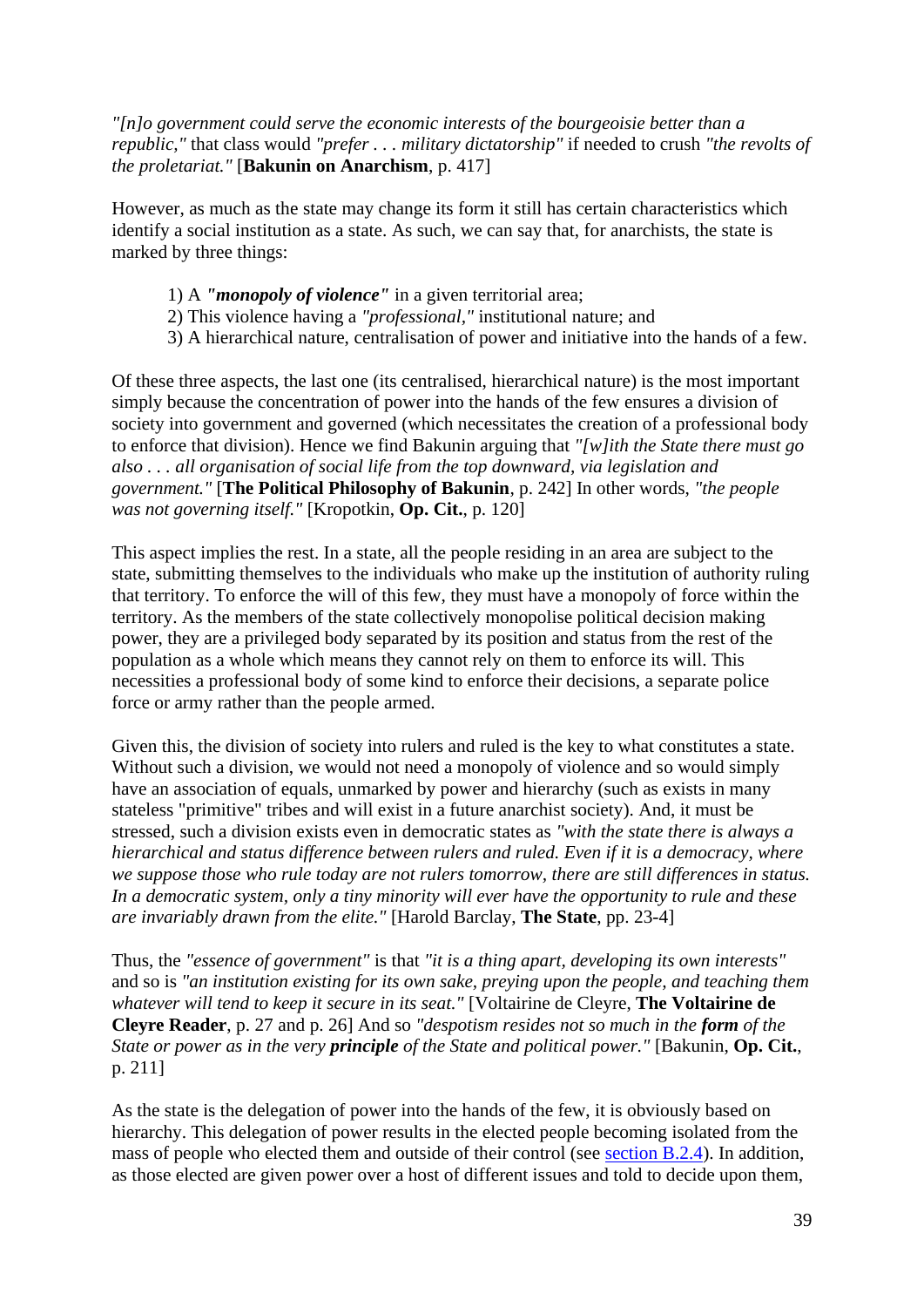a bureaucracy soon develops around them to aid in their decision-making and enforce those decisions once they have been reached. However, this bureaucracy, due to its control of information and its permanency, soon has more power than the elected officials. Therefore *"a highly complex state machine . . . leads to the formation of a class especially concerned with state management, which, using its acquired experience, begins to deceive the rest for its personal advantage."* [Kropotkin, **Selected Writings on Anarchism and Revolution**, p. 61] This means that those who serve the people's (so-called) servant have more power than those they serve, just as the politician has more power than those who elected him. All forms of state-like (i.e. hierarchical) organisations inevitably spawn a bureaucracy about them. This bureaucracy soon becomes the de facto focal point of power in the structure, regardless of the official rules.

This marginalisation and disempowerment of ordinary people (and so the empowerment of a bureaucracy) is the key reason for anarchist opposition to the state. Such an arrangement ensures that the individual is disempowered, subject to bureaucratic, authoritarian rule which reduces the person to an object or a number, **not** a unique individual with hopes, dreams, thoughts and feelings. As Proudhon forcefully argued:

*"To be GOVERNED is to be kept in sight, inspected, spied upon, directed, law-driven, numbered, enrolled, indoctrinated, preached at, controlled, estimated, valued, censured, commanded, by creatures who have neither the right, nor the wisdom, nor the virtue to do so . . . To be GOVERNED is to be at every operation, at every transaction, noted, registered, enrolled, taxed, stamped, measured, numbered, assessed, licensed, authorised, admonished, forbidden, reformed, corrected, punished. It is, under the pretext of public utility, and in the name of the general interest, to be placed under contribution, trained, ransomed, exploited, monopolised, extorted, squeezed, mystified, robbed; then, at the slightest resistance, the first word of complaint, to be repressed, fined, despised, harassed, tracked, abused, clubbed, disarmed, choked, imprisoned, judged, condemned, shot, deported, sacrificed, sold, betrayed; and, to crown it all, mocked, ridiculed, outraged, dishonoured. That is government; that is its justice; that is its morality."* [**General Idea of the Revolution**, p. 294]

Such is the nature of the state that **any** act, no matter how evil, becomes good if it helps forward the interests of the state and the minorities it protects. As Bakunin put it:

*"The State . . . is the most flagrant, the most cynical, and the most complete negation of humanity. It shatters the universal solidarity of all men [and women] on the earth, and brings some of them into association only for the purpose of destroying, conquering, and enslaving all the rest . . .* 

*"This flagrant negation of humanity which constitutes the very essence of the State is, from the standpoint of the State, its supreme duty and its greatest virtue . . . Thus, to offend, to oppress, to despoil, to plunder, to assassinate or enslave one's fellowman [or woman] is ordinarily regarded as a crime. In public life, on the other hand, from the standpoint of patriotism, when these things are done for the greater glory of the State, for the preservation or the extension of its power, it is all transformed into duty and virtue. And this virtue, this duty, are obligatory for each patriotic citizen; everyone if supposed to exercise them not against foreigners only but against one's own fellow citizens . . . whenever the welfare of the State demands it.*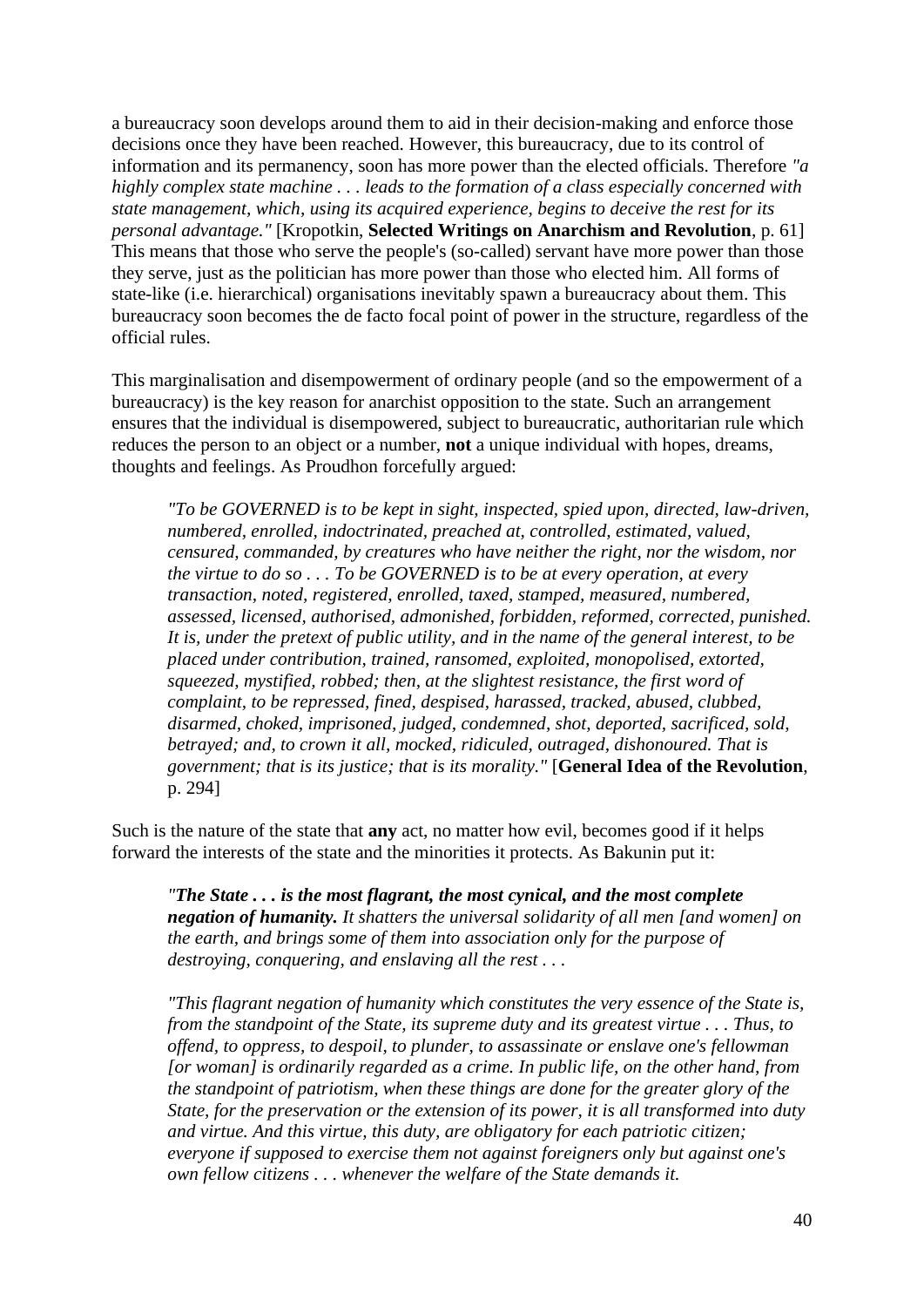*"This explains why, since the birth of the State, the world of politics has always been and continues to be the stage for unlimited rascality and brigandage . . . This explains why the entire history of ancient and modern states is merely a series of revolting crimes; why kings and ministers, past and present, of all times and all countries - statesmen, diplomats, bureaucrats, and warriors -- if judged from the standpoint of simply morality and human justice, have a hundred, a thousand times over earned their sentence to hard labour or to the gallows. There is no horror, no cruelty, sacrilege, or perjury, no imposture, no infamous transaction, no cynical robbery, no bold plunder or shabby betrayal that has not been or is not daily being perpetrated by the representatives of the states, under no other pretext than those elastic words, so convenient and yet so terrible: 'for reasons of state.'"* [**Bakunin on Anarchism**, pp. 133-4]

Governments habitually lie to the people they claim to represent in order to justify wars, reductions (if not the destruction) of civil liberties and human rights, policies which benefit the few over the many, and other crimes. And if its subjects protest, the state will happily use whatever force deemed necessary to bring the rebels back in line (labelling such repression "law and order"). Such repression includes the use of death squads, the institutionalisation of torture, collective punishments, indefinite imprisonment, and other horrors at the worse extremes.

Little wonder the state usually spends so much time ensuring the (mis)education of its population -- only by obscuring (when not hiding) its actual practises can it ensure the allegiance of those subject to it. The history of the state could be viewed as nothing more than the attempts of its subjects to control it and bind it to the standards people apply to themselves.

Such behaviour is not surprising, given that Anarchists see the state, with its vast scope and control of deadly force, as the "ultimate" hierarchical structure, suffering from all the negative characteristics associated with authority described in the [last section.](sectionB.html#secb1) *"Any loical and straightforward theory of the State,"* argued Bakunin, *"is essentially founded upon the principle of authority, that is the eminently theological, metaphysical, and political idea that the masses, always incapable of governing themselves, must at all times submit to the beneficent yoke of a wisdom and a justice imposed upon them, in some way or other, from above."* [**Bakunin on Anarchism**, p. 142] Such a system of authority cannot help being centralised, hierarchical and bureaucratic in nature. And because of its centralised, hierarchical, and bureaucratic nature, the state becomes a great weight over society, restricting its growth and development and making popular control impossible. As Bakunin put it:

*"the so-called general interests of society supposedly represented by the State . . . [are] in reality . . . the general and permanent negation of the positive interests of the regions, communes, and associations, and a vast number of individuals subordinated to the State . . . [in which] all the best aspirations, all the living forces of a country, are sanctimoniously immolated and interred."* [**The Political Philosophy of Bakunin**, p. 207]

That is by no means the end of it. As well as its obvious hierarchical form, anarchists object to the state for another, equally important, reason. This is its role as a defender of the economically dominant class in society against the rest of it (i.e. from the working class).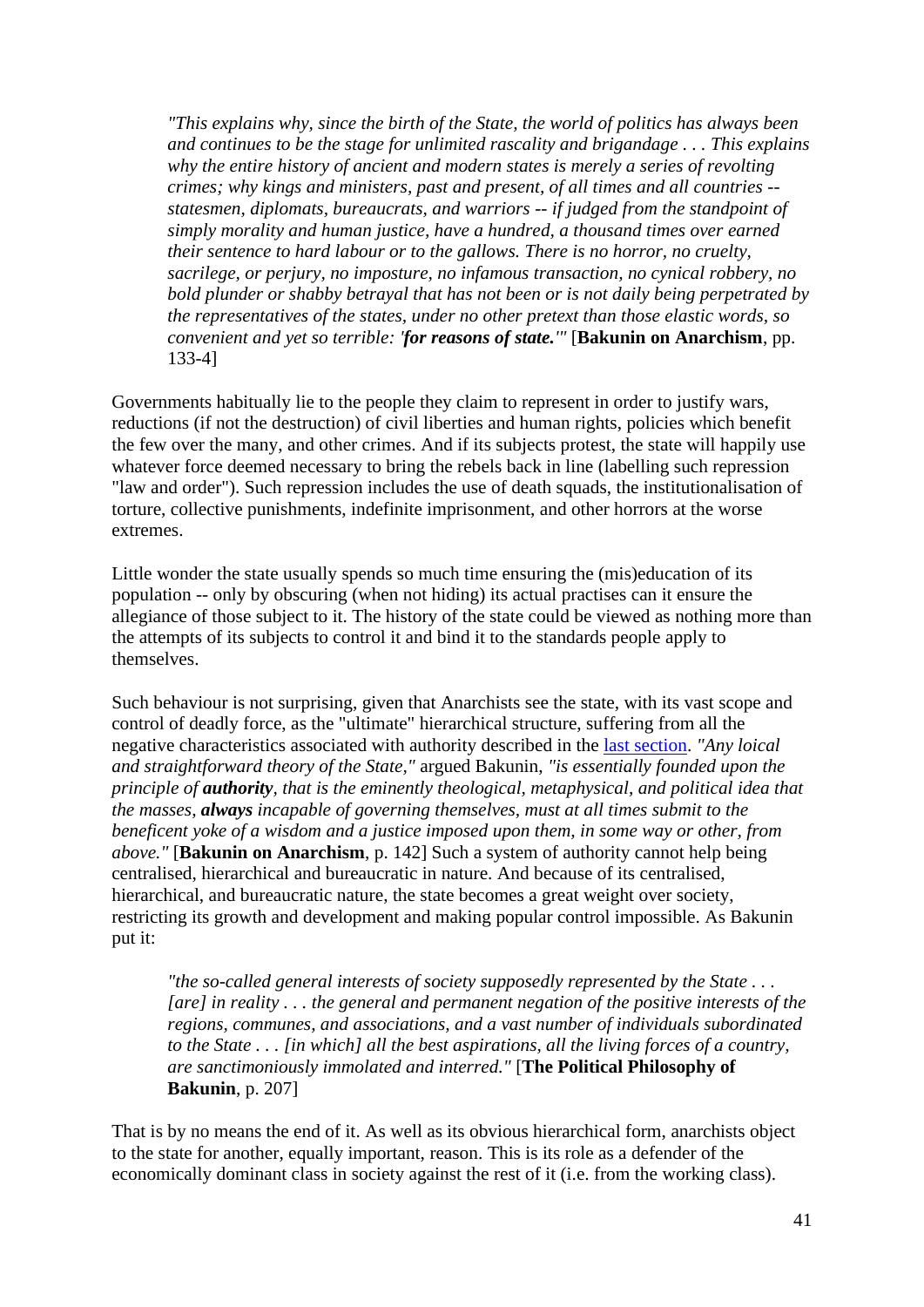This means, under the current system, the capitalists *"need the state to legalise their methods of robbery, to protect the capitalist system."* [Berkman, **What is Anarchism?**, p. 16] The state, as we discuss in <u>section B.2.1</u>, is the defender of private property (see [section B.3](sectionB.html#secb3) for a discussion of what anarchists mean by that term and how it differs from individual possessions).

This means that in capitalist states the mechanisms of state domination are controlled by and for a corporate elite (and hence the large corporations are often considered to belong to a wider *"state-complex"*). Indeed, as we discuss in more depth in [section F.8,](sectionF.html#secf8) the *"State has been, and still is, the main pillar and the creator, direct and indirect, of Capitalism and its powers over the masses."* [Kropotkin, **Evolution and Environment**, p. 97] [Section B.2.3](sectionB.html#secb23) indicates how this is domination is achieved in a representative democracy.

However this does not mean anarchists think that the state is purely an instrument of economic class rule. As Malatesta argued, while *"a special class (government) which, provided with the necessary means of repression, exists to legalise and protect the owning class from the demands of the workers . . . it uses the powers at its disposal to create privileges for itself and to subject, if it can, the owning class itself as well."* [**Errico Malatesta: His Life and Ideas**, p. 183] Thus the state has interests of its own, distinct from and sometimes in opposition to the economic ruling elite. This means that both state **and** capitalism needs to be abolished, for the former is as much a distinct (and oppressive and exploitative) class as the former. This aspects of the state is discussed in [section B.2.6.](sectionB.html#secb26)

As part of its role as defender of capitalism, the state is involved in not only in political domination but also in economic domination. This domination can take different forms, varying from simply maintaining capitalist property rights to actually owning workplaces and exploiting labour directly. Thus every state intervenes in the economy in some manner. While this is usually to favour the economically dominant, it can also occur try and mitigate the anti-social nature of the capitalist market and regulate its worse abuses. We discuss this aspect of the state in [section B.2.2.](sectionB.html#secb22)

Needless to say, the characteristics which mark a state did not develop by chance. As we discuss in [section H.3.7,](sectionH.html#sech37) anarchists have an evolutionary perspective on the state. This means that it has a hierarchical nature in order to facilitate the execution of its role, its function. As sections [B.2.4](sectionB.html#secb24) and [B.2.5](sectionB.html#secb25) indicate, the centralisation that marks a state is required to secure elite rule and was deliberately and actively created to do so. This means that states, by their very nature, are top-down institutions which centralise power into a few hands and, as a consequence, a state *"with its traditions, its hierarchy, and its narrow nationalism"* can *"not be utilised as an instrument of emancipation."* [Kropotkon, **Evolution and Environment**, p. 78] It is for this reason that anarchists aim to create a new form of social organisation and life, a decentralised one based on decision making from the bottom-up and the elimination of hierarchy.

Finally, we must point out that anarchists, while stressing what states have in common, do recognise that some forms of the state are better than others. Democracies, for example, tend to be less oppressive than dictatorships or monarchies. As such it would be false to conclude that anarchists, *"in criticising the democratic government we thereby show our preference for the monarchy. We are firmly convinced that the most imperfect republic is a thousand times better than the most enlightened monarchy."* [Bakunin, **Bakunin on Anarchism**, p. 144] However, this does not change the nature or role of the state. Indeed, what liberties we have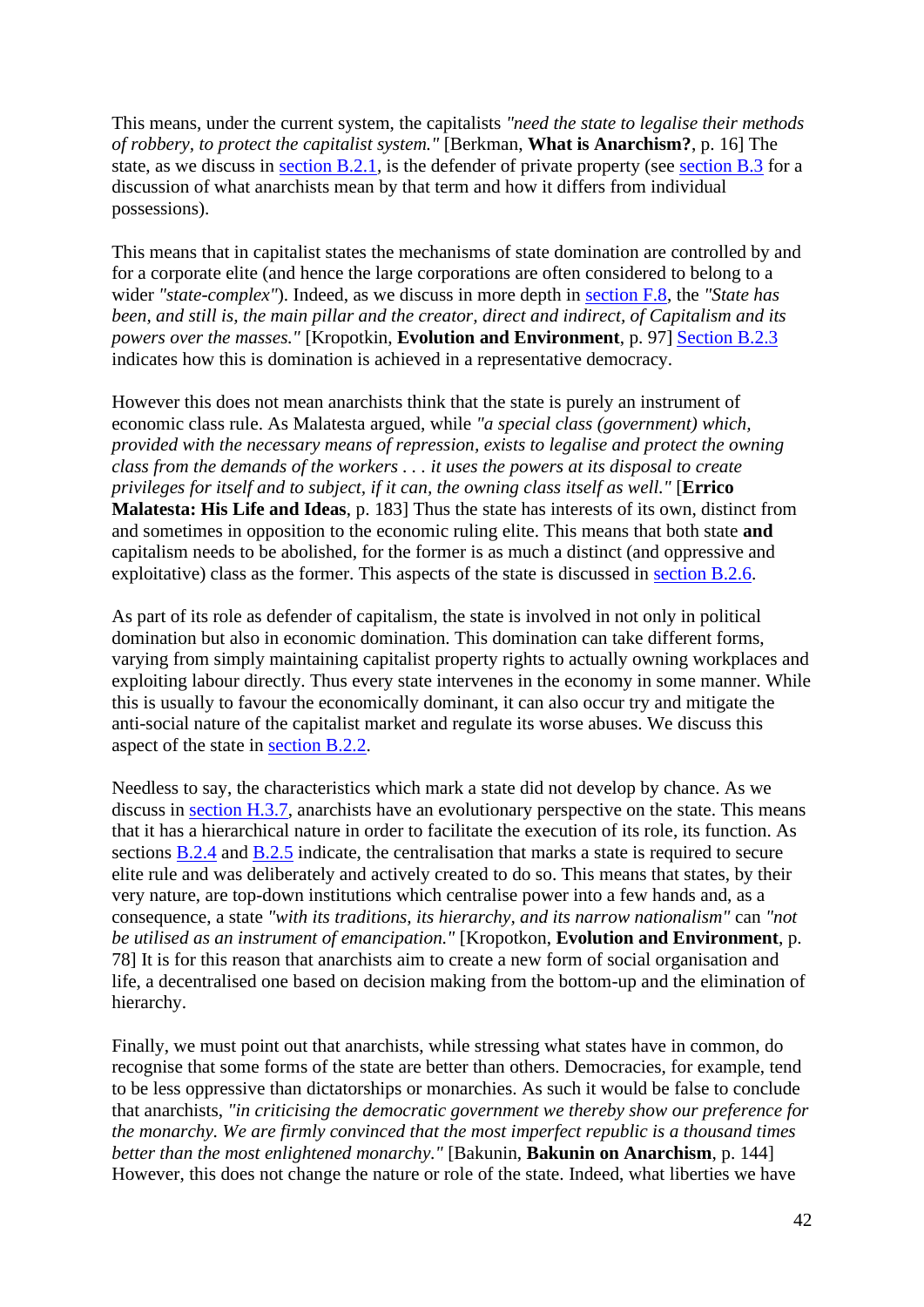are **not** dependent on the goodwill of the state but rather the result of people standing against it and exercising their autonomy. Left to itself, the state would soon turn the liberties and rights it says it defends into dead-laws -- things that look good in print but not practised in real life.

So in the rest of this section we will discuss the state, its role, its impact on a society's freedom and who benefits from its existence. Kropotkin's classic essay, **The State: It's Historic Role** is recommended for further reading on this subject. Harold Barclay's **The State** is a good overview of the origins of the state, how it has changed over the millenniums and the nature of the modern state.

### **B.2.1 What is main function of the state?**

The main function of the state is to guarantee the existing social relationships and their sources within a given society through centralised power and a monopoly of violence. To use Malatesta's words, the state is basically *"the property owners' gendarme."* This is because there are *"two ways of oppressing men [and women]: either directly by brute force, by physical violence; or indirectly by denying them the means of life and thus reducing them to a state of surrender."* The owning class, *"gradually concentrating in their hands the means of production, the real sources of life, agriculture, industry, barter, etc., end up establishing their own power which, by reason of the superiority of its means . . . always ends by more or less openly subjecting the political power, which is the government, and making it into its own gendarme."* [**Op. Cit.**, p. 23, p. 21 and p. 22]

The state, therefore, is *"the political expression of the economic structure"* of society and, therefore, *"the representative of the people who own or control the wealth of the community and the oppressor of the people who do the work which creates the wealth."* [Nicholas Walter, **About Anarchism**, p. 37] It is therefore no exaggeration to say that the state is the extractive apparatus of society's parasites.

The state ensures the exploitative privileges of its ruling elite by protecting certain economic monopolies from which its members derive their wealth. The nature of these economic privileges varies over time. Under the current system, this means defending capitalist property rights (see [section B.3.2\)](sectionB.html#secb32). This service is referred to as "protecting private property" and is said to be one of the two main functions of the state, the other being to ensure that individuals are "secure in their persons." However, although this second aim is professed, in reality most state laws and institutions are concerned with the protection of property (for the anarchist definition of "property" see [section B.3.1\)](sectionB.html#secb31).

From this we may infer that references to the "security of persons," "crime prevention," etc., are mostly rationalisations of the state's existence and smokescreens for its perpetuation of elite power and privileges. This does not mean that the state does not address these issues. Of course it does, but, to quote Kropotkin, any *"laws developed from the nucleus of customs useful to human communities . . . have been turned to account by rulers to sanctify their own domination." of the people, and maintained only by the fear of punishment."* [**Anarchism**, p. 215]

Simply put, if the state *"presented nothing but a collection of prescriptions serviceable to rulers, it would find some difficulty in insuring acceptance and obedience"* and so the law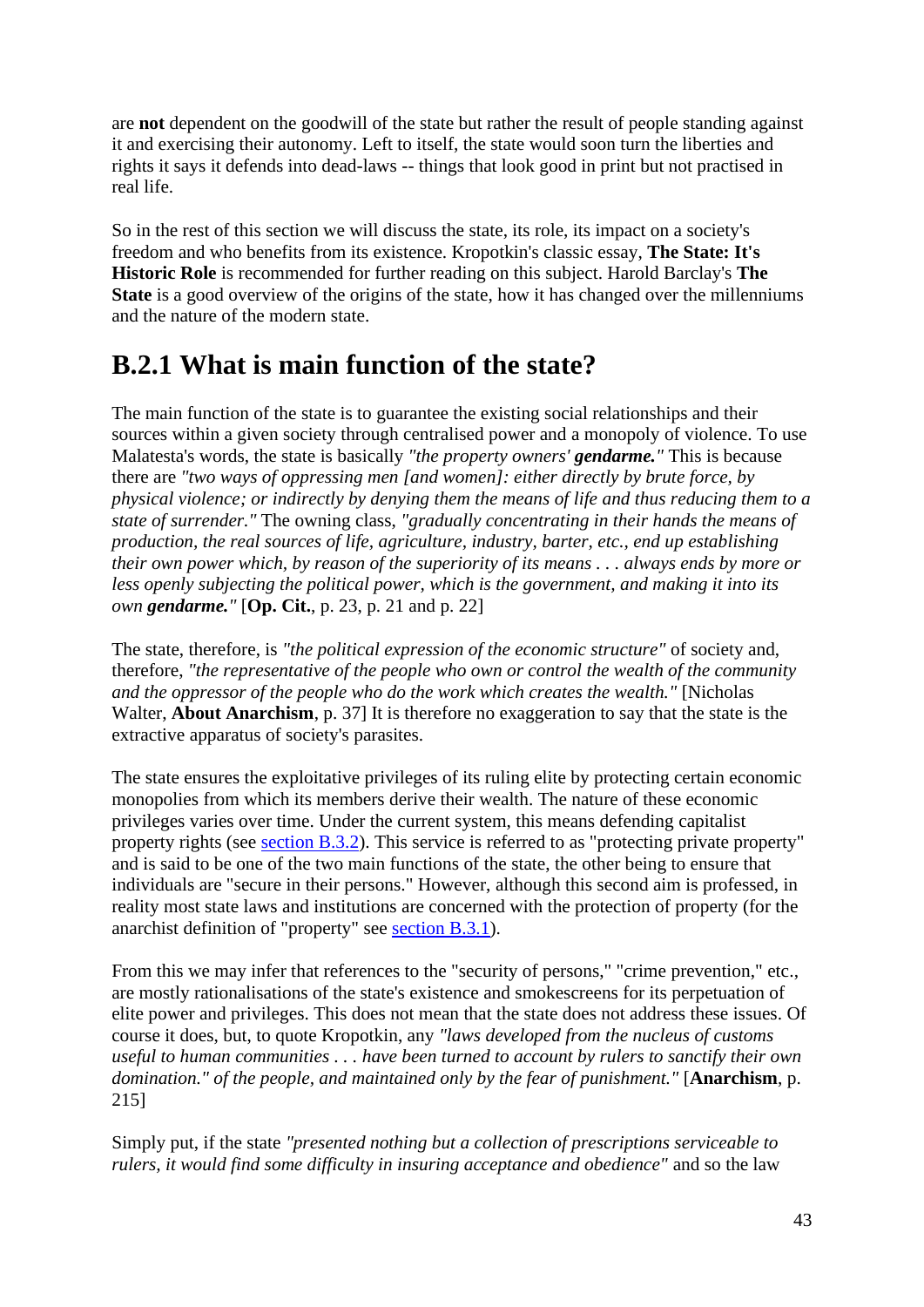reflects customs "essential to the very being of society" but these are *"cleverly intermingled with usages imposed by the ruling caste and both claim equal respect from the crowd."* Thus the state's laws have a *"two-fold character."* While its *"origin is the desire of the ruling class to give permanence to customs imposed by themselves for their own advantage"* it also passes into law *"customs useful to society, customs which have no need of law to insure respect"* - unlike those *"other customs useful only to rulers, injurious to the mass of the people, and maintained only by the fear of punishment."* [Kropotkin, **Op. Cit.**, pp. 205-6] To use an obvious example, we find the state using the defence of an individual's possessions as the rationale for imposing capitalist private property rights upon the general public and, consequently, defending the elite and the source of its wealth and power against those subject to it.

Moreover, even though the state does take a secondary interest in protecting the security of persons (particularly elite persons), the vast majority of crimes against persons are motivated by poverty and alienation due to state-supported exploitation and also by the desensitisation to violence created by the state's own violent methods of protecting private property. In other words, the state rationalises its existence by pointing to the social evils it itself helps to create (either directly or indirectly). Hence, anarchists maintain that without the state and the crimeengendering conditions to which it gives rise, it would be possible for decentralised, voluntary community associations to deal compassionately (not punitively) with the few incorrigibly violent people who might remain (see [section I.5.8\)](sectionI.html#seci58).

Anarchists think it is pretty clear what the real role of the modern state is. It represents the essential coercive mechanisms by which capitalism and the authority relations associated with private property are sustained. The protection of property is fundamentally the means of assuring the social domination of owners over non-owners, both in society as a whole and in the particular case of a specific boss over a specific group of workers. Class domination is the authority of property owners over those who use that property and it is the primary function of the state to uphold that domination (and the social relationships that generate it). In Kropotkin's words, *"the rich perfectly well know that if the machinery of the State ceased to protect them, their power over the labouring classes would be gone immediately."* [**Evolution and Environment**, p. 98] Protecting private property and upholding class domination are the same thing.

The historian Charles Beard makes a similar point:

*"Inasmuch as the primary object of a government, beyond mere repression of physical violence, is the making of the rules which determine the property relations of members of society, the dominant classes whose rights are thus to be protected must perforce obtain from the government such rules as are consonant with the larger interests necessary to the continuance of their economic processes, or they must themselves control the organs of government."* ["An Economic Interpretation of the Constitution," quoted by Howard Zinn, **Op. Cit.**, p. 89]

This role of the state -- to protect capitalism and the property, power and authority of the property owner -- was also noticed by Adam Smith:

*"[T]he inequality of fortune . . . introduces among men a degree of authority and subordination which could not possibly exist before. It thereby introduces some degree of that civil government which is indispensably necessary for its own*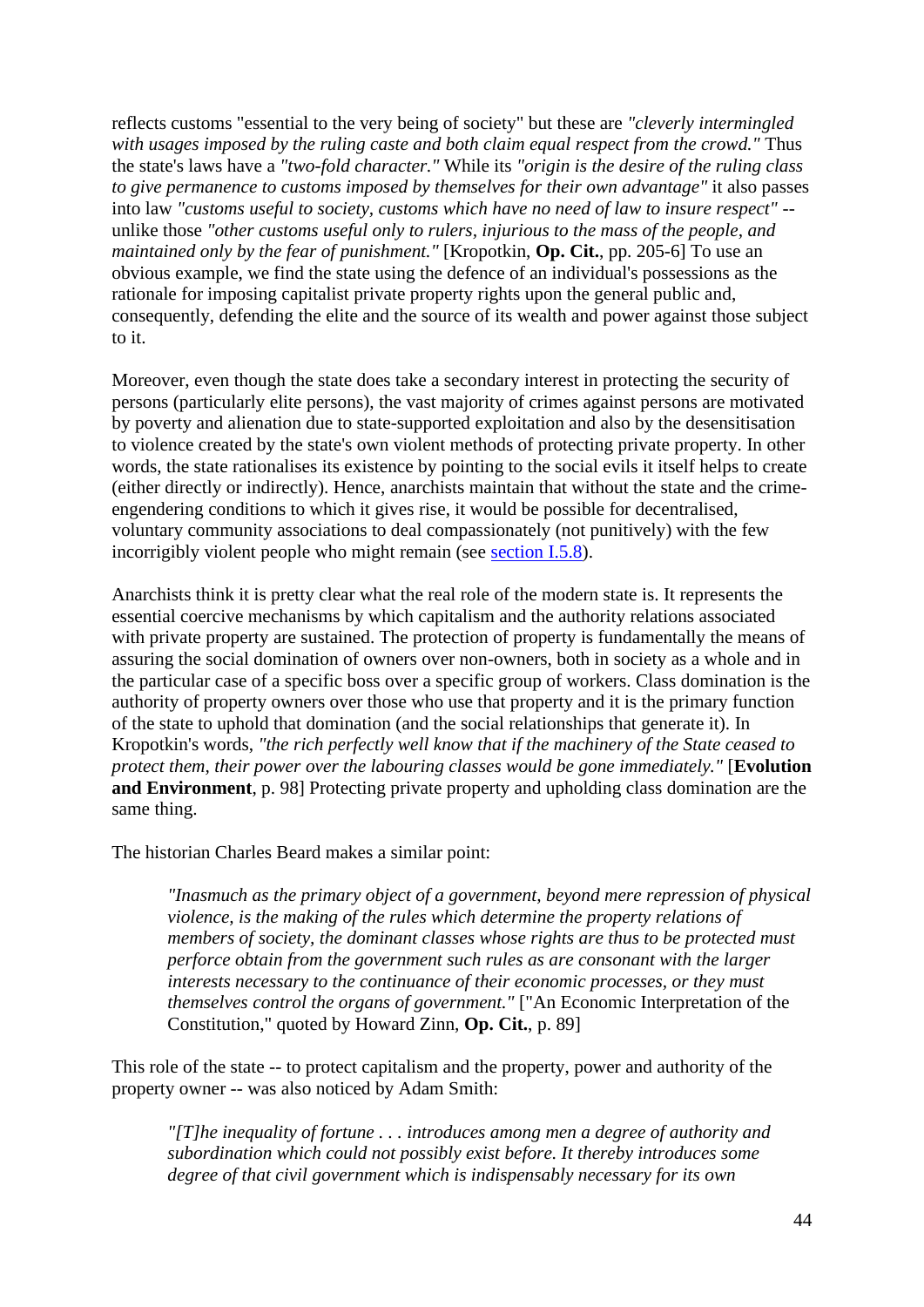*preservation . . . [and] to maintain and secure that authority and subordination. The rich, in particular, are necessarily interested to support that order of things which can alone secure them in the possession of their own advantages. Men of inferior wealth combine to defend those of superior wealth in the possession of their property, in order that men of superior wealth may combine to defend them in the possession of theirs . . . [T]he maintenance of their lesser authority depends upon that of his greater authority, and that upon their subordination to him depends his power of keeping their inferiors in subordination to them. They constitute a sort of little nobility, who feel themselves interested to defend the property and to support the authority of their own little sovereign in order that he may be able to defend their property and to support their authority. Civil government, so far as it is instituted for the security of property, is in reality instituted for the defence of the rich against the poor, or of those who have some property against those who have none at all."* [**The Wealth of Nations**, book 5, pp. 412-3]

This is reflected in both the theory and history of the modern state. Theorists of the liberal state like John Locke had no qualms about developing a theory of the state which placed the defence of private property at its heart. This perspective was reflected in the American Revolution. For example, there is the words of John Jay (the first chief justice of the Supreme Court), namely that *"the people who own the country ought to govern it."* [quoted by Noam Chomksy, **Understanding Power**, p. 315] This was the maxim of the Founding Fathers of American *"democracy"* and it has continued ever since.

So, in a nutshell, the state is the means by which the ruling class rules. Hence Bakunin:

*"The State is authority, domination, and force, organised by the property-owning and so-called enlightened classes against the masses . . . the State's domination . . . [ensures] that of the privileged classes who it solely represents."* [**The Basic Bakunin**, p. 140]

Under the current system, this means that the state *"constitutes the chief bulwark of capital"* because of its *"centralisation, law (always written by a minority in the interest of that minority), and courts of justice (established mainly for the defence of authority and capital)."* Thus it is *"the mission of all governments . . . is to protect and maintain by force the . . . privileges of the possessing classes."* Consequently, while *"[i]n the struggle between the individual and the State, anarchism . . . takes the side of the individual as against the State, of society against the authority which oppresses it,"* anarchists are well aware that the state does not exist above society, independent of the classes which make it up. [Kropotkin, **Anarchism**, pp. 149-50, p. 214 and pp. 192-3]

Consequently anarchists reject the idea that the role of the state is simply to represent the interests of the people or "the nation." For *"democracy is an empty pretence to the extent that production, finance and commerce -- and along with them, the political processes of the society as well -- are under control of 'concentrations of private power.' The 'national interest' as articulated by those who dominate the . . . societies will be their special interests. Under these circumstances, talk of 'national interest' can only contribute to mystification and oppression."* [Noam Chomsky, **Radical Priorities**, p. 52] As we discuss in [section D.6,](sectionD.html#secd6) nationalism always reflects the interests of the elite, not those who make up a nation and, consequently, anarchists reject the notion as nothing more than a con (i.e. the use of affection of where you live to further ruling class aims and power).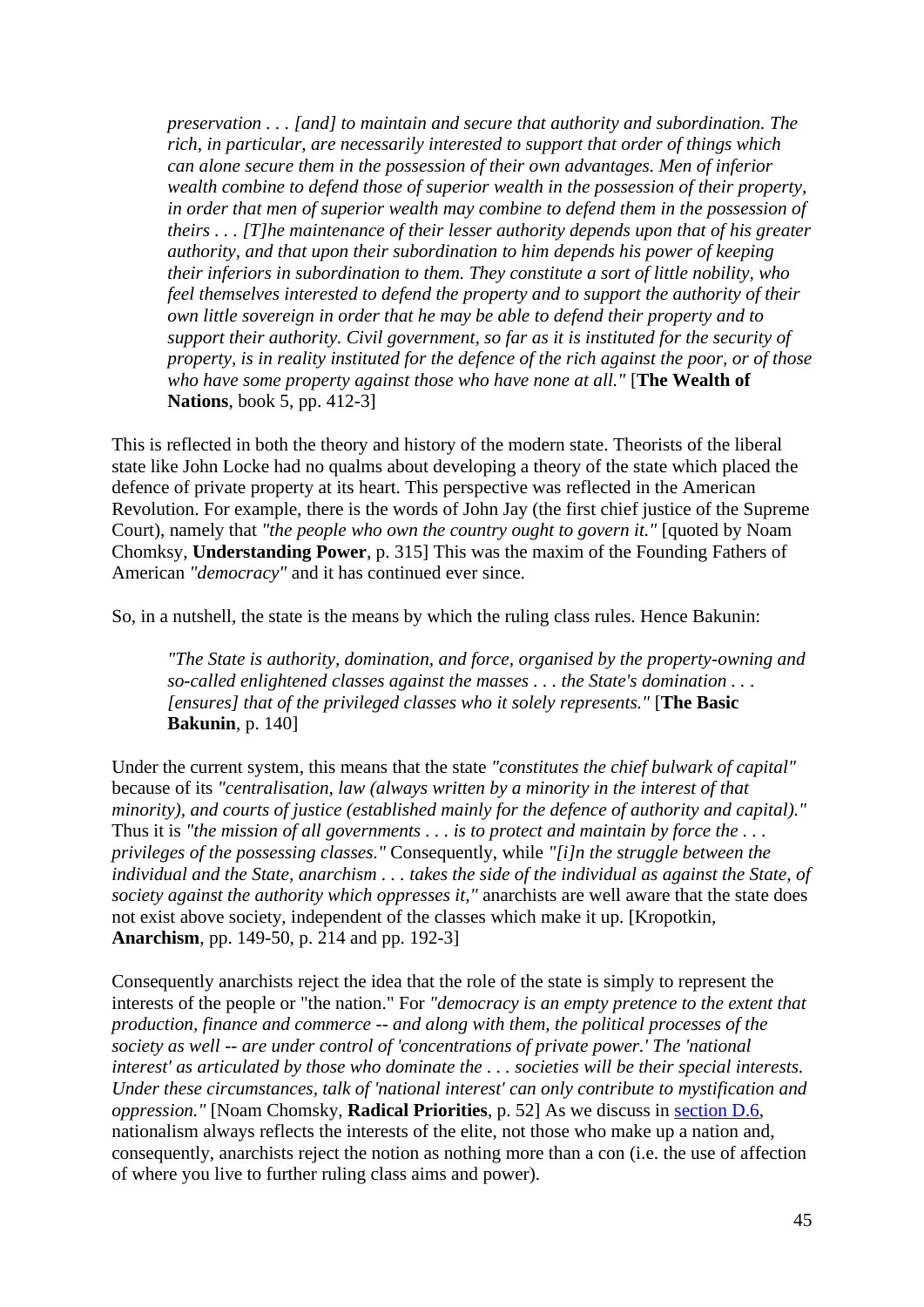Indeed, part of the state's role as defender of the ruling elite is to do so internationally, defending "national" (i.e. elite) interests against the elites of other nations. Thus we find that at the IMF and World Bank, nations are represented by ministers who are *"closely aligned with particular constituents within their countries. The trade ministers reflect the concerns of the business community"* while the *"finance ministers and central bank governors are closely tied to financial community; they come from financial firms, and after their period in service, that is where they return . . . These individuals see the world through the eyes of the financial community."* Unsurprisingly, the *"decisions of any institution naturally reflect the perspectives and interests of those who make the decisions"* and so the *"policies of the international economic institutions are all too often closely aligned with the commercial and financial interests of those in the advanced industrial countries."* [Joseph Stiglitz, **Globalisation and its Discontents**, pp. 19-20]

This, it must be stressed, does not change in the so-called democratic state. Here, however, the primary function of the state is disguised by the "democratic" facade of the representative electoral system, through which it is made to appear that the people rule themselves. Thus Bakunin writes that the modern state *"unites in itself the two conditions necessary for the prosperity of the capitalistic economy: State centralisation and the actual subjection of . . . the people . . . to the minority allegedly representing it but actually governing it."* [**Op. Cit.**, p. 210] How this is achieved is discussed in [section B.2.3.](sectionB.html#secb23)

### **B.2.2 Does the state have subsidiary functions?**

Yes, it does. While, as discussed in the [last section,](sectionB.html#secb21) the state is an instrument to maintain class rule this does not mean that it is limited to just defending the social relationships in a society and the economic and political sources of those relationships. No state has ever left its activities at that bare minimum. As well as defending the rich, their property and the specific forms of property rights they favoured, the state has numerous other subsidiary functions.

What these are has varied considerably over time and space and, consequently, it would be impossible to list them all. However, **why** it does is more straight forward. We can generalise two main forms of subsidiary functions of the state. The first one is to boost the interests of the ruling elite either nationally or internationally beyond just defending their property. The second is to protect society against the negative effects of the capitalist market. We will discuss each in turn and, for simplicity and relevance, we will concentrate on capitalism (see also [section D.1\)](sectionD.html#secd1).

The first main subsidiary function of the state is when it intervenes in society to help the capitalist class in some way. This can take obvious forms of intervention, such as subsidies, tax breaks, non-bid government contracts, protective tariffs to old, inefficient, industries, giving actual monopolies to certain firms or individuals, bailouts of corporations judged by state bureaucrats as too important to let fail, and so on. However, the state intervenes far more than that and in more subtle ways. Usually it does so to solve problems that arise in the course of capitalist development and which cannot, in general, be left to the market (at least initially). These are designed to benefit the capitalist class as a whole rather than just specific individuals, companies or sectors.

These interventions have taken different forms in different times and include state funding for industry (e.g. military spending); the creation of social infrastructure too expensive for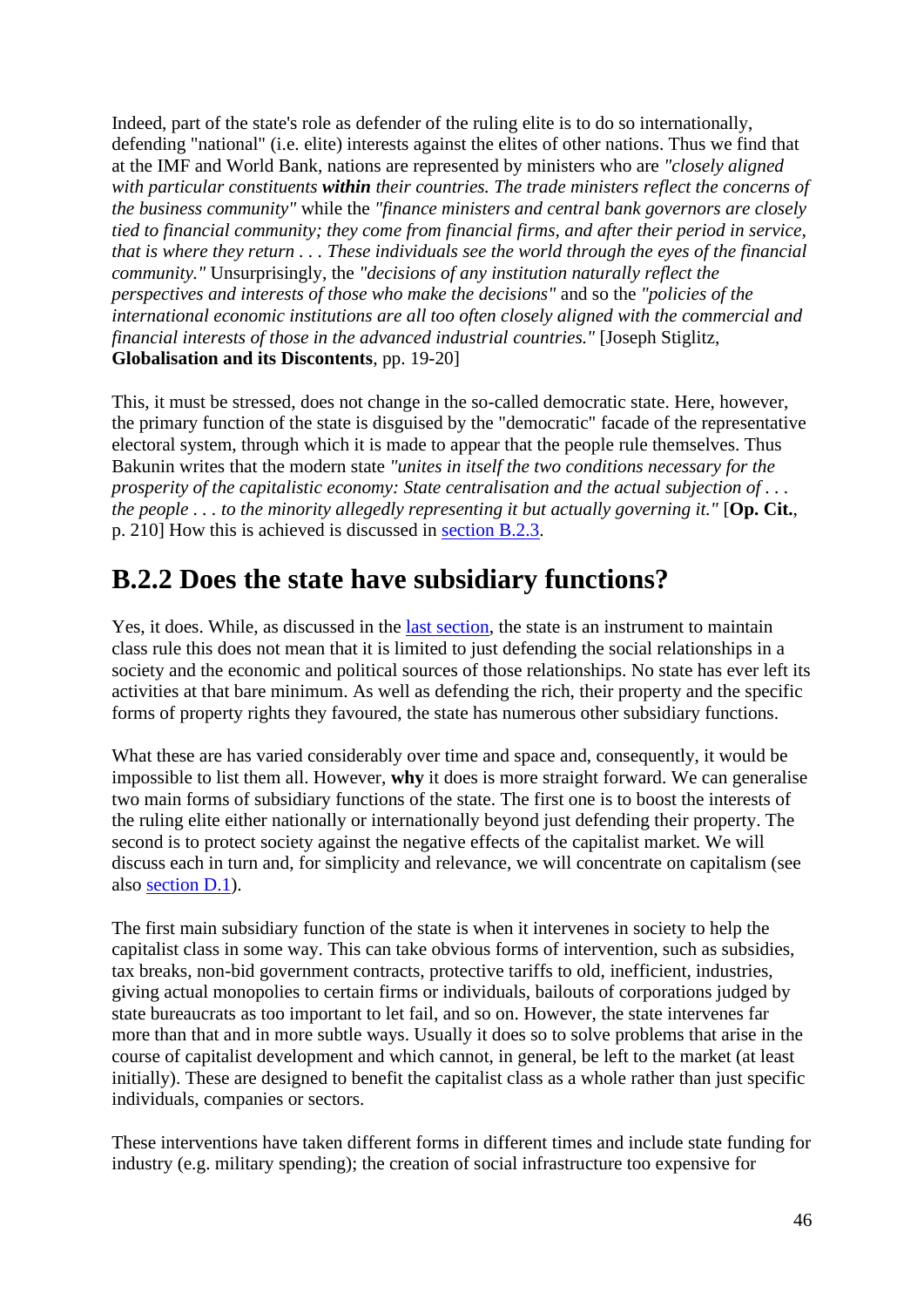private capital to provide (railways, motorways); the funding of research that companies cannot afford to undertake; protective tariffs to protect developing industries from more efficient international competition (the key to successful industrialisation as it allows capitalists to rip-off consumers, making them rich and increasing funds available for investment); giving capitalists preferential access to land and other natural resources; providing education to the general public that ensures they have the skills and attitude required by capitalists and the state (it is no accident that a key thing learned in school is how to survive boredom, being in a hierarchy and to do what it orders); imperialist ventures to create colonies or client states (or protect citizen's capital invested abroad) in order to create markets or get access to raw materials and cheap labour; government spending to stimulate consumer demand in the face of recession and stagnation; maintaining a "natural" level of unemployment that can be used to discipline the working class, so ensuring they produce more, for less; manipulating the interest rate in order to try and reduce the effects of the business cycle and undermine workers' gains in the class struggle.

These actions, and others like it, ensures that a key role of the state within capitalism *"is essentially to socialise risk and cost, and to privatise power and profit."* Unsurprisingly, *"with all the talk about minimising the state, in the OECD countries the state continues to grow relative to GNP."* [Noam Chomsky, **Rogue States**, p. 189] Hence David Deleon:

*"Above all, the state remains an institution for the continuance of dominant socioeconomic relations, whether through such agencies as the military, the courts, politics or the police . . . Contemporary states have acquired . . . less primitive means to reinforce their property systems [than state violence -- which is always the means of last, often first, resort]. States can regulate, moderate or resolve tensions in the economy by preventing the bankruptcies of key corporations, manipulating the economy through interest rates, supporting hierarchical ideology through tax benefits for churches and schools, and other tactics. In essence, it is not a neutral institution; it is powerfully for the status quo. The capitalist state, for example, is virtually a gyroscope centred in capital, balancing the system. If one sector of the economy earns a level of profit, let us say, that harms the rest of the system -- such as oil producers' causing public resentment and increased manufacturing costs -- the state may redistribute some of that profit through taxation, or offer encouragement to competitors."* [*"Anarchism on the origins and functions of the state: some basic notes"*, **Reinventing Anarchy**, pp. 71-72]

In other words, the state acts to protect the long-term interests of the capitalist class as a whole (and ensure its own survival) by protecting the system. This role can and does clash with the interests of particular capitalists or even whole sections of the ruling class (see [section B.2.6\)](sectionB.html#secb26). But this conflict does not change the role of the state as the property owners' policeman. Indeed, the state can be considered as a means for settling (in a peaceful and apparently independent manner) upper-class disputes over what to do to keep the system going.

This subsidiary role, it must be stressed, is no accident, It is part and parcel capitalism. Indeed, *"successful industrial societies have consistently relied on departures from market orthodoxies, while condemning their victims [at home and abroad] to market discipline."* [Noam Chomsky, **World Orders, Old and New**, p. 113] While such state intervention grew greatly after the Second World War, the role of the state as active promoter of the capitalist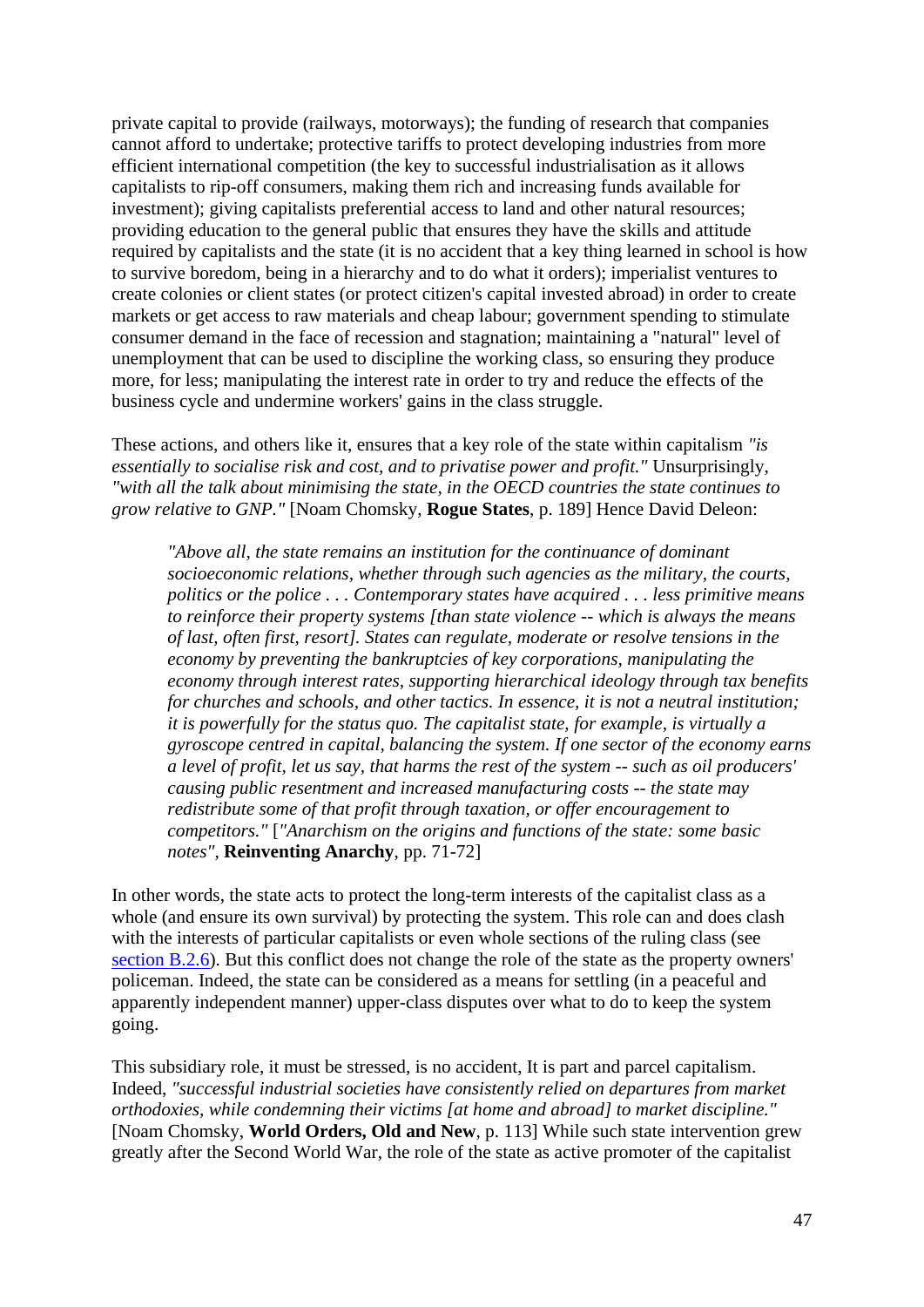class rather than just its passive defender as implied in capitalist ideology (i.e. as defender of property) has always been a feature of the system. As Kropotkin put it:

*"every State reduces the peasants and the industrial workers to a life of misery, by means of taxes, and through the monopolies it creates in favour of the landlords, the cotton lords, the railway magnates, the publicans, and the like . . . we need only to look round, to see how everywhere in Europe and America the States are constituting monopolies in favour of capitalists at home, and still more in conquered lands [which are part of their empires]."* [**Evolution and Environment**, p. 97]

By *"monopolies,"* it should be noted, Kropotkin meant general privileges and benefits rather than giving a certain firm total control over a market. This continues to this day by such means as, for example, privatising industries but providing them with state subsidies or by (mis-labelled) "free trade" agreements which impose protectionist measures such as intellectual property rights on the world market.

All this means that capitalism has rarely relied on purely economic power to keep the capitalists in their social position of dominance (either nationally, vis-Ã -vis the working class, or internationally, vis-Ã -vis competing foreign elites). While a "free market" capitalist regime in which the state reduces its intervention to simply protecting capitalist property rights has been approximated on a few occasions, this is not the standard state of the system - - direct force, i.e. state action, almost always supplements it.

This is most obviously the case during the birth of capitalist production. Then the bourgeoisie wants and uses the power of the state to "regulate" wages (i.e. to keep them down to such levels as to maximise profits and force people attend work regularly), to lengthen the working day and to keep the labourer dependent on wage labour as their own means of income (by such means as enclosing land, enforcing property rights on unoccupied land, and so forth). As capitalism is not and has never been a "natural" development in society, it is not surprising that more and more state intervention is required to keep it going (and if even this was not the case, if force was essential to creating the system in the first place, the fact that it latter can survive without further direct intervention does not make the system any less statist). As such, "regulation" and other forms of state intervention continue to be used in order to skew the market in favour of the rich and so force working people to sell their labour on the bosses terms.

This form of state intervention is designed to prevent those greater evils which might threaten the efficiency of a capitalist economy or the social and economic position of the bosses. It is designed not to provide positive benefits for those subject to the elite (although this may be a side-effect). Which brings us to the other kind of state intervention, the attempts by society, by means of the state, to protect itself against the eroding effects of the capitalist market system.

Capitalism is an inherently anti-social system. By trying to treat labour (people) and land (the environment) as commodities, it has to break down communities and weaken eco-systems. This cannot but harm those subject to it and, as a consequence, this leads to pressure on government to intervene to mitigate the most damaging effects of unrestrained capitalism. Therefore, on one side there is the historical movement of the market, a movement that has not inherent limit and that therefore threatens society's very existence. On the other there is society's natural propensity to defend itself, and therefore to create institutions for its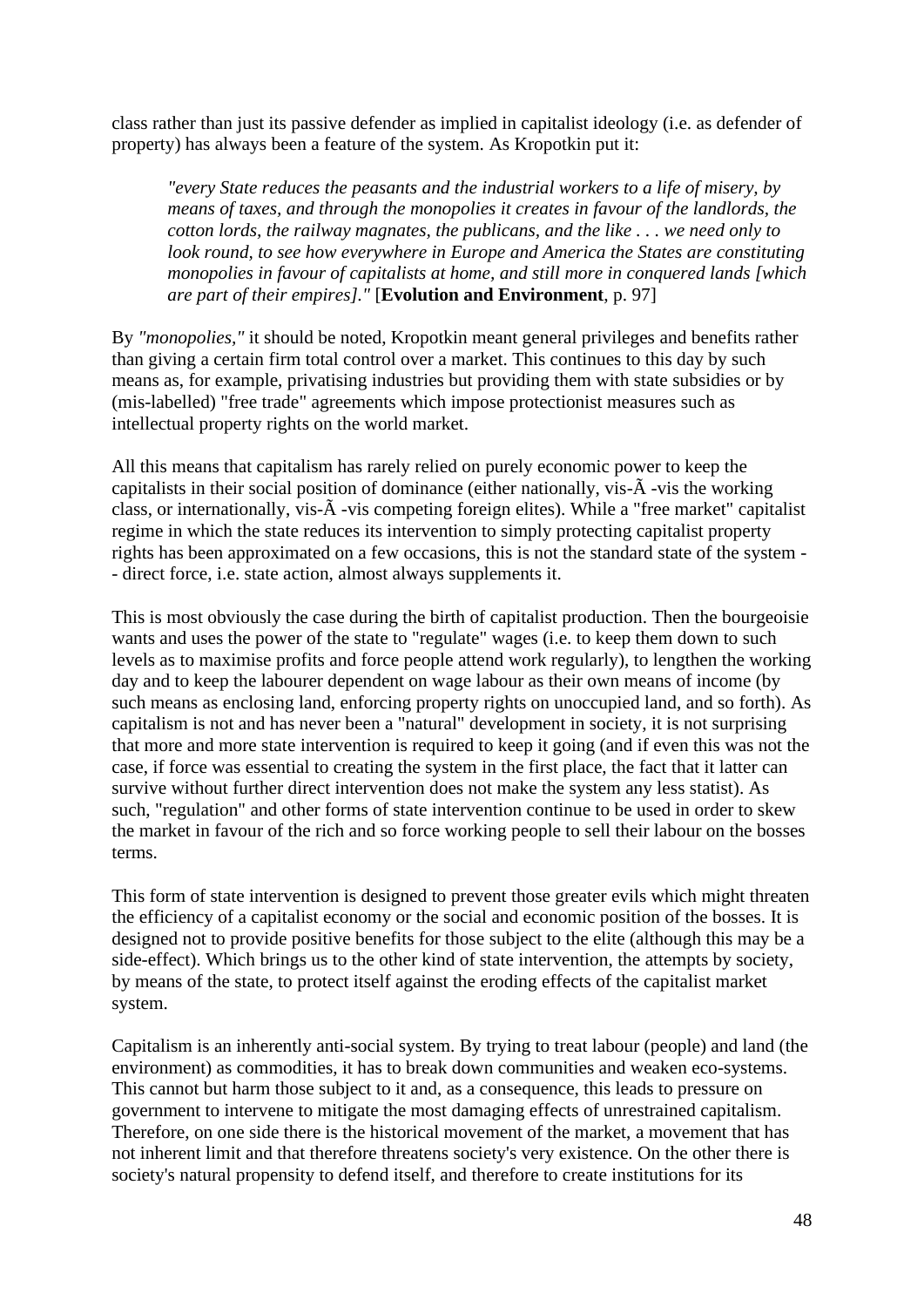protection. Combine this with a desire for justice on behalf of the oppressed along with opposition to the worse inequalities and abuses of power and wealth and we have the potential for the state to act to combat the worse excesses of the system in order to keep the system as a whole going. After all, the government *"cannot want society to break up, for it would mean that it and the dominant class would be deprived of the sources of exploitation."* [Malatesta, **Op. Cit.**, p. 25]

Needless to say, the thrust for any system of social protection usually comes from below, from the people most directly affected by the negative effects of capitalism. In the face of mass protests the state may be used to grant concessions to the working class in cases where not doing so would threaten the integrity of the system as a whole. Thus, social struggle is the dynamic for understanding many, if not all, of the subsidiary functions acquired by the state over the years (this applies to pro-capitalist functions as these are usually driven by the need to bolster the profits and power of capitalists at the expense of the working class).

State legislation to set the length of the working day is an obvious example this. In the early period of capitalist development, the economic position of the capitalists was secure and, consequently, the state happily ignored the lengthening working day, thus allowing capitalists to appropriate more surplus value from workers and increase the rate of profit without interference. Whatever protests erupted were handled by troops. Later, however, after workers began to organise on a wider and wider scale, reducing the length of the working day became a key demand around which revolutionary socialist fervour was developing. In order to defuse this threat (and socialist revolution is the worst-case scenario for the capitalist), the state passed legislation to reduce the length of the working day.

Initially, the state was functioning purely as the protector of the capitalist class, using its powers simply to defend the property of the few against the many who used it (i.e. repressing the labour movement to allow the capitalists to do as they liked). In the second period, the state was granting concessions to the working class to eliminate a threat to the integrity of the system as a whole. Needless to say, once workers' struggle calmed down and their bargaining position reduced by the normal workings of market (see [section B.4.3\)](sectionB.html#secb43), the legislation restricting the working day was happily ignored and became "dead laws."

This suggests that there is a continuing tension and conflict between the efforts to establish, maintain, and spread the "free market" and the efforts to protect people and society from the consequences of its workings. Who wins this conflict depends on the relative strength of those involved (as does the actual reforms agreed to). Ultimately, what the state concedes, it can also take back. Thus the rise and fall of the welfare state -- granted to stop more revolutionary change (see [section D.1.3\)](sectionD.html#secd13), it did not fundamentally challenge the existence of wage labour and was useful as a means of regulating capitalism but was "reformed" (i.e. made worse, rather than better) when it conflicted with the needs of the capitalist economy and the ruling elite felt strong enough to do so.

Of course, this form of state intervention does not change the nature nor role of the state as an instrument of minority power. Indeed, that nature cannot help but shape how the state tries to implement social protection and so if the state assumes functions it does so as much in the immediate interest of the capitalist class as in the interest of society in general. Even where it takes action under pressure from the general population or to try and mend the harm done by the capitalist market, its class and hierarchical character twists the results in ways useful primarily to the capitalist class or itself. This can be seen from how labour legislation is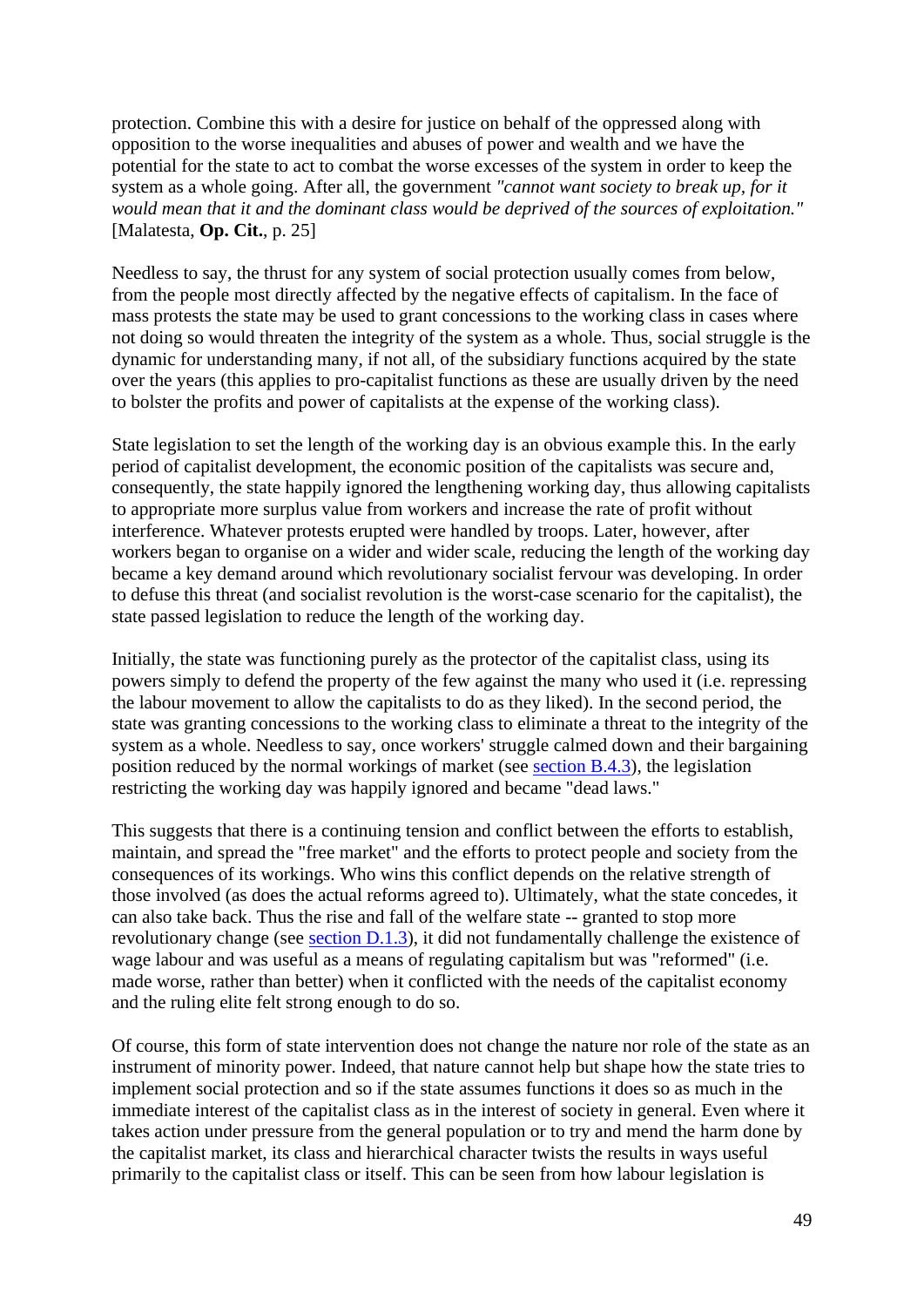applied, for example. Thus even the "good" functions of the state are penetrated with and dominated by the state's hierarchical nature. As Malatesta forcefully put it:

*"The basic function of government . . . is always that of oppressing and exploiting the masses, of defending the oppressors and the exploiters . . . It is true that to these basic functions . . . other functions have been added in the course of history . . . hardly ever has a government existed . . . which did not combine with its oppressive and plundering activities others which were useful . . . to social life. But this does not detract from the fact that government is by nature oppressive . . . and that it is in origin and by its attitude, inevitably inclined to defend and strengthen the dominant class; indeed it confirms and aggravates the position . . . [I]t is enough to understand how and why it carries out these functions to find the practical evidence that whatever governments do is always motivated by the desire to dominate, and is always geared to defending, extending and perpetuating its privileges and those of the class of which it is both the representative and defender."* [**Op. Cit.**, pp. 23-4]

This does not mean that these reforms should be abolished (the alternative is often worse, as neo-liberalism shows), it simply recognises that the state is not a neutral body and cannot be expected to act as if it were. Which, ironically, indicates another aspect of social protection reforms within capitalism: they make for good PR. By appearing to care for the interests of those harmed by capitalism, the state can obscure it real nature:

*"A government cannot maintain itself for long without hiding its true nature behind a pretence of general usefulness; it cannot impose respect for the lives of the privileged if it does not appear to demand respect for all human life; it cannot impose acceptance of the privileges of the few if it does not pretend to be the guardian of the rights of all."* [Malatesta, **Op. Cit.**, p. 24]

Obviously, being an instrument of the ruling elite, the state can hardly be relied upon to control the system which that elite run. As we discuss in the [next section,](sectionB.html#secb23) even in a democracy the state is run and controlled by the wealthy making it unlikely that pro-people legislation will be introduced or enforced without substantial popular pressure. That is why anarchists favour direct action and extra-parliamentary organising (see sections [J.2](sectionJ.html#secj2) and [J.5](sectionJ.html#secj5) for details). Ultimately, even basic civil liberties and rights are the product of direct action, of *"mass movements among the people"* to *"wrest these rights from the ruling classes, who would never have consented to them voluntarily."* [Rocker, **Anarcho-Syndicalism**, p. 75]

Equally obviously, the ruling elite and its defenders hate any legislation it does not favour - while, of course, remaining silent on its own use of the state. As Benjamin Tucker pointed out about the "free market" capitalist Herbert Spencer, *"amid his multitudinous illustrations . . . of the evils of legislation, he in every instance cites some law passed ostensibly at least to protect labour, alleviating suffering, or promote the people's welfare. . . But never once does he call attention to the far more deadly and deep-seated evils growing out of the innumerable laws creating privilege and sustaining monopoly."* [**The Individualist Anarchists**, p. 45] Such hypocrisy is staggering, but all too common in the ranks of supporters of "free market" capitalism.

Finally, it must be stressed that none of these subsidiary functions implies that capitalism can be changed through a series of piecemeal reforms into a benevolent system that primarily serves working class interests. To the contrary, these functions grow out of, and supplement,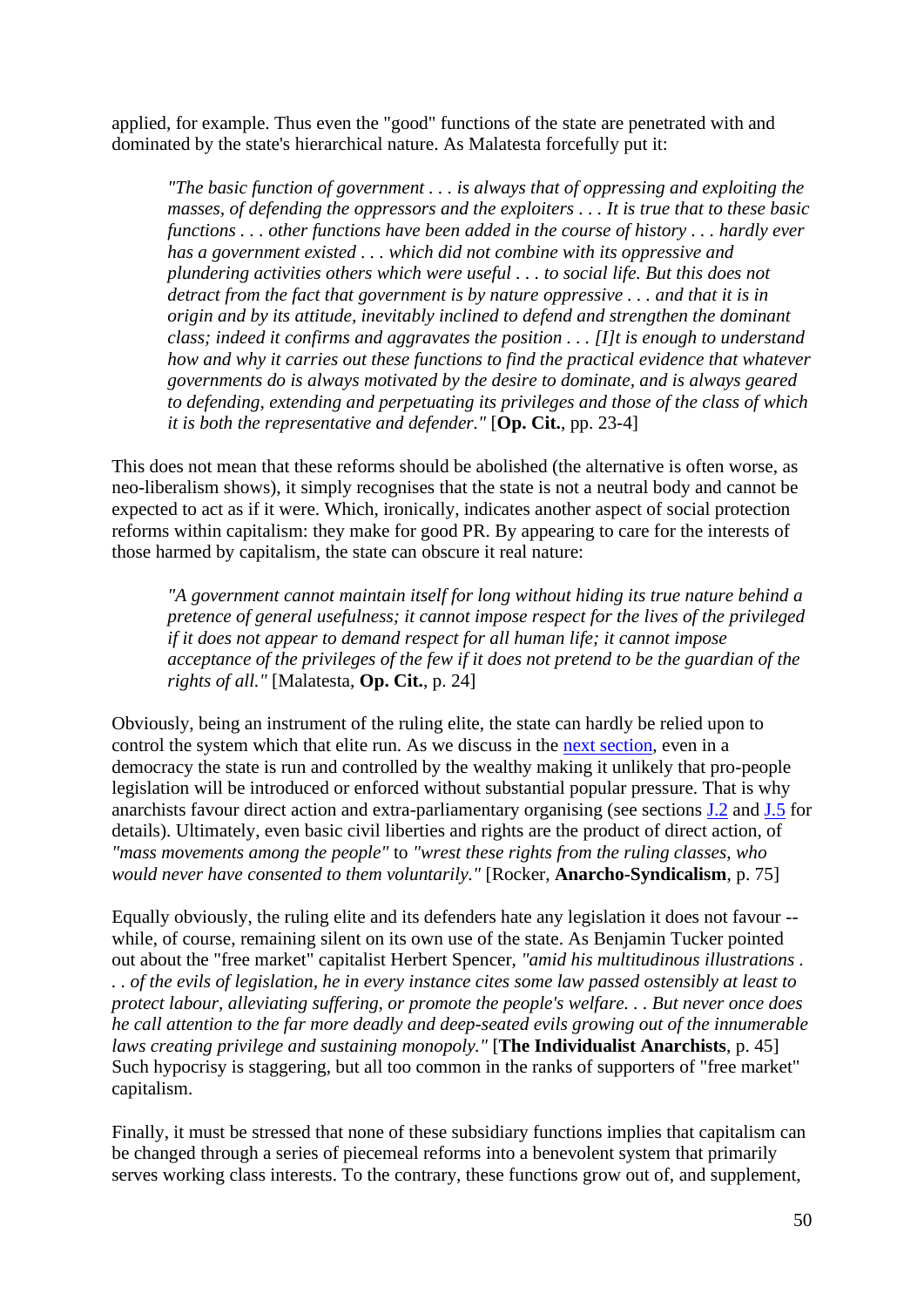the basic role of the state as the protector of capitalist property and the social relations they generate -- i.e. the foundation of the capitalist's ability to exploit. Therefore reforms may modify the functioning of capitalism but they can never threaten its basis.

In summary, while the level and nature of statist intervention on behalf of the employing classes may vary, it is always there. No matter what activity it conducts beyond its primary function of protecting private property, what subsidiary functions it takes on, the state always operates as an instrument of the ruling class. This applies even to those subsidiary functions which have been imposed on the state by the general public -- even the most popular reform will be twisted to benefit the state or capital, if at all possible. This is not to dismiss all attempts at reform as irrelevant, it simply means recognising that we, the oppressed, need to rely on our own strength and organisations to improve our circumstances.

## **B.2.3 How does the ruling class maintain control of the state?**

In some systems, it is obvious how economic dominant minorities control the state. In feudalism, for example, the land was owned by the feudal lords who exploited the peasantry directly. Economic and political power were merged into the same set of hands, the landlords. Absolutism saw the monarch bring the feudal lords under his power and the relative decentralised nature of feudalism was replaced by a centralised state.

It was this centralised state system which the raising bourgeoisie took as the model for their state. The King was replaced by a Parliament, which was initially elected on a limited suffrage. In this initial form of capitalist state, it is (again) obvious how the elite maintain control of the state machine. As the vote was based on having a minimum amount of property, the poor were effectively barred from having any (official) say in what the government did. This exclusion was theorised by philosophers like John Locke -- the working masses were considered to be an object of state policy rather than part of the body of people (property owners) who nominated the government. In this perspective the state was like a joint-stock company. The owning class were the share-holders who nominated the broad of directors and the mass of the population were the workers who had no say in determining the management personnel and were expected to follow orders.

As would be expected, this system was mightily disliked by the majority who were subjected to it. Such a "classical liberal" regime was rule by an alien, despotic power, lacking popular legitimacy, and utterly unaccountable to the general population. It is quite evident that a government elected on a limited franchise could not be trusted to treat those who owned no real property with equal consideration. It was predictable that the ruling elite would use the state they controlled to further their own interests and to weaken potential resistance to their social, economic and political power. Which is precisely what they did do, while masking their power under the guise of "good governance" and "liberty." Moreover, limited suffrage, like absolutism, was considered an affront to liberty and individual dignity by many of those subject to it.

Hence the call for universal suffrage and opposition to property qualifications for the franchise. For many radicals (including Marx and Engels) such a system would mean that the working classes would hold *"political power"* and, consequently, be in a position to end the class system once and for all. Anarchists were not convinced, arguing that *"universal*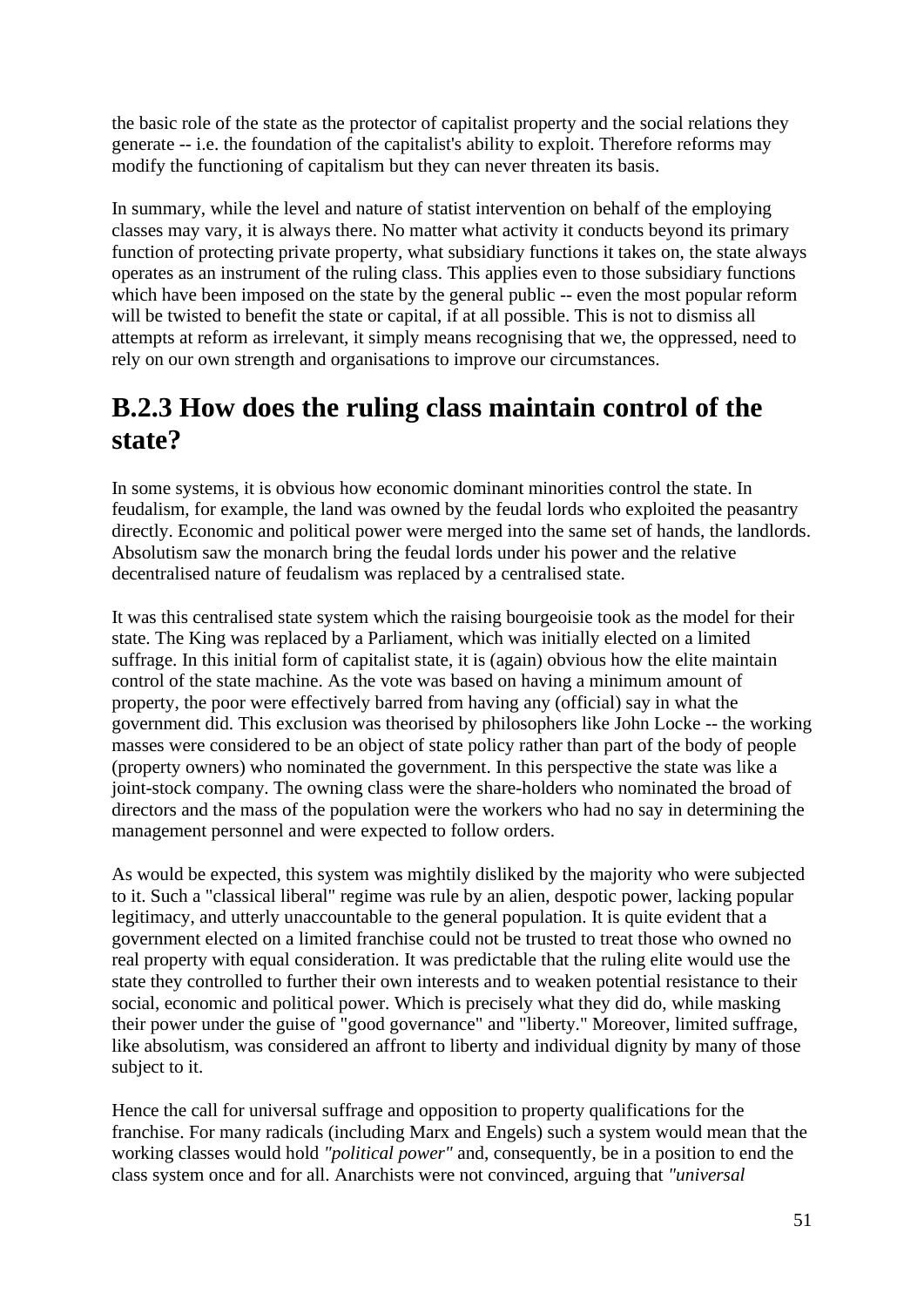*suffrage, considered in itself and applied in a society based on economic and social inequality, will be nothing but a swindle and snare for the people"* and *"the surest way to consolidate under the mantle of liberalism and justice the permanent domination of the people by the owning classes, to the detriment of popular liberty."* Consequently, anarchists denied that it *"could be used by the people for the conquest of economic and social equality. It must always and necessarily be an instrument hostile to the people, one which supports the de facto dictatorship of the bourgeoisie."* [Bakunin, **Bakunin on Anarchism**, p. 224]

Due to popular mass movements form below, the vote was won by the male working classes and, at a later stage, women. While the elite fought long and hard to retain their privileged position they were defeated. Sadly, the history of universal suffrage proven the anarchists right. Even allegedly *"democratic"* capitalist states are in effect dictatorships of the propertariat. The political history of modern times can be summarised by the rise of capitalist power, the rise, due to popular movements, of (representative) democracy and the continued success of the former to undermine and control the latter.

This is achieved by three main processes which combine to effectively deter democracy. These are the wealth barrier, the bureaucracy barrier and, lastly, the capital barrier. Each will be discussed in turn and all ensure that *"representative democracy"* remains an *"organ of capitalist domination."* [Kropotkin, **Words of a Rebel**, p. 127]

The wealth barrier is the most obvious. It takes money to run for office. In 1976, the total spent on the US Presidential election was \$66.9 million. In 1984, it was \$103.6 million and in 1996 it was \$239.9 million. At the dawn of the 21st century, these figures had increased yet again. 2000 saw \$343.1 spent and 2004, \$717.9 million. Most of this money was spent by the two main candidates. In 2000, Republican George Bush spent a massive \$185,921,855 while his Democratic rival Al Gore spent only \$120,031,205. Four years later, Bush spent \$345,259,155 while John Kerry managed a mere \$310,033,347.

Other election campaigns are also enormously expensive. In 2000, the average winning candidate for a seat in the US House of Representatives spent \$816,000 while the average willing senator spent \$7 million. Even local races require significant amounts of fundraising. One candidate for the Illinois House raised over \$650,000 while another candidate for the Illinois Supreme Court raised \$737,000. In the UK, similarly prohibitive amounts were spent. In the 2001 general election the Labour Party spent a total of  $\hat{A} \text{£}10,945,119$ , the Tories  $\hat{A}$ £12,751,813 and the Liberal Democrats (who came a distant third) just  $\hat{A}$ £1,361,377.

To get this sort of money, wealthy contributors need to be found and wooed, in other words promised that that their interests will be actively looked after. While, in theory, it is possible to raise large sums from small contributions in practice this is difficult. To raise \$1 million you need to either convince 50 millionaires to give you \$20,000 or 20,000 people to fork out \$50. Given that for the elite \$20,000 is pocket money, it is hardly surprising that politicians aim for winning over the few, not the many. Similarly with corporations and big business. It is far easier and more efficient in time and energy to concentrate on the wealthy few (whether individuals or companies).

It is obvious: whoever pays the piper calls the tune. And in capitalism, this means the wealthy and business. In the US corporate campaign donations and policy paybacks have reached unprecedented proportions. The vast majority of large campaign donations are, not surprisingly, from corporations. Most of the wealthy individuals who give large donations to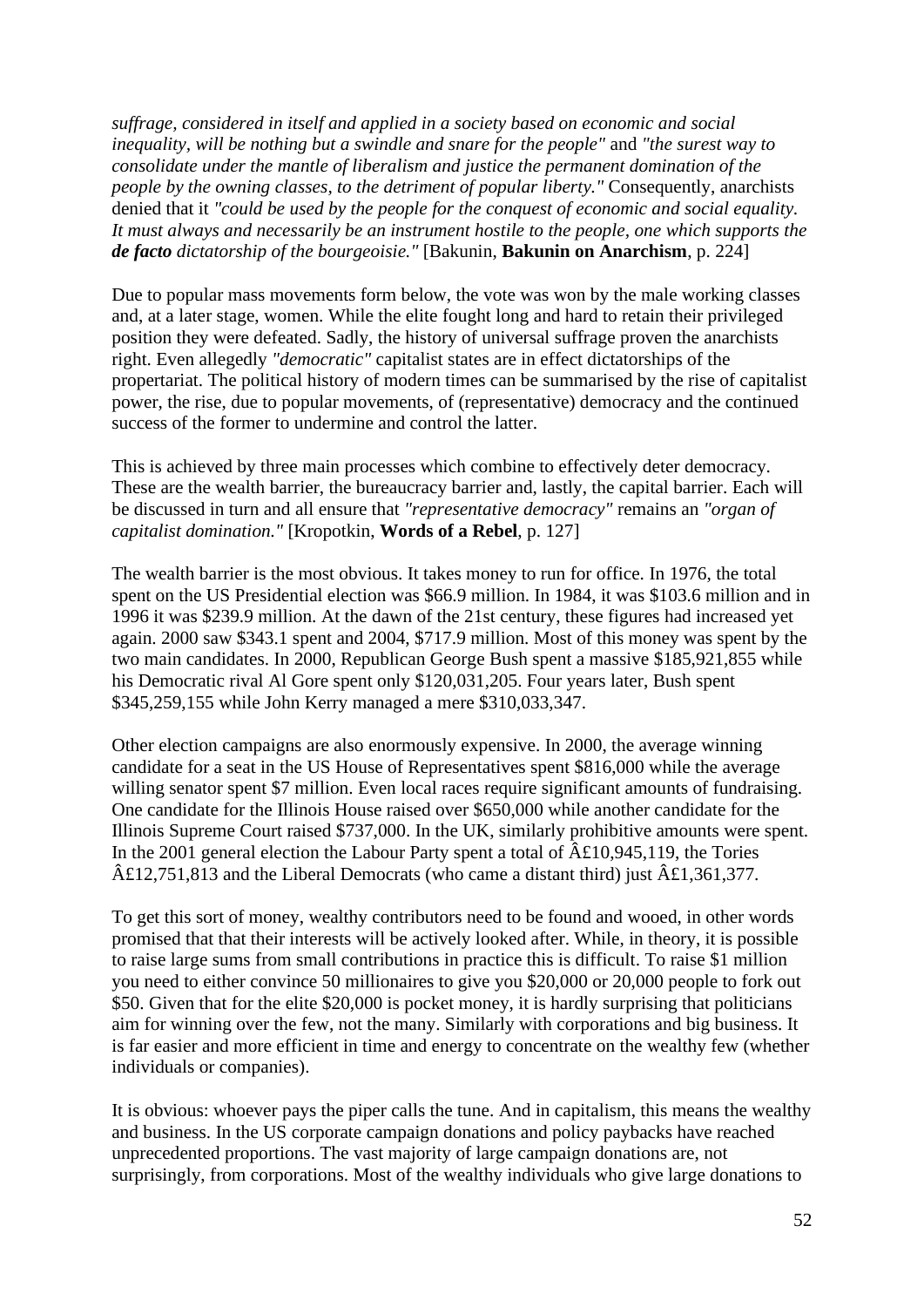the candidates are CEOs and corporate board members. And, just to be sure, many companies give to more than one party.

Unsurprisingly, corporations and the rich expect their investments to get a return. This can be seen from George W. Bush's administration. His election campaigns were beholden to the energy industry (which has backed him since the beginning of his career as Governor of Texas). The disgraced corporation Enron (and its CEO Kenneth Lay) were among Bush's largest contributors in 2000. Once in power, Bush backed numerous policies favourable to that industry (such as rolling back environmental regulation on a national level as he had done in Texas). His supporters in Wall Street were not surprised that Bush tried to privatise Social Security. Nor were the credit card companies when the Republicans tighten the noose on bankrupt people in 2005. By funding Bush, these corporations ensured that the government furthered their interests rather than the people who voted in the election.

This means that as a *"consequence of the distribution of resources and decision-making power in the society at large . . . the political class and the cultural managers typically associate themselves with the sectors that dominate the private economy; they are either drawn directly from those sectors or expect to join them."* [Chomsky, **Necessary Illusions**, p. 23] This can be seen from George W. Bush's quip at an elite fund-raising gala during the 2000 Presidential election: *"This is an impressive crowd -- the haves and the have-mores. Some people call you the elites; I call you my base."* Unsurprisingly:

*"In the real world, state policy is largely determined by those groups that command resources, ultimately by virtue of their ownership and management of the private economy or their status as wealthy professionals. The major decision-making positions in the Executive branch of the government are typically filled by representatives of major corporations, banks and investment firms, a few law firms that cater primarily to corporate interests and thus represent the broad interests of owners and managers rather than some parochial interest . . . The Legislative branch is more varied, but overwhelmingly, it is drawn from the business and professional classes."* [Chomsky, **On Power and Ideology**, pp. 116-7]

That is not the only tie between politics and business. Many politicians also have directorships in companies, interests in companies, shares, land and other forms of property income and so forth. Thus they are less like the majority of constituents they claim to represent and more like the wealthy few. Combine these outside earnings with a high salary (in the UK, MP's are paid more than twice the national average) and politicians can be among the richest 1% of the population. Thus not only do we have a sharing of common interests the elite, the politicians are part of it. As such, they can hardly be said to be representative of the general public and are in a position of having a vested interest in legislation on property being voted on.

Some defend these second jobs and outside investments by saying that it keeps them in touch with the outside world and, consequently, makes them better politicians. That such an argument is spurious can be seen from the fact that such outside interests never involve working in McDonald's flipping burgers or working on an assembly line. For some reason, no politician seeks to get a feeling for what life is like for the average person. Yet, in a sense, this argument **does** have a point. Such jobs and income do keep politicians in touch with the world of the elite rather than that of the masses and, as the task of the state is to protect elite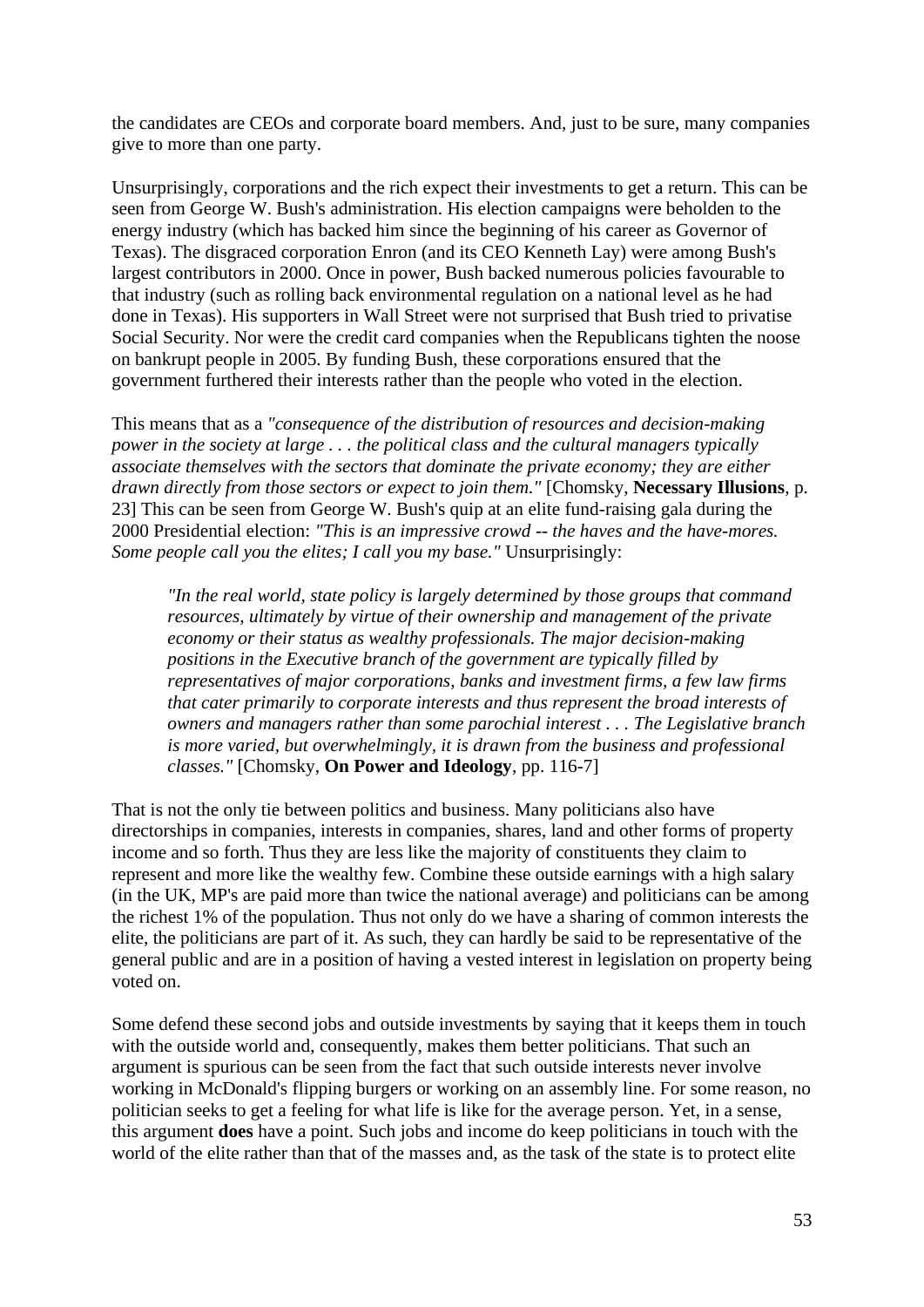interests, it cannot be denied that this sharing of interests and income with the elite can only aid that task!

Then there is the sad process by which politicians, once they leave politics, get jobs in the corporate hierarchy (particularly with the very companies they had previously claimed to regulate on behalf of the public). This was termed "the revolving door." Incredibly, this has changed for the worse. Now the highest of government officials arrive directly from the executive offices of powerful corporations. Lobbyists are appointed to the jobs whose occupants they once vied to influence. Those who regulate and those supposed to be regulated have become almost indistinguishable.

Thus politicians and capitalists go hand in hand. Wealth selects them, funds them and gives them jobs and income when in office. Finally, once they finally leave politics, they are often given directorships and other jobs in the business world. Little wonder, then, that the capitalist class maintains control of the state.

That is not all. The wealth barrier operates indirectly to. This takes many forms. The most obvious is in the ability of corporations and the elite to lobby politicians. In the US, there is the pervasive power of Washington's army of 24,000 registered lobbyists -- and the influence of the corporate interests they represent. These lobbyists, whose job it is to convince politicians to vote in certain ways to further the interests of their corporate clients help shape the political agenda even further toward business interests than it already is. This Lobby industry is immense -- and exclusively for big business and the elite. Wealth ensures that the equal opportunity to garner resources to share a perspective and influence the political progress is monopolised by the few: *"where are the desperately needed countervailing lobbies to represent the interests of average citizens? Where are the millions of dollars acting in their interests? Alas, they are notably absent."* [Joel Bakan, **The Corporation**, p. 107]

However, it cannot be denied that it is up to the general population to vote for politicians. This is when the indirect impact of wealth kicks in, namely the role of the media and the Public Relations (PR) industry. As we discuss in [section D.3,](sectionD.html#secd3) the modern media is dominated by big business and, unsurprisingly, reflects their interests. This means that the media has an important impact on how voters see parties and specific politicians and candidates. A radical party will, at best, be ignored by the capitalist press or, at worse, subject to smears and attacks. This will have a corresponding negative impact on their election prospects and will involve the affected party having to invest substantially more time, energy and resources in countering the negative media coverage. The PR industry has a similar effect, although that has the advantage of not having to bother with appearing to look factual or unbiased. Add to this the impact of elite and corporation funded *"think tanks"* and the political system is fatally skewed in favour of the capitalist class (also see [section D.2\)](sectionD.html#secd2).

In a nutshell:

*"The business class dominates government through its ability to fund political campaigns, purchase high priced lobbyists and reward former officials with lucrative jobs . . . [Politicians] have become wholly dependent upon the same corporate dollars to pay for a new professional class of PR consultants, marketeers and social scientists who manage and promote causes and candidates in essentially the same manner that advertising campaigns sell cars, fashions, drugs and other wares."* [John Stauber and Sheldon Rampton, **Toxic Sludge is Good for You**, p. 78]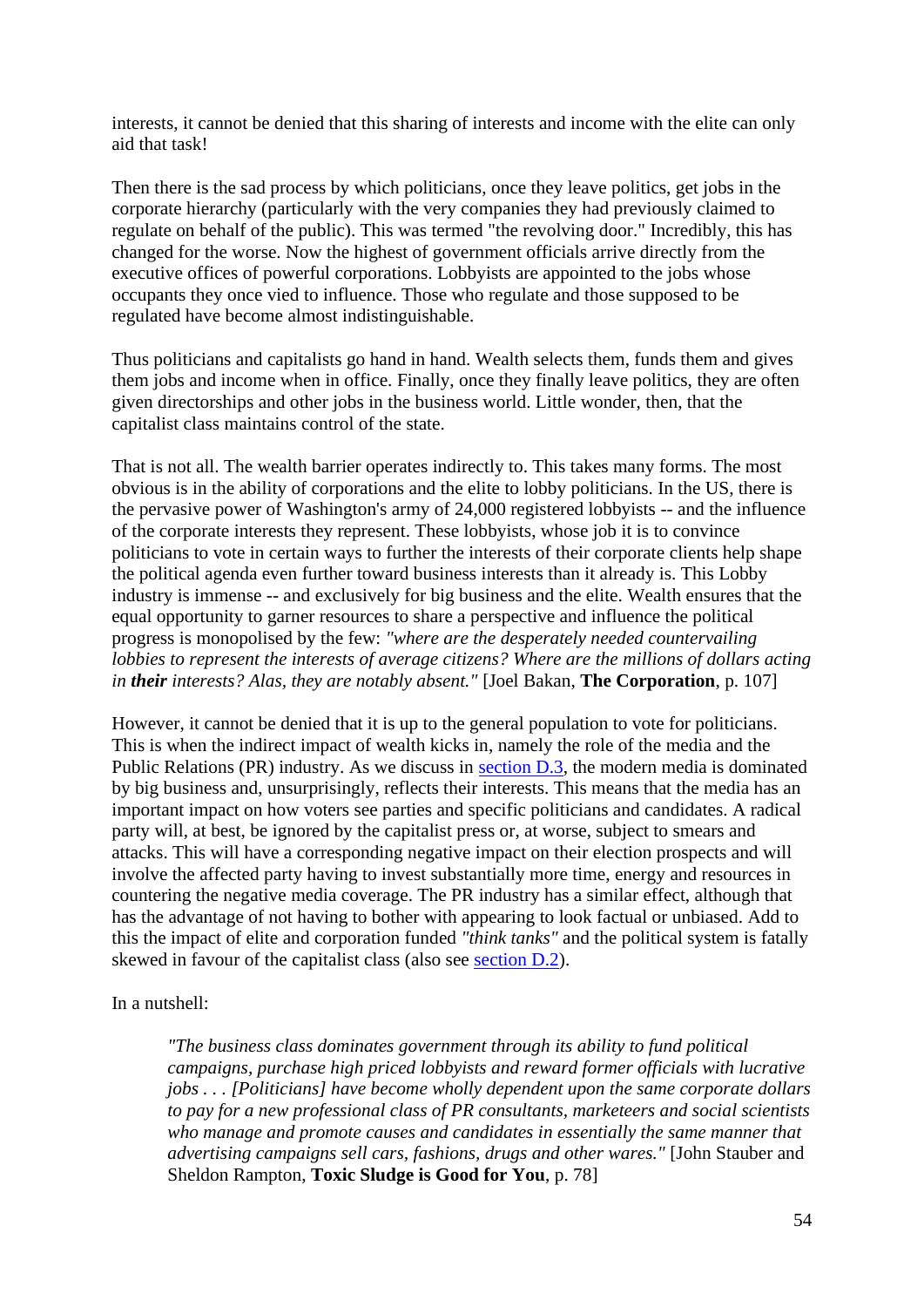That is the first barrier, the direct and indirect impact of wealth. This, in itself, is a powerful barrier to deter democracy and, as a consequence, it is usually sufficient in itself. Yet sometimes people see through the media distortions and vote for reformist, even radical, candidates. As we discuss in [section J.2.6,](sectionJ.html#secj26) anarchists argue that the net effect of running for office is a general **de**-radicalising of the party involved. Revolutionary parties become reformist, reformist parties end up maintaining capitalism and introducing polities the opposite of which they had promised. So while it is unlikely that a radical party could get elected and remain radical in the process, it is possible. If such a party did get into office, the remaining two barriers kicks in: the bureaucracy barrier and the capital barrier.

The existence of a state bureaucracy is a key feature in ensuring that the state remains the ruling class's *"policeman"* and will be discussed in greater detail in section J.2.2 [\(Why do](sectionJ.html#secj22)  [anarchists reject voting as a means for change?\)](sectionJ.html#secj22). Suffice to say, the politicians who are elected to office are at a disadvantage as regards the state bureaucracy. The latter is a permanent concentration of power while the former come and go. Consequently, they are in a position to tame any rebel government by means of bureaucratic inertia, distorting and hiding necessary information and pushing its own agenda onto the politicians who are in theory their bosses but in reality dependent on the bureaucracy. And, needless to say, if all else fails the state bureaucracy can play its final hand: the military coup.

This threat has been applied in many countries, most obviously in the developing world (with the aid of Western, usually US, imperialism). The coups in Iran (1953) and Chile (1973) are just two examples of this process. Yet the so-called developed world is not immune to it. The rise of fascism in Italy, Germany, Portugal and Spain can be considered as variations of a military coup (particularly the last one where fascism was imposed by the military). Wealthy business men funded para-military forces to break the back of the labour movement, forces formed by ex-military people. Even the New Deal in America was threatened by such a coup. [Joel Bakan, **Op. Cit.**, pp. 86-95] While such regimes do protect the interests of capital and are, consequently, backed by it, they do hold problems for capitalism. This is because, as with the Absolutism which fostered capitalism in the first place, this kind of government can get ideas above its station This means that a military coup will only be used when the last barrier, the capital barrier, is used and fails.

The capital barrier is obviously related to the wealth barrier insofar as it relates to the power that great wealth produces. However, it is different in how it is applied. The wealth barrier restricts who gets into office, the capital barrier controls whoever does so. The capital barrier, in other words, are the economic forces that can be brought to bear on any government which is acting in ways disliked of by the capitalist class.

We see their power implied when the news report that changes in government, policies and law have been *"welcomed by the markets."* As the richest 1% of households in America (about 2 million adults) owned 35% of the stock owned by individuals in 1992 -- with the top 10% owning over 81% -- we can see that the *"opinion"* of the markets actually means the power of the richest 1-5% of a countries population (and their finance experts), power derived from their control over investment and production. Given that the bottom 90% of the US population has a smaller share (23%) of all kinds of investable capital that the richest 1/2% (who own 29%), with stock ownership being even more concentrated (the top 5% holding 95% of all shares), its obvious why Doug Henwood argues that stock markets are *"a way for the very rich as a class to own an economy's productive capital stock as a whole,"* are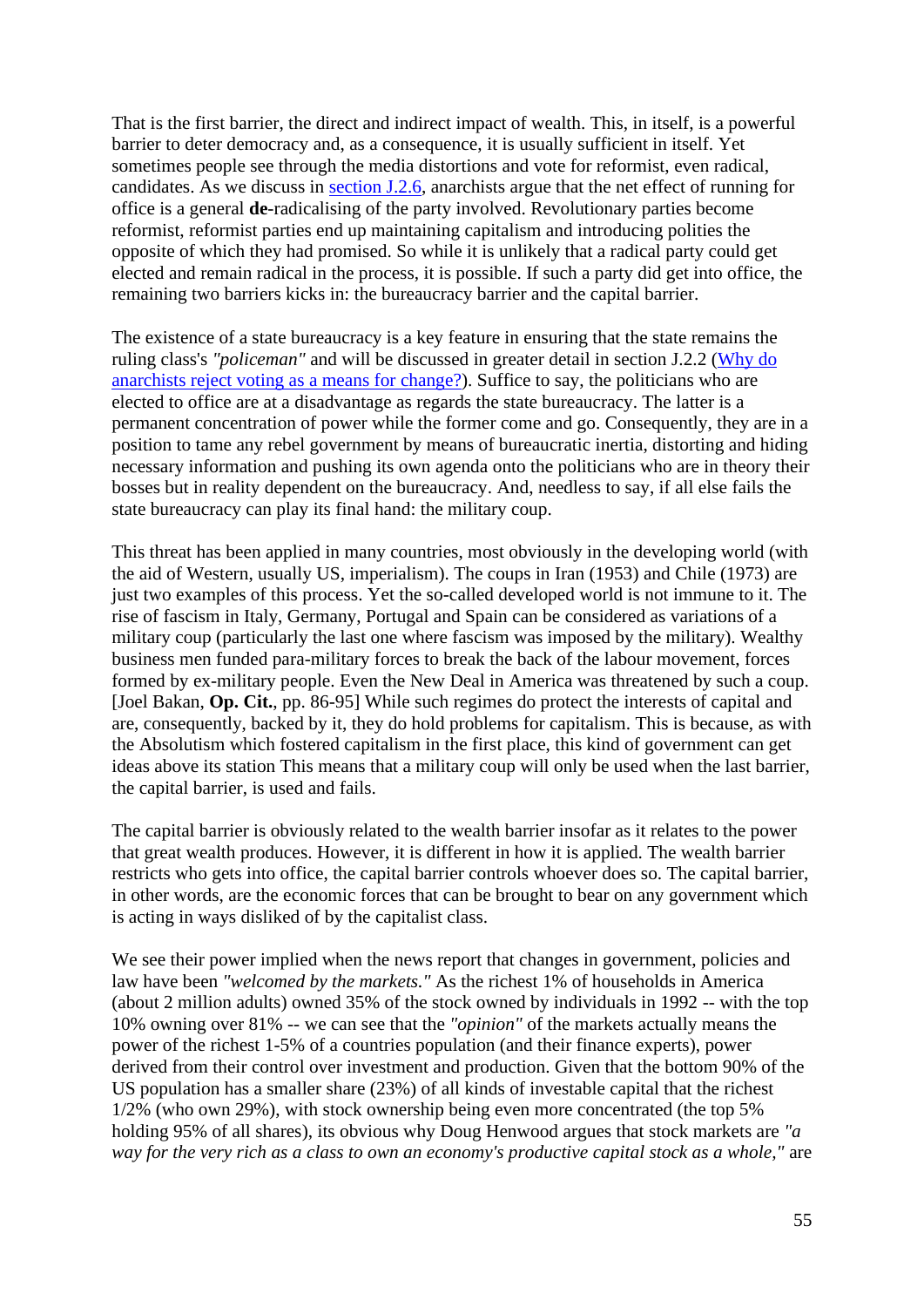a source of *"political power"* and a way to have influence over government policy. [**Wall Street: Class Racket**]

The mechanism is simple enough. The ability of capital to disinvest (capital flight) and otherwise adversely impact the economy is a powerful weapon to keep the state as its servant. The companies and the elite can invest at home or abroad, speculate in currency markets and so forth. If a significant number of investors or corporations lose confidence in a government they will simply stop investing at home and move their funds abroad. At home, the general population feel the results as demand drops, layoffs increase and recession kicks in. As Noam Chomsky notes:

*"In capitalist democracy, the interests that must be satisfied are those of capitalists; otherwise, there is no investment, no production, no work, no resources to be devoted, however marginally, to the needs of the general population."* [**Turning the Tide**, p. 233]

This ensures the elite control of government as government policies which private power finds unwelcome will quickly be reversed. The power which "business confidence" has over the political system ensures that democracy is subservient to big business. As summarised by Malatesta:

*"Even with universal suffrage -- we could well say even more so with universal suffrage -- the government remained the bourgeoisie's servant and gendarme. For were it to be otherwise with the government hinting that it might take up a hostile attitude, or that democracy could ever be anything but a pretence to deceive the people, the bourgeoisie, feeling its interests threatened, would by quick to react, and would use all the influence and force at its disposal, by reason of its wealth, to recall the government to its proper place as the bourgeoisie's gendarme."* [**Anarchy**, p. 23]

It is due to these barriers that the state remains an instrument of the capitalist class while being, in theory, a democracy. Thus the state machine remains a tool by which the few can enrich themselves at the expense of the many. This does not mean, of course, that the state is immune to popular pressure. Far from it. As indicated in the [last section,](sectionB.html#secb22) direct action by the oppressed can and has forced the state to implement significant reforms. Similarly, the need to defend society against the negative effects of unregulated capitalism can also force through populist measures (particularly when the alternative may be worse than the allowing the reforms, i.e. revolution). The key is that such changes are **not** the natural function of the state.

So due to their economic assets, the elites whose incomes are derived from them -- namely, finance capitalists, industrial capitalists, and landlords -- are able to accumulate vast wealth from those whom they exploit. This stratifies society into a hierarchy of economic classes, with a huge disparity of wealth between the small property-owning elite at the top and the non-property-owning majority at the bottom. Then, because it takes enormous wealth to win elections and lobby or bribe legislators, the propertied elite are able to control the political process -- and hence the state -- through the *"power of the purse."* In summary:

*"No democracy has freed itself from the rule by the well-to-do anymore than it has freed itself from the division between the ruler and the ruled . . . at the very least, no democracy has jeopardised the role of business enterprise. Only the wealthy and well off can afford to launch viable campaigns for public office and to assume such*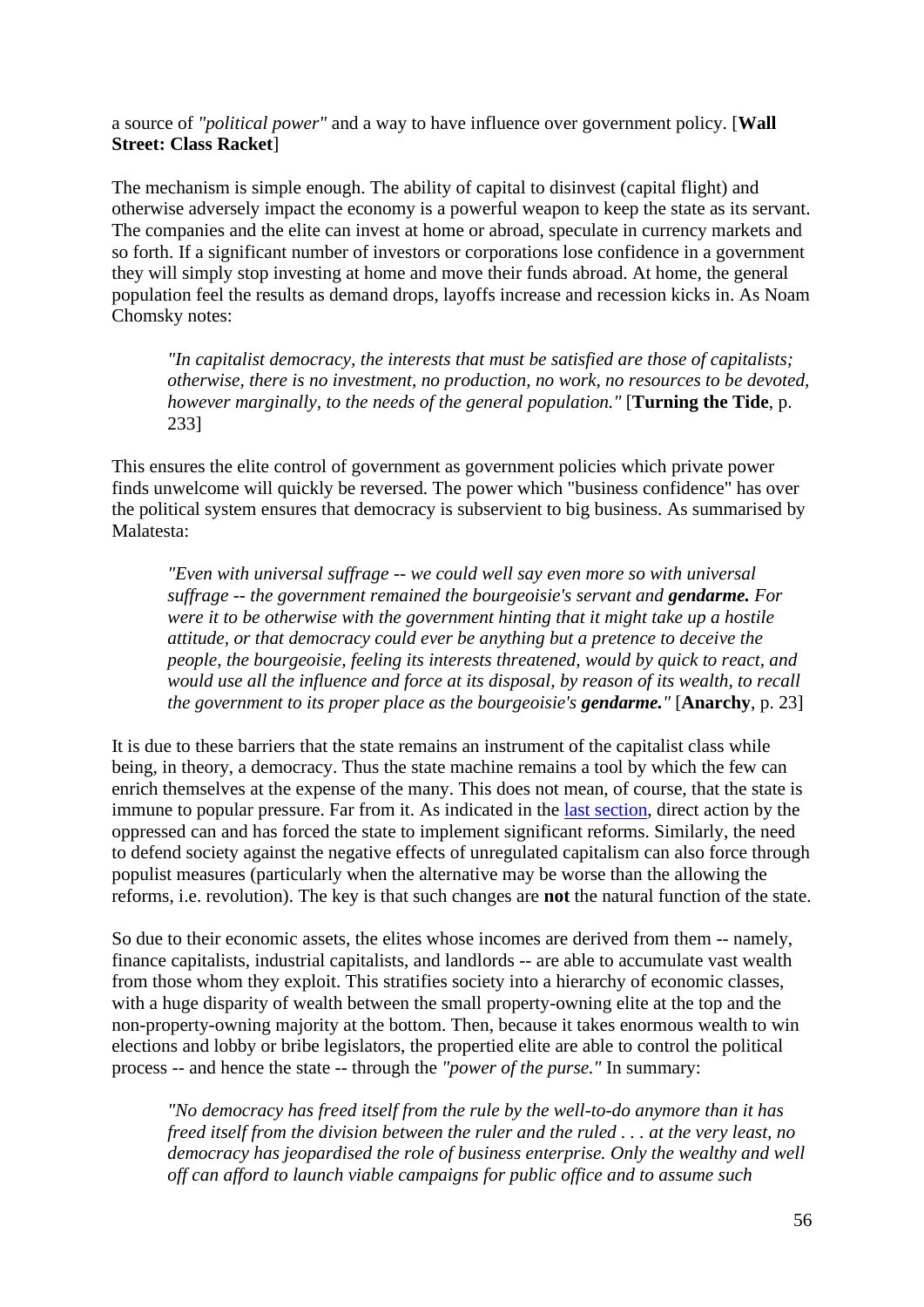*positions. Change in government in a democracy is a circulation from one elite group to another."* [Harold Barclay, **Op. Cit.**, p. 47]

In other words, elite control of politics through huge wealth disparities insures the continuation of such disparities and thus the continuation of elite control. In this way the crucial political decisions of those at the top are insulated from significant influence by those at the bottom. Finally, it should be noted that these barriers do not arise accidentally. They flow from the way the state is structured. By effectively disempowering the masses and centralising power into the hands of the few which make up the government, the very nature of the state ensures that it remains under elite control. This is why, from the start, the capitalist class has favoured centralisation. We discuss this in the next two sections.

(For more on the ruling elite and its relation to the state, see C. Wright Mills, **The Power Elite** [Oxford, 1956]; cf. Ralph Miliband, **The State in Capitalist Society** [Basic Books, 1969] and **Divided Societies** [Oxford, 1989]; G. William Domhoff, **Who Rules America?** [Prentice Hall, 1967]; and **Who Rules America Now? A View for the '80s** [Touchstone, 1983]).

## **B.2.4 How does state centralisation affect freedom?**

It is a common idea that voting every four or so years to elect the public face of a highly centralised and bureaucratic machine means that ordinary people control the state and, as a consequence, free. In reality, this is a false idea. In any system of centralised power the general population have little say in what affects them and, as a result, their freedom is extremely limited.

Obviously, to say that this idea is false does not imply that there is no difference between a liberal republic and a fascistic or monarchical state. Far from it. The vote is an important victory wrested from the powers that be. That, of course, is not to suggest that anarchists think that libertarian socialism is only possible after universal suffrage has been won or that it is achievable via it. Far from it. It is simply to point out that being able to pick your ruler is a step forward from having one imposed upon you. Moreover, those considered able to pick their ruler is, logically, also able to do without one.

However, while the people are proclaimed to be sovereign in a democratic state, in reality they alienate their power and hand over control of their affairs to a small minority. Liberty, in other words, is reduced to merely the possibility *"to pick rulers"* every four or five years and whose mandate (sic!) is *"to legislate on any subject, and his decision will become law."* [Kropotkin, **Words of a Rebel**, p. 122 and p. 123]

In other words, representative democracy is not "liberty" nor "self-government." It is about alienating power to a few people who then (mis)rule in your name. To imply it is anything else is nonsense. So while we get to pick a politician to govern in our name it does not follow that they represent those who voted for them in any meaningful sense. As shown time and time again, "representative" governments can happily ignore the opinions of the majority while, at the same time, verbally praising the "democracy" it is abusing (New Labour in the UK during the run up to the invasion of Iraq was a classic example of this). Given that politicians can do what they like for four or five years once elected, it is clear that popular control via the ballot box is hardly effective or even meaningful.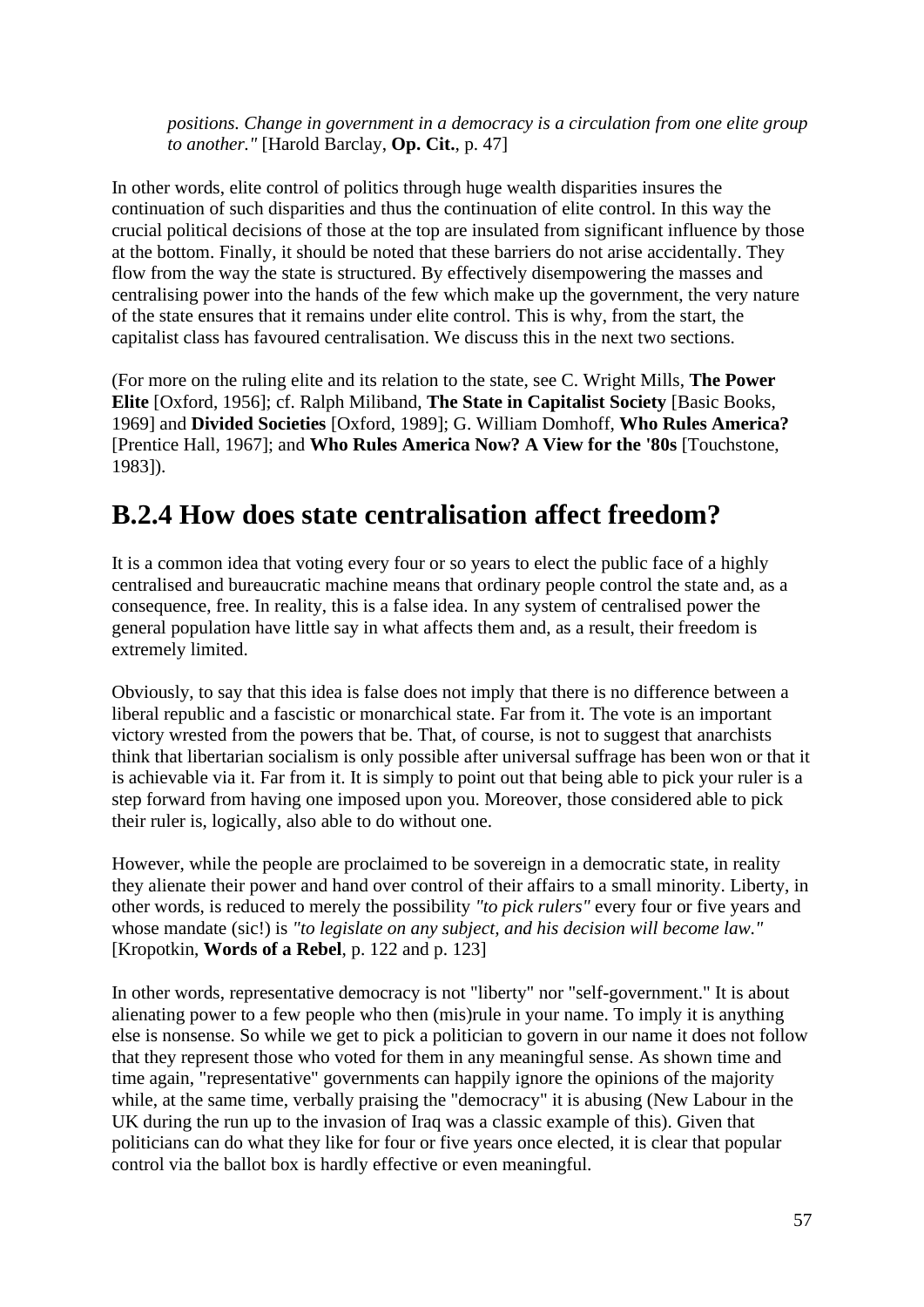Indeed, such "democracy" almost always means electing politicians who say one thing in opposition and do the opposite once in office. Politicians who, at best, ignore their election manifesto when it suits them or, at worse, introduce the exact opposite. It is the kind of "democracy" in which people can protest in their hundreds of thousands against a policy only to see their "representative" government simply ignore them (while, at the same time, seeing their representatives bend over backward ensuring corporate profits and power while speaking platitudes to the electorate and their need to tighten their belts). At best it can be said that democratic governments tend to be less oppressive than others but it does not follow that this equates to liberty.

State centralisation is the means to ensure this situation and the debasement of freedom it implies.

All forms of hierarchy, even those in which the top officers are elected are marked by authoritarianism and centralism. Power is concentrated in the centre (or at the top), which means that society becomes *"a heap of dust animated from without by a subordinating, centralist idea."* [P. J. Proudhon, quoted by Martin Buber, **Paths in Utopia**, p. 29] For, once elected, top officers can do as they please, and, as in all bureaucracies, many important decisions are made by non-elected staff. This means that the democratic state is a contradiction in terms:

*"In the democratic state the election of rulers by alleged majority vote is a subterfuge which helps individuals to believe that they control the situation. They are selecting persons to do a task for them and they have no guarantee that it will be carried out as they desired. They are abdicating to these persons, granting them the right to impose their own wills by the threat of force. Electing individuals to public office is like being given a limited choice of your oppressors . . . Parliamentary democracies are essentially oligarchies in which the populace is led to believe that it delegates all its authority to members of parliament to do as they think best."* [Harold Barclay, **Op. Cit.**, pp. 46-7]

The nature of centralisation places power into the hands of the few. Representative democracy is based on this delegation of power, with voters electing others to govern them. This cannot help but create a situation in which freedom is endangered -- universal suffrage *"does not prevent the formation of a body of politicians, privileged in fact though not in law, who, devoting themselves exclusively to the administration of the nation's public affairs, end by becoming a sort of political aristocracy or oligarchy."* [Bakunin, **The Political Philosophy of Bakunin**, p. 240]

This should not come as a surprise, for to *"create a state is to institutionalise power in a form of machine that exists apart from the people. It is to professionalise rule and policy making, to create a distinct interest (be it of bureaucrats, deputies, commissars, legislators, the military, the police, ad nauseam) that, however weak or however well-intentioned it may be at first, eventually takes on a corruptive power of its own."* [Murray Bookchin, *"The Ecological Crisis, Socialism, and the need to remake society,"* pp. 1-10, **Society and Nature**, vol. 2, no. 3, p. 7]

Centralism makes democracy meaningless, as political decision-making is given over to professional politicians in remote capitals. Lacking local autonomy, people are isolated from each other (atomised) by having no political forum where they can come together to discuss,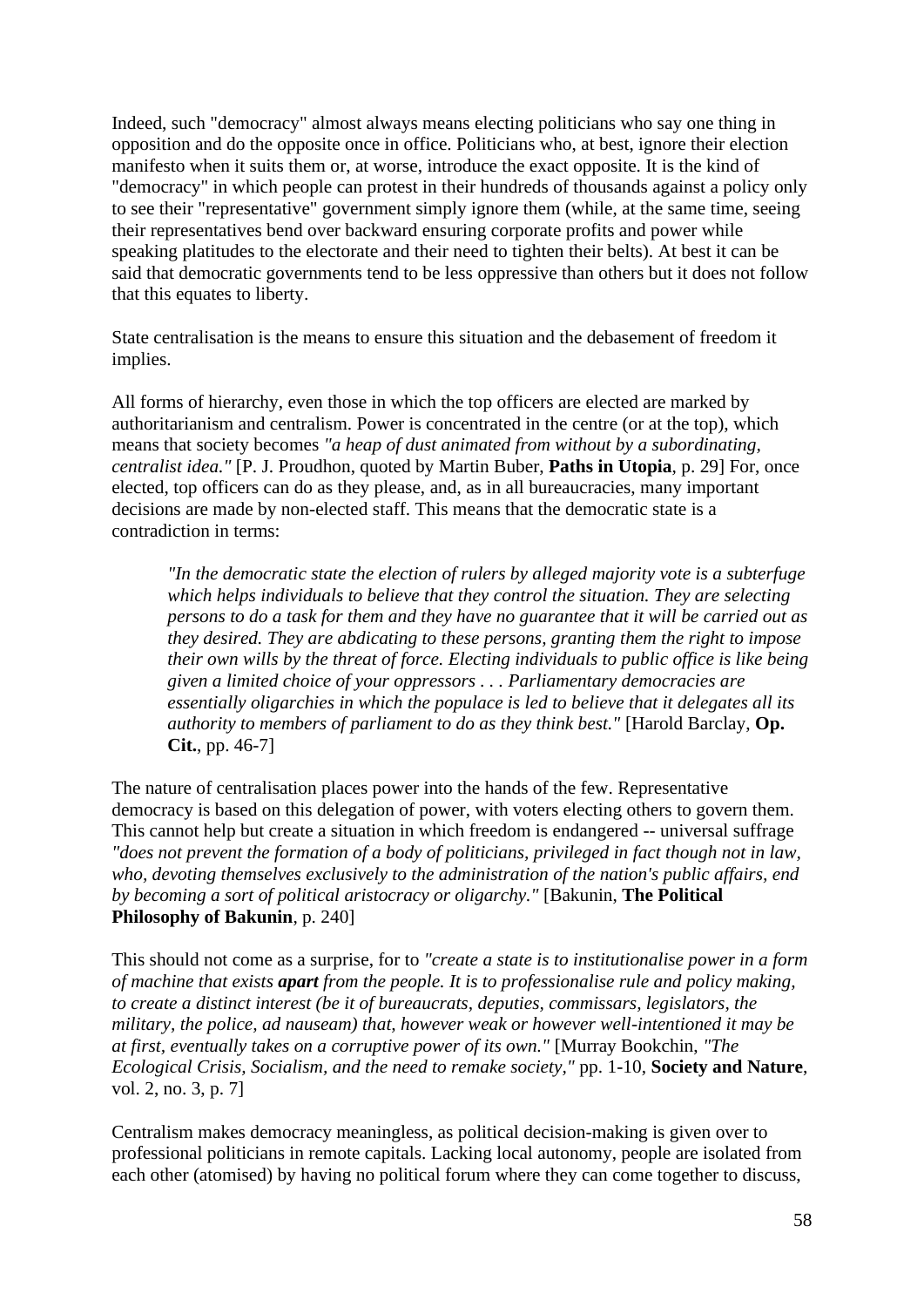debate, and decide among themselves the issues they consider important. Elections are not based on natural, decentralised groupings and thus cease to be relevant. The individual is just another "voter" in the mass, a political "constituent" and nothing more. The amorphous basis of modern, statist elections *"aims at nothing less than to abolish political life in towns, communes and departments, and through this destruction of all municipal and regional autonomy to arrest the development of universal suffrage."* [Proudhon, quoted by Martin Buber, **Op. Cit.**, p. 29]

Thus people are disempowered by the very structures that claim to allow them to express themselves. To quote Proudhon again, in the centralised state *"the citizen divests himself of sovereignty, the town and the Department and province above it, absorbed by central authority, are no longer anything but agencies under direct ministerial control."* He continues:

*"The Consequences soon make themselves felt: the citizen and the town are deprived of all dignity, the state's depredations multiply, and the burden on the taxpayer increases in proportion. It is no longer the government that is made for the people; it is the people who are made for the government. Power invades everything, dominates everything, absorbs everything."* [**The Principle of Federation**, p. 59]

As intended, as isolated people are no threat to the powers that be. This process of marginalisation can be seen from American history, for example, when town meetings were replaced by elected bodies, with the citizens being placed in passive, spectator roles as mere "voters" (see [next section\)](sectionB.html#secb25). Being an atomised voter is hardly an ideal notion of "freedom," despite the rhetoric of politicians about the virtues of a "free society" and "The Free World" - - as if voting once every four or five years could ever be classed as "liberty" or even "democracy."

Marginalisation of the people is the key control mechanism in the state and authoritarian organisations in general. Considering the European Community (EC), for example, we find that the *"mechanism for decision-making between EC states leaves power in the hands of officials (from Interior ministries, police, immigration, customs and security services) through a myriad of working groups. Senior officials . . . play a critical role in ensuring agreements between the different state officials. The EC Summit meetings, comprising the 12 Prime Ministers, simply rubber-stamp the conclusions agreed by the Interior and Justice Ministers. It is only then, in this intergovernmental process, that parliaments and people are informed (and them only with the barest details)."* [Tony Bunyon, **Statewatching the New Europe**, p. 39]

As well as economic pressures from elites, governments also face pressures within the state itself due to the bureaucracy that comes with centralism. There is a difference between the state and government. The state is the permanent collection of institutions that have entrenched power structures and interests. The government is made up of various politicians. It's the institutions that have power in the state due to their permanence, not the representatives who come and go. As Clive Ponting (an ex-civil servant himself) indicates, *"the function of a political system in any country . . . is to regulate, but not to alter radically, the existing economic structure and its linked power relationships. The great illusion of politics is that politicians have the ability to make whatever changes they like."* [quoted in **Alternatives**, no.5, p. 19]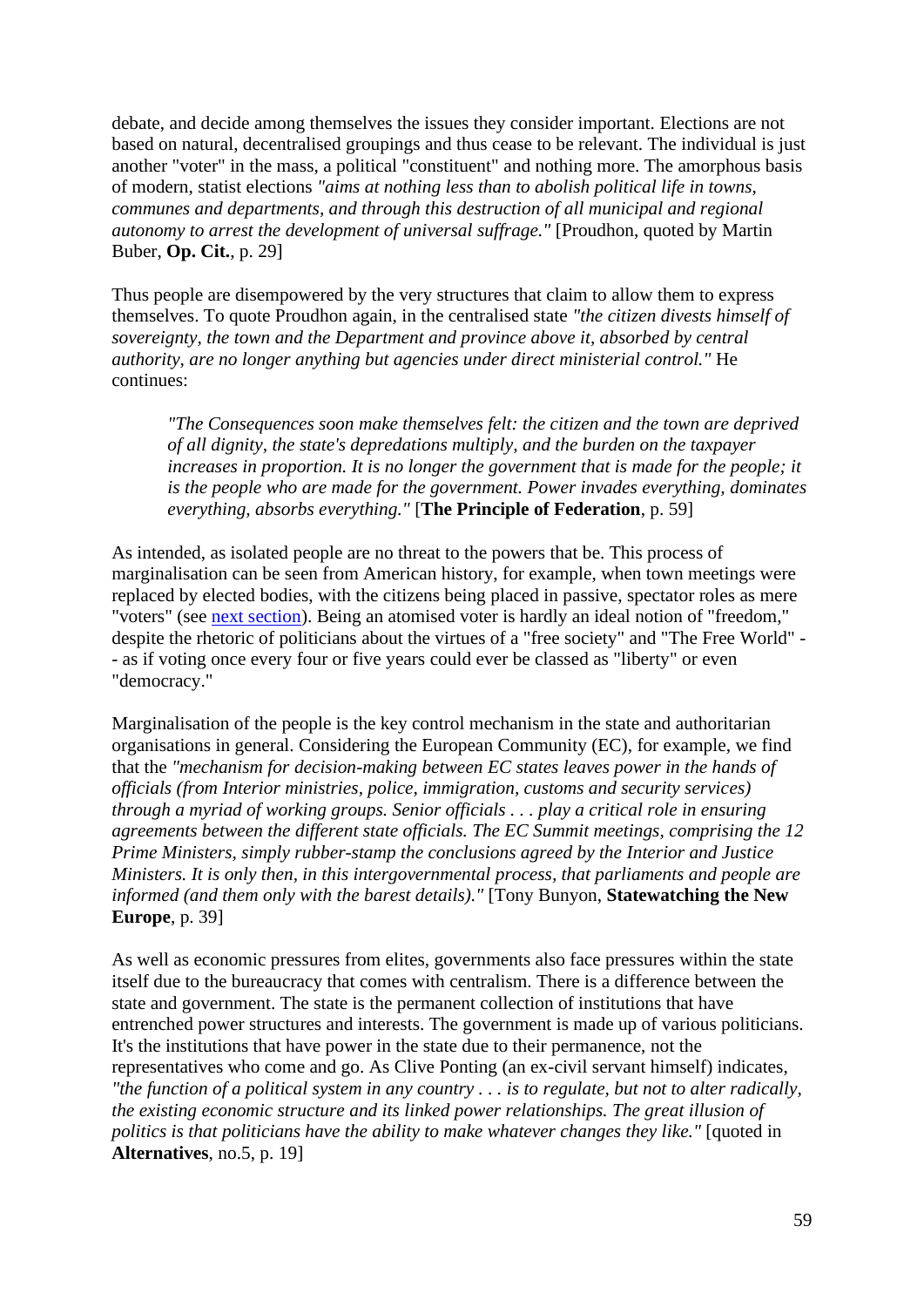Therefore, as well as marginalising the people, the state also ends up marginalising "our" representatives. As power rests not in the elected bodies, but in a bureaucracy, popular control becomes increasingly meaningless. As Bakunin pointed out, *"liberty can be valid only when . . . [popular] control [of the state] is valid. On the contrary, where such control is fictitious, this freedom of the people likewise becomes a mere fiction."* [**Op. Cit.**, p. 212] State centralisation ensures that popular control is meaningless.

This means that state centralism can become a serious source of danger to the liberty and well-being of most of the people under it. *"The bourgeois republicans,"* argued Bakunin, *"do not yet grasp this simple truth, demonstrated by the experience of all times and in all lands, that every organised power standing above and over the people necessarily excludes the freedom of peoples. The political state has no other purpose than to protect and perpetuate the exploitation of the labour of the proletariat by the economically dominant classes, and in so doing the state places itself against the freedom of the people."* [**Bakunin on Anarchism**, p. 416]

Unsurprisingly, therefore, *"whatever progress that has been made . . . on various issues, whatever things have been done for people, whatever human rights have been gained, have not been gained through the calm deliberations of Congress or the wisdom of presidents or the ingenious decisions of the Supreme Court. Whatever progress has been made . . . has come because of the actions of ordinary people, of citizens, of social movements. Not from the Constitution."* That document has been happily ignored by the official of the state when it suits them. An obvious example is the 14th Amendment of the US Constitution, which *"didn't have any meaning until black people rose up in the 1950s and 1960s in the South in mass movements . . . They made whatever words there were in the Constitution and the 14th Amendment have some meaning for the first time."* [Howard Zinn, **Failure to Quit**, p. 69 and p. 73]

This is because the *"fact that you have got a constitutional right doesn't mean you're going to get that right. Who has the power on the spot? The policeman on the street. The principal in the school. The employer on job. The Constitution does not cover private employment. In other words, the Constitution does not cover most of reality."* Thus our liberty is not determined by the laws of the state. Rather *"the source and solution of our civil liberties problems are in the situations of every day . . . Our actual freedom is determined not by the Constitution or the Court, but by the power the policeman has over us on the street or that of the local judge behind him; by the authority of our employers; . . . by the welfare bureaucrats if we are poor; . . . by landlords if we are tenants."* Thus freedom and justice *"are determined by power and money"* rather than laws. This points to the importance of popular participation, of social movements, for what those do are *"to create a countervailing power to the policeman with a club and a gun. That's essentially what movements do: They create countervailing powers to counter the power which is much more important than what is written down in the Constitution or the laws."* [Zinn, **Op. Cit.**, pp. 84-5, pp. 54-5 and p. 79]

It is precisely this kind of mass participation that centralisation kills. Under centralism, social concern and power are taken away from ordinary citizens and centralised in the hands of the few. This results in any formally guaranteed liberties being effectively ignored when people want to use them, if the powers at be so decide. Ultimately, isolated individuals facing the might of a centralised state machine are in a weak position. Which is way the state does what it can to undermine such popular movements and organisations (going so far as to violate its own laws to do so).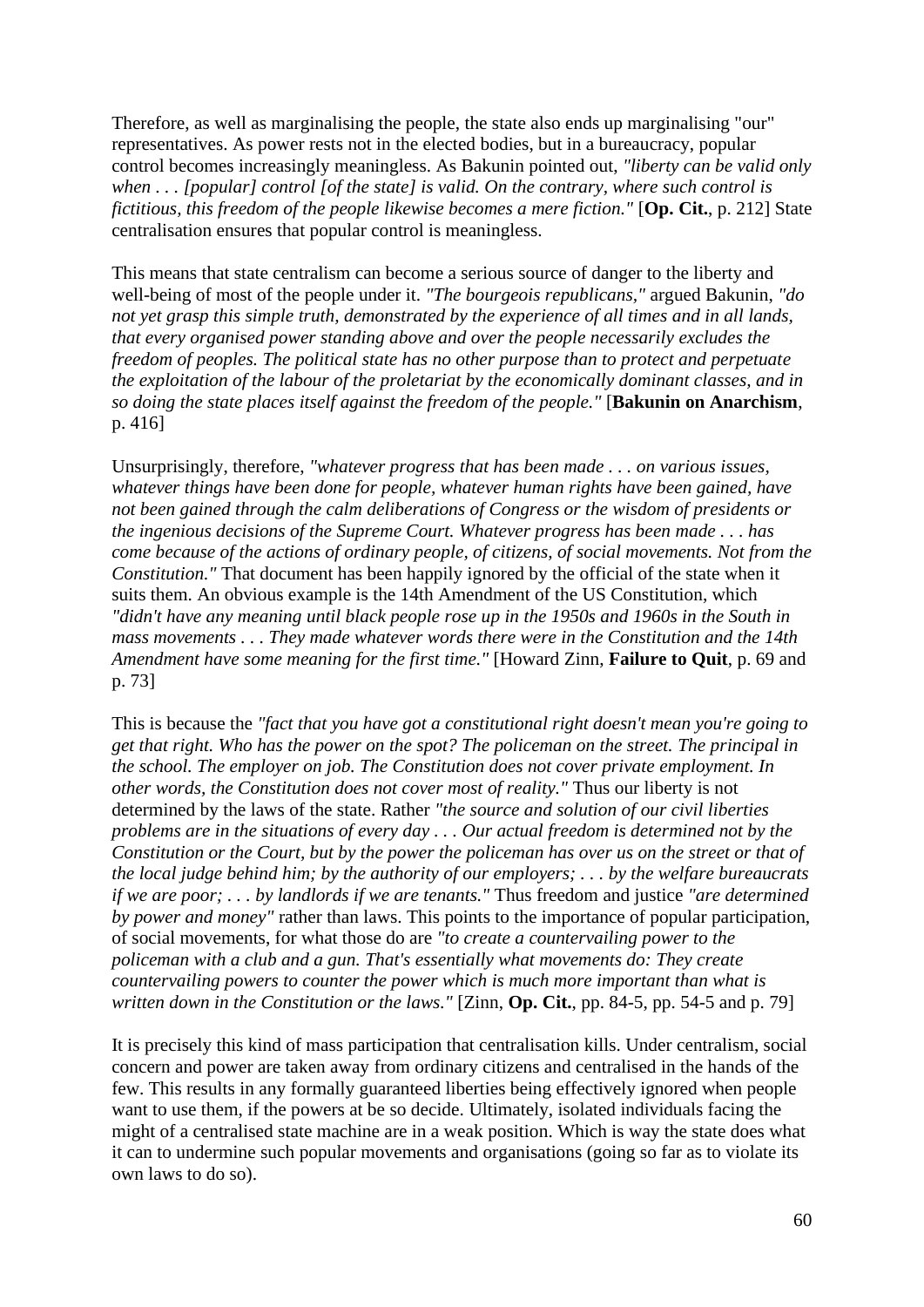As should be obvious, by centralisation anarchists do not mean simply a territorial centralisation of power in a specific central location (such as in a nation state where power rests in a central government located in a specific place). We also mean the centralisation of **power** into a few hands. Thus we can have a system like feudalism which is territorially decentralised (i.e. made up on numerous feudal lords without a strong central state) while having power centralised in a few hands locally (i.e. power rests in the hands of the feudal lords, not in the general population). Or, to use another example, we can have a laissez-faire capitalist system which has a weak central authority but is made up of a multitude of autocratic workplaces. As such, getting rid of the central power (say the central state in capitalism or the monarch in absolutism) while retaining the local authoritarian institutions (say capitalist firms and feudal landlords) would not ensure freedom. Equally, the abolition of local authorities may simply result in the strengthening of central power and a corresponding weakening of freedom.

### **B.2.5 Who benefits from centralisation?**

No social system would exist unless it benefited someone or some group. Centralisation, be it in the state or the company, is no different. In all cases, centralisation directly benefits those at the top, because it shelters them from those who are below, allowing the latter to be controlled and governed more effectively. Therefore, it is in the direct interests of bureaucrats and politicians to support centralism.

Under capitalism, however, various sections of the business class also support state centralism. This is the symbiotic relationship between capital and the state. As will be discussed later (in section  $F(8)$ , the state played an important role in "nationalising" the market, i.e. forcing the "free market" onto society. By centralising power in the hands of representatives and so creating a state bureaucracy, ordinary people were disempowered and thus became less likely to interfere with the interests of the wealthy. *"In a republic,"* writes Bakunin, *"the so-called people, the legal people, allegedly represented by the State, stifle and will keep on stifling the actual and living people"* by *"the bureaucratic world"* for *"the greater benefit of the privileged propertied classes as well as for its own benefit."* [**Op. Cit.**, p. 211]

Examples of increased political centralisation being promoted by wealthy business interests by can be seen throughout the history of capitalism. *"In revolutionary America, 'the nature of city government came in for heated discussion,' observes Merril Jensen . . . Town meetings . . . 'had been a focal point of revolutionary activity'. The anti-democratic reaction that set in after the American revolution was marked by efforts to do away with town meeting government . . . Attempts by conservative elements were made to establish a 'corporate form (of municipal government) whereby the towns would be governed by mayors and councils' elected from urban wards . . . [T]he merchants 'backed incorporation consistently in their efforts to escape town meetings.'"* [Murray Bookchin, **Towards an Ecological Society**, p. 182]

Here we see local policy making being taken out of the hands of the many and centralised in the hands of the few (who are always the wealthy). France provides another example:

*"The Government found. . .the folkmotes [of all households] 'too noisy', too disobedient, and in 1787, elected councils, composed of a mayor and three to six*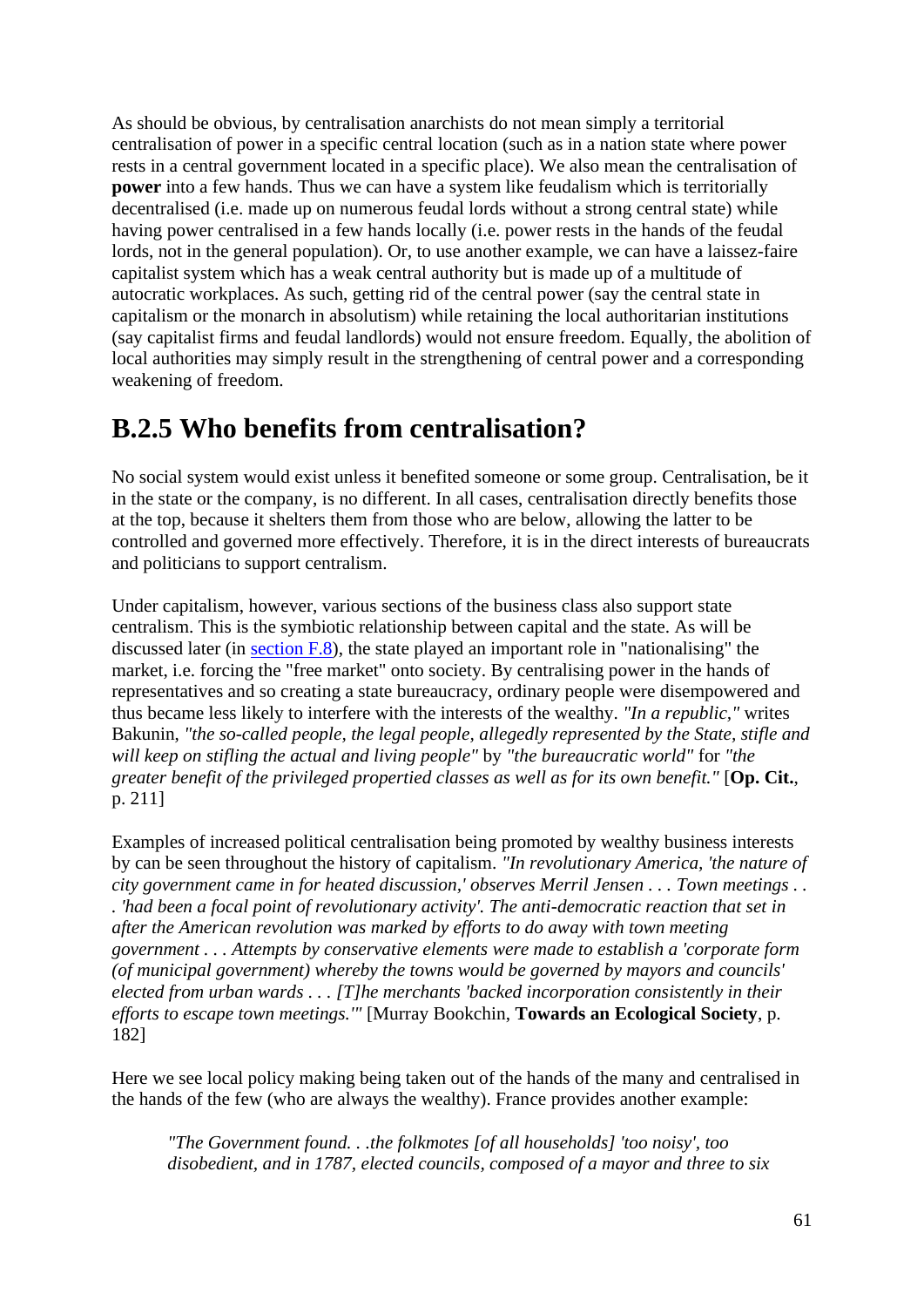*syndics, chosen among the wealthier peasants, were introduced instead."* [Peter Kropotkin, **Mutual Aid**, pp. 185-186]

This was part of a general movement to disempower the working class by centralising decision making power into the hands of the few (as in the American revolution). Kropotkin indicates the process at work:

*"[T]he middle classes, who had until then had sought the support of the people, in order to obtain constitutional laws and to dominate the higher nobility, were going, now that they had seen and felt the strength of the people, to do all they could to dominate the people, to disarm them and to drive them back into subjection.*

*[. . .]*

*"[T]hey made haste to legislate in such a way that the political power which was slipping out of the hand of the Court should not fall into the hands of the people. Thus . . . [it was] proposed . . . to divide the French into two classes, of which one only, the active citizens, should take part in the government, whilst the other, comprising the great mass of the people under the name of passive citizens, should be deprived of all political rights . . . [T]he [National] Assembly divided France into departments . . . always maintaining the principle of excluding the poorer classes from the Government . . . [T]hey excluded from the primary assemblies the mass of the people . . . who could no longer take part in the primary assemblies, and accordingly had no right to nominate the electors [who chose representatives to the National Assembly], or the municipality, or any of the local authorities . . .*

*"And finally, the permanence of the electoral assemblies was interdicted. Once the middle-class governors were appointed, these assemblies were not to meet again. Once the middle-class governors were appointed, they must not be controlled too strictly. Soon the right even of petitioning and of passing resolutions was taken away - - 'Vote and hold your tongue!'*

*"As to the villages . . . the general assembly of the inhabitants . . . [to which] belonged the administration of the affairs of the commune . . . were forbidden by the . . . law. Henceforth only the well-to-do peasants, the active citizens, had the right to meet, once a year, to nominate the mayor and the municipality, composed of three or four middle-class men of the village.*

*"A similar municipal organisation was given to the towns. . .*

*"[Thus] the middle classes surrounded themselves with every precaution in order to keep the municipal power in the hands of the well-to-do members of the community."* [**The Great French Revolution**, vol. 1, pp. 179-186]

Thus centralisation aimed to take power away from the mass of the people and give it to the wealthy. The power of the people rested in popular assemblies, such as the *"Sections"* and *"Districts"* of Paris (expressing, in Kropotkin's words, *"the principles of anarchism"* and *"practising . . . Direct Self-Government"* [**Op. Cit.**, p. 204 and p. 203]) and village assemblies. However, the National Assembly *"tried all it could to lessen the power of the districts . . . [and] put an end to those hotbeds of Revolution . . . [by allowing] active citizens*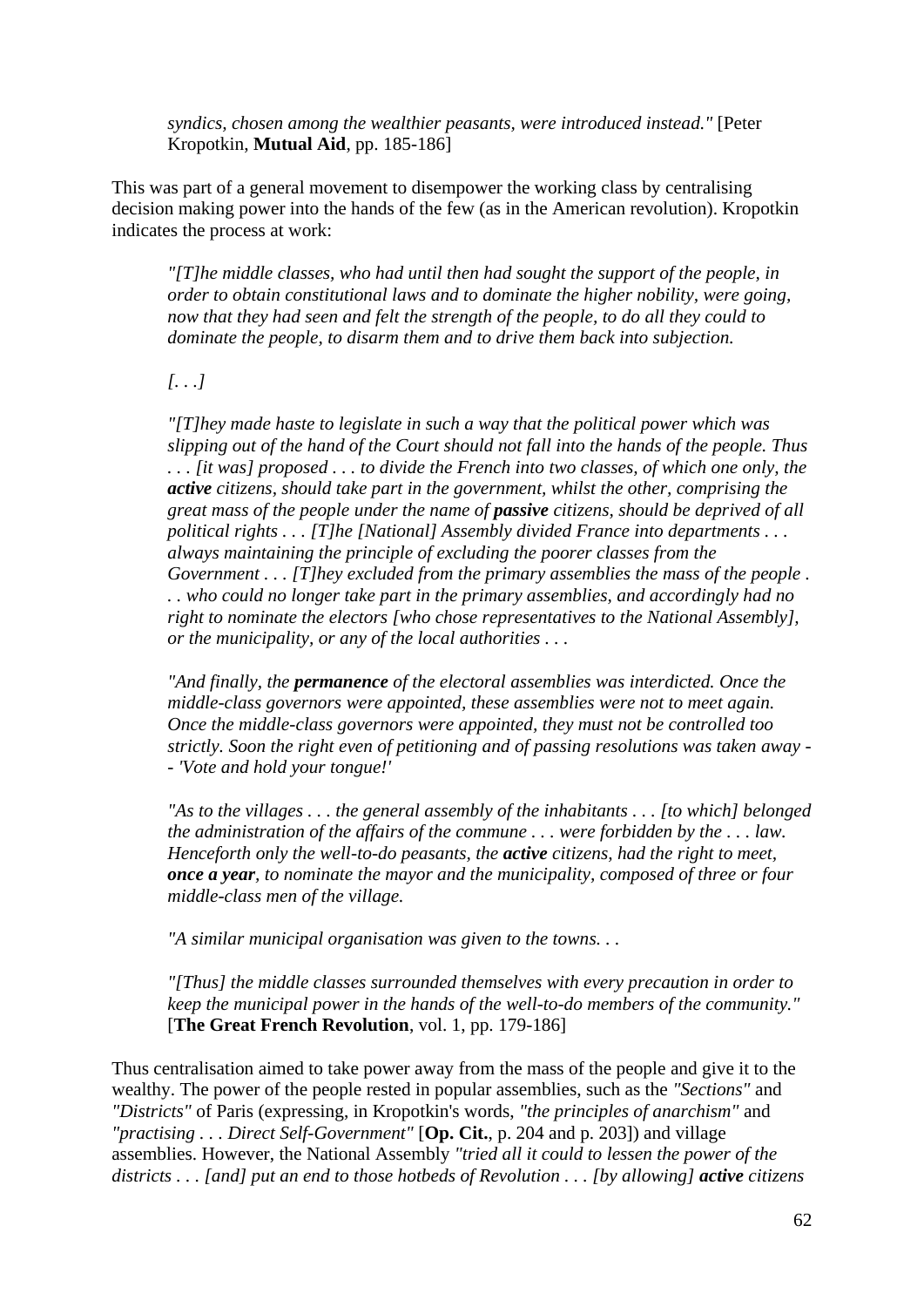*only . . . to take part in the electoral and administrative assemblies."* [**Op. Cit.**, p. 211] Thus the *"central government was steadily endeavouring to subject the sections to its authority"* with the state *"seeking to centralise everything in its own hands . . . [I]ts depriving the popular organisations . . . all . . . administrative functions . . . and its subjecting them to its bureaucracy in police matters, meant the death of the sections."* [**Op. Cit.**, vol. 2, p. 549 and p. 552]

As can be seen, both the French and American revolutions saw a similar process by which the wealthy centralised power into their own hands (volume one of Murray Bookchin's **The Third Revolution** discusses the French and American revolutions in some detail). This ensured that working class people (i.e. the majority) were excluded from the decision making process and subject to the laws and power of a few. Which, of course, benefits the minority class whose representatives have that power. This was the rationale for the centralisation of power in every revolution. Whether it was the American, French or Russian, the centralisation of power was the means to exclude the many from participating in the decisions that affected them and their communities.

For example, the founding fathers of the American State were quite explicit on the need for centralisation for precisely this reason. For James Madison the key worry was when the *"majority"* gained control of *"popular government"* and was in a position to *"sacrifice to its ruling passion or interest both the public good and the rights of other citizens."* Thus the *"public good"* escaped the *"majority"* nor was it, as you would think, what the public thought of as good (for some reason left unexplained, Madison considered the majority able to pick those who **could** identify the public good). To safeguard against this, he advocated a republic rather than a democracy in which the citizens *"assemble and administer the government in person . . . have ever been found incompatible with personal security or the rights of property."* He, of course, took it for granted that *"[t]hose who hold and those who are without property have ever formed distinct interests in society."* His schema was to ensure that private property was defended and, as a consequence, the interests of those who held protected. Hence the need for *"the delegation of the government . . . to a small number of citizens elected by the rest."* This centralisation of power into a few hands locally was matched by a territorial centralisation for the same reason. Madison favoured *"a large over a small republic"* as a *"rage for paper money, for an abolition of debts, for an equal division of property, or for any other improper or wicked project, will be less apt to pervade the whole body of the Union than a particular member of it."* [contained in **Voices of a People's History of the United States**, Howard Zinn and Anthony Arnove (eds.), pp. 109-113] This desire to have a formal democracy, where the masses are mere spectators of events rather than participants, is a recurring theme in capitalism (see the chapter *"Force and Opinion"* in Noam Chomsky's **Deterring Democracy** for a good overview).

On the federal and state levels in the US after the Revolution, centralisation of power was encouraged, since *"most of the makers of the Constitution had some direct economic interest in establishing a strong federal government."* Needless to say, while the rich elite were well represented in formulating the principles of the new order, four groups were not: *"slaves, indentured servants, women, men without property."* Needless to say, the new state and its constitution did not reflect their interests. Given that these were the vast majority, *"there was not only a positive need for strong central government to protect the large economic interests, but also immediate fear of rebellion by discontented farmers."* [Howard Zinn, **A People's History of the United States**, p. 90] The chief event was Shay's Rebellion in western Massachusetts. There the new Constitution had raised property qualifications for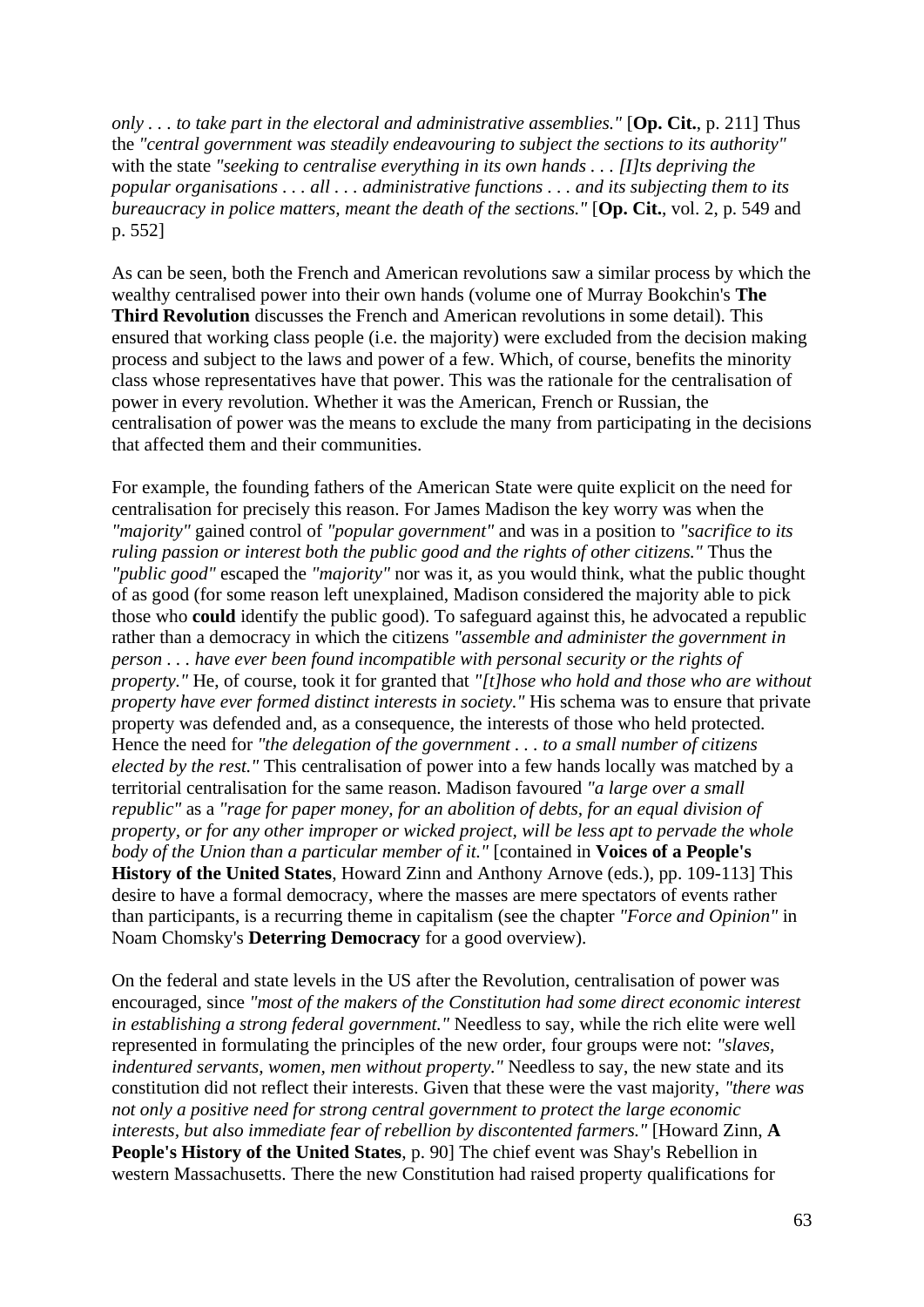voting and, therefore, no one could hold state office without being wealthy. The new state was formed to combat such rebellions, to protect the wealthy few against the many.

Moreover, state centralisation, the exclusion of popular participation, was essential to mould US society into one dominated by capitalism:

*"In the thirty years leading up to the Civil War, the law was increasingly interpreted in the courts to suit capitalist development. Studying this, Morton Horwitz (The Transformation of American Law) points out that the English common-law was no longer holy when it stood in the way of business growth . . . Judgements for damages against businessmen were taken out of the hands of juries, which were unpredictable, and given to judges . . . The ancient idea of a fair price for goods gave way in the courts to the idea of caveat emptor (let the buyer beware) . . . contract law was intended to discriminate against working people and for business . . . The pretence of the law was that a worker and a railroad made a contract with equal bargaining power . . . 'The circle was completed; the law had come simply to ratify those forms of inequality that the market system had produced.'"* [Zinn, **Op. Cit.**, p. 234]

The US state was created on elitist liberal doctrine and actively aimed to reduce democratic tendencies (in the name of "individual liberty"). What happened in practice (unsurprisingly enough) was that the wealthy elite used the state to undermine popular culture and common right in favour of protecting and extending their own interests and power. In the process, US society was reformed in their own image:

*"By the middle of the nineteenth century the legal system had been reshaped to the advantage of men of commerce and industry at the expense of farmers, workers, consumers, and other less powerful groups in society. . . it actively promoted a legal distribution of wealth against the weakest groups in society."* [Morton Horwitz, quoted by Zinn, **Op. Cit.**, p. 235]

In more modern times, state centralisation and expansion has gone hand in glove with rapid industrialisation and the growth of business. As Edward Herman points out, *"[t]o a great extent, it was the growth in business size and power that elicited the countervailing emergence of unions and the growth of government. Bigness beyond business was to a large extent a response to bigness in business."* [**Corporate Control, Corporate Power**, p. 188 - see also, Stephen Skowronek, **Building A New American State: The Expansion of National Administrative Capacities, 1877-1920**] State centralisation was required to produce bigger, well-defined markets and was supported by business when it acted in their interests (i.e. as markets expanded, so did the state in order to standardise and enforce property laws and so on). On the other hand, this development towards "big government" created an environment in which big business could grow (often encouraged by the state by subsidies and protectionism - as would be expected when the state is run by the wealthy) as well as further removing state power from influence by the masses and placing it more firmly in the hands of the wealthy. It is little wonder we see such developments, for *"[s]tructures of governance tend to coalesce around domestic power, in the last few centuries, economic power."* [Noam Chomsky, **World Orders, Old and New**, p. 178]

State centralisation makes it easier for business to control government, ensuring that it remains their puppet and to influence the political process. For example, the European Round Table (ERT) *"an elite lobby group of . . . chairmen or chief executives of large multi-*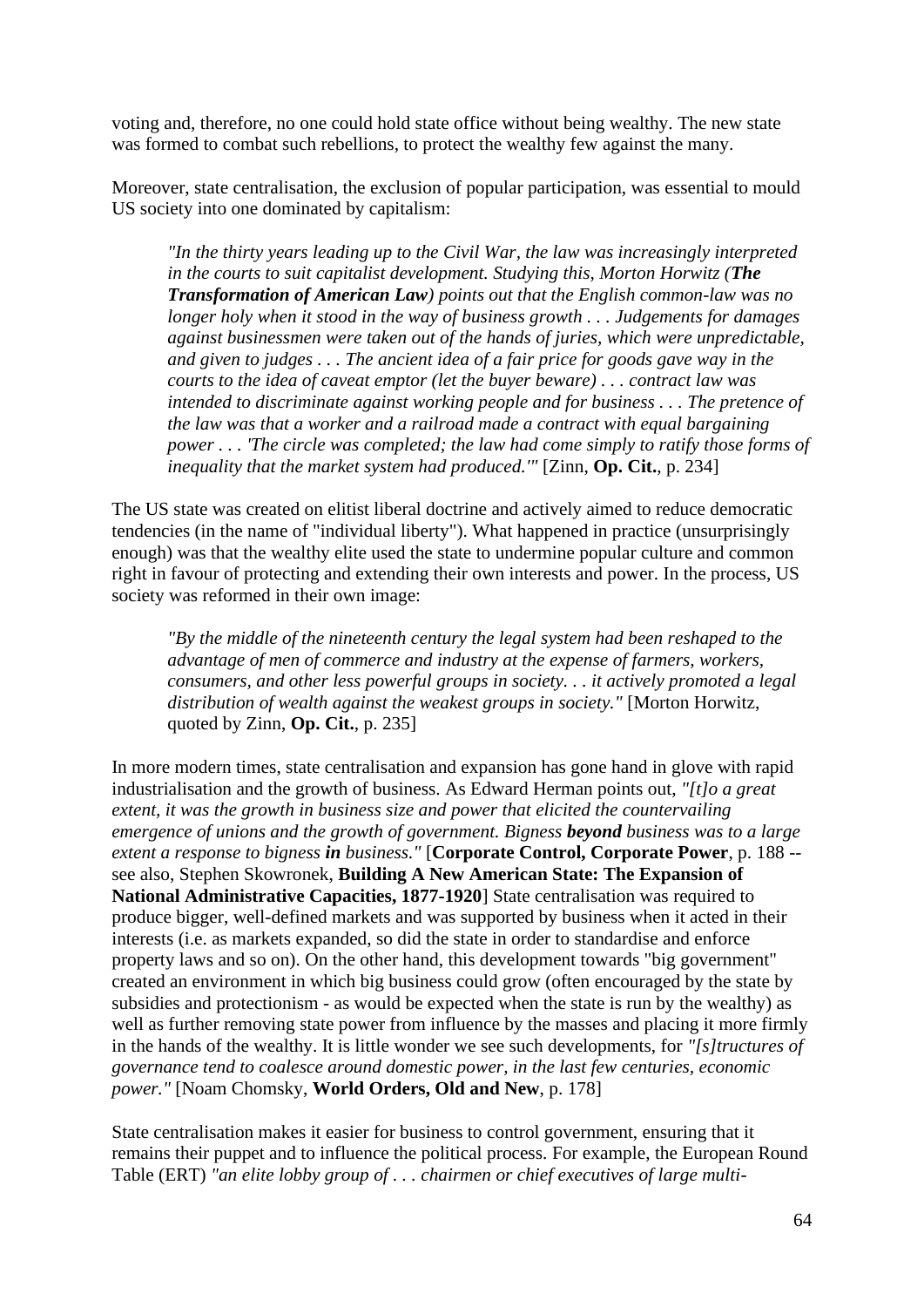*nationals based mainly in the EU . . . [with] 11 of the 20 largest European companies [with] combined sales [in 1991] . . . exceeding \$500 billion, . . . approximately 60 per cent of EU industrial production,"* makes much use of the EU. As two researchers who have studied this body note, the ERT *"is adept at lobbying . . . so that many ERT proposals and 'visions' are mysteriously regurgitated in Commission summit documents."* The ERT *"claims that the labour market should be more 'flexible,' arguing for more flexible hours, seasonal contracts, job sharing and part time work. In December 1993, seven years after the ERT made its suggestions [and after most states had agreed to the Maastricht Treaty and its "social chapter"], the European Commission published a white paper . . . [proposing] making labour markets in Europe more flexible."* [Doherty and Hoedeman, *"Knights of the Road,"* **New Statesman**, 4/11/94, p. 27]

The current talk of globalisation, NAFTA, and the Single European Market indicates an underlying transformation in which state growth follows the path cut by economic growth. Simply put, with the growth of transnational corporations and global finance markets, the bounds of the nation-state have been made economically redundant. As companies have expanded into multi-nationals, so the pressure has mounted for states to follow suit and rationalise their markets across *"nations"* by creating multi-state agreements and unions.

As Noam Chomsky notes, G7, the IMF, the World Bank and so forth are a *"de facto world government,"* and *"the institutions of the transnational state largely serve other masters [than the people], as state power typically does; in this case the rising transnational corporations in the domains of finance and other services, manufacturing, media and communications."* [**Op. Cit.**, p. 179]

As multi-nationals grow and develop, breaking through national boundaries, a corresponding growth in statism is required. Moreover, a *"particularly valuable feature of the rising de facto governing institutions is their immunity from popular influence, even awareness. They operate in secret, creating a world subordinated to the needs of investors, with the public 'put in its place', the threat of democracy reduced"* [Chomsky, **Op. Cit.**, p. 178].

This does not mean that capitalists desire state centralisation for everything. Often, particularly for social issues, relative decentralisation is often preferred (i.e. power is given to local bureaucrats) in order to increase business control over them. By devolving control to local areas, the power which large corporations, investment firms and the like have over the local government increases proportionally. In addition, even middle-sized enterprise can join in and influence, constrain or directly control local policies and set one workforce against another. Private power can ensure that *"freedom"* is safe, **their** freedom.

No matter which set of bureaucrats are selected, the need to centralise social power, thus marginalising the population, is of prime importance to the business class. It is also important to remember that capitalist opposition to *"big government"* is often financial, as the state feeds off the available social surplus, so reducing the amount left for the market to distribute to the various capitals in competition.

In reality, what capitalists object to about "big government" is its spending on social programs designed to benefit the poor and working class, an "illegitimate" function which "wastes" part of the surplus that might go to capital (and also makes people less desperate and so less willing to work cheaply). Hence the constant push to reduce the state to its "classical" role as protector of private property and the system, and little else. Other than their specious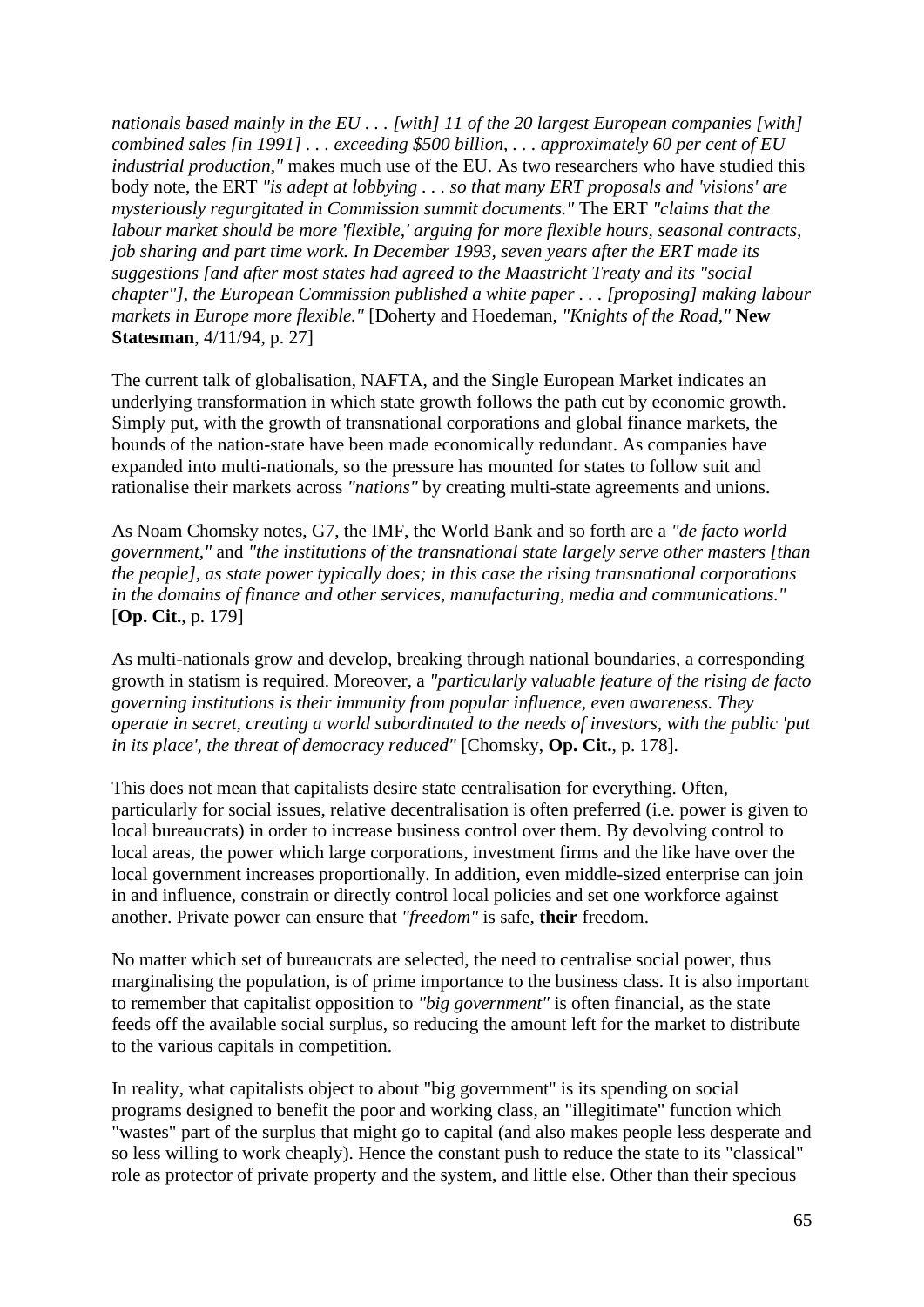quarrel with the welfare state, capitalists are the staunchest supports of government (and the "correct" form of state intervention, such as defence spending), as evidenced by the fact that funds can always be found to build more prisons and send troops abroad to advance rulingclass interests, even as politicians are crying that there is "no money" in the treasury for scholarships, national health care, or welfare for the poor.

State centralisation ensures that *"as much as the equalitarian principles have been embodied in its political constitutions, it is the bourgeoisie that governs, and it is the people, the workers, peasants included, who obey the laws made by the bourgeoisie"* who *"has in fact if not by right the exclusive privilege of governing."* This means that *"political equality . . . is only a puerile fiction, an utter lie."* It takes a great deal of faith to assume that the rich, *"being so far removed from the people by the conditions of its economic and social existence"* can *"give expression in the government and in the laws, to the feelings, the ideas, and the will of the people."* Unsurprisingly, we find that *"in legislation as well as in carrying on the government, the bourgeoisie is guided by its own interests and its own instincts without concerning itself much with the interests of the people."* So while *"on election days even the proudest bourgeois who have any political ambitions are forced to court . . . The Sovereign People."* But on the *"day after the elections every one goes back to their daily business"* and the politicians are given carte blanche to rule in the name of the people they claim to represent." [Bakunin, **The Political Philosophy of Bakunin**, p. 218 and p. 219]

### **B.2.6 Can the state be an independent power within society?**

Yes it can. Given the power of the state machine, it would be hard to believe that it could always be simply a tool for the economically dominant minority in a society. Given its structure and powers, it can use them to further its own interests. Indeed, in some circumstances it can be the ruling class itself.

However, in normal times the state is, as we discussed in [section B.2.1,](sectionB.html#secb21) a tool of the capitalist class. This, it must be stressed, does not mean that they always see *"eye to eye."* Top politicians, for example, are part of the ruling elite, but they are in competition with other parts of it. In addition, different sectors of the capitalist class are competing against each other for profits, political influence, privileges, etc. The bourgeoisie, argued Malatesta, *"are always at war among themselves . . . Thus the games of the swings, the manoeuvres, the concessions and withdrawals, the attempts to find allies among the people against the conservatives, and among the conservatives against the people."* [**Anarchy**, p. 25] This means that different sections of the ruling class will cluster around different parties, depending on their interests, and these parties will seek to gain power to further those interests. This may bring them into conflict with other sections of the capitalist class. The state is the means by which these conflicts can be resolved.

Given that the role of the state is to ensure the best conditions for capital **as a whole,** this means that, when necessary, it can and does work against the interests of certain parts of the capitalist class. To carry out this function the state needs to be above individual capitalists or companies. This is what can give the state the appearance of being a neutral social institution and can fool people into thinking that it represents the interests of society as a whole. Yet this sometime neutrality with regards to individual capitalist companies exists only as an expression of its role as an instrument of capital in general. Moreover, without the tax money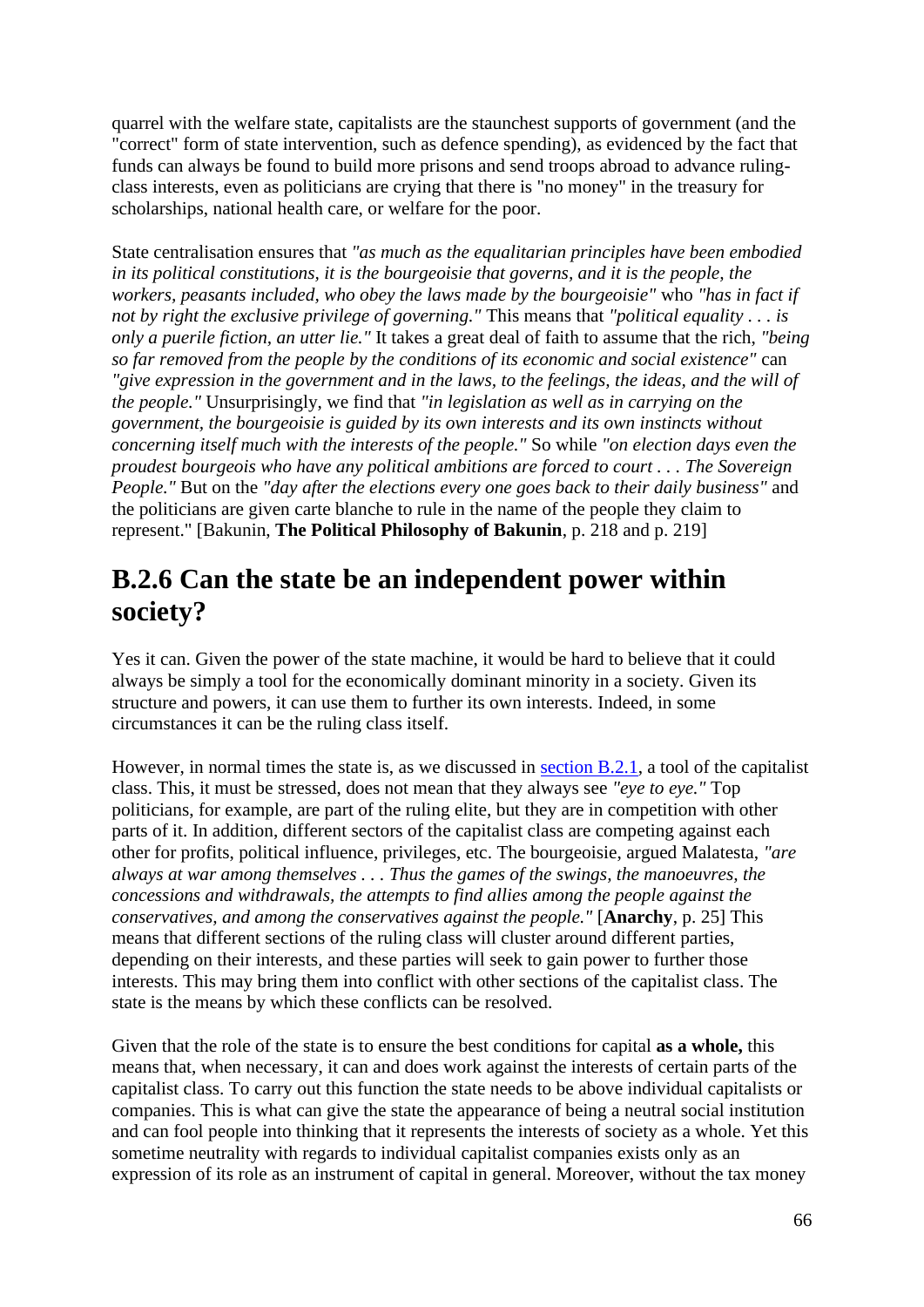from successful businesses the state would be weakened and so the state is in competition with capitalists for the surplus value produced by the working class. Hence the anti-state rhetoric of big business which can fool those unaware of the hand-in-glove nature of modern capitalism to the state.

#### As Chomsky notes:

*"There has always been a kind of love-hate relationship between business interests and the capitalist state. On the one hand, business wants a powerful state to regulate disorderly markets, provide services and subsidies to business, enhance and protect access to foreign markets and resources, and so on. On the other hand, business does not want a powerful competitor, in particular, one that might respond to different interests, popular interests, and conduct policies with a redistributive effect, with regard to income or power."* [**Turning the Tide**, p. 211]

As such, the state is often in conflict with sections of the capitalist class, just as sections of that class use the state to advance their own interests within the general framework of protecting the capitalist system (i.e. the interests of the ruling class **as a class**). The state's role is to resolve such disputes within that class peacefully. Under modern capitalism, this is usually done via the *"democratic"* process (within which we get the chance of picking the representatives of the elite who will oppress us least).

Such conflicts sometimes give the impression of the state being a "neutral" body, but this is an illusion -- it exists to defend class power and privilege -- but exactly which class it defends can change. While recognising that the state protects the power and position of the economically dominant class within a society anarchists also argue that the state has, due to its hierarchical nature, interests of its own. Thus it cannot be considered as simply the tool of the economically dominant class in society. States have their own dynamics, due to their structure, which generate their own classes and class interests and privileges (and which allows them to escape from the control of the economic ruling class and pursue their own interests, to a greater or lesser degree). As Malatesta put it *"the government, though springing from the bourgeoisie and its servant and protector, tends, as with every servant and every protector, to achieve its own emancipation and to dominate whoever it protects."* [**Op. Cit.**, p. 25]

Thus, even in a class system like capitalism, the state can act independently of the ruling elite and, potentially, act against their interests. As part of its role is to mediate between individual capitalists/corporations, it needs sufficient power to tame them and this requires the state to have some independence from the class whose interests it, in general, defends. And such independence can be used to further its own interests, even to the detriment of the capitalist class, if the circumstances allow. If the capitalist class is weak or divided then the state can be in a position to exercise its autonomy vis- $\tilde{A}$  -vis the economically dominant elite, using against the capitalists as a whole the tools it usually applies to them individually to further its own interests and powers.

This means that the state it not just *"the guardian of capital"* for it *"has a vitality of its own and constitutes . . . a veritable social class apart from other classes . . . ; and this class has its own particular parasitical and usurious interests, in conflict with those of the rest of the collectivity which the State itself claims to represent . . . The State, being the depository of society's greatest physical and material force, has too much power in its hands to resign itself*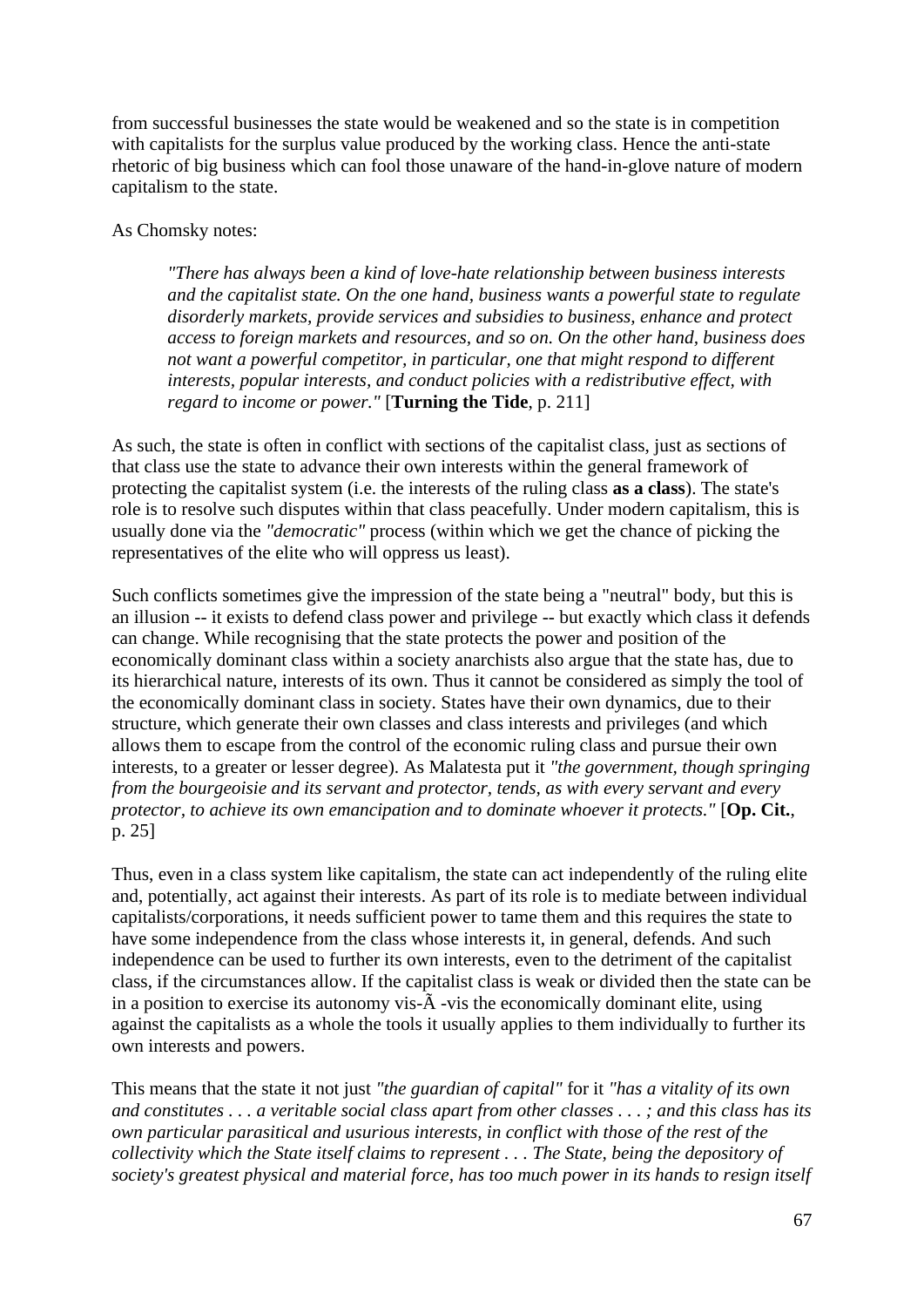#### *to being no more than the capitalists' guard dog."* [Luigi Fabbri, quoted by David Berry, **A History of the French Anarchist Movement, 1917-1945**, p. 39]

Therefore the state machine (and structure), while its modern form is intrinsically linked to capitalism, cannot be seen as being a tool usable by the majority. This is because the *"State, any State -- even when it dresses-up in the most liberal and democratic form -- is essentially based on domination, and upon violence, that is upon despotism -- a concealed but no less dangerous despotism."* The State *"denotes power, authority, domination; it presupposes inequality in fact."* [**The Political Philosophy of Michael Bakunin**, p. 211 and p. 240] The state, therefore, has its own specific logic, its own priorities and its own momentum. It constitutes its own locus of power which is not merely a derivative of economic class power. Consequently, the state can be beyond the control of the economically dominant class and it need not reflect economic relations.

This is due to its hierarchical and centralised nature, which empowers the few who control the state machine -- *"[e]very state power, every government, by its nature places itself outside and over the people and inevitably subordinates them to an organisation and to aims which are foreign to and opposed to the real needs and aspirations of the people."* If *"the whole proletariat . . . [are] members of the government . . . there will be no government, no state, but, if there is to be a state there will be those who are ruled and those who are slaves."* [**Bakunin on Anarchism**, p. 328 and p. 330]

In other words, the state bureaucracy is itself directly an oppressor and can exist independently of an economically dominant class. In Bakunin's prophetic words:

*"What have we seen throughout history? The State has always been the patrimony of some privileged class: the sacerdotal class, the nobility, the bourgeoisie -- and finally, when all other classes have exhausted themselves, the class of the bureaucracy enters the stage and then the State falls, or rises, if you please, to the position of a machine."* [**The Political Philosophy of Michael Bakunin**, p. 208]

This is unsurprising. For anarchists, *"the State organisation . . . [is] the force to which minorities resorted for establishing and organising their power over the masses."* It does not imply that these minorities need to be the economically dominant class in a society. The state is *"a superstructure built to the advantage of Landlordism, Capitalism, and Officialism."* [**Evolution and Environment**, p. 82 and p. 105] Consequently, we cannot assume that abolishing one or even two of this unholy trinity will result in freedom nor that all three share exactly the same interests or power in relation to the others. Thus, in some situations, the landlord class can promote its interests over those of the capitalist class (and vice versa) while the state bureaucracy can grow at the expense of both.

As such, it is important to stress that the minority whose interests the state defends need not be an economically dominant one (although it usually is). Under some circumstances a priesthood can be a ruling class, as can a military group or a bureaucracy. This means that the state can also effectively **replace** the economically dominant elite as the exploiting class. This is because anarchists view the state as having (class) interests of its own.

As we discuss in more detail in [section H.3.9,](sectionH.html#sech39) the state cannot be considered as merely an instrument of (economic) class rule. History has shown numerous societies were the state **itself** was the ruling class and where no other dominant economic class existed. The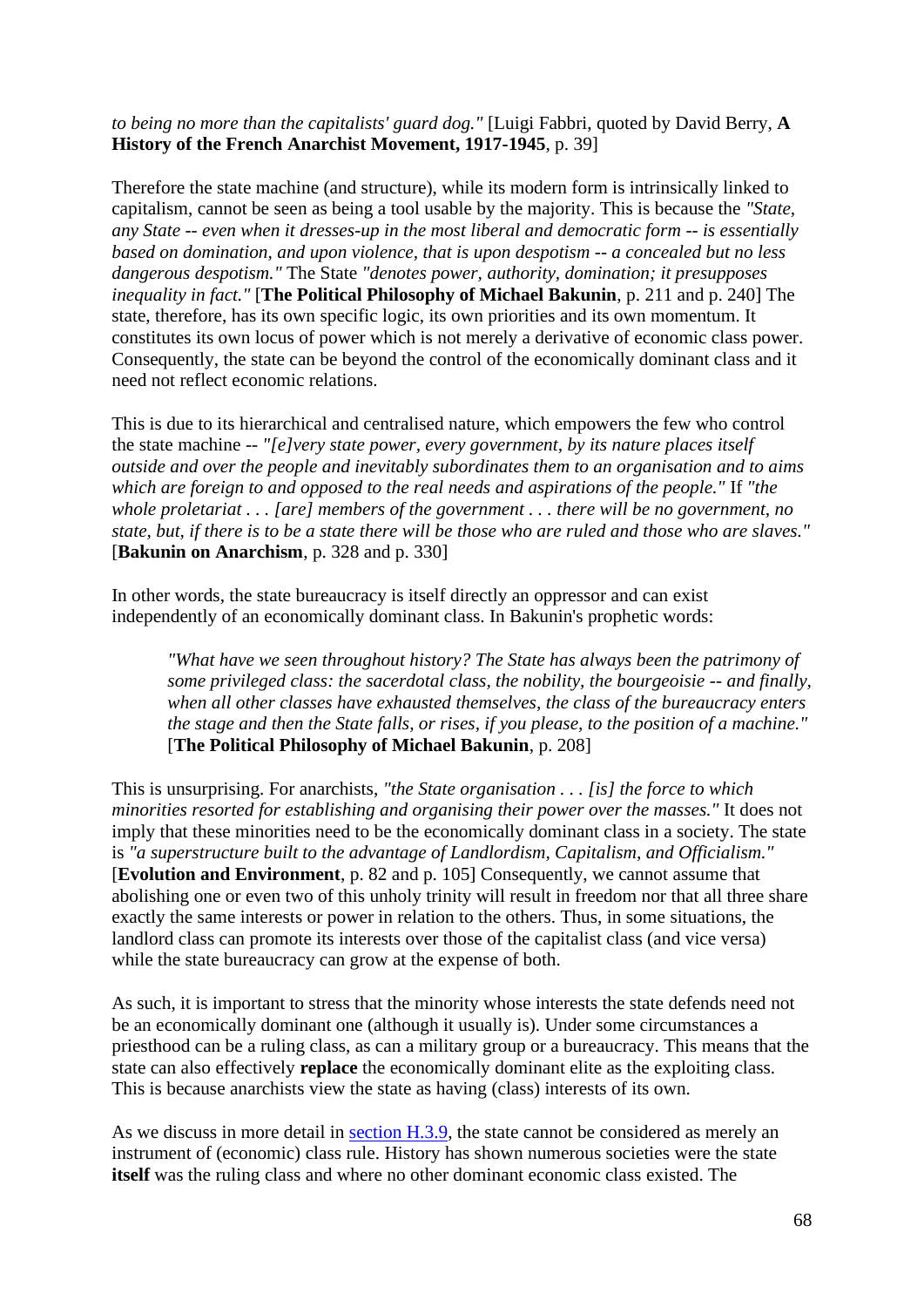experience of Soviet Russia indicates the validity of this analysis. The reality of the Russian Revolution contrasted starkly with the Marxist claim that a state was simply an instrument of class rule and, consequently, the working class needed to build its own state within which to rule society. Rather than being an instrument by which working class people could run and transform society in their own interests, the new state created by the Russian Revolution soon became a power over the class it claimed to represent (see [section H.6](sectionH.html#sech6) for more on this). The working class was exploited and dominated by the new state and its bureaucracy rather than by the capitalist class as previously. This did not happen by chance. As we discuss in [section](sectionH.html#sech37)  [H.3.7,](sectionH.html#sech37) the state has evolved certain characteristics (such as centralisation, delegated power and so on) which ensure its task as enforcer of minority rule is achieved. Keeping those characteristics will inevitably mean keeping the task they were created to serve.

Thus, to summarise, the state's role is to repress the individual and the working class as a whole in the interests of economically dominant minorities/classes and in its own interests. It is *"a society for mutual insurance between the landlord, the military commander, the judge, the priest, and later on the capitalist, in order to support such other's authority over the people, and for exploiting the poverty of the masses and getting rich themselves."* Such was the *"origin of the State; such was its history; and such is its present essence."* [Kropotkin, **Evolution and Environment**, p. 94]

So while the state is an instrument of class rule it does **not** automatically mean that it does not clash with sections of the class it represents nor that it has to be the tool of an economically dominant class. One thing is sure, however. The state is not a suitable tool for securing the emancipation of the oppressed.

# **B.3 Why are anarchists against private property?**

Private property is one of the three things all anarchists oppose, along side hierarchical authority and the state. Today, the dominant system of private property is capitalist in nature and, as such, anarchists tend to concentrate on this system and its property rights regime. We will be reflecting this here but do not, because of this, assume that anarchists consider other forms of private property regime (such as, say, feudalism) as acceptable. This is not the case - - anarchists are against every form of property rights regime which results in the many working for the few.

Anarchist opposition to private property rests on two, related, arguments. These were summed up by Proudhon's maxims (from What is Property? that *"property is theft"* and *"property is despotism."* In his words, *"Property . . . violates equality by the rights of exclusion and increase, and freedom by despotism . . . [and has] perfect identity with robbery.*" [Proudhon, What is Property, p. 251] Anarchists, therefore, oppose private property (i.e. capitalism) because it is a source of coercive, hierarchical authority as well as exploitation and, consequently, elite privilege and inequality. It is based on and produces inequality, in terms of both wealth and power.

We will summarise each argument in turn.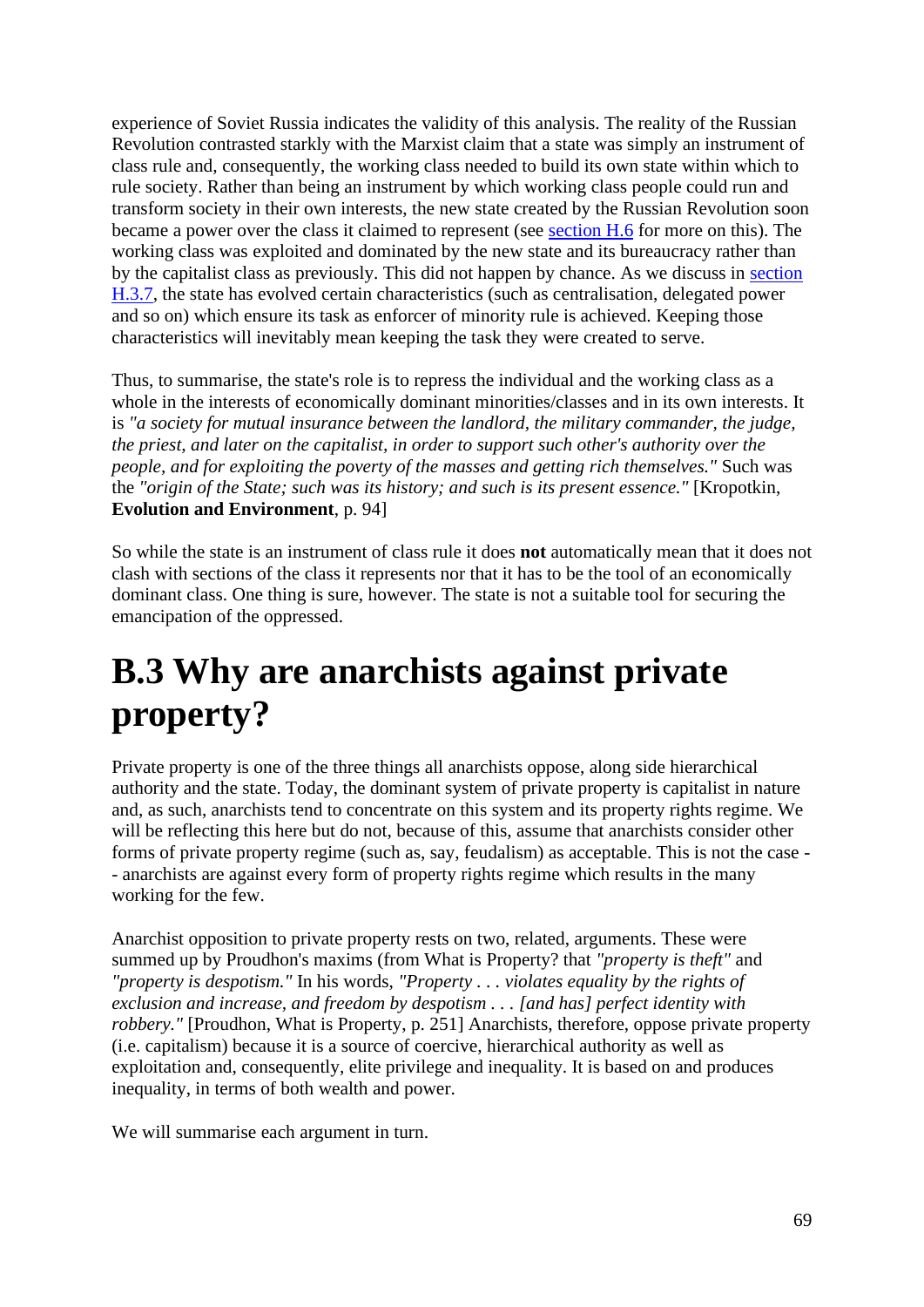The statement *"property is theft"* is one of anarchism's most famous sayings. Indeed, it is no exaggeration to say that anyone who rejects this statement is not an anarchist. This maxim works in two related ways. Firstly, it recognises the fact that the earth and its resources, the common inheritance of all, have been monopolised by a few. Secondly, it argues that, as a consequence of this, those who own property exploit those who do not. This is because those who do not own have to pay or sell their labour to those who do own in order to get access to the resources they need to live and work (such as workplaces, machinery, land, credit, housing, products under patents, and such like -- see [section B.3.2](sectionB.html#secb32) for more discussion).

As we discuss in [section B.3.3,](sectionB.html#secb33) this exploitation (theft) flows from the fact that workers do not own or control the means of production they use and, as a consequence, are controlled by those who do during work hours. This alienation of control over labour to the boss places the employer in a position to exploit that labour -- to get the worker to produce more than they get paid in wages. That is precisely **why** the boss employs the worker. Combine this with rent, interest and intellectual property rights and we find the secret to maintaining the capitalist system as all allow enormous inequalities of wealth to continue and keep the resources of the world in the hands of a few.

Yet labour cannot be alienated. Therefore when you sell your labour you sell yourself, your liberty, for the time in question. This brings us to the second reason why anarchists oppose private property, the fact it produces authoritarian social relationships. For all true anarchists, property is opposed as a source of authority, indeed despotism. To quote Proudhon on this subject:

*"The proprietor, the robber, the hero, the sovereign -- for all these titles are synonymous -- imposes his will as law, and suffers neither contradiction nor control; that is, he pretends to be the legislative and the executive power at once . . . [and so] property engenders despotism . . . That is so clearly the essence of property that, to be convinced of it, one need but remember what it is, and observe what happens around him. Property is the right to use and abuse . . . if goods are property, why should not the proprietors be kings, and despotic kings -- kings in proportion to their facultes bonitaires? And if each proprietor is sovereign lord within the sphere of his property, absolute king throughout his own domain, how could a government of proprietors be any thing but chaos and confusion?"* [**Op. Cit.**, pp. 266-7]

In other words, private property is the state writ small, with the property owner acting as the *"sovereign lord"* over their property, and so the absolute king of those who use it. As in any monarchy, the worker is the subject of the capitalist, having to follow their orders, laws and decisions while on their property. This, obviously, is the total denial of liberty (and dignity, we may note, as it is degrading to have to follow orders). And so private property (capitalism) necessarily excludes participation, influence, and control by those who use, but do not own, the means of life.

It is, of course, true that private property provides a sphere of decision-making free from outside interference -- but only for the property's owners. But for those who are not property owners the situation if radically different. In a system of exclusively private property does not guarantee them any such sphere of freedom. They have only the freedom to sell their liberty to those who **do** own private property. If I am evicted from one piece of private property, where can I go? Nowhere, unless another owner agrees to allow me access to their piece of private property. This means that everywhere I can stand is a place where I have no right to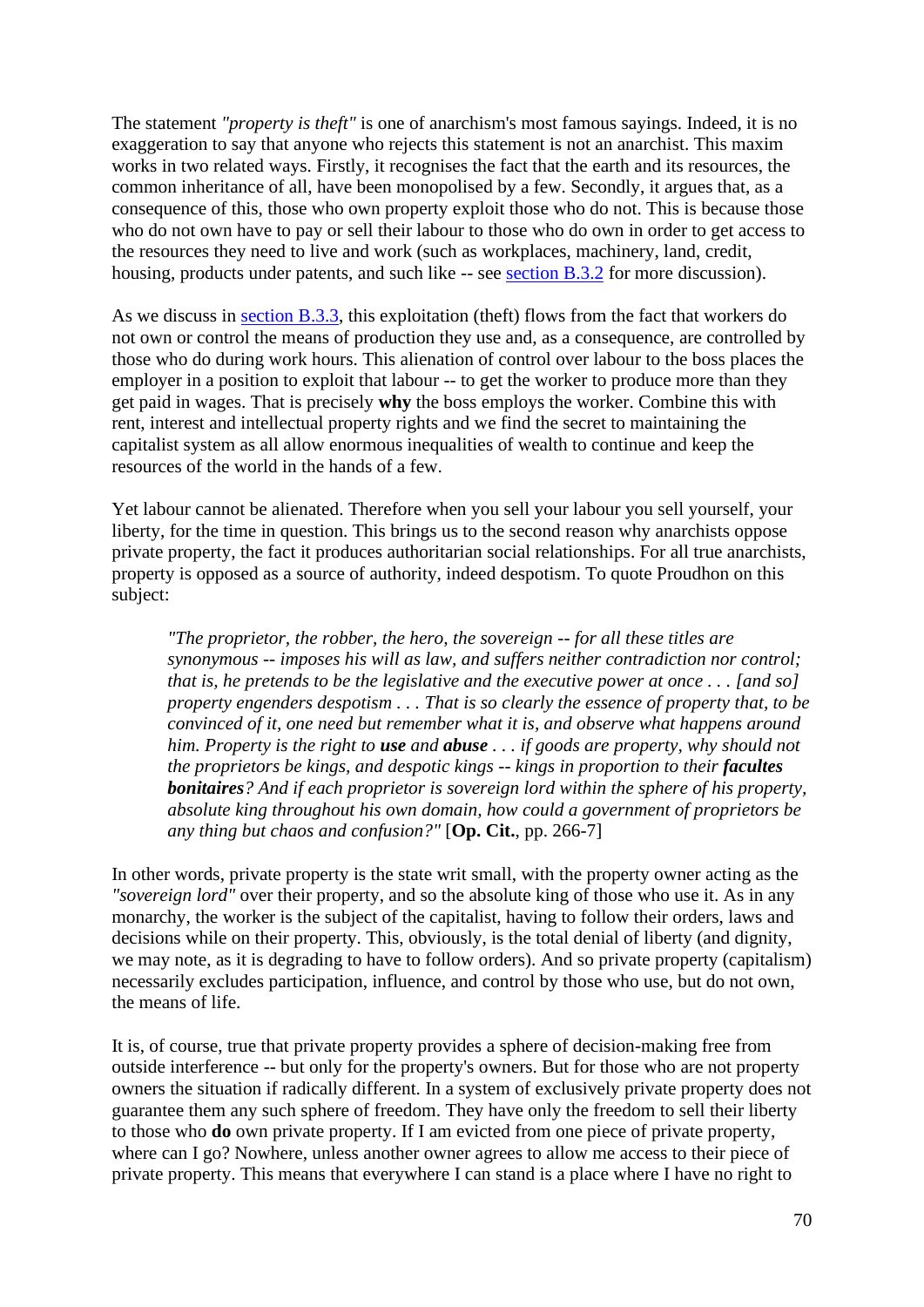stand without permission and, as a consequence, I exist only by the sufferance of the property owning elite. Hence Proudhon:

*"Just as the commoner once held his land by the munificence and condescension of the lord, so to-day the working-man holds his labour by the condescension and necessities of the master and proprietor."* [Proudhon, **Op. Cit.**, p. 128]

This means that far from providing a sphere of independence, a society in which all property is private thus renders the property-less completely dependent on those who own property. This ensures that the exploitation of another's labour occurs and that some are subjected to the will of others, in direct contradiction to what the defenders of property promise. This is unsurprising given the nature of the property they are defending:

*"Our opponents . . . are in the habit of justifying the right to private property by stating that property is the condition and guarantee of liberty.*

*"And we agree with them. Do we not say repeatedly that poverty is slavery?*

*"But then why do we oppose them?*

*"The reason is clear: in reality the property that they defend is capitalist property, namely property that allows its owners to live from the work of others and which therefore depends on the existence of a class of the disinherited and dispossessed, forced to sell their labour to the property owners for a wage below its real value . . . This means that workers are subjected to a kind of slavery, which, though it may vary in degree of harshness, always means social inferiority, material penury and moral degradation, and is the primary cause of all the ills that beset today's social order."* [Malatesta, **The Anarchist Revolution**, p. 113]

It will, of course, be objected that no one forces a worker to work for a given boss. However, as we discuss in [section B.4.3,](sectionB.html#secb43) this assertion (while true) misses the point. While workers are not forced to work for a **specific** boss, they inevitably have to work for a boss. This is because there is literally no other way to survive -- all other economic options have been taken from them by state coercion. The net effect is that the working class has little choice but to hire themselves out to those with property and, as a consequence, the labourer *"has sold and surrendered his liberty"* to the boss. [Proudhon, **Op. Cit.**, p. 130]

Private property, therefore, produces a very specific form of authority structure within society, a structure in which a few govern the many during working hours. These relations of production are inherently authoritarian and embody and perpetuate the capitalist class system. The moment you enter the factory gate or the office door, you lose all your basic rights as a human being. You have no freedom of speech nor association and no right of assembly. If you were asked to ignore your values, your priorities, your judgement, and your dignity, and leave them at the door when you enter your home, you would rightly consider that tyranny yet that is exactly what you do during working hours if you are a worker. You have no say in what goes on. You may as well be a horse (to use John Locke's analogy -- see [section B.4.2\)](sectionB.html#secb42) or a piece of machinery.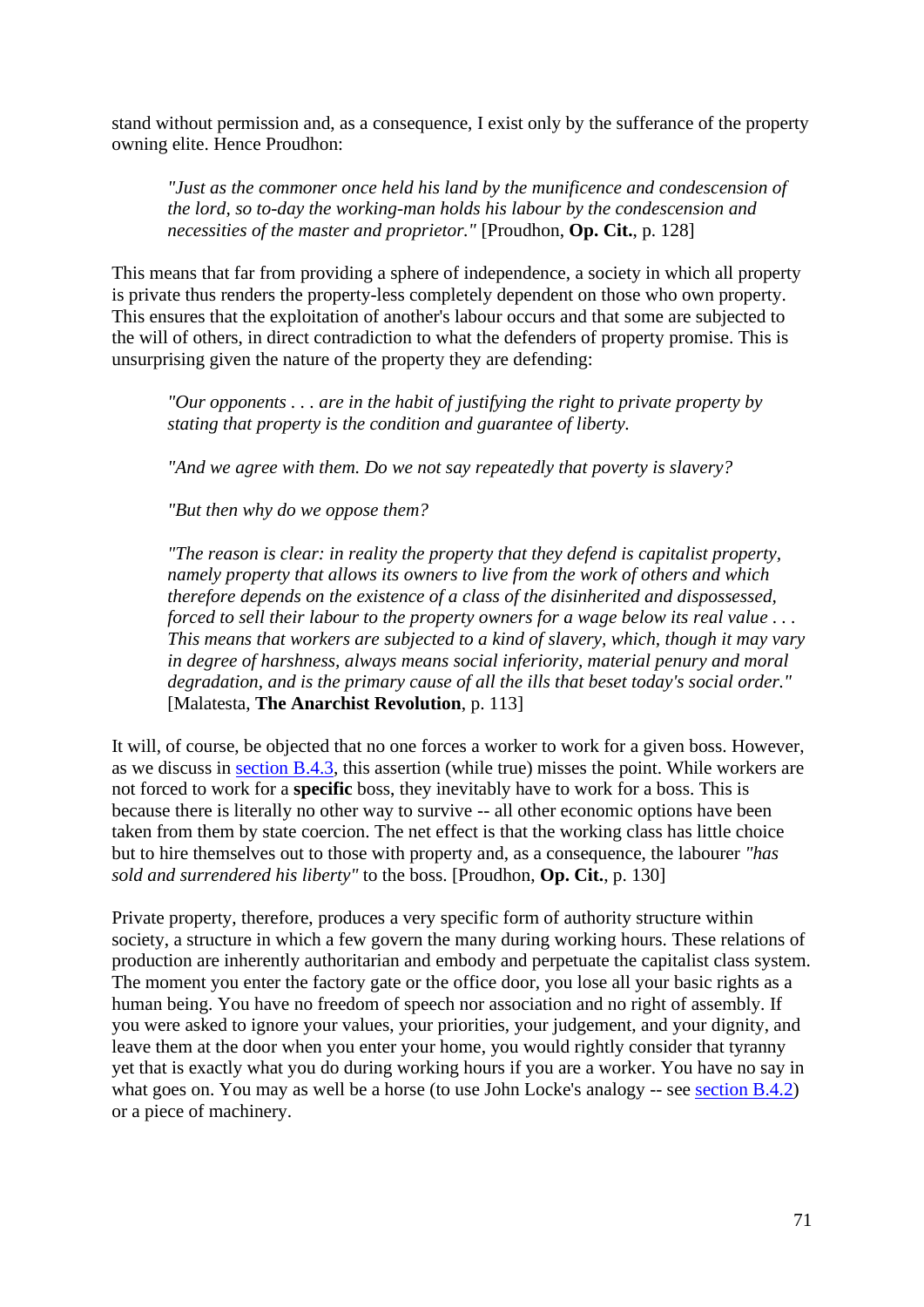Little wonder, then, that anarchists oppose private property as Anarchy is *"the absence of a master, of a sovereign"* [Proudhon, **Op. Cit.**, p. 264] and call capitalism for what it is, namely **wage slavery**!

For these reasons, anarchists agree with Rousseau when he stated:

*"The first man who, having fenced off a plot of land, thought of saying, 'This is mine' and found people simple enough to believe him was the real founder of civil society. How many crimes, wars, murders, how many miseries and horrors might the human race had been spared by the one who, upon pulling up the stakes or filling in the ditch, had shouted to his fellow men: 'Beware of listening to this impostor; you are lost if you forget the fruits of the earth belong to all and that the earth belongs to no one.'"* [*"Discourse on Inequality,"* **The Social Contract and Discourses**, p. 84]

This explains anarchist opposition to capitalism. It is marked by two main features, *"private property"* (or in some cases, state-owned property -- see **section B.3.5**) and, consequently, wage labour and exploitation and authority. Moreover, such a system requires a state to maintain itself for as *"long as within society a possessing and non-possessing group of human beings face one another in enmity, the state will be indispensable to the possessing minority for the protection for its privileges."* [Rudolf Rocker, Anarcho-Syndicalism, p. 11] Thus private ownership of the means of production is only possible if there is a state, meaning mechanisms of organised coercion at the disposal of the propertied class (see [section](sectionB.html#secb2)  [B.2\)](sectionB.html#secb2).

Also, it ought to be easy to see that capitalism, by giving rise to an ideologically inalienable *"right"* to private property, will also quickly give rise to inequalities in the distribution of external resources, and that this inequality in resource distribution will give rise to a further inequality in the relative bargaining positions of the propertied and the property less. While apologists for capitalism usually attempt to justify private property by claiming that "selfownership" is a "universal right" (see section B.4.2 -- *["Is capitalism based on self](sectionB.html#secb42)[ownership?"](sectionB.html#secb42)*), it is clear that capitalism actually makes universal autonomy implied by the flawed concept of self-ownership (for the appeal of the notion of self-ownership rests on the ideal that people are not used as a means but only as an end in themselves). The capitalist system, however, has undermined autonomy and individual freedom, and ironically, has used the term *"self-ownership"* as the basis for doing so. Under capitalism, as will be seen in [section B.4,](sectionB.html#secb4) most people are usually left in a situation where their best option is to allow themselves to be used in just those ways that are logically incompatible with genuine selfownership, i.e. the autonomy which makes it initially an appealing concept.

Only libertarian socialism can continue to affirm the meaningful autonomy and individual freedom which self-ownership promises whilst building the conditions that guarantee it. Only by abolishing private property can there be access to the means of life for all, so making the autonomy which self-ownership promises but cannot deliver a reality by universalising selfmanagement in all aspects of life.

Before discussing the anti-libertarian aspects of capitalism, it will be necessary to define *"private property"* as distinct from *"personal possessions"* and show in more detail why the former requires state protection and is exploitative.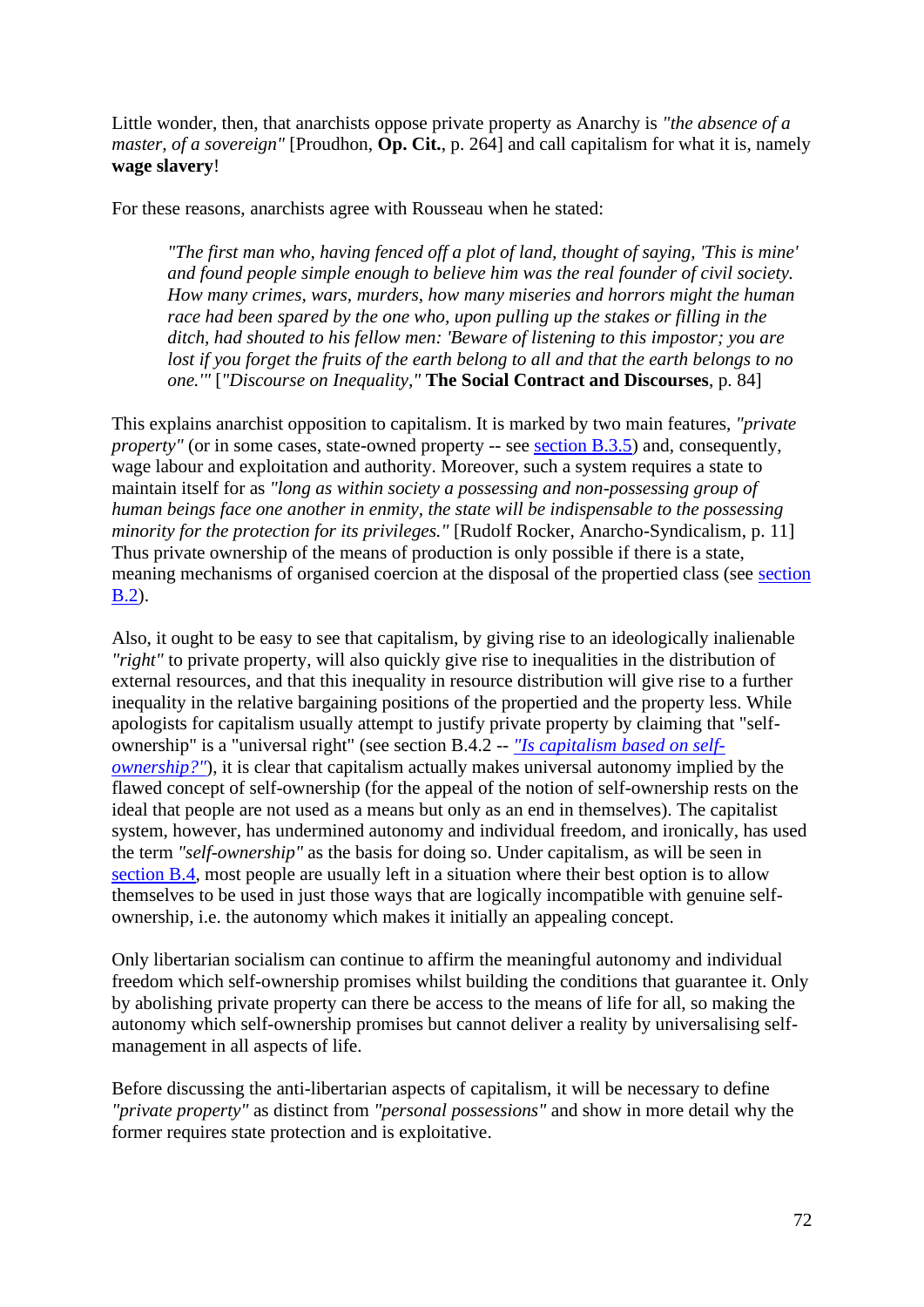#### **B.3.1 What is the difference between private property and possession?**

Anarchists define *"private property"* (or just *"property,"* for short) as state-protected monopolies of certain objects or privileges which are used to control and exploit others. *"Possession,"* on the other hand, is ownership of things that are not used to exploit others (e.g. a car, a refrigerator, a toothbrush, etc.). Thus many things can be considered as either property or possessions depending on how they are used.

To summarise, anarchists are in favour of the kind of property which *"cannot be used to exploit another -- those kinds of personal possessions which we accumulate from childhood and which become part of our lives."* We are opposed to the kind of property *"which can be used only to exploit people -- land and buildings, instruments of production and distribution, raw materials and manufactured articles, money and capital."* [Nicholas Walter, **About Anarchism**, p. 40] As a rule of thumb, anarchists oppose those forms of property which are owned by a few people but which are used by others. This leads to the former controlling the latter and using them to produce a surplus for them (either directly, as in the case of a employee, or indirectly, in the case of a tenant).

The key is that *"possession"* is rooted in the concept of *"use rights"* or *"usufruct"* while *"private property"* is rooted in a divorce between the users and ownership. For example, a house that one lives in is a possession, whereas if one rents it to someone else at a profit it becomes property. Similarly, if one uses a saw to make a living as a self-employed carpenter, the saw is a possession; whereas if one employs others at wages to use the saw for one's own profit, it is property. Needless to say, a capitalist workplace, where the workers are ordered about by a boss, is an example of *"property"* while a co-operative, where the workers manage their own work, is an example of *"possession."* To quote Proudhon:

*"The proprietor is a man who, having absolute control of an instrument of production, claims the right to enjoy the product of the instrument without using it himself. To this end he lends it."* [**Op. Cit.**, p. 293]

While it may initially be confusing to make this distinction, it is very useful to understand the nature of capitalist society. Capitalists tend to use the word *"property"* to mean anything from a toothbrush to a transnational corporation -- two very different things, with very different impacts upon society. Hence Proudhon:

*"Originally the word property was synonymous with proper or individual possession. It designated each individual's special right to the use of a thing. But when this right of use . . . became active and paramount -- that is, when the usufructuary converted his right to personally use the thing into the right to use it by his neighbour's labour - then property changed its nature and this idea became complex."* [**Op. Cit.**, pp. 395- 6]

Proudhon graphically illustrated the distinction by comparing a lover as a possessor, and a husband as a proprietor! As he stressed, the *"double definition of property -- domain and possession -- is of highest importance; and must be clearly understood, in order to comprehend"* what anarchism is really about. So while some may question why we make this distinction, the reason is clear. As Proudhon argued, *"it is proper to call different things by*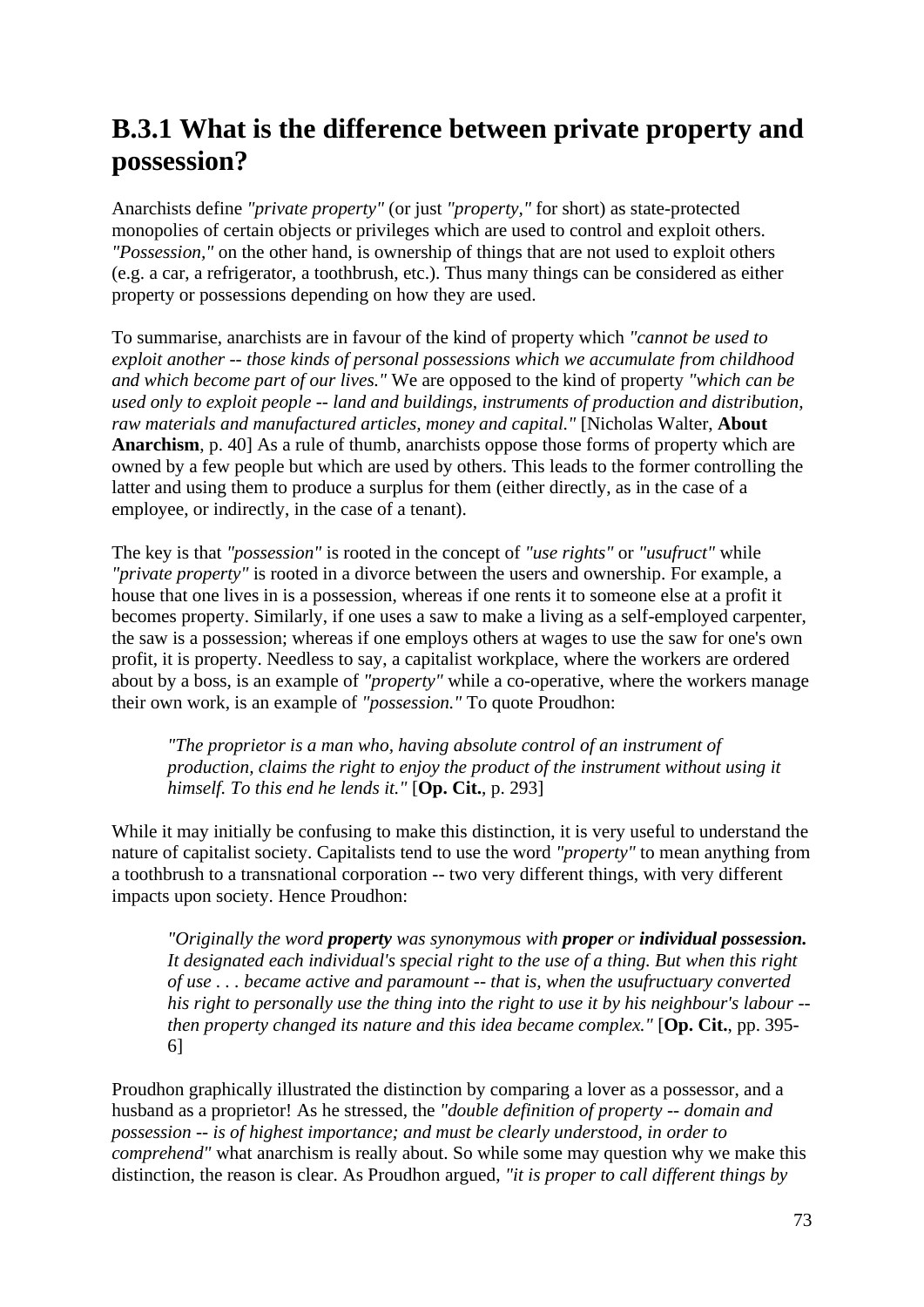*different names, if we keep the name 'property' for the former [possession], we must call the latter [the domain of property] robbery, repine, brigandage. If, on the contrary, we reserve the name 'property' for the latter, we must designate the former by the term possession or some other equivalent; otherwise we should be troubled with an unpleasant synonym."* [**Op. Cit.**, p. 65 and p. 373]

The difference between property and possession can be seen from the types of authority relations each generates. Taking the example of a capitalist workplace, its clear that those who own the workplace determine how it is used, not those who do the actual work. This leads to an almost totalitarian system. As Noam Chomsky points out, *"the term 'totalitarian' is quite accurate. There is no human institution that approaches totalitarianism as closely as a business corporation. I mean, power is completely top-down. You can be inside it somewhere and you take orders from above and hand 'em down. Ultimately, it's in the hands of owners and investors."* Thus the actual producer does not control their own activity, the product of their labour nor the means of production they use. In modern class societies, the producer is in a position of subordination to those who actually do own or manage the productive process.

In an anarchist society, as noted, actual use is considered the only title. This means that a workplace is organised and run by those who work within it, thus reducing hierarchy and increasing freedom and equality within society. Hence anarchist opposition to private property and capitalism flows naturally from anarchism's basic principles and ideas. Hence all anarchists agree with Proudhon:

*"Possession is a right; property is against right. Suppress property while maintaining possession."* [**Op. Cit.**, p. 271]

As Alexander Berkman frames this distinction, anarchism *"abolishes private ownership of the means of production and distribution, and with it goes capitalistic business. Personal possession remains only in the things you use. Thus, your watch is your own, but the watch factory belongs to the people. Land, machinery, and all other public utilities will be collective property, neither to be bought nor sold. Actual use will be considered the only title -- not to ownership but to possession."* [**What is Anarchism?**, p. 217]

This analysis of different forms of property is at the heart of both social and individualist anarchism. This means that all anarchists seek to change people's opinions on what is to be considered as valid forms of property, aiming to see that *"the Anarchistic view that occupancy and use should condition and limit landholding becomes the prevailing view"* and so ensure that *"individuals should no longer be protected by their fellows in anything but personal occupation and cultivation [i.e. use] of land."* [Benjamin Tucker, **The Individualist Anarchists**, p. 159 and p. 85] The key differences, as we noted in [section A.3.1,](sectionA.html#seca31) is how they apply this principle.

This anarchist support for possession does not imply the break up of large scale organisations such as factories or other workplaces which require large numbers of people to operate. Far from it. Anarchists argue for association as the complement of possession. This means applying *"occupancy and use"* to property which is worked by more than one person results in associated labour, i.e. those who collectively work together (i.e. use a given property) manage it and their own labour as a self-governing, directly democratic, association of equals (usually called *"self-management"* for short).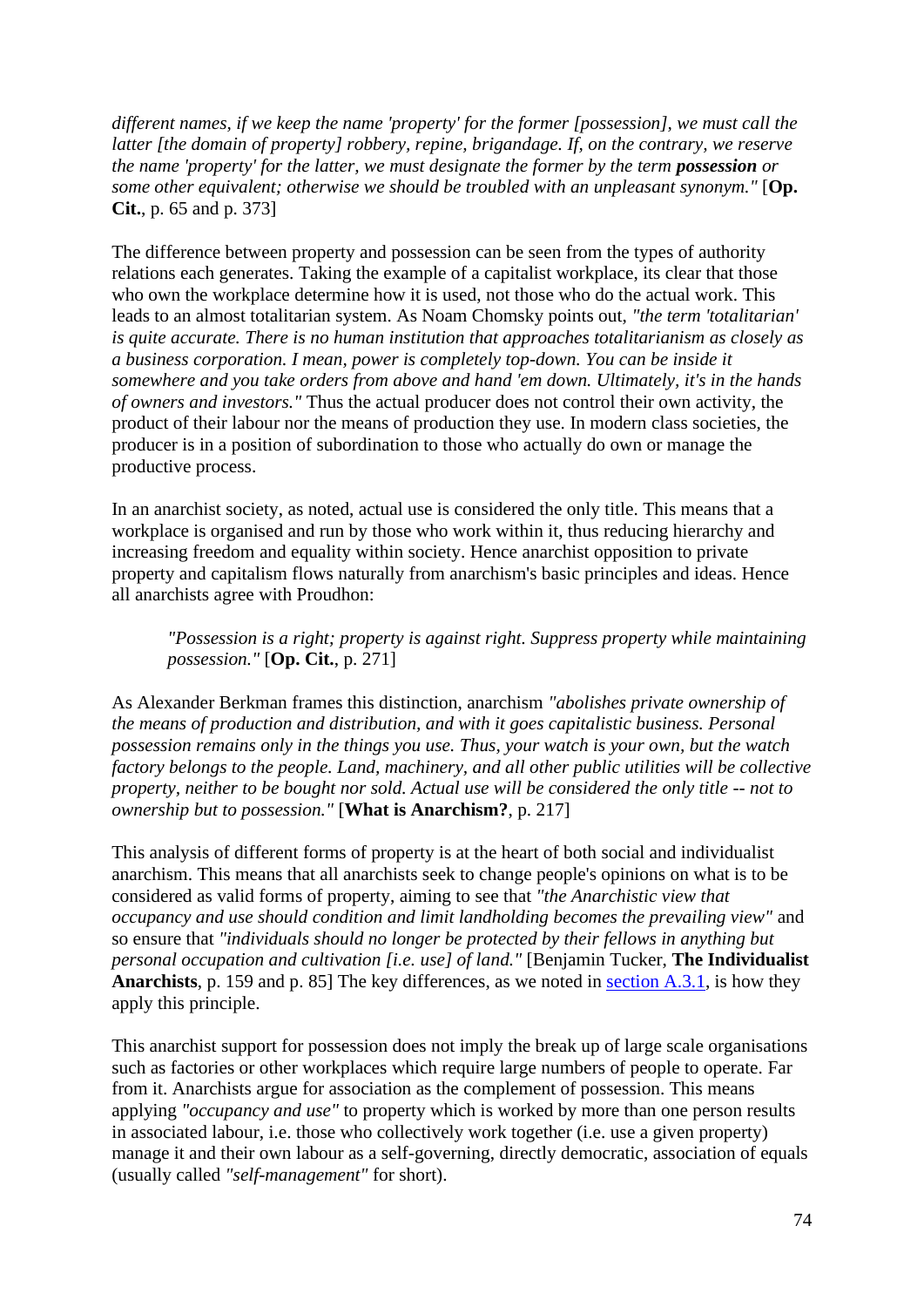This logically flows from the theory of possession, of *"occupancy and use."* For if production is carried on in groups who is the legal occupier of the land? The employer or their manager? Obviously not, as they are by definition occupying more than they can use by themselves. Clearly, the association of those engaged in the work can be the only rational answer. Hence Proudhon's comment that *"all accumulated capital being social property, no one can be its exclusive proprietor." "In order to destroy despotism and inequality of conditions, men must . . . become associates"* and this implies workers' self-management -- *"leaders, instructors, superintendents . . . must be chosen from the labourers by the labourers themselves."* [Proudhon, **Op. Cit.**, p. 130, p. 372 and p. 137]

In this way, anarchists seek, in Proudhon's words, *"abolition of the proletariat"* and consider a key idea of our ideas that *"Industrial Democracy must. . . succeed Industrial Feudalism."* [Proudhon, **Selected Writings of Pierre-Joseph Proudhon**, p. 179 and p. 167] Thus an anarchist society would be based on possession, with workers' self-management being practised at all levels from the smallest one person workplace or farm to large scale industry (see [section I.3](sectionI.html#seci3) for more discussion).

Clearly, then, all anarchists seek to transform and limit property rights. Capitalist property rights would be ended and a new system introduced rooted in the concept of possession and use. While the exact nature of that new system differs between schools of anarchist thought, the basic principles are the same as they flow from the same anarchist theory of property to be found in Proudhon's, What is Property?.

Significantly, William Godwin in his Enquiry Concerning Political Justice makes the same point concerning the difference between property and possession (although not in the same language) fifty years before Proudhon, which indicates its central place in anarchist thought. For Godwin, there were different kinds of property. One kind was *"the empire to which every [person] is entitled over the produce of his [or her] own industry."* However, another kind was *"a system, in whatever manner established, by which one man enters into the faculty of disposing of the produce of another man's industry."* This *"species of property is in direct contradiction*" to the former kind (he similarities with subsequent anarchist ideas is striking). For Godwin, inequality produces a *"servile"* spirit in the poor and, moreover, a person who *"is born to poverty, may be said, under a another name, to be born a slave."* [**The Anarchist Writings of William Godwin**, p. 133, p. 134, p. 125 and p. 126]

Needless to say, anarchists have not be totally consistent in using this terminology. Some, for example, have referred to the capitalist and landlord classes as being the *"possessing classes."* Others prefer to use the term *"personal property"* rather than *"possession"* or *"capital"* rather than *"private property."* Some, like many individualist anarchists, use the term *"property"* in a general sense and qualify it with *"occupancy and use"* in the case of land, housing and workplaces. However, no matter the specific words used, the key idea is the same.

#### **B.3.2 What kinds of property does the state protect?**

Kropotkin argued that the state was *"the instrument for establishing monopolies in favour of the ruling minorities."* [**Anarchism**, p. 286] In every system of class exploitation, a ruling class controls access to the means of production in order to extract tribute from labour. Capitalism is no exception. In this system the state maintains various kinds of *"class monopolies"* (to use Tucker's phrase) to ensure that workers do not receive their *"natural*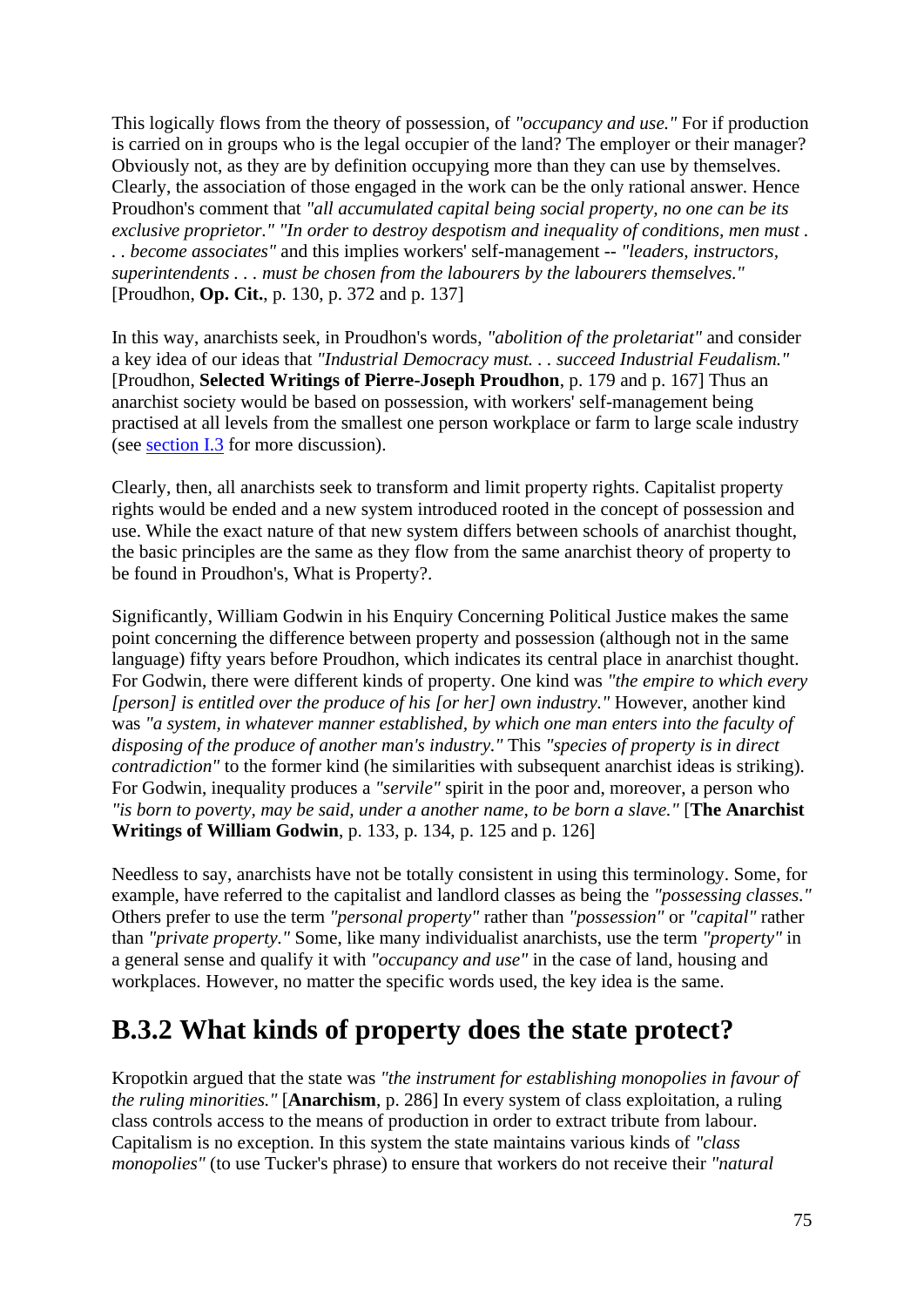*wage,"* the full product of their labour. While some of these monopolies are obvious (such as tariffs, state granted market monopolies and so on), most are *"behind the scenes"* and work to ensure that capitalist domination does not need extensive force to maintain.

Under capitalism, there are four major kinds of property, or exploitative monopolies, that the state protects:

(1) the power to issue credit and currency, the basis of capitalist banking;

(2) land and buildings, the basis of landlordism;

(3) productive tools and equipment, the basis of industrial capitalism;

(4) ideas and inventions, the basis of copyright and patent (*"intellectual property"*) royalties.

By enforcing these forms of property, the state ensures that the objective conditions within the economy favour the capitalist, with the worker free only to accept oppressive and exploitative contracts within which they forfeit their autonomy and promise obedience or face misery and poverty. Due to these *"initiations of force"* conducted **previously** to any specific contract being signed, capitalists enrich themselves at our expense because we *"are compelled to pay a heavy tribute to property holders for the right of cultivating land or putting machinery into action."* [Kropotkin, **The Conquest of Bread**, p. 103] These conditions obviously also make a mockery of free agreement (see [section B.4\)](sectionB.html#secb4).

These various forms of state intervention are considered so normal many people do not even think of them as such. Thus we find defenders of "free market" capitalism thundering against forms of "state intervention" which are designed to aid the poor while seeing nothing wrong in defending intellectual property rights, corporations, absentee landlords and the other multitude of laws and taxes capitalists and their politicians have placed and kept upon the statute-books to skew the labour market in favour of themselves (see [section F.8](sectionF.html#secf8) on the state's role in developing capitalism in the first place).

Needless to say, despite the supposedly subtle role of such *"objective"* pressures in controlling the working class, working class resistance has been such that capital has never been able to dispense with the powers of the state, both direct and indirect. When *"objective"* means of control fail, the capitalists will always turn to the use of state repression to restore the *"natural"* order. Then the *"invisible"* hand of the market is replaced by the visible fist of the state and the indirect means of securing ruling class profits and power are supplemented by more direct forms by the state. As we indicate in [section D.1,](sectionD.html#secd1) state intervention beyond enforcing these forms of private property is the norm of capitalism, not the exception, and is done so to secure the power and profits of the capitalist class.

To indicate the importance of these state backed monopolies, we shall sketch their impact.

The credit monopoly, by which the state controls who can and cannot issue or loan money, reduces the ability of working class people to create their own alternatives to capitalism. By charging high amounts of interest on loans (which is only possible because competition is restricted) few people can afford to create co-operatives or one-person firms. In addition, having to repay loans at high interest to capitalist banks ensures that co-operatives often have to undermine their own principles by having to employ wage labour to make ends meet (see [section J.5.11\)](sectionJ.html#secj511). It is unsurprising, therefore, that the very successful Mondragon co-operatives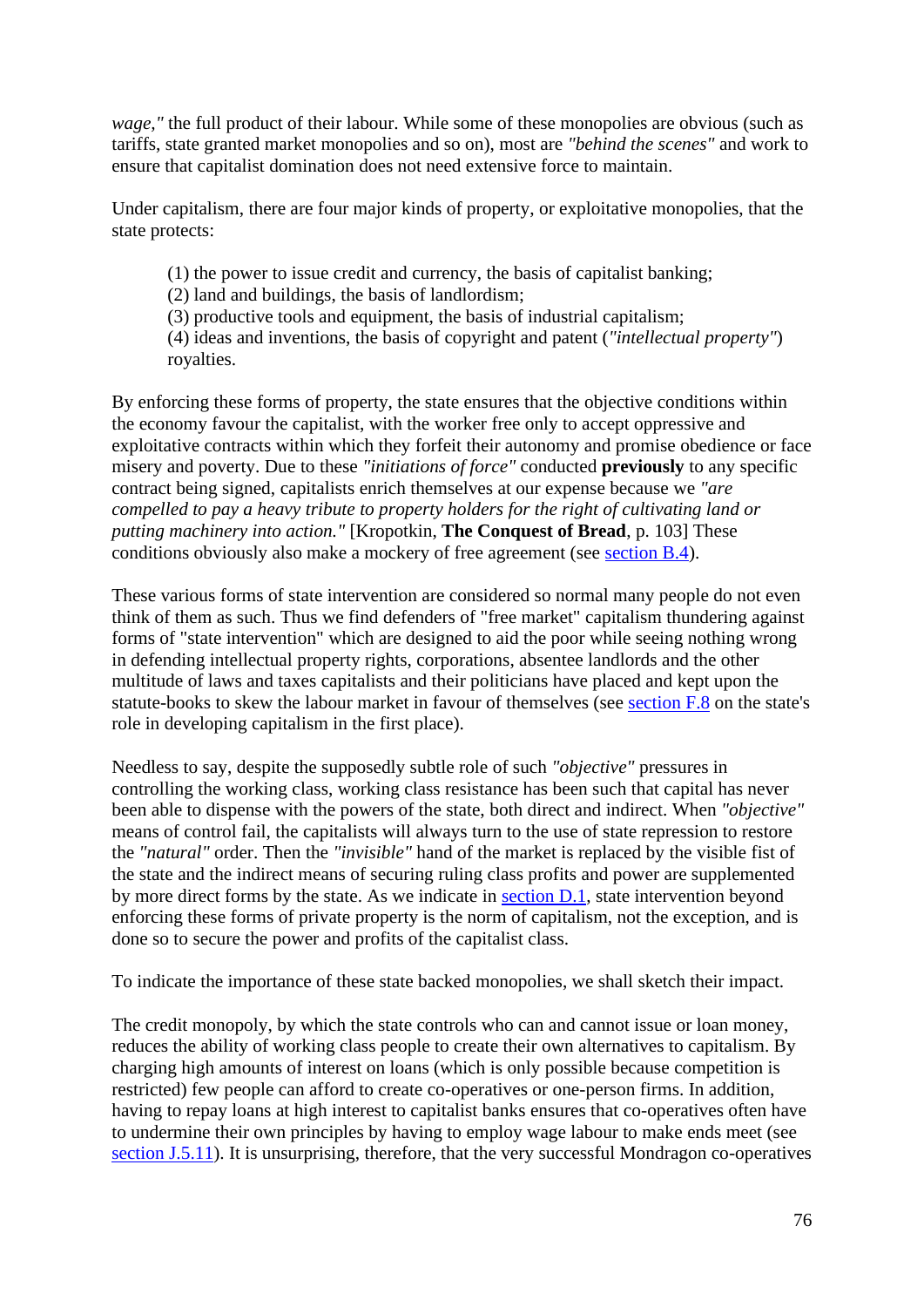in the Basque Country created their own credit union which is largely responsible for the experiment's success.

Just as increasing wages is an important struggle within capitalism, so is the question of credit. Proudhon and his followers supported the idea of a **People's Bank.** If the working class could take over and control increasing amounts of money it could undercut capitalist power while building its own alternative social order (for money is ultimately the means of buying labour power, and so authority over the labourer - which is the key to surplus value production). Proudhon hoped that by credit being reduced to cost (namely administration charges) workers would be able to buy the means of production they needed. While most anarchists would argue that increased working class access to credit would no more bring down capitalism than increased wages, all anarchists recognise how more cheap credit, like more wages, can make life easier for working people and how the struggle for such credit, like the struggle for wages, might play a useful role in the development of the power of the working class within capitalism. Obvious cases that spring to mind are those where money has been used by workers to finance their struggles against capital, from strike funds and weapons to the periodical avoidance of work made possible by sufficiently high money income. Increased access to cheap credit would give working class people slightly more options than selling their liberty or facing misery (just as increased wages and unemployment benefit also gives us more options).

Therefore, the credit monopoly reduces competition to capitalism from co-operatives (which are generally more productive than capitalist firms) while at the same time forcing down wages for all workers as the demand for labour is lower than it would otherwise be. This, in turn, allows capitalists to use the fear of the sack to extract higher levels of surplus value from employees, so consolidating capitalist power (within and outwith the workplace) and expansion (increasing set-up costs and so creating oligarchic markets dominated by a few firms). In addition, high interest rates transfer income directly from producers to banks. Credit and money are both used as weapons in the class struggle. This is why, again and again, we see the ruling class call for centralised banking and use state action (from the direct regulation of money itself, to the attempted management of its flows by the manipulation of the interest) in the face of repeated threats to the nature (and role) of money within capitalism.

The credit monopoly has other advantages for the elite. The 1980s were marked by a rising debt burden on households as well as the increased concentration of wealth in the US. The two are linked. Due to *"the decline in real hourly wages, and the stagnation in household incomes, the middle and lower classes have borrowed more to stay in place"* and they have *"borrowed from the very rich who have [become] richer."* By 1997, US households spent \$1 trillion (or 17% of the after-tax incomes) on debt service. *"This represents a massive upward redistribution of income."* And why did they borrow? The bottom 40% of the income distribution *"borrowed to compensate for stagnant or falling incomes"* while the upper 20% borrowed *"mainly to invest."* Thus *"consumer credit can be thought of as a way to sustain mass consumption in the face of stagnant or falling wages. But there's an additional social and political bonus, from the point of view of the creditor class: it reduces pressure for higher wages by allowing people to buy goods they couldn't otherwise afford. It helps to nourish both the appearance and reality of a middle-class standard of living in a time of polarisation. And debt can be a great conservatising force; with a large monthly mortgage and/or MasterCard bill, strikes and other forms of troublemaking look less appealing than they would other wise."* [Doug Henwood, **Wall Street**, pp. 64-6]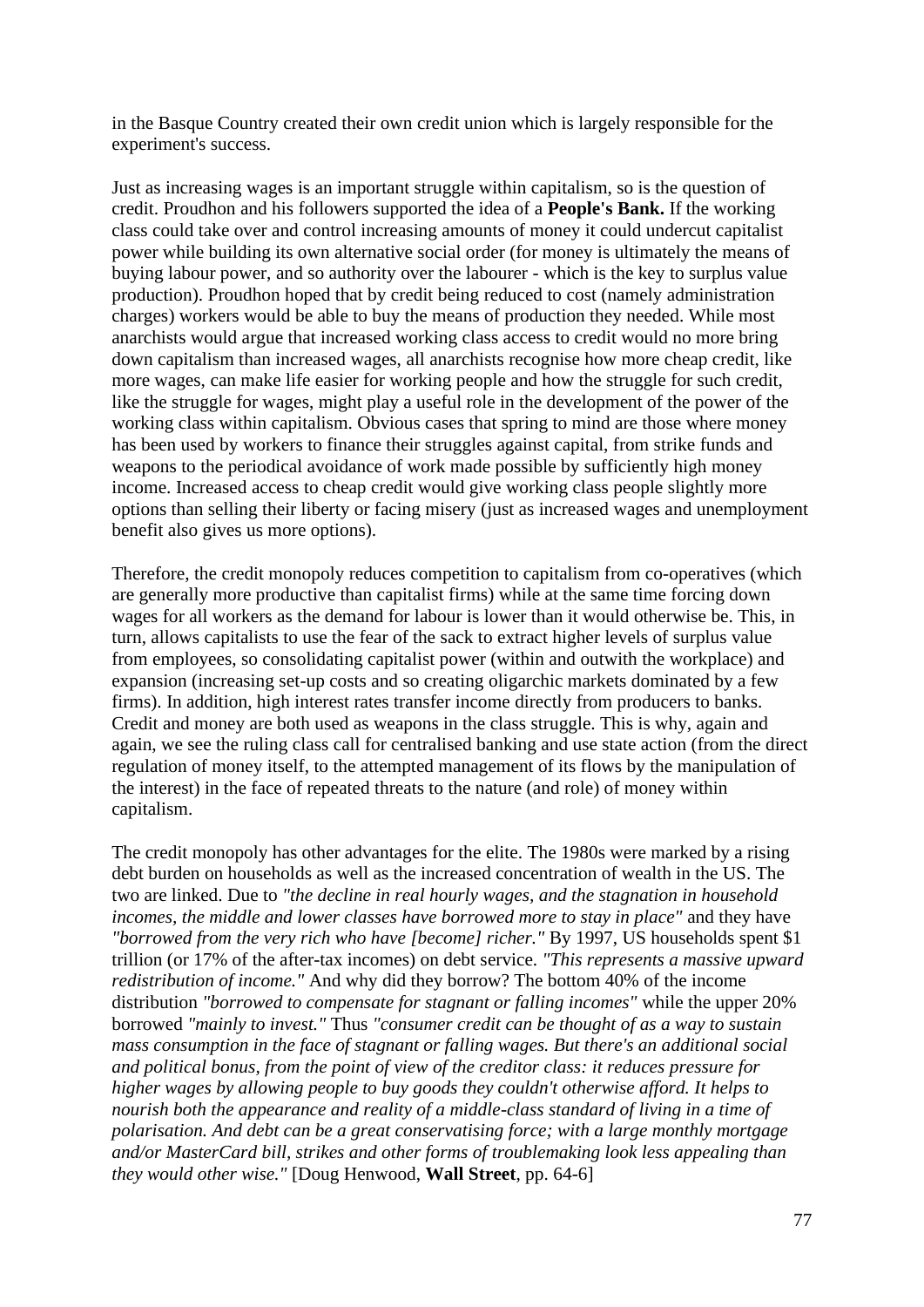Thus credit *"is an important form of social coercion; mortgaged workers are more pliable."* [Henwood, **Op. Cit.**, p. 232] Money is power and any means which lessens that power by increasing the options of workers is considered a threat by the capitalist class -- whether it is tight labour markets, state provided unemployment benefit, or cheap, self-organised, credit - will be resisted. The credit monopoly can, therefore, only be fought as part of a broader attack on all forms of capitalist social power.

In summary, the credit monopoly, by artificially restricting the option to work for ourselves, ensures we work for a boss while also enriching the few at the expense of the many.

The land monopoly consists of enforcement by government of land titles which do not rest upon personal occupancy and use. It also includes making the squatting of abandoned housing and other forms of property illegal. This leads to ground-rent, by which landlords get payment for letting others use the land they own but do not actually cultivate or use. It also allows the ownership and control of natural resources like oil, gas, coal and timber. This monopoly is particularly exploitative as the owner cannot claim to have created the land or its resources. It was available to all until the landlord claimed it by fencing it off and barring others from using it.

Until the nineteenth century, the control of land was probably the single most important form of privilege by which working people were forced to accept less than its product as a wage. While this monopoly is less important in a modern capitalist society (as few people know how to farm), it still plays a role (particularly in terms of ownership of natural resources). At a minimum, every home and workplace needs land on which to be built. Thus while cultivation of land has become less important, the use of land remains crucial. The land monopoly, therefore, ensures that working people find no land to cultivate, no space to set up shop and no place to sleep without first having to pay a landlord a sum for the privilege of setting foot on the land they own but neither created nor use. At best, the worker has mortgaged their life for decades to get their wee bit of soil or, at worse, paid their rent and remained as property-less as before. Either way, the landlords are richer for the exchange.

Moreover, the land monopoly did play an important role in **creating** capitalism (also see [section F.8.3\)](sectionF.html#secf83). This took two main forms. Firstly, the state enforced the ownership of large estates in the hands of a single family. Taking the best land by force, these landlords turned vast tracks of land into parks and hunting grounds so forcing the peasants little option but to huddle together on what remained. Access to superior land was therefore only possible by paying a rent for the privilege, if at all. Thus an elite claimed ownership of vacant lands, and by controlling access to it (without themselves ever directly occupying or working it) they controlled the labouring classes of the time. Secondly, the ruling elite also simply stole land which had traditionally been owned by the community. This was called enclosure, the process by which common land was turned into private property. Economist William Lazonick summaries this process:

*"The reorganisation of agricultural land [the enclosure movement] . . . inevitably undermined the viability of traditional peasant agriculture . . . [it] created a sizeable labour force of disinherited peasants with only tenuous attachments to the land. To earn a living, many of these peasants turned to 'domestic industry' - the production of goods in their cottages . . . It was the eighteenth century expansion of domestic industry . . . that laid the basis for the British Industrial Revolution. The emergence of labour-saving machine technology transformed . . . textile manufacture . . . and the*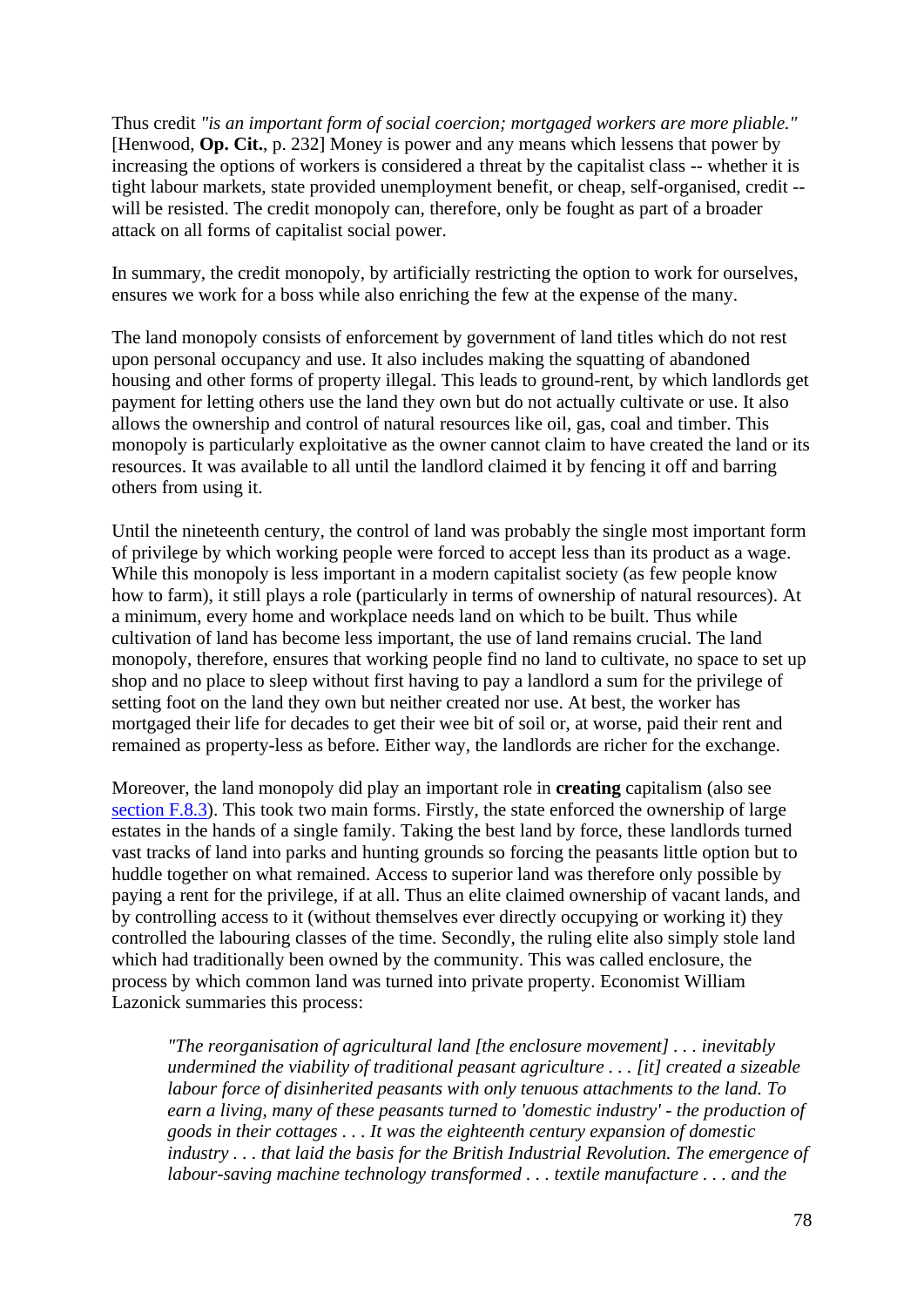#### *factory replaced the family home as the predominant site of production."* [**Business Organisation and the Myth of the Market Economy**, pp. 3-4]

By being able to *"legally"* bar people from *"their"* property, the landlord class used the land monopoly to ensure the creation of a class of people with nothing to sell but their labour (i.e. liberty). Land was taken from those who traditionally used it, violating common rights, and it was used by the landlord to produce for their own profit (more recently, a similar process has been going on in the Third World as well). Personal occupancy was replaced by landlordism and agricultural wage slavery, and so *"the Enclosure Acts . . . reduced the agricultural population to misery, placed them at the mercy of the landowners, and forced a great number of them to migrate to the towns where, as proletarians, they were delivered to the mercy of the middle-class manufacturers."* [Peter Kropotkin, **The Great French Revolution**, vol. 1, pp. 117-8]

A variation of this process took place in countries like America, where the state took over ownership of vast tracks of land and then sold it to farmers. As Howard Zinn notes, the Homestead Act *"gave 160 acres of western land, unoccupied and publicly owned, to anyone who would cultivate it for fives years. Anyone willing to pay \$1.25 an acre could buy a homestead. Few ordinary people had the \$200 necessary to do this; speculators moved in and bought up much of the land."* [**A People's History of the United States**, p. 233] Those farmers who did pay the money often had to go into debt to do so, placing an extra burden on their labour. Vast tracks of land were also given to railroad and other companies either directly (by gift or by selling cheap) or by lease (in the form of privileged access to state owned land for the purpose of extracting raw materials like lumber and oil). Either way, access to land was restricted and those who actually did work it ended up paying a tribute to the landlord in one form or another (either directly in rent or indirectly by repaying a loan).

This was the land monopoly in action (also see sections [F.8.3,](sectionF.html#secf83) [F.8.4](sectionF.html#secf84) and [F.8.5](sectionF.html#secf85) for more details) and from it sprang the tools and equipment monopoly as domestic industry could not survive in the face of industrial capitalism. Confronted with competition from industrial production growing rich on the profits produced from cheap labour, the ability of workers to own their own means of production decreased over time. From a situation where most workers owned their own tools and, consequently, worked for themselves, we now face an economic regime were the tools and equipment needed for work are owned by a capitalists and, consequently, workers now work for a boss.

The tools and equipment monopoly is similar to the land monopoly as it is based upon the capitalist denying workers access to their capital unless the worker pays tribute to the owner for using it. While capital is *"simply stored-up labour which has already received its pay in full"* and so *"the lender of capital is entitled to its return intact, and nothing more"* (to use Tucker's words), due to legal privilege the capitalist is in a position to charge a *"fee"* for its use. This is because, with the working class legally barred from both the land and available capital (the means of life), members of that class have little option but to agree to wage contracts which let capitalists extract a "fee" for the use of their equipment (see section [B.3.3\)](sectionB.html#secb33).

Thus the capital-monopoly is, like the land monopoly, enforced by the state and its laws. This is most clearly seen if you look at the main form in which such capital is held today, the corporation. This is nothing more than a legal construct. *"Over the last 150 years,"* notes Joel Bakan, *"the corporation has risen from relative obscurity to becomes the world's dominant*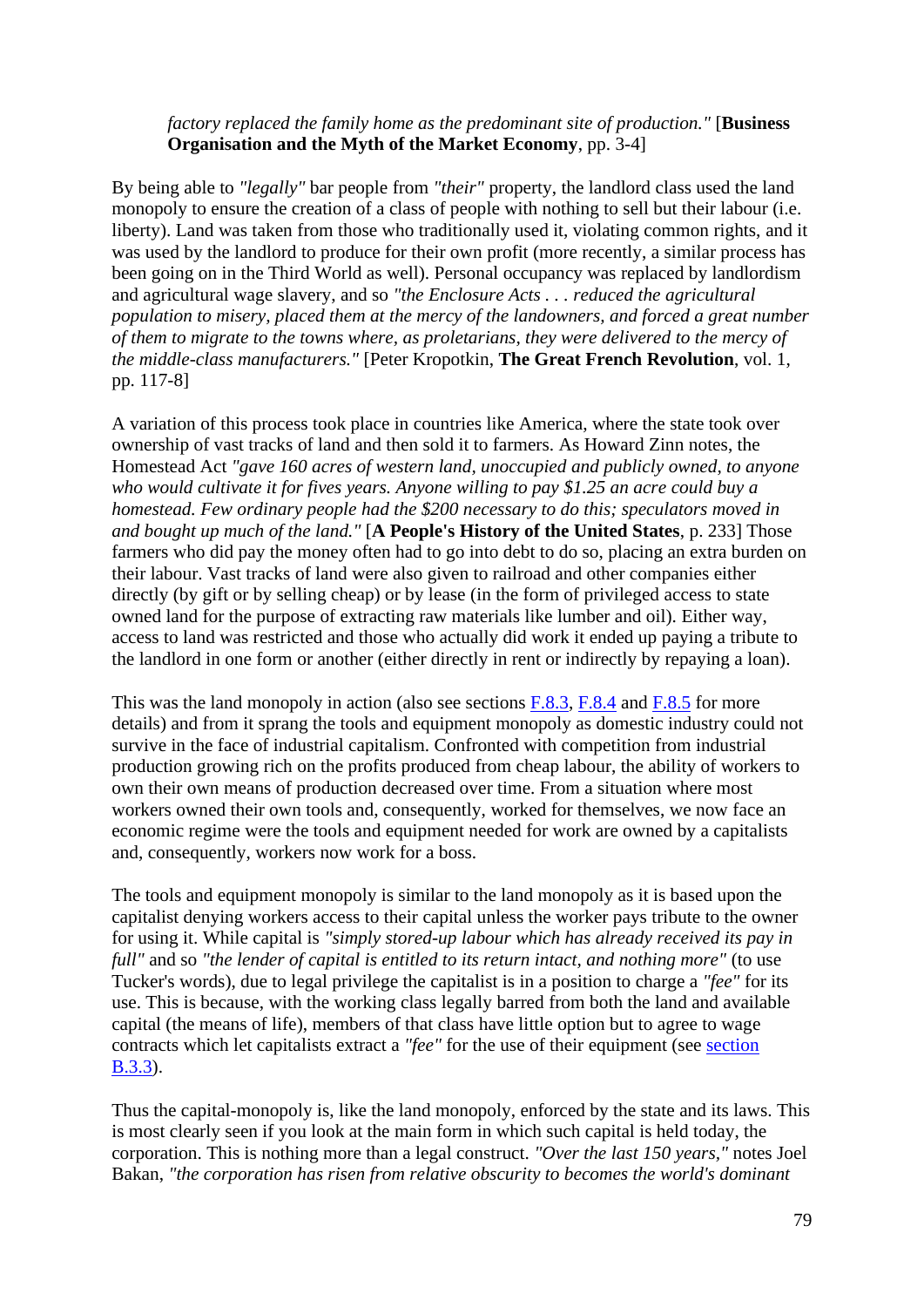*economic institution."* The law has been changed to give corporations *"limited liability"* and other perks in order *"to attract valuable incorporation business . . . by jettisoning unpopular [to capitalists] restrictions from . . . corporate laws."* Finally, the courts *"fully transformed the corporation onto a 'person,' with its own identity . . . and empowered, like a real person, to conduct business in its own name, acquire assets, employ workers, pay taxes, and go to court to assert its rights and defend its actions."* In America, this was achieved using the 14th Amendment (which was passed to protect freed slaves!). In summary, the corporation *"is not an independent 'person' with its own rights, needs, and desires . . . It is a state-created tool for advancing social and economic policy."* [**The Corporation**, p. 5, p. 13, p. 16 and p. 158]

Nor can it be said that this monopoly is the product of hard work and saving. The capitalmonopoly is a recent development and how this situation developed is usually ignored. If not glossed over as irrelevant, some fairy tale is spun in which a few bright people saved and worked hard to accumulate capital and the lazy majority flocked to be employed by these (almost superhuman) geniuses. In reality, the initial capital for investing in industry came from wealth plundered from overseas or from the proceeds of feudal and landlord exploitation. In addition, as we discuss in [section F.8,](sectionF.html#secf8) extensive state intervention was required to create a class of wage workers and ensure that capital was in the best position to exploit them. This explicit state intervention was scaled down once the capital-monopoly found its own feet.

Once this was achieved, state action became less explicit and becomes focused around defending the capitalists' property rights. This is because the *"fee"* charged to workers was partly reinvested into capital, which reduced the prices of goods, ruining domestic industry and so narrowing the options available to workers in the economy. In addition, investment also increased the set-up costs of potential competitors, which continued the dispossession of the working class from the means of production as these *"natural"* barriers to entry into markets ensured few members of that class had the necessary funds to create co-operative workplaces of appropriate size. So while the land monopoly was essential to create capitalism, the *"tools and equipment"* monopoly that sprang from it soon became the mainspring of the system.

In this way usury became self-perpetuating, with apparently *"free exchanges"* being the means by which capitalist domination survives. In other words, "past initiations of force" combined with the current state protection of property ensure that capitalist domination of society continues with only the use of *"defensive"* force (i.e. violence used to protect the power of property owners against unions, strikes, occupations, etc.). The *"fees"* extracted from previous generations of workers has ensured that the current one is in no position to reunite itself with the means of life by *"free competition"* (in other words, the paying of usury ensures that usury continues). Needless to say, the surplus produced by this generation will be used to increase the capital stock and so ensure the dispossession of future generations and so usury becomes self-perpetuating. And, of course, state protection of *"property"* against *"theft"* by working people ensures that property remains theft and the **real** thieves keep their plunder.

As far as the *"ideas"* monopoly is concerned, this has been used to enrich capitalist corporations at the expense of the general public and the inventor. Patents make an astronomical price difference. Until the early 1970s, for example, Italy did not recognise drug patents. As a result, Roche Products charged the British National Health Service over 40 times more for patented components of Librium and Valium than charged by competitors in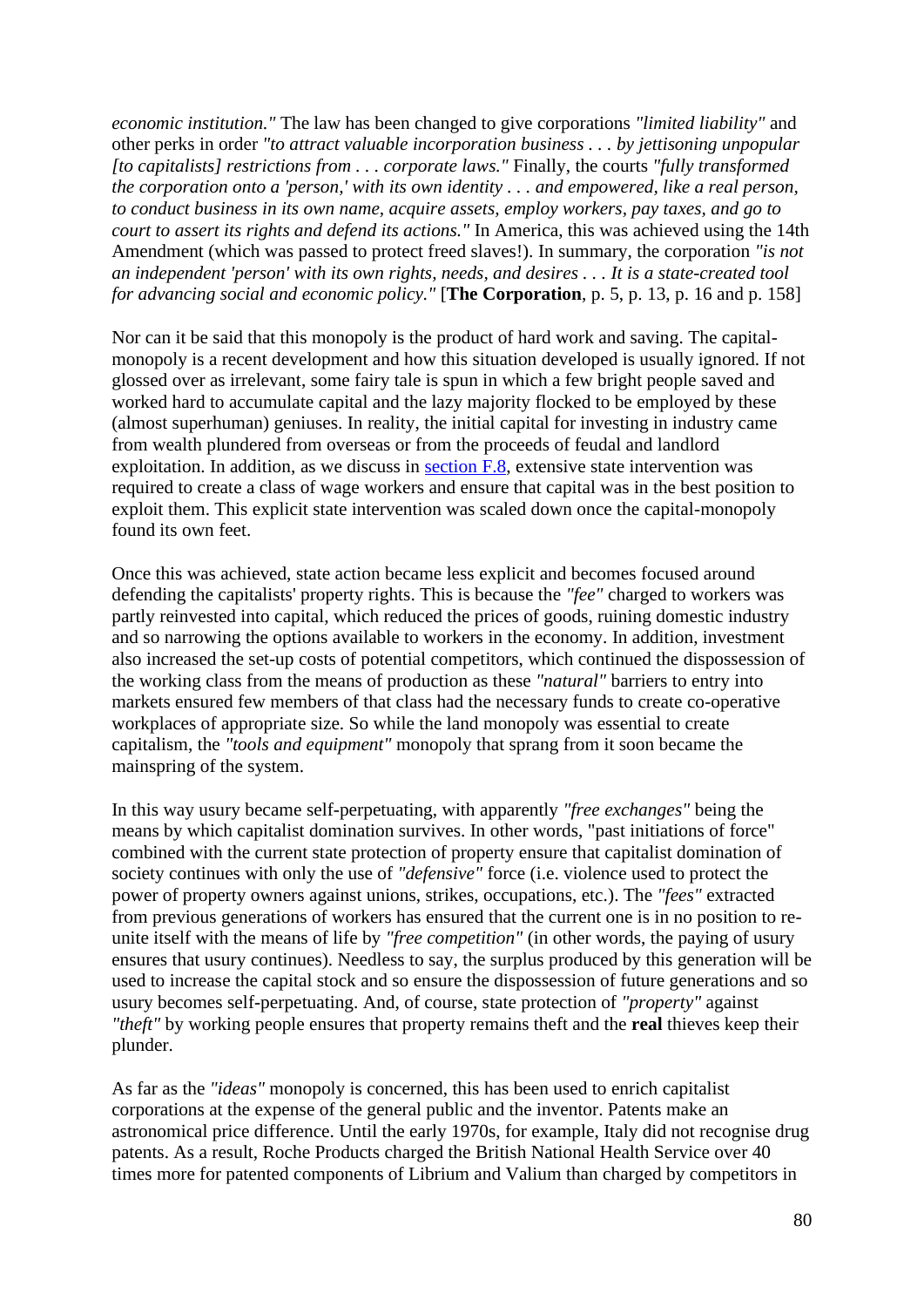Italy. As Tucker argued, the patent monopoly *"consists in protecting investors and authors against competition for a period long enough to enable them to extort from the people a reward enormously in excess of the labour measure of their services, -- in other words, in giving certain people a right of property for a term of years and facts of nature, and the power to extract tribute from others for the use of this natural wealth which should be open to all."* [**The Individualist Anarchists**, p. 86]

The net effect of this can be terrible. The Uruguay Round of global trade negotiations *"strengthen intellectual property rights. American and other Western drug companies could now stop drug companies in India and Brazil from 'stealing' their intellectual property. But these drug companies in the developing world were making these life-saving drugs available to their citizens at a fraction of the price at which the drugs were sold by the Western drug companies . . . Profits of the Western drug companies would go up . . . but the increases profits from sales in the developing world were small, since few could afford the drugs . . . [and so] thousands were effectively condemned to death, becomes governments and individuals in developing countries could no longer pay the high prices demanded."* [Joseph Stiglitz, **Globalisation and its discontents**, pp. 7-8] While international outrage over AIDS drugs eventually forced the drug companies to sell the drugs at cost price in late 2001, the underlying intellectual property rights regime was still in place.

The irony that this regime was created in a process allegedly about trade liberalisation should not go unnoticed. *"Intellectual property rights,"* as Noam Chomsky correctly points out, *"are a protectionist measure, they have nothing to do with free trade -- in fact, they're the exact opposite of free trade."* [**Understanding Power**, p. 282] The fundamental injustice of the *"ideas monopoly"* is exacerbated by the fact that many of these patented products are the result of government funding of research and development, with private industry simply reaping monopoly profits from technology it did not spend a penny to develop. In fact, extending government aid for research and development is considered an important and acceptable area of state intervention by governments and companies verbally committed to the neo-liberal agenda.

The *"ideas monopoly"* actually works against its own rationale. Patents suppress innovation as much as they encourage it. The research scientists who actually do the work of inventing are required to sign over patent rights as a condition of employment, while patents and industrial security programs used to bolster competitive advantage on the market actually prevent the sharing of information, so reducing innovation (this evil is being particularly felt in universities as the new *"intellectual property rights"* regime is spreading there). Further research stalls as the incremental innovation based on others' patents is hindered while the patent holder can rest on their laurels as they have no fear of a competitor improving the invention. They also hamper technical progress because, by their very nature, preclude the possibility of independent discovery. Also, of course, some companies own a patent explicitly not to use it but simply to prevent someone else from so doing.

As Noam Chomsky notes, today trade agreements like GATT and NAFTA *"impose a mixture of liberalisation and protection, going far beyond trade, designed to keep wealth and power firmly in the hands of the masters."* Thus *"investor rights are to be protected and enhanced"* and a key demand *"is increased protection for 'intellectual property,' including software and patents, with patent rights extending to process as well as product"* in order to *"ensure that US-based corporations control the technology of the future"* and so *"locking the poor majority into dependence on high-priced products of Western agribusiness, biotechnology,*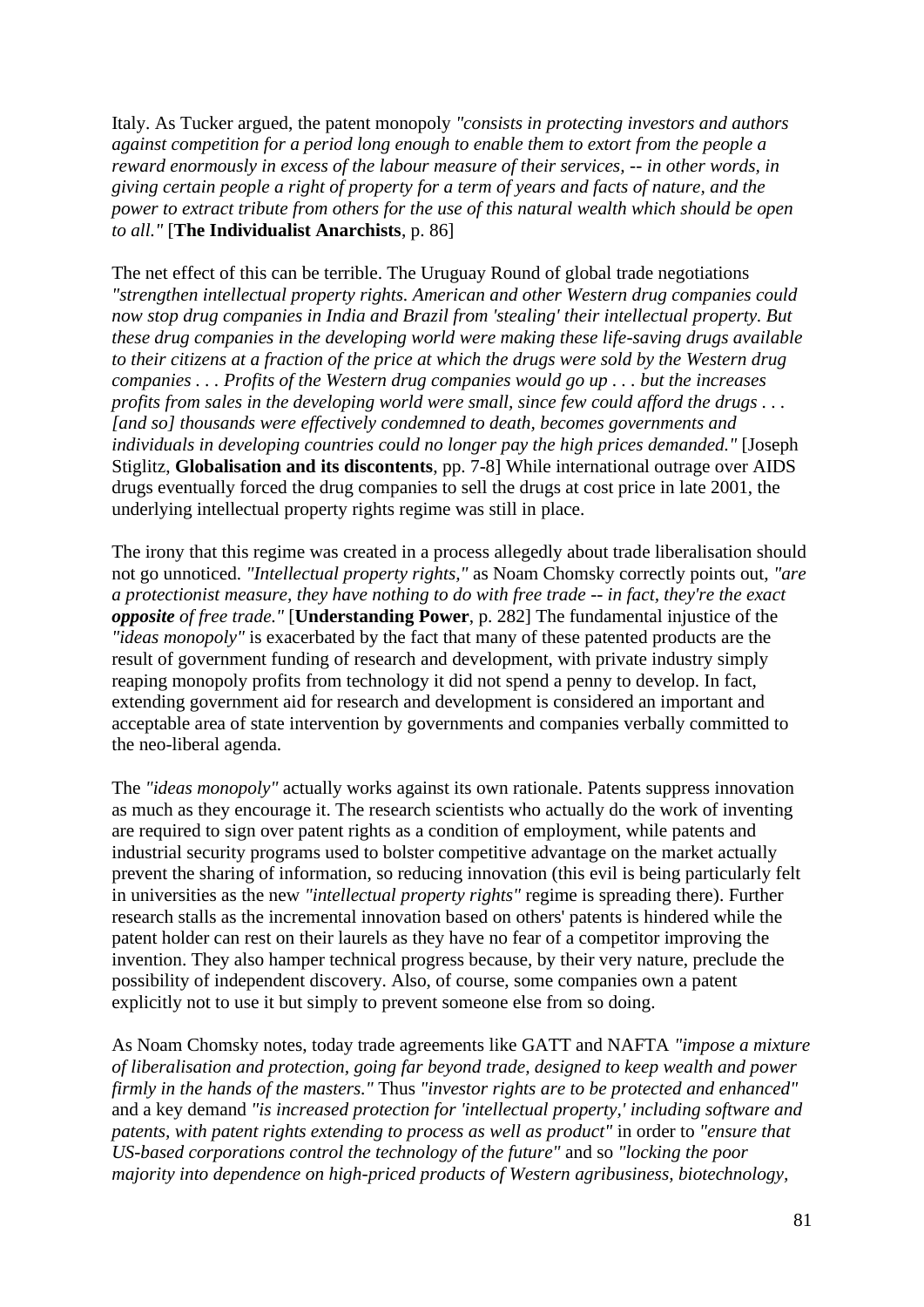*the pharmaceutical industry and so on."* [**World Orders, Old and New**, p. 183, p. 181 and pp. 182-3] This means that if a company discovers a new, more efficient, way of producing a drug then the *"ideas monopoly"* will stop them and so *"these are not only highly protectionist measures . . . they're a blow against economic efficiency and technological process -- that just shows you how much 'free trade' really is involved in all of this."* [Chomsky, **Understanding Power**, p. 282]

All of which means that the corporations (and their governments) in the developed world are trying to prevent emergence of competition by controlling the flow of technology to others. The "free trade" agreements are being used to create monopolies for their products and this will either block or slow down the rise of competition. While corporate propagandists piously denounce "anti-globalisation" activists as enemies of the developing world, seeking to use trade barriers to maintain their (Western) lifestyles at the expense of the poor nations, the reality is different. The *"ideas monopoly"* is being aggressively used to either suppress or control the developing world's economic activity in order to keep the South as, effectively, one big sweatshop. As well as reaping monopoly profits directly, the threat of "low-wage" competition from the developing world can be used to keep the wage slaves of the developed world in check and so maintain profit levels at home.

This is not all. Like other forms of private property, the usury produced by it helps ensure it becomes self-perpetuating. By creating "legal" absolute monopolies and reaping the excess profits these create, capitalists not only enrich themselves at the expense of others, they also ensure their dominance in the market. Some of the excess profits reaped due to patents and copyrights are invested back into the company, securing advantages by creating various "natural" barriers to entry for potential competitors. Thus patents impact on business structure, encouraging the formation and dominance of big business.

Looking at the end of the nineteenth century, the ideas monopoly played a key role in promoting cartels and, as a result, laid the foundation for what was to become corporate capitalism in the twentieth century. Patents were used on a massive scale to promote concentration of capital, erect barriers to entry, and maintain a monopoly of advanced technology in the hands of western corporations. The exchange or pooling of patents between competitors, historically, has been a key method for the creation of cartels in industry. This was true especially of the electrical appliance, communications, and chemical industries. For example, by the 1890s, two large companies, General Electric and Westinghouse, *"monopolised a substantial part of the American electrical manufacturing industry, and their success had been in large measure the result of patent control."* The two competitors simply pooled their patents and *"yet another means of patent and market control had developed: corporate patent-pooling agreements. Designed to minimise the expense and uncertainties of conflict between the giants, they greatly reinforced the position of each vis-Ã -vis lesser competitors and new entrants into the field."* [David Noble, **American By Design**, p. 10]

While the patent system is, in theory, promoted to defend the small scale inventor, in reality it is corporate interests that benefit. As David Noble points out, the *"inventor, the original focus of the patent system, tended to increasingly to 'abandon' his patent in exchange for corporate security; he either sold or licensed his patent rights to industrial corporations or assigned them to the company of which he became an employee, bartering his genius for a salary. In addition, by means of patent control gained through purchase, consolidation, patent pools, and cross-licensing agreements, as well as by regulated patent production through systematic industrial research, the corporations steadily expanded their 'monopoly of monopolies.'"* As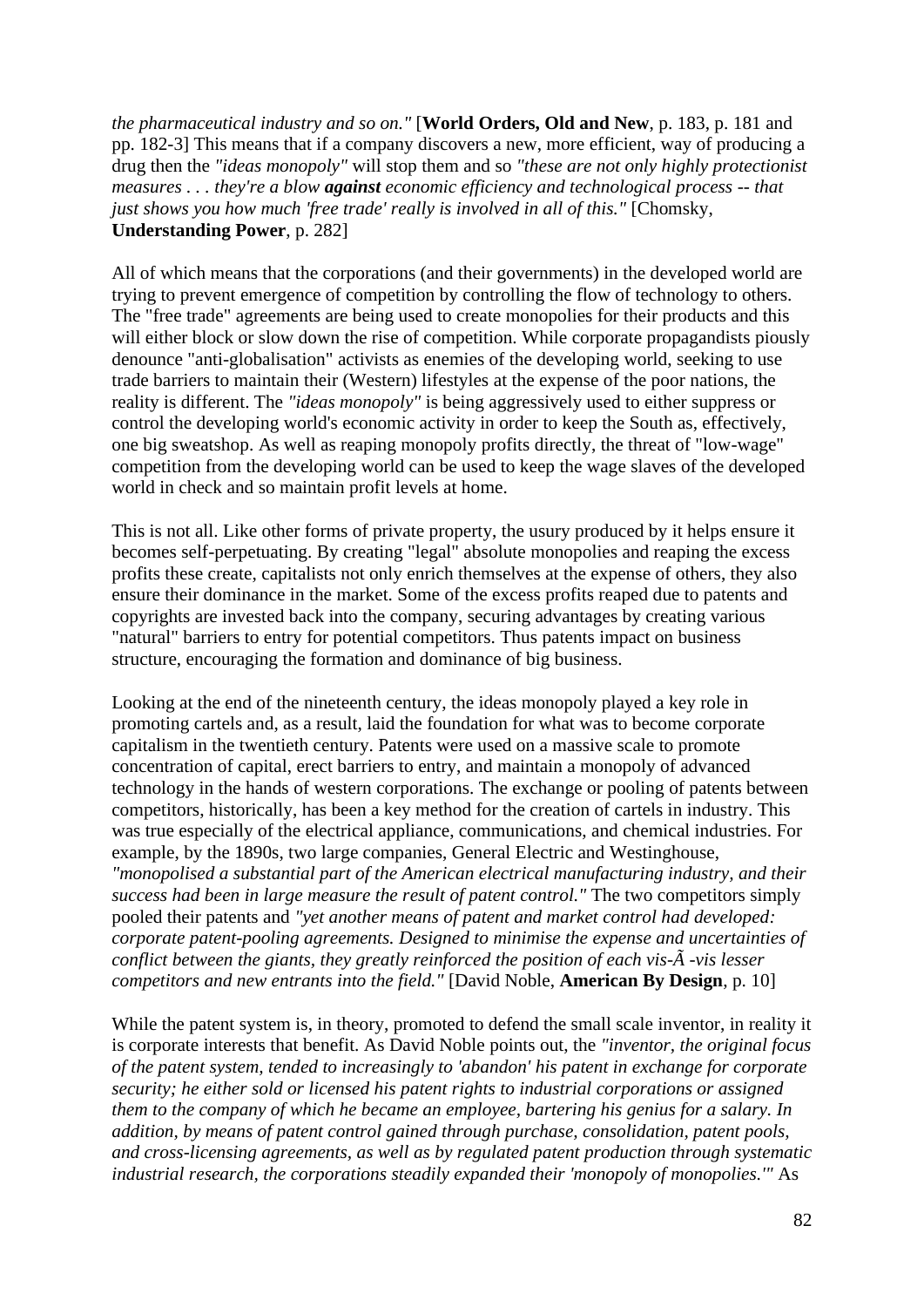well as this, corporations used *"patents to circumvent anti-trust laws."* This reaping of monopoly profits at the expense of the customer made such *"tremendous strides"* between 1900 and 1929 and *"were of such proportions as to render subsequent judicial and legislative effects to check corporate monopoly through patent control too little too late."* [**Op. Cit.**, p. 87, p. 84 and p. 88]

Things have changed little since Edwin Prindle, a corporate patent lawyer, wrote in 1906 that:

*"Patents are the best and most effective means of controlling competition. They occasionally give absolute command of the market, enabling their owner to name the price without regard to the cost of production. . . Patents are the only legal form of absolute monopoly . . . The power which a patentee has to dictate the conditions under which his monopoly may be exercised had been used to form trade agreements throughout practically entire industries."* [quoted by Noble, **Op. Cit.**, p. 89]

Thus, the ruling class, by means of the state, is continually trying to develop new forms of private property by creating artificial scarcities and monopolies, e.g. by requiring expensive licenses to engage in particular types of activities, such as broadcasting or producing certain kinds of medicines or products. In the *"Information Age,"* usury (use fees) from intellectual property are becoming a much more important source of income for elites, as reflected in the attention paid to strengthening mechanisms for enforcing copyright and patents in the recent GATT agreements, or in US pressure on foreign countries (like China) to respect such laws.

This allows corporations to destroy potential competitors and ensure that their prices can be set as high as possible (and monopoly profits maintained indefinitely). It also allows them to enclose ever more of the common inheritance of humanity, place it under private ownership and charge the previous users money to gain access to it. As Chomsky notes, *"U.S. corporations must control seeds, plant varieties, drugs, and the means of life generally."* [**World Orders, Old and New**, p. 183] This has been termed *"bio-piracy"* (a better term may be the new enclosures) and it is a process by which *"international companies [are] patenting traditional medicines or foods."* They *"seek to make money from 'resources' and knowledge that rightfully belongs to the developing countries"* and *"in so doing, they squelch domestic firms that have long provided the products. While it is not clear whether these patents would hold up in court if they were effectively challenged, it is clear that the less developed countries many not have the legal and financial resources required to challenge the patent."* [Joseph Stiglitz, **Op. Cit.**, p. 246] They may also not withstand the economic pressures they may experience if the international markets conclude that such acts indicate a regime that is less that business friendly. That the people who were dependent on the generic drugs or plants can no longer afford them is as irrelevant as the impediments to scientific and technological advance they create.

In other words, capitalists desire to skew the *"free market"* in their favour by ensuring that the law reflects and protects their interests, namely their *"property rights."* By this process they ensure that co-operative tendencies within society are crushed by state-supported "market forces." As Noam Chomsky puts it, modern capitalism is *"state protection and public subsidy for the rich, market discipline for the poor."* [*"Rollback, Part I"*, **Z Magazine**] Selfproclaimed defenders of "free market" capitalism are usually nothing of the kind, while the few who actually support it only object to the *"public subsidy"* aspect of modern capitalism and happily support state protection for property rights.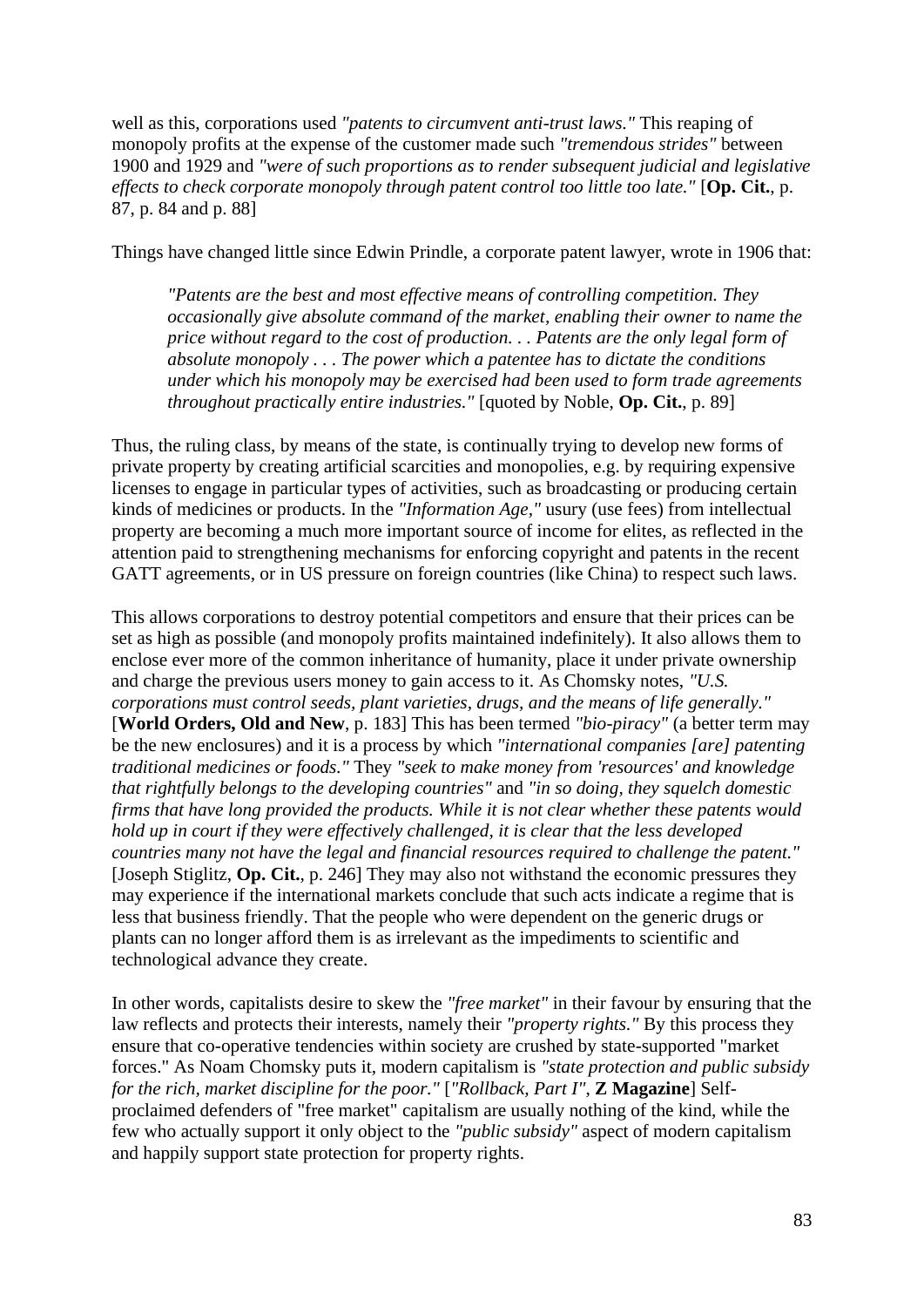All these monopolies seek to enrich the capitalist (and increase their capital stock) at the expense of working people, to restrict their ability to undermine the ruling elites power and wealth. All aim to ensure that any option we have to work for ourselves (either individually or collectively) is restricted by tilting the playing field against us, making sure that we have little option but to sell our labour on the *"free market"* and be exploited. In other words, the various monopolies make sure that "natural" barriers to entry (see [section C.4\)](sectionC.html#secc4) are created, leaving the heights of the economy in the control of big business while alternatives to capitalism are marginalised at its fringes.

So it is these kinds of property and the authoritarian social relationships that they create which the state exists to protect. It should be noted that converting private to state ownership (i.e. nationalisation) does not fundamentally change the nature of property relationships; it just removes private capitalists and replaces them with bureaucrats (as we discuss in section [B.3.5\)](sectionB.html#secb35).

### **B.3.3 Why is property exploitative?**

To answer this question, consider the monopoly of productive *"tools and equipment."* This monopoly, obtained by the class of industrial capitalists, allows this class in effect to charge workers a *"fee"* for the privilege of using the monopolised tools and equipment.

This occurs because property, in Proudhon words, *"excommunicates"* the working class. This means that private property creates a class of people who have no choice but to work for a boss in order to pay the landlord rent or buy the goods they, as a class, produce but do not own. The state enforces property rights in land, workplaces and so on, meaning that the owner can bar others from using them and enforce **their** rules on those they do let use *"their"* property. So the boss *"gives you a job; that is, permission to work in the factory or mill which was not built by him but by other workers like yourself. And for that permission you help to support him for . . . as long as you work for him."* [Alexander Berkman, **What is Anarchism?**, p. 14] This is called wage labour and is, for anarchists, the defining characteristic of capitalism.

This class of people who are dependent on wages to survive was sometimes called the *"proletariat"* by nineteenth century anarchists. Today most anarchists usually call it the *"working class"* as most workers in modern capitalist nations are wage workers rather than peasants or artisans (i.e. self-employed workers who are also exploited by the private property system, but in different ways). It should also be noted that property used in this way (i.e. to employ and exploit other people's labour) is also called *"capital"* by anarchists and other socialists. Thus, for anarchists, private property generates a class system, a regime in which the few, due to their ownership of wealth and the means of producing it, rule over the many who own very little (see [section B.7](sectionB.html#secb7) for more discussion of classes).

This ensures that the few can profit from the work of others:

*"In the capitalist system the working man cannot [in general] work for himself . . . So . . . you must find an employer. You work for him . . . In the capitalist system the whole working class sells its labour power to the employing class. The workers build factories, make machinery and tools, and produce goods. The employers keep the factories, the machinery, the tools and the goods for themselves as their profit. The*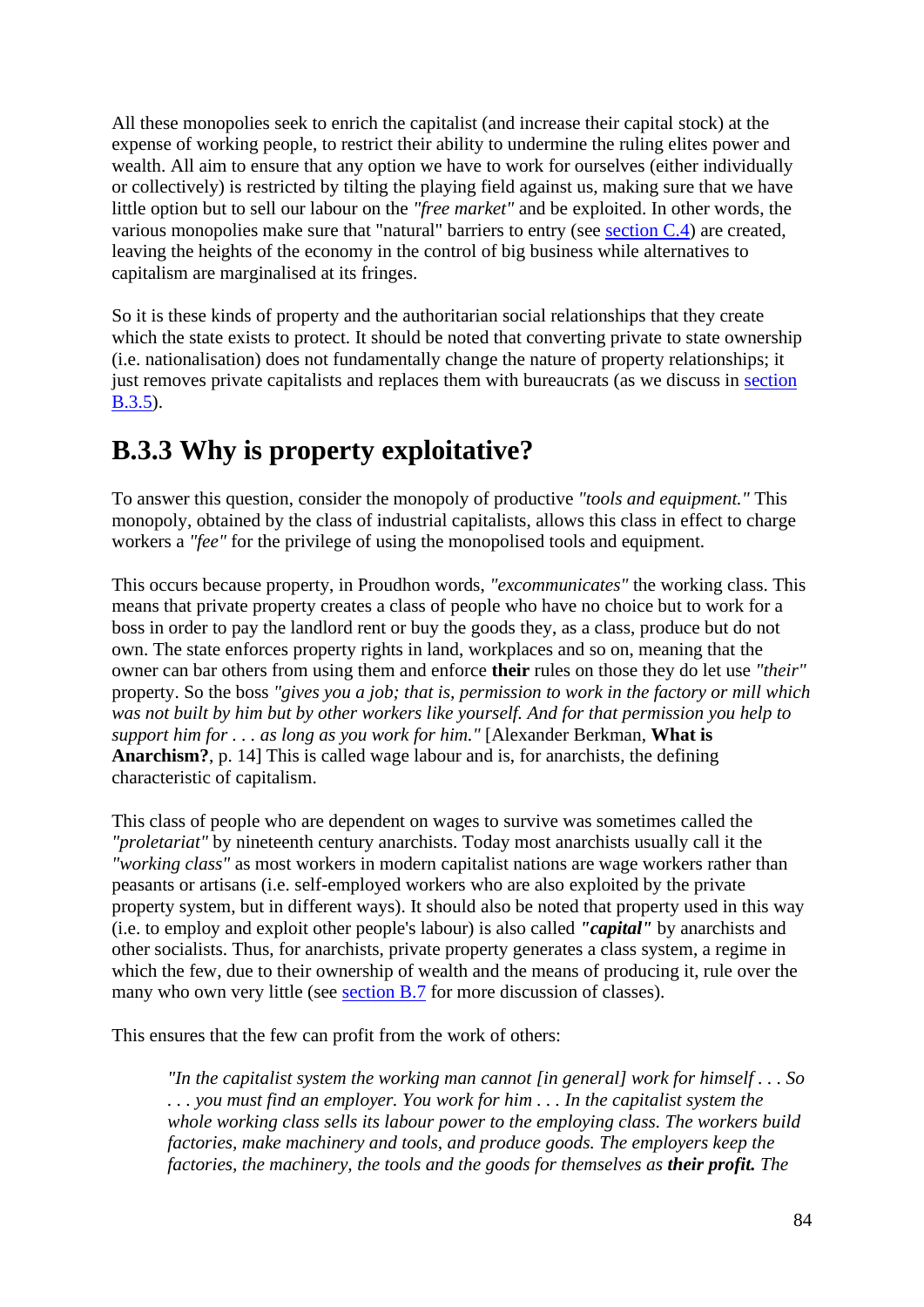*workers only get their wages . . . Though the workers, as a class, have built the factories, a slice of their daily labour is taken from them for the privilege of using those factories . . . Though the workers have made the tools and the machinery, another slice of their daily labour is taken from them for the privilege of using those tools and machinery . . .*

*"Can you guess now why the wisdom of Proudhon said that the possessions of the rich are stolen property? Stolen from the producer, the worker."* [Berkman, **Op. Cit.**, pp. 7-8]

Thus the daily theft/exploitation associated with capitalism is dependent on the distribution of wealth and private property (i.e. the initial theft of the means of life, the land, workplaces and housing by the owning class). Due to the dispossession of the vast majority of the population from the means of life, capitalists are in an ideal position to charge a *"use-fee"* for the capital they own, but neither produced nor use. Having little option, workers agree to contracts within which they forfeit their autonomy during work and the product of that work. This results in capitalists having access to a *"commodity"* (labour) that can potentially produce more value than it gets paid for in wages.

For this situation to arise, for wage labour to exist, workers must not own or control the means of production they use. As a consequence, are controlled by those who do own the means of production they use during work hours. As their labour is owned by their boss and as labour cannot be separated from the person who does it, the boss effectively owns the worker for the duration of the working day and, as a consequence, exploitation becomes possible. This is because during working hours, the owner can dictate (within certain limits determined by worker resistance and solidarity as well as objective conditions, such as the level of unemployment within an industry or country) the organisation, level, duration, conditions, pace and intensity of work, and so the amount of output (which the owner has sole rights over even though they did not produce it).

Thus the *"fee"* (or *"surplus value"*) is created by owners paying workers less than the full value added by their labour to the products or services they create for the firm. The capitalist's profit is thus the difference between this *"surplus value,"* created by and appropriated from labour, minus the firm's overhead and cost of raw materials (See also section C.2 -- *["Where do profits come from?"](sectionC.html#secc2)*).

So property is exploitative because it allows a surplus to be monopolised by the owners. Property creates hierarchical relationships within the workplace (the *"tools and equipment monopoly"* might better be called the *"power monopoly"*) and as in any hierarchical system, those with the power use it to protect and further their own interests at the expense of others. Within the workplace there is resistance by workers to this oppression and exploitation, which the *"hierarchical . . . relations of the capitalist enterprise are designed to resolve this conflict in favour of the representatives of capital."* [William Lazonick, **Op. Cit.**, p. 184]

Needless to say, the state is always on hand to protect the rights of property and management against the actions of the dispossessed. When it boils down to it, it is the existence of the state as protector of the *"power monopoly"* that allows it to exist at all.

So, capitalists are able to appropriate this surplus value from workers solely because they own the means of production, not because they earn it by doing productive work themselves.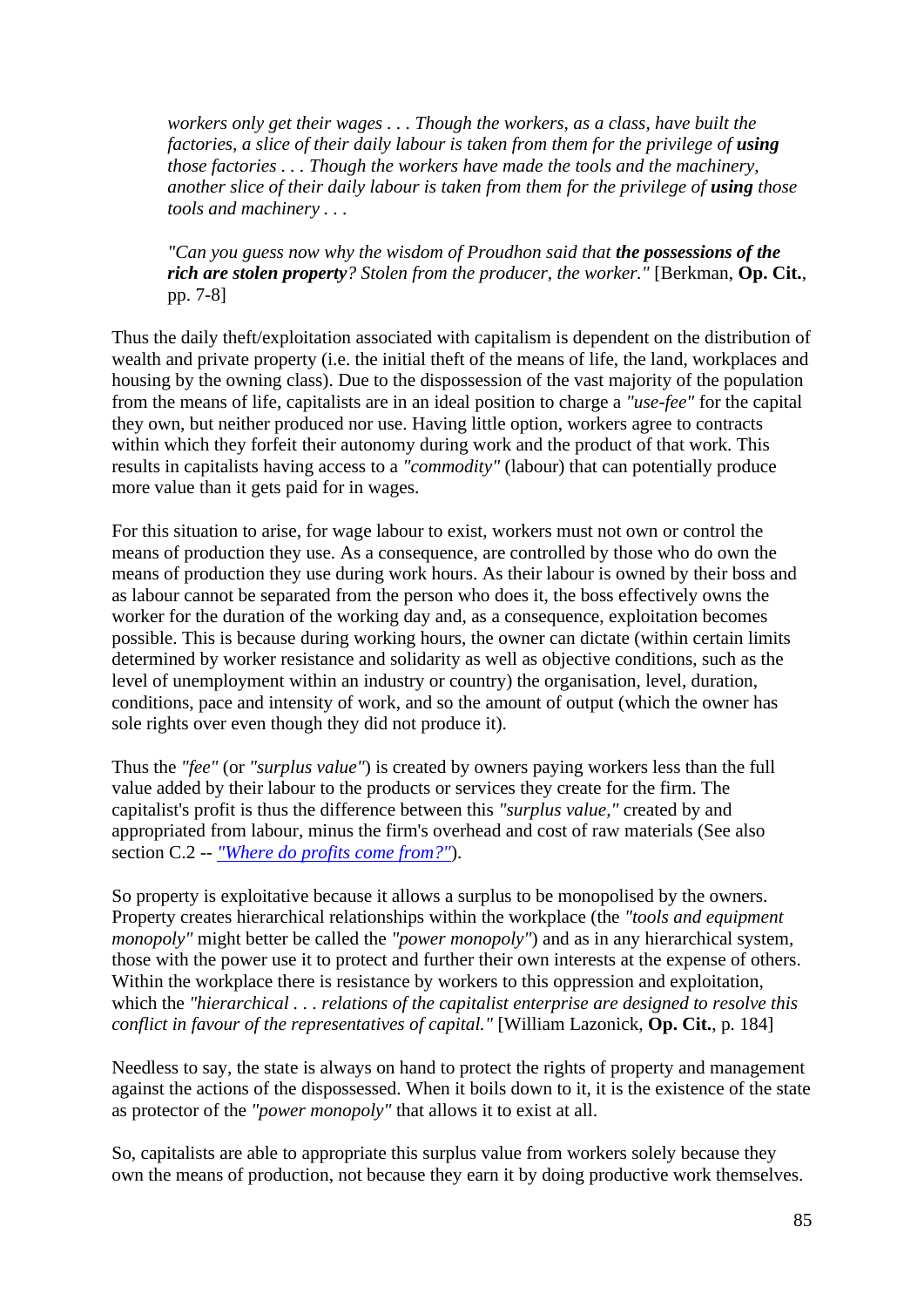Of course some capitalists **may** also contribute to production, in which case they are in fairness entitled to the amount of value added to the firm's output by their own labour; but owners typically pay themselves much more than this, and are able to do so because the state guarantees them that right as property owners (which is unsurprising, as they alone have knowledge of the firms inputs and outputs and, like all people in unaccountable positions, abuse that power -- which is partly why anarchists support direct democracy as the essential counterpart of free agreement, for no one in power can be trusted not to prefer their own interests over those subject to their decisions). And of course many capitalists hire managers to run their businesses for them, thus collecting income for doing nothing except owning.

Capitalists' profits, then, are a form of state-supported exploitation. This is equally true of the interest collected by bankers and rents collected by landlords. Without some form of state, these forms of exploitation would be impossible, as the monopolies on which they depend could not be maintained. For instance, in the absence of state troops and police, workers would simply take over and operate factories for themselves, thus preventing capitalists from appropriating an unjust share of the surplus they create.

## **B.3.4 Can private property be justified?**

No. Even though a few supporters of capitalism recognise that private property, particularly in land, was created by the use of force, most maintain that private property is just. One common defence of private property is found in the work of Robert Nozick (a supporter of *"free market"* capitalism). For Nozick, the use of force makes acquisition illegitimate and so any current title to the property is illegitimate (in other words, theft and trading in stolen goods does not make ownership of these goods legal). So, if the initial acquisition of land was illegitimate then all current titles are also illegitimate. And since private ownership of land is the basis of capitalism, capitalism itself would be rendered illegal.

To get round this problem, Nozick utilises the work of Locke (*"The Lockean Proviso"*) which can be summarised as:

1. People own themselves and, consequently, their labour.

2. The world is initially owned in common (or unowned in Nozick's case.)

3. By working on common (or unowned) resources, people turn it into their own property because they own their own labour.

4. You can acquire absolute rights over a larger than average share in the world, if you do not worsen the condition of others.

5. Once people have appropriated private property, a free market in capital and labour is morally required.

However, there are numerous flaws in this theory. Most obvious is why does the mixing of something you own (labour) with something owned by all (or unowned) turn it in your property? Surely it would be as likely to simply mean that you have lost the labour you have expended (for example, few would argue that you owned a river simply because you swam or fished in it). Even if we assume the validity of the argument and acknowledge that by working on a piece of land creates ownership, why assume that this ownership must be based on **capitalist** property rights? Many cultures have recognised no such *"absolute"* forms of property, admitted the right of property in what is produced but not the land itself.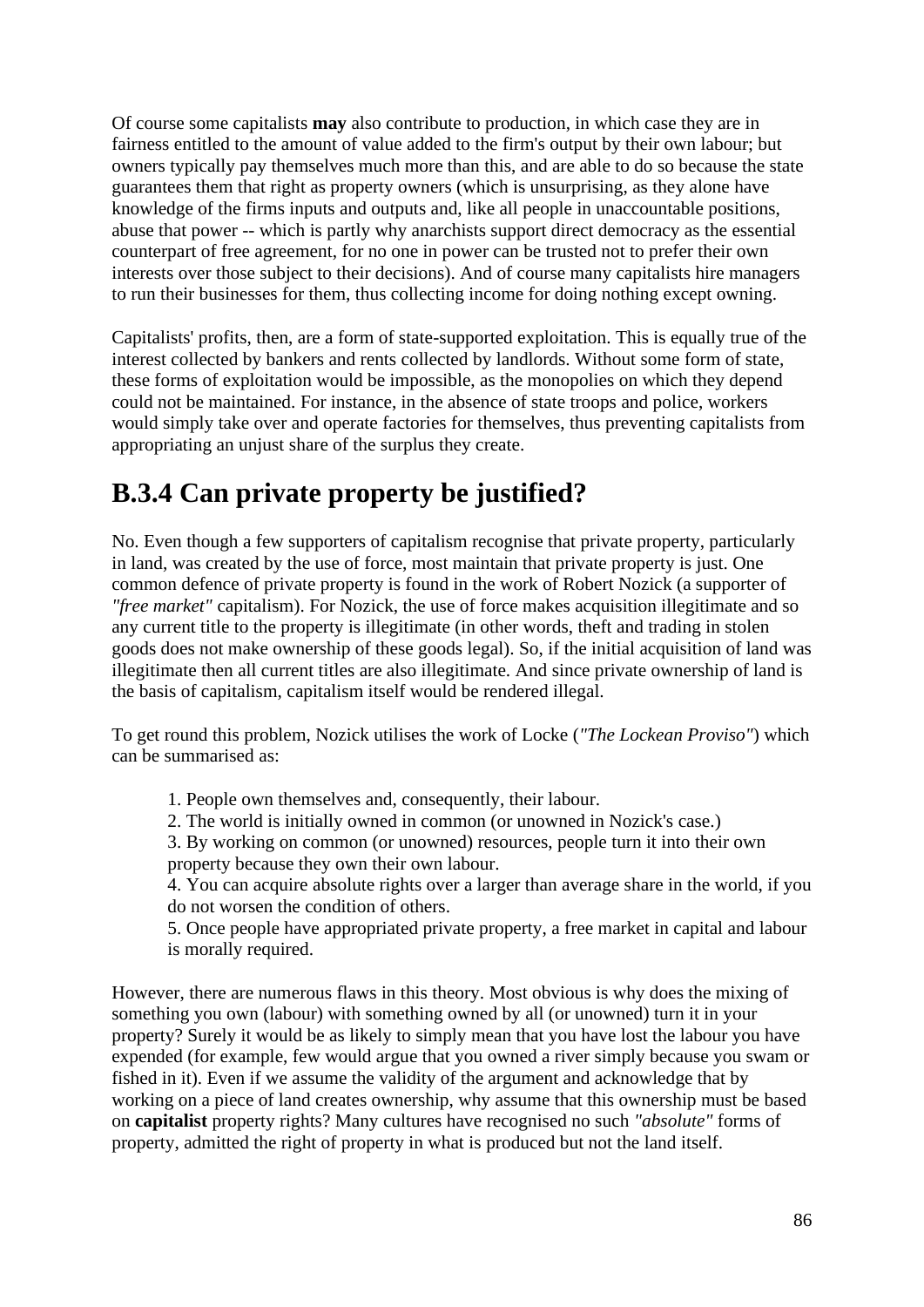As such, the assumption that expending labour turns the soil into private property does not automatically hold. You could equally argue the opposite, namely that labour, while producing ownership of the goods created, does not produce property in land, only possession. In the words of Proudhon:

*"I maintain that the possessor is paid for his trouble and industry . . . but that he acquires no right to the land. 'Let the labourer have the fruits of his labour.' Very good; but I do not understand that property in products carries with it property in raw material. Does the skill of the fisherman, who on the same coast can catch more fish than his fellows, make him proprietor of the fishing-grounds? Can the expertness of a hunter ever be regarded as a property-title to a game-forest? The analogy is perfect, -- the industrious cultivator finds the reward of his industry in the abundancy and superiority of his crop. If he has made improvements in the soil, he has the possessor's right of preference. Never, under any circumstances, can he be allowed to claim a property-title to the soil which he cultivates, on the ground of his skill as a cultivator.*

*"To change possession into property, something is needed besides labour, without which a man would cease to be proprietor as soon as he ceased to be a laborer. Now, the law bases property upon immemorial, unquestionable possession; that is, prescription. Labour is only the sensible sign, the physical act, by which occupation is manifested. If, then, the cultivator remains proprietor after he has ceased to labor and produce; if his possession, first conceded, then tolerated, finally becomes inalienable, -- it happens by permission of the civil law, and by virtue of the principle of occupancy. So true is this, that there is not a bill of sale, not a farm lease, not an annuity, but implies it . . .*

*"Man has created every thing -- every thing save the material itself. Now, I maintain that this material he can only possess and use, on condition of permanent labor, - granting, for the time being, his right of property in things which he has produced.*

*"This, then, is the first point settled: property in product, if we grant so much, does not carry with it property in the means of production; that seems to me to need no further demonstration. There is no difference between the soldier who possesses his arms, the mason who possesses the materials committed to his care, the fisherman who possesses the water, the hunter who possesses the fields and forests, and the cultivator who possesses the lands: all, if you say so, are proprietors of their products -- not one is proprietor of the means of production. The right to product is exclusive - jus in re; the right to means is common -- jus ad rem."* [**What is Property?**, pp. 120- 1]

Proudhon's argument has far more historical validity than Nozick's. Common ownership of land combined with personal use has been the dominant form of property rights for tens of thousands of years while Nozick's *"natural law"* theory dates back to Locke's work in the seventh century (itself an attempt to defend the encroachment of capitalist norms of ownership over previous common law ones). Nozick's theory only appears valid because we live in a society where the dominant form of property rights are capitalist. As such, Nozick is begging the question -- he is assuming the thing he is trying to prove.

Ignoring these obvious issues, what of Nozick's actual argument?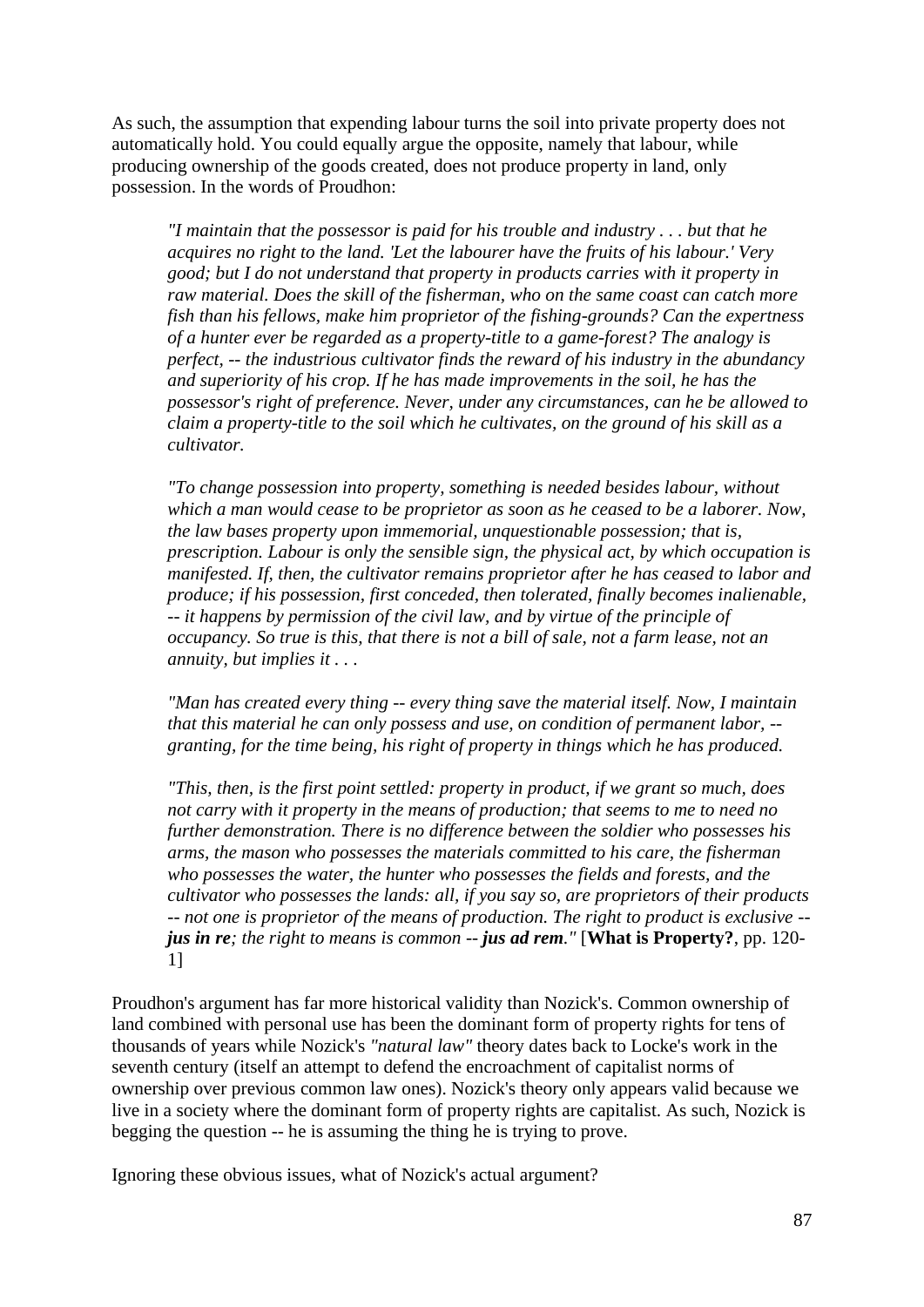The first thing to note is that it is a fairy tale, it is a myth. The current property system and its distribution of resources and ownership rights is a product of thousands of years of conflict, coercion and violence. As such, given Nozick's arguments, it is illegitimate and the current owners have no right to deprive others of access to them or to object to taxation or expropriation. However, it is precisely this conclusion which Nozick seeks to eliminate by means of his story. By presenting an ahistoric thought experiment, he hopes to convince the reader to ignore the actual history of property in order to defend the current owners of property from redistribution. Nozick's theory is only taken seriously because, firstly, it assumes the very thing it is trying to justify (i.e. capitalist property rights) and, as such, has a superficial coherence as a result and, secondly, it has obvious political utility for the rich.

The second thing to note is that the argument itself is deeply flawed. To see why, take (as an example) two individuals who share land in common. Nozick allows for one individual to claim the land as their own as long as the *"process normally giving rise to a permanent bequeathable property right in a previously unowned thing will not do so if the position of others no longer at liberty to use the thing is therefore worsened."* [**Anarchy, State and Utopia**, p. 178] Given this, one of our two land sharers can appropriate the land as long as they can provide the other with a wage greater than what they were originally producing. If this situation is achieved then, according to Nozick, the initial appropriation was just and so are all subsequent market exchanges. In this way, the unowned world becomes owned and a market system based on capitalist property rights in productive resources (the land) and labour develop.

Interestingly, for a ideology that calls itself "libertarian" Nozick's theory defines *"worse off"* in terms purely of material welfare, compared to the conditions that existed within the society based upon common use. However, the fact is if one person appropriated the land that the other cannot live off the remaining land then we have a problem. The other person has no choice but to agree to become employed by the landowner. The fact that the new land owner offers the other a wage to work their land that exceeds what the new wage slave originally produced may meet the *"Lockean Proviso"* misses the point. The important issue is that the new wage slave has no option but to work for another and, as a consequence, becomes subject to that person's authority. In other words, being *"worse off"* in terms of liberty (i.e. autonomy or self-government) is irrelevant for Nozick, a **very** telling position to take.

Nozick claims to place emphasis on self-ownership in his ideology because we are separate individuals, each with our own life to lead. It is strange, therefore, to see that Nozick does not emphasise people's ability to act on their own conception of themselves in his account of appropriation. Indeed, there is no objection to an appropriation that puts someone in an unnecessary and undesirable position of subordination and dependence on the will of others.

Notice that the fact that individuals are now subject to the decisions of other individuals is not considered by Nozick in assessing the fairness of the appropriation. The fact that the creation of private property results in the denial of important freedoms for wage slaves (namely, the wage slave has no say over the status of the land they had been utilising and no say over how their labour is used). Before the creation of private property, all managed their own work, had self-government in all aspects of their lives. After the appropriation, the new wage slave has no such liberty and indeed must accept the conditions of employment within which they relinquish control over how they spend much of their time. That this is issue is irrelevant for the Lockean Proviso shows how concerned about liberty capitalism actually is.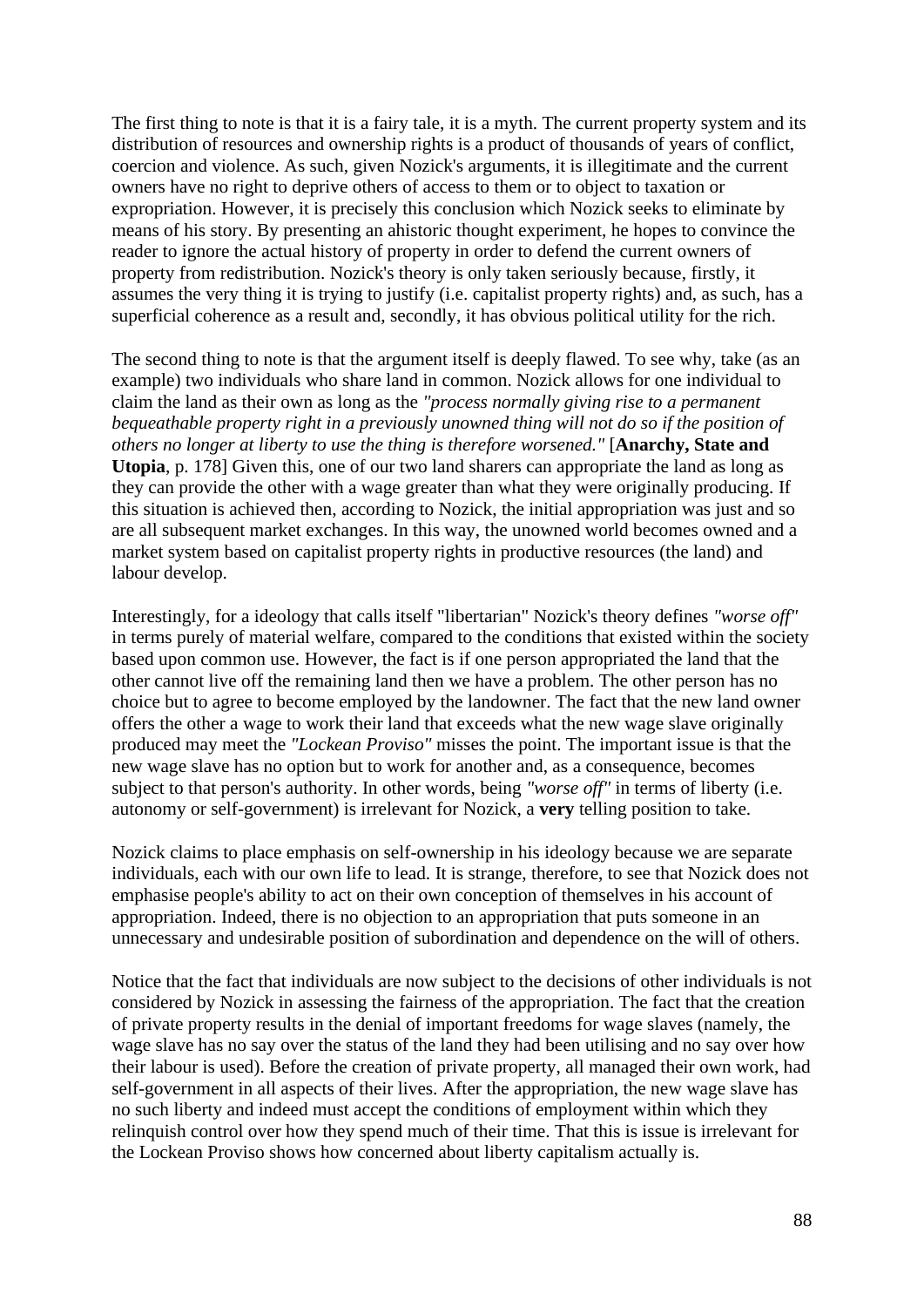Considering Nozick's many claims in favour of self-ownership and why it is important, you would think that the autonomy of the newly dispossessed wage slaves would be important to him. However, no such concern is to be found -- the autonomy of wage slaves is treated as if it were irrelevant. Nozick claims that a concern for people's freedom to lead their own lives underlies his theory of unrestricted property-rights, but, this apparently does not apply to wage slaves. His justification for the creation of private property treats only the autonomy of the land owner as relevant. However, as Proudhon rightly argues:

*"if the liberty of man is sacred, it is equally sacred in all individuals; that, if it needs property for its objective action, that is, for its life, the appropriation of material is equally necessary for all . . . Does it not follow that if one individual cannot prevent another . . . from appropriating an amount of material equal to his own, no more can he prevent individuals to come."* [**Op. Cit.**, pp. 84-85]

The implications of Nozick's argument become clear once we move beyond the initial acts of appropriation to the situation of a developed capitalist economy. In such a situation, **all** of the available useful land has been appropriated. There is massive differences in who owns what and these differences are passed on to the next generation. Thus we have a (minority) class of people who own the world and a class of people (the majority) who can only gain access to the means of life on terms acceptable to the former. How can the majority really be said to own themselves if they may do nothing without the permission of others (the owning minority).

Under capitalism people are claimed to own themselves, but this is purely formal as most people do not have independent access to resources. And as they have to use other peoples' resources, they become under the control of those who own the resources. In other words, private property reduces the autonomy of the majority of the population and creates a regime of authority which has many similarities to enslavement. As John Stuart Mill put it:

*"No longer enslaved or made dependent by force of law, the great majority are so by force of property; they are still chained to a place, to an occupation, and to conformity with the will of an employer, and debarred by the accident of birth to both the enjoyments, and from the mental and moral advantages, which others inherit without exertion and independently of desert. That this is an evil equal to almost any of those against which mankind have hitherto struggles, the poor are not wrong in believing."* [*"Chapters on Socialism"*, **Principles of Political Economy**, pp. 377-8]

Capitalism, even though claiming formal self-ownership, in fact not only restricts the selfdetermination of working class people, it also makes them a resource for others. Those who enter the market after others have appropriated all the available property are limited to charity or working for others. The latter, as we discuss in [section C,](sectionC.html) results in exploitation as the worker's labour is used to enrich others. Working people are compelled to co-operate with the current scheme of property and are forced to benefit others. This means that selfdetermination requires resources as well as rights over one's physical and mental being. Concern for self-determination (i.e. meaningful self-ownership) leads us to common property plus workers' control of production and so some form of libertarian socialism - **not** private property and capitalism.

And, of course, the appropriation of the land requires a state to defend it against the dispossessed as well as continuous interference in people's lives. Left to their own devices,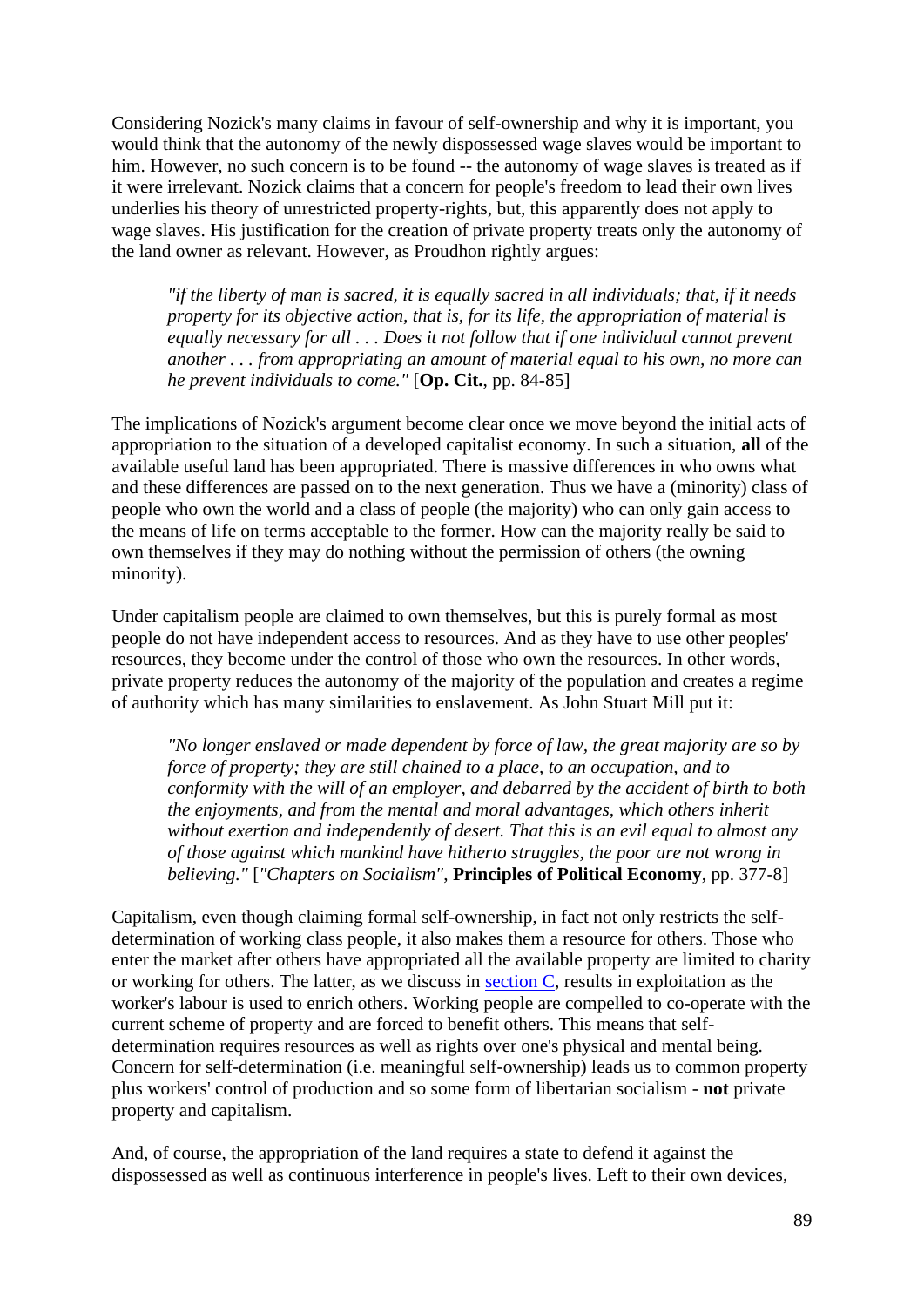people would freely use the resources around them which they considered unjustly appropriated by others and it is only continuous state intervention that prevents then from violating Nozick's principles of justice (to use Nozick's own terminology, the *"Lockean Proviso"* is a patterned theory, his claims otherwise not withstanding).

In addition, we should note that private ownership by one person presupposes non-ownership by others (*"we who belong to the proletaire class, property excommunicates us!"* [Proudhon, **Op. Cit.**, p. 105]) and so the *"free market"* restricts as well as creates liberties just as any other economic system. Hence the claim that capitalism constitutes *"economic liberty"* is obviously false. In fact, it is **based** upon denying liberty for the vast majority during work hours (as well as having serious impacts on liberty outwith work hours due to the effects of concentrations of wealth upon society).

Perhaps Nozick can claim that the increased material benefits of private property makes the acquisition justified. However, it seems strange that a theory supporting "liberty" should consider well off slaves to be better than poor free men and women. As Nozick claims that the wage slaves consent is not required for the initial acquisition, so perhaps he can claim that the gain in material welfare outweighs the loss of autonomy and so allows the initial act as an act of paternalism. But as Nozick opposes paternalism when it restricts private property rights he can hardly invoke it when it is required to generate these rights. And if we exclude paternalism and emphasise autonomy (as Nozick claims he does elsewhere in his theory), then justifying the initial creation of private property becomes much more difficult, if not impossible.

And if each owner's title to their property includes the historical shadow of the Lockean Proviso on appropriation, then such titles are invalid. Any title people have over unequal resources will be qualified by the facts that *"property is theft"* and that *"property is despotism."* The claim that private property is economic liberty is obviously untrue, as is the claim that private property can be justified in terms of anything except *"might is right."*

In summary, *"[i]f the right of life is equal, the right of labour is equal, and so is the right of occupancy."* This means that *"those who do not possess today are proprietors by the same title as those who do possess; but instead of inferring therefrom that property should be shared by all, I demand, in the name of general security, its entire abolition."* [Proudhon, **Op. Cit.**, p. 77 and p. 66] Simply put, if it is right for the initial appropriation of resources to be made then, by that very same reason, it is right for others in the same and subsequent generations to abolish private property in favour of a system which respects the liberty of all rather than a few.

For more anarchist analysis on private property and why it cannot be justified (be it by occupancy, labour, natural right, or whatever) consult Proudhon's classic work What is Property?. For further discussion on capitalist property rights see [section F.4.](sectionF.html#secf4)

#### **B.3.5 Is state owned property different from private property?**

No, far from it.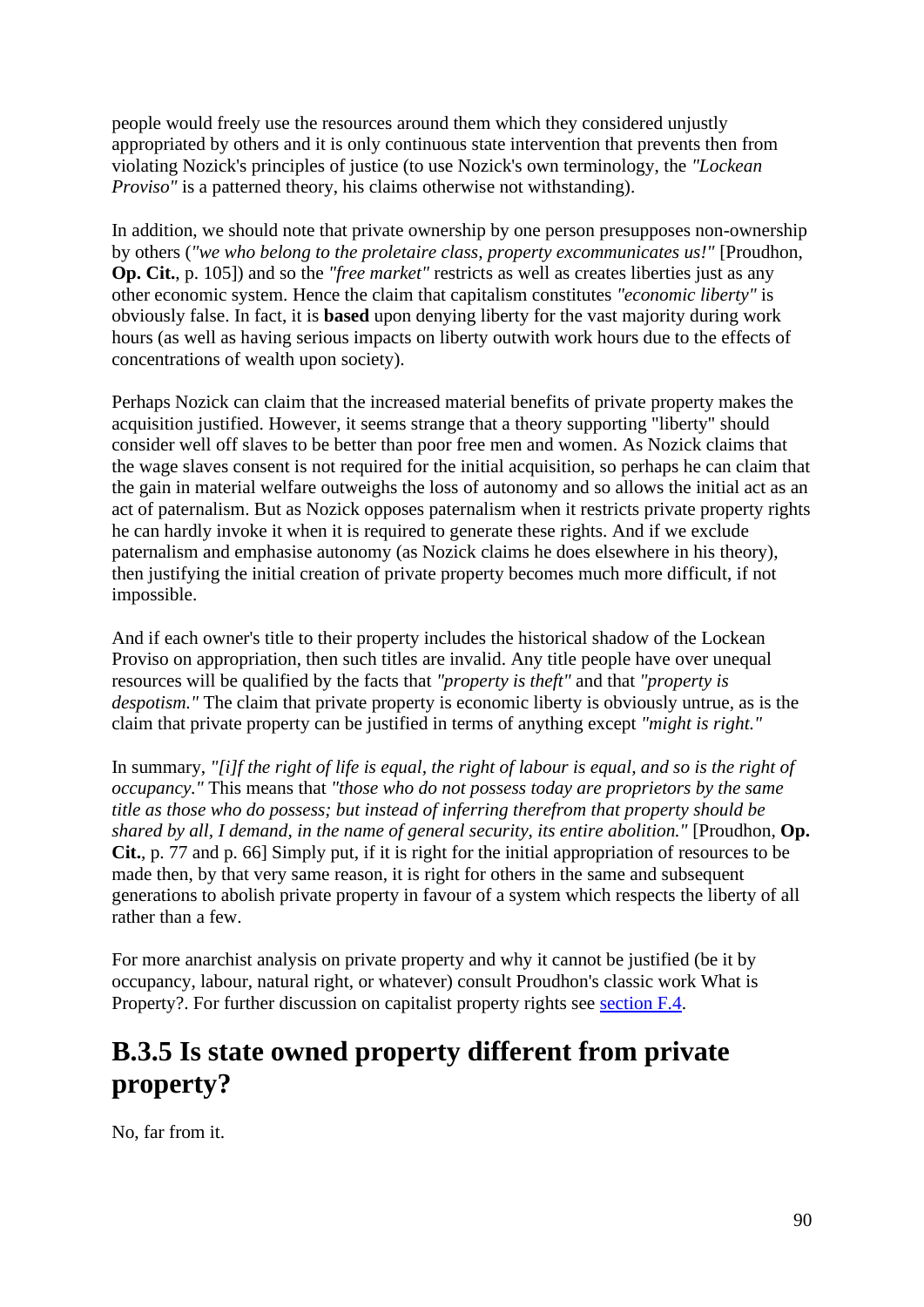State ownership should not be confused with the common or public ownership implied by the concept of *"use rights."* The state is a hierarchical instrument of coercion and, as we discussed in [section B.2,](sectionB.html#secb2) is marked by power being concentrated in a few hands. As the general populate is, by design, excluded from decision making within it this means that the state apparatus has control over the property in question. As the general public and those who use a piece of property are excluded from controlling it, state property is identical to private property. Instead of capitalists owning it, the state bureaucracy does.

This can easily be seen from the example of such so-called *"socialist"* states as the Soviet Union or China. To show why, we need only quote a market socialist who claims that China is not capitalist. According to David Schweickart a society is capitalist if, *"[i]n order to gain access to means of production (without which no one can work), most people must contract with people who own (or represent the owners of) such means. In exchange for a wage of a salary, they agree to supply the owners with a certain quantity and quality of labour. It is a crucial characteristic of the institution of wage labour that the goods or services produced do not belong to the workers who produce them but to those who supply the workers with the means of production."* Anarchists agree with Schweickart's definition of capitalism. As such, he is right to argue that a *"society of small farmers and artisans . . . is not a capitalist society, since wage labour is largely absent."* He is, however, wrong to assert that a *"society in which most of [the] means of production are owned by the central government or by local communities -- contemporary China, for example -- is not a capitalist society, since private ownership of the means of production is not dominant."* [**After Capitalism**, p. 23]

The reason is apparent. As Emma Goldman said (pointing out the obvious), if property is nationalised *"it belongs to the state; this is, the government has control of it and can dispose of it according to its wishes and views . . . Such a condition of affairs may be called state capitalism, but it would be fantastic to consider it in any sense Communistic"* (as that needs the *"socialisation of the land and of the machinery of production and distribution"* which *"belong[s] to the people, to be settled and used by individuals or groups according to their needs"* based on *"free access"*). [**Red Emma Speaks**, pp. 406-7]

Thus, by Schweickart's own definition, a system based on state ownership **is** capitalist as the workers clearly do not own the own means of production they use, the state does. Neither do they own the goods or services they produce, the state which supplies the workers with the means of production does. The difference is that rather than being a number of different capitalists there is only one, the state. It is, as Kropotkin warned, the *"mere substitution . . . of the State as the universal capitalist for the present capitalists."* [**Evolution and Environment**, p. 106] This is why anarchists have tended to call such regimes *"state capitalist"* as the state basically replaces the capitalist as boss.

While this is most clear for regimes like China's which are dictatorships, the logic also applies to democratic states. No matter if a state is democratic, state ownership is a form of exclusive property ownership which implies a social relationship which is totally different from genuine forms of socialism. Common ownership and use rights produce social relationships based on liberty and equality. State ownership, however, presupposes the existence of a government machine, a centralised bureaucracy, which stands above the members of society, both as individuals and as a group, and has the power to coerce and dominate them. In other words, when a state owns the means of life, the members of society remain proletarians, non-owners, excluded from control. Both legally and in reality, the means of life belong not to them, but to the state. As the state is not an abstraction floating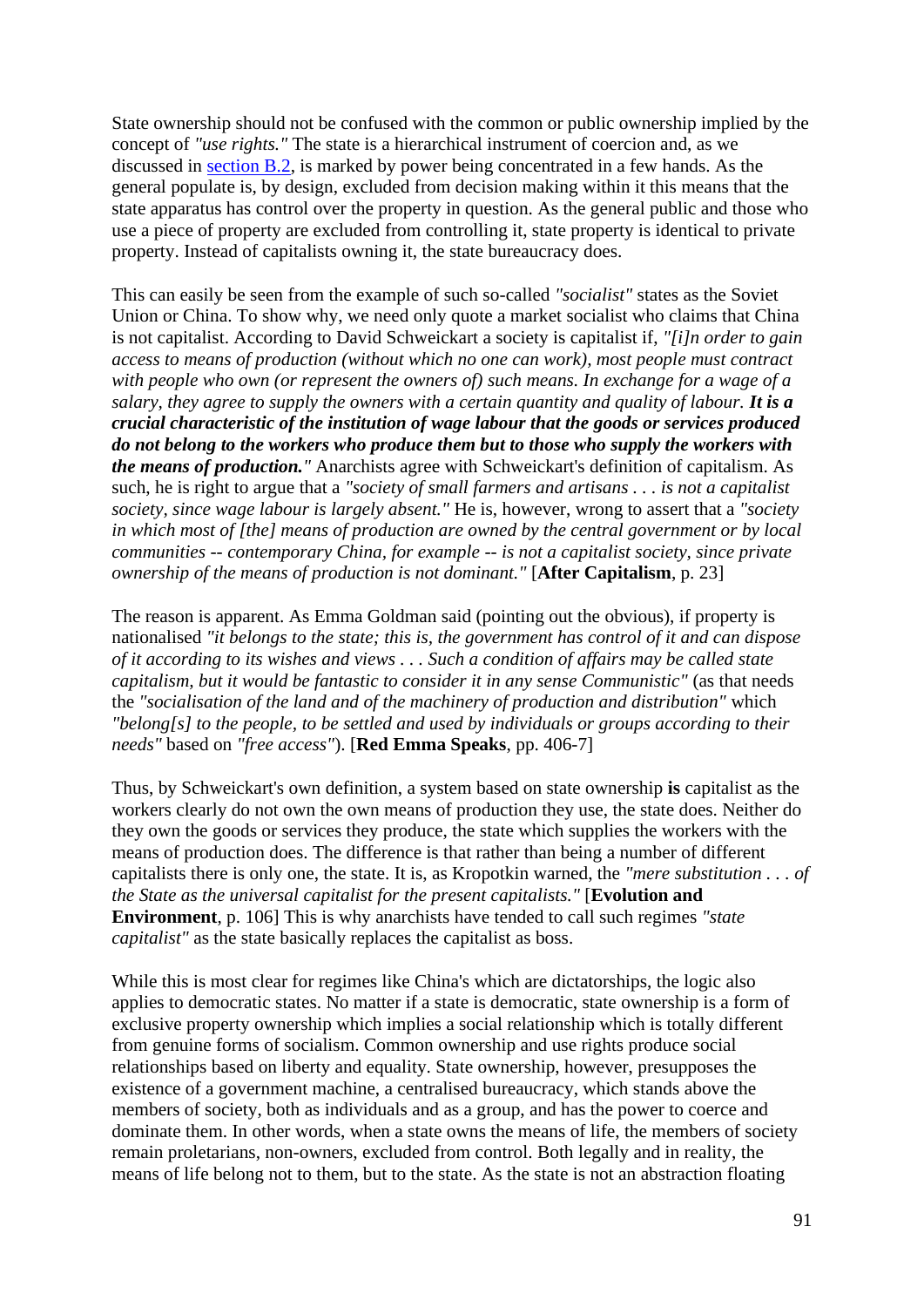above society but rather a social institution made up of a specific group of human beings, this means that this group controls and so effectively owns the property in question, not society as a whole nor those who actually use it. Just as the owning class excludes the majority, so does the state bureaucracy which means it owns the means of production, whether or not this is formally and legally recognised.

This explains why libertarian socialists have consistently stressed workers' self-management of production as the basis of any real form of socialism. To concentrate on ownership, as both Leninism and social democracy have done, misses the point. Needless to say, those regimes which have replaced capitalist ownership with state property have shown the validity the anarchist analysis in these matters (*"all-powerful, centralised Government with State Capitalism as its economic expression,"* to quote Emma Goldman's summation of Lenin's Russia [**Op. Cit.**, p. 388]). State property is in no way fundamentally different from private property -- all that changes is who exploits and oppresses the workers.

For more discussion see section H.3.13 -- *["Why is state socialism just state capitalism?"](sectionH.html#sech313)*

# **B.4 How does capitalism affect liberty?**

Private property is in many ways like a private form of state. The owner determines what goes on within the area he or she "owns," and therefore exercises a monopoly of power over it. When power is exercised over one's self, it is a source of freedom, but under capitalism it is a source of coercive authority. As Bob Black points out in **The Abolition of Work**:

*"The liberals and conservatives and Libertarians who lament totalitarianism are phoneys and hypocrites. . . You find the same sort of hierarchy and discipline in an office or factory as you do in a prison or a monastery. . . A worker is a part-time slave. The boss says when to show up, when to leave, and what to do in the meantime. He tells you how much work to do and how fast. He is free to carry his control to humiliating extremes, regulating, if he feels like it, the clothes you wear or how often you go to the bathroom. With a few exceptions he can fire you for any reason, or no reason. He has you spied on by snitches and supervisors, he amasses a dossier on every employee. Talking back is called 'insubordination,' just as if a worker is a naughty child, and it not only gets you fired, it disqualifies you for unemployment compensation. . .The demeaning system of domination I've described rules over half the waking hours of a majority of women and the vast majority of men for decades, for most of their lifespans. For certain purposes it's not too misleading to call our system democracy or capitalism or -- better still -- industrialism, but its real names are factory fascism and office oligarchy. Anybody who says these people are 'free' is lying or stupid."* [**The Abolition of Work and other essays**, p. 21]

In response to this, defenders of capitalism usually say something along the lines of *"It's a free market and if you don't like it, find another job."* Of course, there are a number of problems with this response. Most obviously is the fact that capitalism is not and has never been a "free market." As we noted in [section B.2,](sectionB.html#secb2) a key role of the state has been to protect the interests of the capitalist class and, as a consequence of this, it has intervened time and time again to skew the market in favour of the bosses. As such, to inform us that capitalism is something it has never been in order to defend it from criticism is hardly convincing.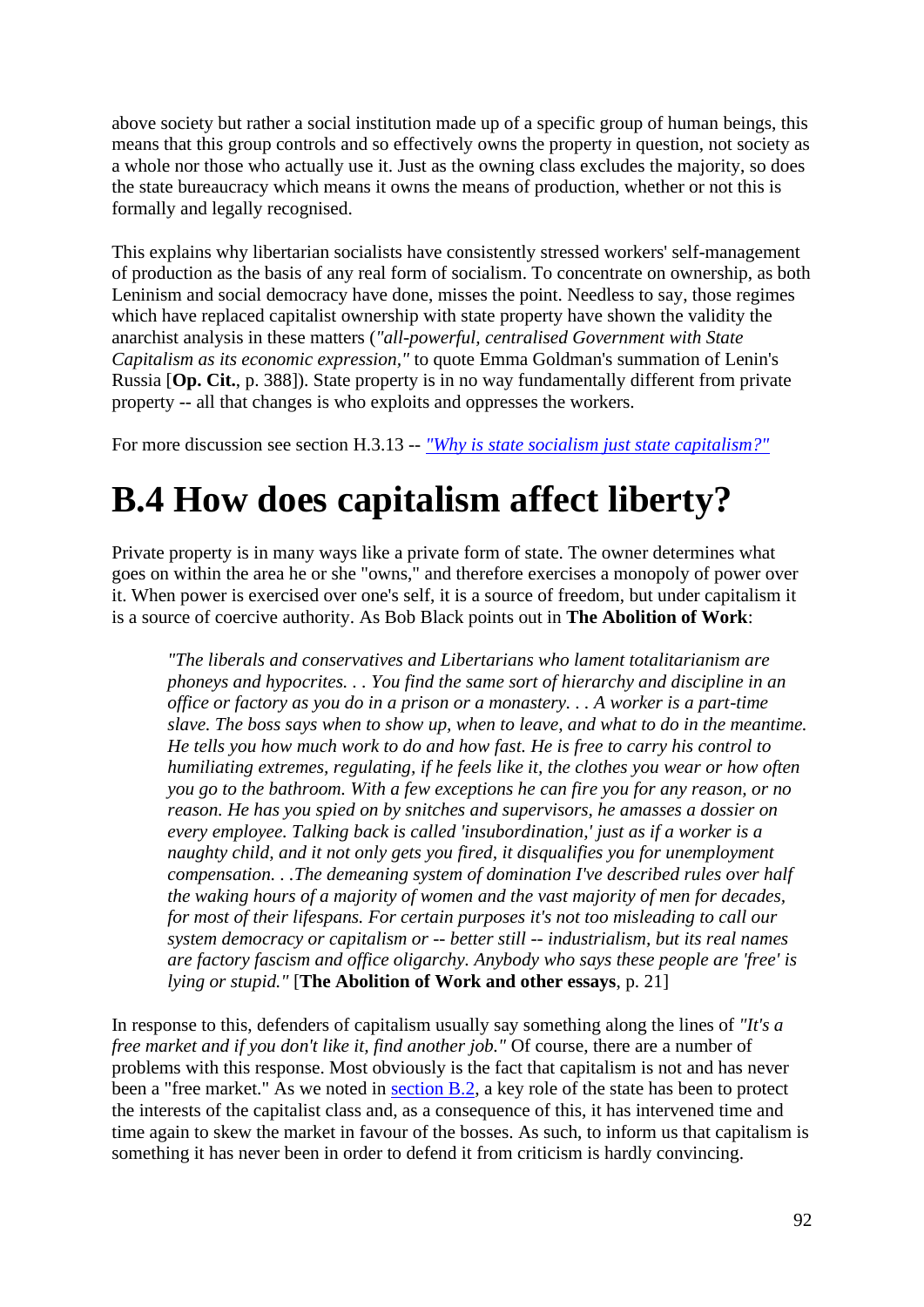However, there is another more fundamental issue with the response, namely the assumption that tyranny is an acceptable form of human interaction. To say that your option is either tolerate this boss or seek out another (hopefully more liberal) one suggests an utter lack of understanding what freedom is. Freedom is not the opportunity to pick a master, it is to be have autonomy over yourself. What capitalist ideology has achieved is to confuse having the ability to pick a master with freedom, that consent equates to liberty -- regardless of the objective circumstances shaping the choices being made or the nature of the social relationships such choices produce.

While we return to this argument in [section B.4.3,](sectionB.html#secb43) a few words seem appropriate now. To see why the capitalist response misses the point, we need only transfer the argument from the economic regime to the political. Let us assume a system of dictatorial states on an island. Each regime is a monarchy (i.e. a dictatorship). The King of each land decrees what his subjects do, who they associate with and, moreover, appropriates the fruit of their labour in exchange for food, clothing and shelter for however many hours a day he wants (the King is generous and allows his subjects some time to themselves in the evening and weekends). Some of the Kings even decree what their subjects will wear and how they will greet their fellow subjects. Few people would say that those subject to such arrangements are free.

Now, if we add the condition that any subject is free to leave a Kingdom but only if another King will let them join his regime, does that make it any more freer? Slightly, but not by much. The subjects how have a limited choice in who can govern them but the **nature** of the regime they are subjected to does not change. What we would expect to see happen is that those subjects whose skills are in demand will get better, more liberal, conditions than the others (as long as they are in demand). For the majority the conditions they are forced to accept will be as bad as before as they are easily replaceable. Both sets of subjects, however, are still under the autocratic rule of the monarchs. Neither are free but the members of one set have a more liberal regime than the others, dependent on the whims of the autocrats and their need for labour.

That this thought experiment reflects the way capitalism operates is clear. Little wonder anarchists have echoed Proudhon's complaint that *"our large capitalist associations [are] organised in the spirit of commercial and industrial feudalism."* [**Selected Writings of Pierre-Joseph Proudhon**, p. 72] Ironically, rather than deny the anarchist claim, defenders of capitalism have tried to convince us that such a regime is liberty incarnate. Yet the statist nature of private property can be seen in (right-wing) "Libertarian" (i.e. "classical" liberal) works representing the extremes of laissez-faire capitalism:

*"[I]f one starts a private town, on land whose acquisition did not and does not violate the Lockean proviso [of non-aggression], persons who chose to move there or later remain there would have no right to a say in how the town was run, unless it was granted to them by the decision procedures for the town which the owner had established."* [Robert Nozick, **Anarchy, State and Utopia**, p. 270]

This is voluntary feudalism, nothing more. And, indeed, it was. Such private towns have existed, most notably the infamous company towns of US history. Howard Zinn summarises the conditions of such "private towns" in the Colorado mine fields:

*"Each mining camp was a feudal dominion, with the company acting as lord and master. Every camp had a marshal, a law enforcement officer paid by the company.*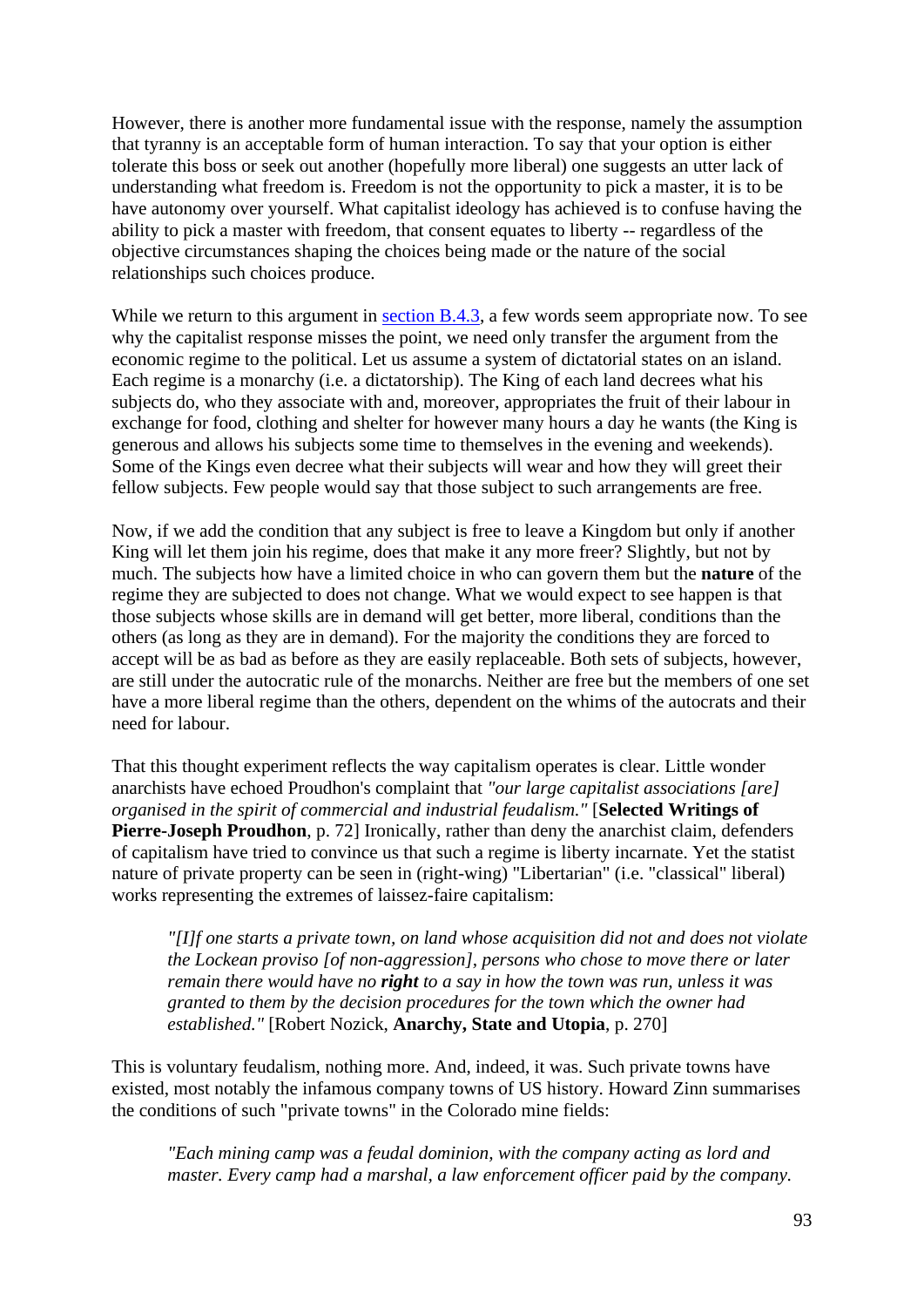*The 'laws' were the company's rules. Curfews were imposed, 'suspicious' strangers were not allowed to visit the homes, the company store had a monopoly on goods sold in the camp. The doctor was a company doctor, the schoolteachers hired by the company . . . Political power in Colorado rested in the hands of those who held economic power. This meant that the authority of Colorado Fuel & Iron and other mine operators was virtually supreme . . . Company officials were appointed as election judges. Company-dominated coroners and judges prevented injured employees from collecting damages."* [**The Colorado Coal Strike, 1913-14**, pp. 9-11]

Unsurprisingly, when the workers rebelled against this tyranny, they were evicted from their homes and the private law enforcement agents were extremely efficient in repressing the strikers: *"By the end of the strike, most of the dead and injured were miners and their families."* The strike soon took on the features of a war, with battles between strikers and their supporters and the company thugs. Ironically, when the National Guard was sent in to "restore order" the *"miners, having faced in the first five weeks of the strike what they considered a reign of terror at the hands of the private guards, . . . looked forward"* to their arrival. They *"did not know that the governor was sending these troops under pressure from the mine operators."* Indeed, the banks and corporations lent the state funds to pay for the militia. It was these company thugs, dressed in the uniform of the state militia, who murdered woman and children in the infamous Ludlow Massacre of April 20th, 1914. [**Op. Cit.**, p. 22, p. 25, p. 35]

Without irony the **New York Times** editorialised that the *"militia was as impersonal and impartial as the law."* The corporation itself hired Ivy Lee (*"the father of public relations in the United States"*) to change public opinion after the slaughter. Significantly, Lee produced a series of tracts labelled *"Facts Concerning the Struggle in Colorado for Industrial Freedom."* The head of the corporation (Rockefeller) portrayed his repression of the strikers as blow for workers' freedom, to *"defend the workers' right to work."* [quoted by Zinn, **Op. Cit.**, p. 44, p. 51 and p. 50] So much for the capitalism being the embodiment of liberty.

Of course, it can be claimed that "market forces" will result in the most liberal owners being the most successful, but a nice master is still a master (and, of course, capitalism then was more "free market" than today, suggesting that this is simply wishful thinking). To paraphrase Tolstoy, *"the liberal capitalist is like a kind donkey owner. He will do everything for the donkey -- care for it, feed it, wash it. Everything except get off its back!"* And as Bob Black notes, *"Some people giving orders and others obeying them: this is the essence of servitude. . . . But freedom means more than the right to change masters."* [*The Libertarian as Conservative*, **The Abolition of Work and other essays**, p. 147] That supporters of capitalism often claim that this "right" to change masters **is** the essence of "freedom" is a telling indictment of the capitalist notion of "liberty."

Needless to say, the authoritarianism of capitalism is not limited to the workplace. Capitalists seek to bolster their power within society as a whole, via the state. Capitalists call upon and support the state when it acts in **their** interests and when it supports **their** authority and power. Any apparent "conflict" between state and capital is like two gangsters fighting over the proceeds of a robbery: they will squabble over the loot and who has more power in the gang, but they need each other to appropriate the goods and defend their "property" against those from whom they stole it.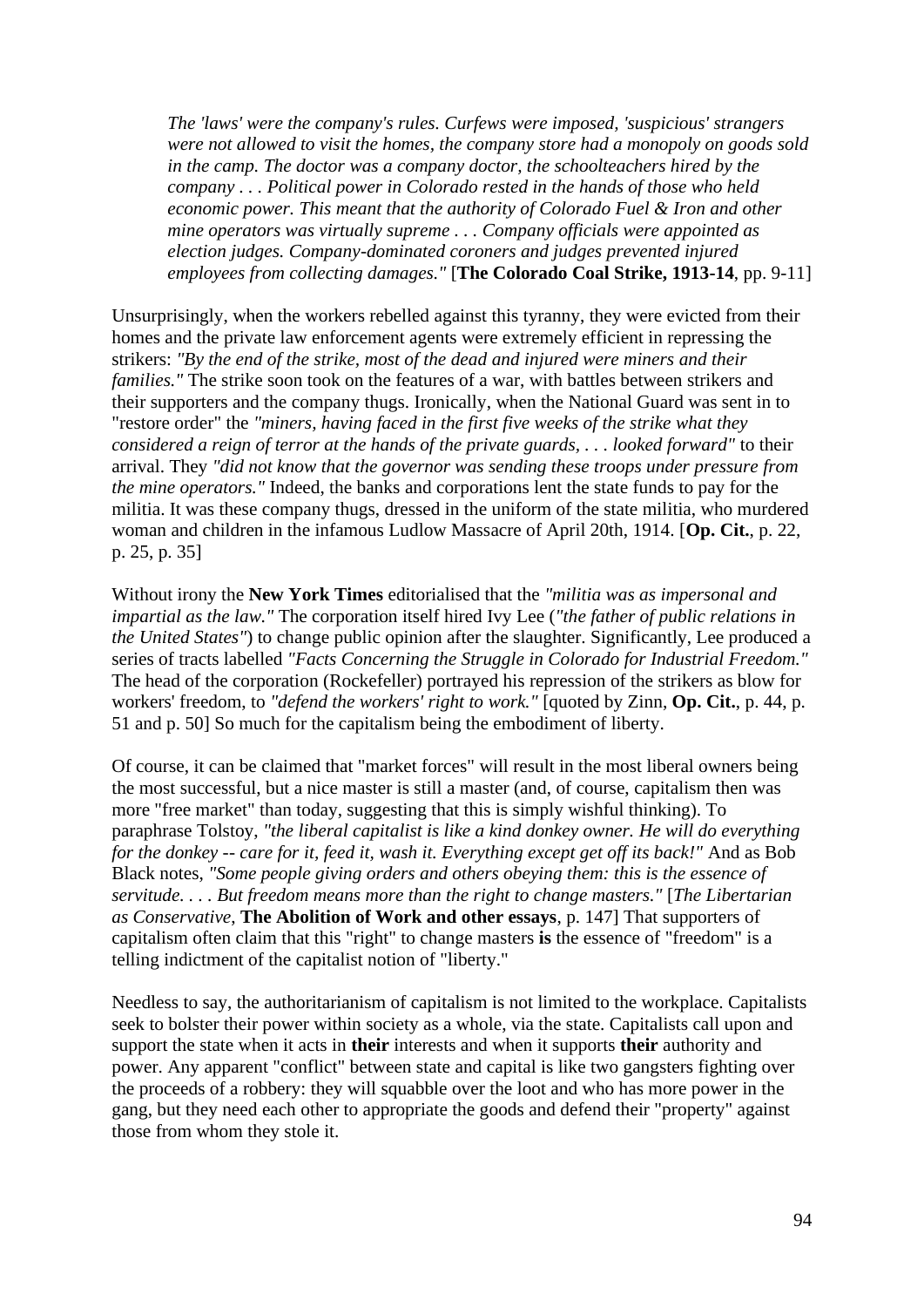Unlike a company, however, the democratic state can be influenced by its citizens, who are able to act in ways that limit (to some extent) the power of the ruling elite to be "left alone" to enjoy their power. As a result, the wealthy hate the democratic aspects of the state, and its ordinary citizens, as potential threats to their power. This "problem" was noted by Alexis de Tocqueville in early 19th-century America:

*"It is easy to perceive that the wealthy members of the community entertain a hearty distaste to the democratic institutions of their country. The populace is at once the object of their scorn and their fears."*

These fears have not changed, nor has the contempt for democratic ideas. To quote one US Corporate Executive, *"one man, one vote will result in the eventual failure of democracy as we know it."* [L. Silk and D. Vogel, **Ethics and Profits: The Crisis of Confidence in American Business**, pp. 189f]

This contempt for democracy does not mean that capitalists are **anti**-state. Far from it. As previously noted, capitalists depend on the state. This is because *"[classical] Liberalism, is in theory a kind of anarchy without socialism, and therefore is simply a lie, for freedom is not possible without equality. . .The criticism liberals direct at government consists only of wanting to deprive it some of its functions and to call upon the capitalists to fight it out amongst themselves, but it cannot attack the repressive functions which are of its essence: for without the gendarme the property owner could not exist."* [Errico Malatesta, **Anarchy**, p. 47]

We have discussed the state and how the ruling elite control in [section B.2](sectionB.html#secb2) and will not do so here. Nor we will discuss the ways in which the elite use that state to enforce private property (see [section B.3\)](sectionB.html#secb3) or use the state to intervene in society (see [section D.1\)](sectionD.html#secd1). Rather, the rest of this section will discuss how capitalism impacts on freedom and autonomy and why the standard apologetics by defenders of capitalism fail.

#### **B.4.1 Is capitalism based on freedom?**

For anarchists, freedom means both *"freedom from"* and *"freedom to."* "Freedom from" signifies not being subject to domination, exploitation, coercive authority, repression, or other forms of degradation and humiliation. "Freedom to" means being able to develop and express one's abilities, talents, and potentials to the fullest possible extent compatible with the maximum freedom of others. Both kinds of freedom imply the need for self-management, responsibility, and independence, which basically means that people have a say in the decisions that affect their lives. And since individuals do not exist in a social vacuum, it also means that freedom **must** take on a collective aspect, with the associations that individuals form with each other (e.g. communities, work groups, social groups) being run in a manner which allows the individual to participate in the decisions that the group makes. Thus freedom for anarchists requires participatory democracy, which means face-to-face discussion and voting on issues by the people affected by them.

Are these conditions of freedom met in the capitalist system? Obviously not. Despite all their rhetoric about "democracy," most of the "advanced" capitalist states remain only superficially democratic -- and this because the majority of their citizens are employees who spend about half their waking hours under the thumb of capitalist dictators (bosses) who allow them no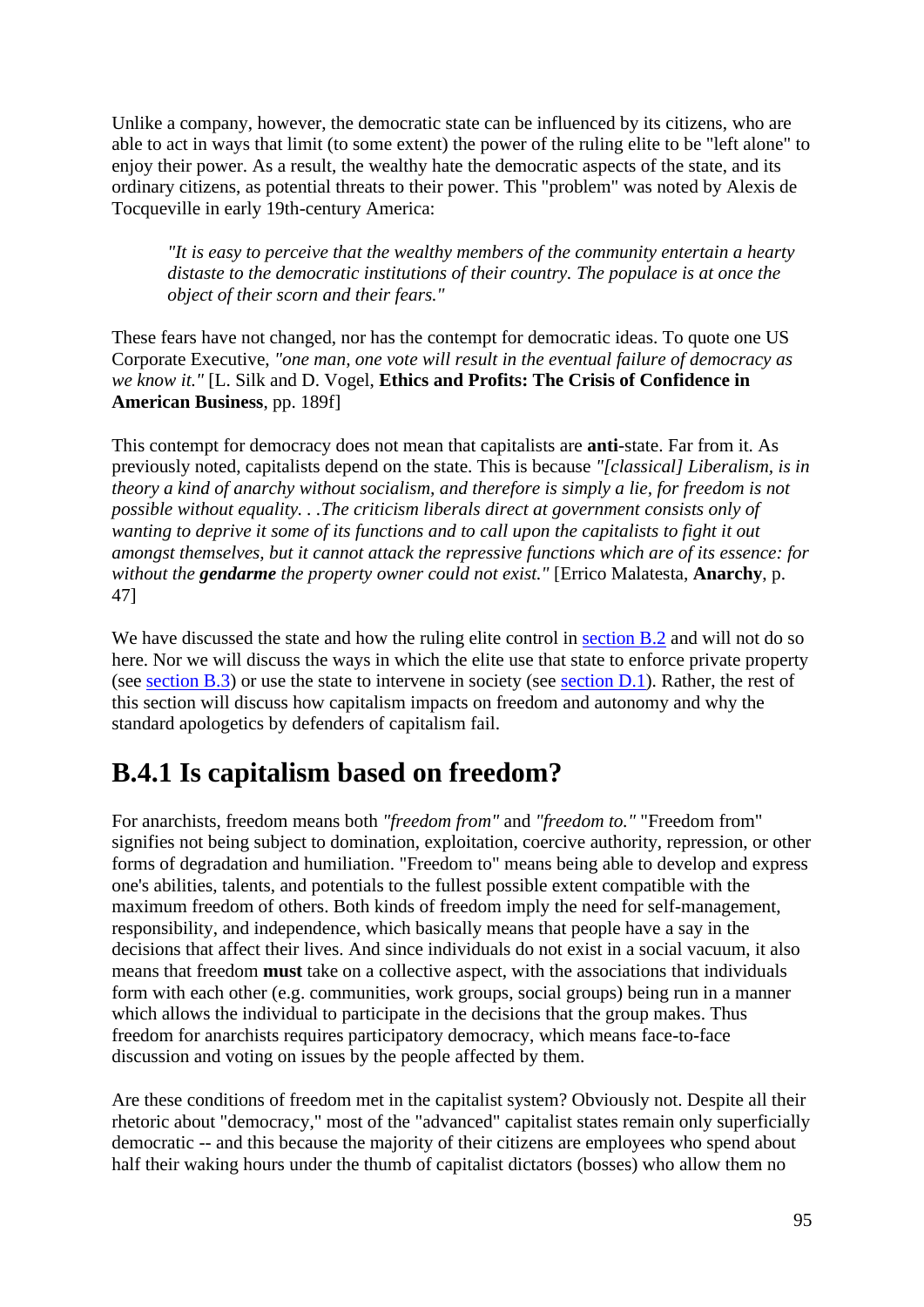voice in the crucial economic decisions that affect their lives most profoundly and require them to work under conditions inimical to independent thinking. If the most basic freedom, namely freedom to think for oneself, is denied, then freedom itself is denied.

The capitalist workplace is profoundly undemocratic. Indeed, as Noam Chomsky points out, the oppressive authority relations in the typical corporate hierarchy would be called fascist or totalitarian if we were referring to a political system. In his words :

*"There's nothing individualistic about corporations. These are big conglomerate institutions, essentially totalitarian in character, but hardly individualistic. There are few institutions in human society that have such strict hierarchy and top-down control as a business organisation. Nothing there about 'don't tread on me`. You're being tread on all the time."* [**Keeping the Rabble in Line**, p. 280]

Far from being "based on freedom," then, capitalism actually destroys freedom. In this regard, Robert E. Wood, the chief executive officer of Sears, spoke plainly when he said *"[w]e stress the advantages of the free enterprise system, we complain about the totalitarian state, but... we have created more or less of a totalitarian system in industry, particularly in large industry."* [quoted by Allan Engler, **Apostles of Greed**, p. 68]

Or, as Chomsky puts it, supporters of capitalism do not understand *"the fundamental doctrine, that you should be free from domination and control, including the control of the manager and the owner"* [Feb. 14th, 1992 appearance on **Pozner/Donahue**].

Under corporate authoritarianism, the psychological traits deemed most desirable for average citizens to possess are efficiency, conformity, emotional detachment, insensitivity, and unquestioning obedience to authority -- traits that allow people to survive and even prosper as employees in the company hierarchy. And of course, for "non-average" citizens, i.e., bosses, managers, administrators, etc., **authoritarian** traits are needed, the most important being the ability and willingness to dominate others.

But all such master/slave traits are inimical to the functioning of real (i.e. participatory/libertarian) democracy, which requires that citizens have qualities like flexibility, creativity, sensitivity, understanding, emotional honesty, directness, warmth, realism, and the ability to mediate, communicate, negotiate, integrate and co-operate. Therefore, capitalism is not only **un**democratic, it is **anti**-democratic, because it promotes the development of traits that make real democracy (and so a libertarian society) impossible.

Many capitalist apologists have attempted to show that capitalist authority structures are "voluntary" and are, therefore, somehow not a denial of individual and social freedom. Milton Friedman (a leading free market capitalist economist) has attempted to do just this. Like most apologists for capitalism he ignores the authoritarian relations explicit within wage labour (within the workplace, "co-ordination" is based upon top-down command, **not** horizontal co-operation). Instead he concentrates on the decision of a worker to sell their labour to a **specific** boss and so ignores the lack of freedom within such contracts. He argues that *"individuals are effectively free to enter or not enter into any particular exchange, so every transaction is strictly voluntary. . . The employee is protected from coercion by the employer because of other employers for whom he can work."* [**Capitalism and Freedom**, pp. 14-15]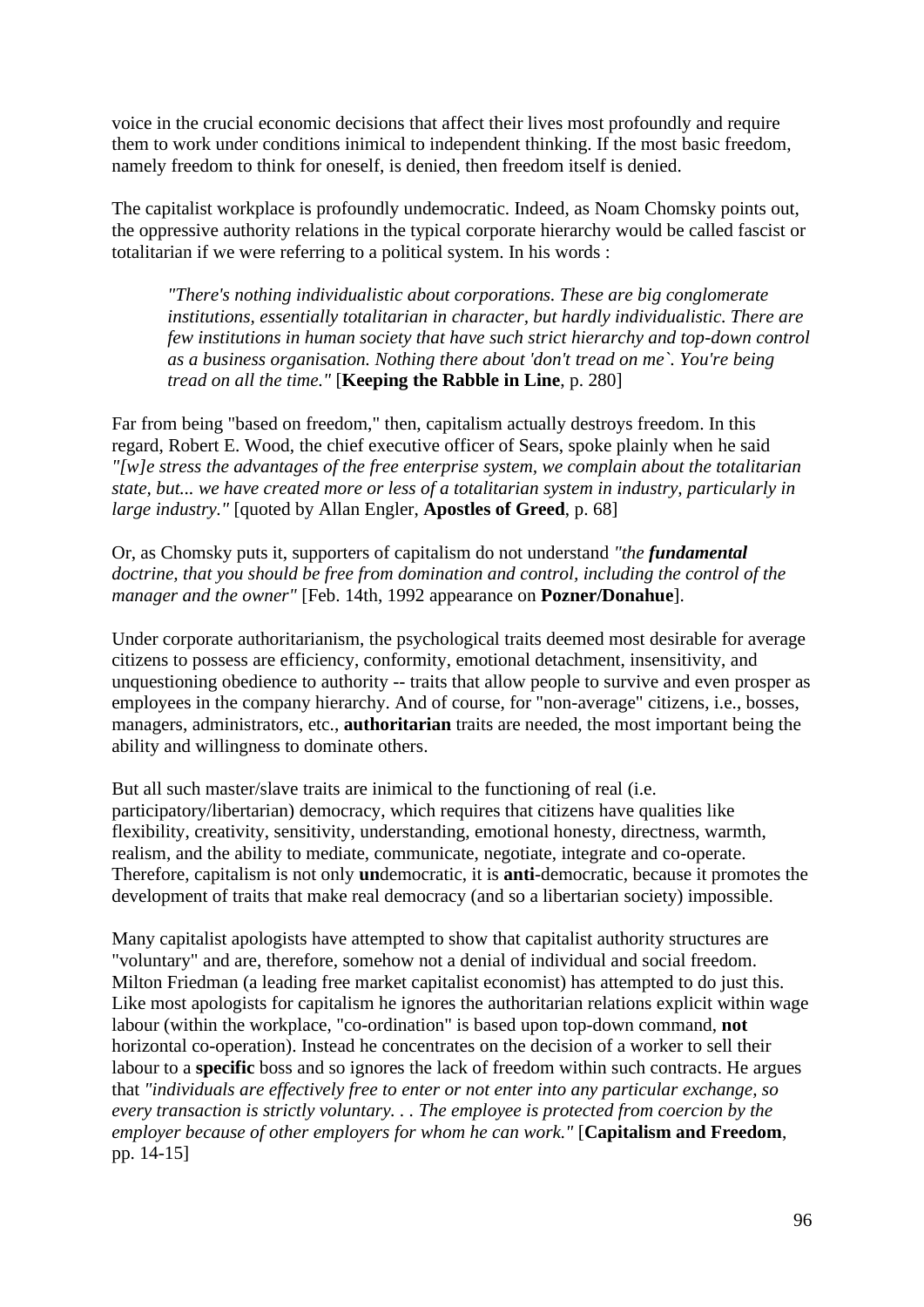Friedman, to prove the free nature of capitalism, compares capitalism with a simple exchange economy based upon independent producers. He states that in such a simple economy each household *"has the alternative of producing directly for itself, [and so] it need not enter into any exchange unless it benefits from it. Hence no exchange will take place unless both parties do benefit from it. Co-operation is thereby achieved without coercion."* Under capitalism (or the *"complex"* economy) Friedman states that *"individuals are effectively free to enter or not to enter into any particular exchange, so that every transaction is strictly voluntary."* [**Op. Cit.**, p. 13 and p. 14]

A moments thought, however, shows that capitalism is not based on *"strictly voluntary"* transactions as Friedman claims. This is because the proviso that is required to make every transaction *"strictly voluntary"* is **not** freedom not to enter any **particular** exchange, but freedom not to enter into any exchange **at all.**

This, and only this, was the proviso that proved the simple model Friedman presents (the one based upon artisan production) to be voluntary and non-coercive; and nothing less than this would prove the complex model (i.e. capitalism) is voluntary and non-coercive. But Friedman is clearly claiming above that freedom not to enter into any **particular** exchange is enough and so, **only by changing his own requirements**, can he claim that capitalism is based upon freedom.

It is easy to see what Friedman has done, but it is less easy to excuse it (particularly as it is so commonplace in capitalist apologetics). He moved from the simple economy of exchange between independent producers to the capitalist economy without mentioning the most important thing that distinguishes them - namely the separation of labour from the means of production. In the society of independent producers, the worker had the choice of working for themselves - under capitalism this is not the case. For capitalist economists like Friedman, workers choose whether to work or not. The bosses must pay a wage to cover the "disutility" of labour. In reality, of course, most workers face the choice of working or starvation/poverty. Capitalism is based upon the existence of a labour force without access to capital or land, and therefore without a choice as to whether to put its labour in the market or not. Friedman would, hopefully, agree that where there is no choice there is coercion. His attempted demonstration that capitalism co-ordinates without coercion therefore fails.

Capitalist apologists are able to convince some people that capitalism is "based on freedom" only because the system has certain superficial **appearances** of freedom. On closer analysis these appearances turn out to be deceptions. For example, it is claimed that the employees of capitalist firms have freedom because they can always quit. To requote Bob Black:

*"Some people giving orders and others obeying them: this is the essence of servitude. Of course, as [right-Libertarians] smugly [observe], 'one can at least change jobs,' but you can't avoid having a job -- just as under statism one can at least change nationalities but you can't avoid subjection to one nation-state or another. But freedom means more than the right to change masters."* [*"The Libertarian as Conservative"*, **The Abolition of Work and other essays**, p. 147]

Under capitalism, workers have only the Hobson's choice of being governed/exploited or living on the street.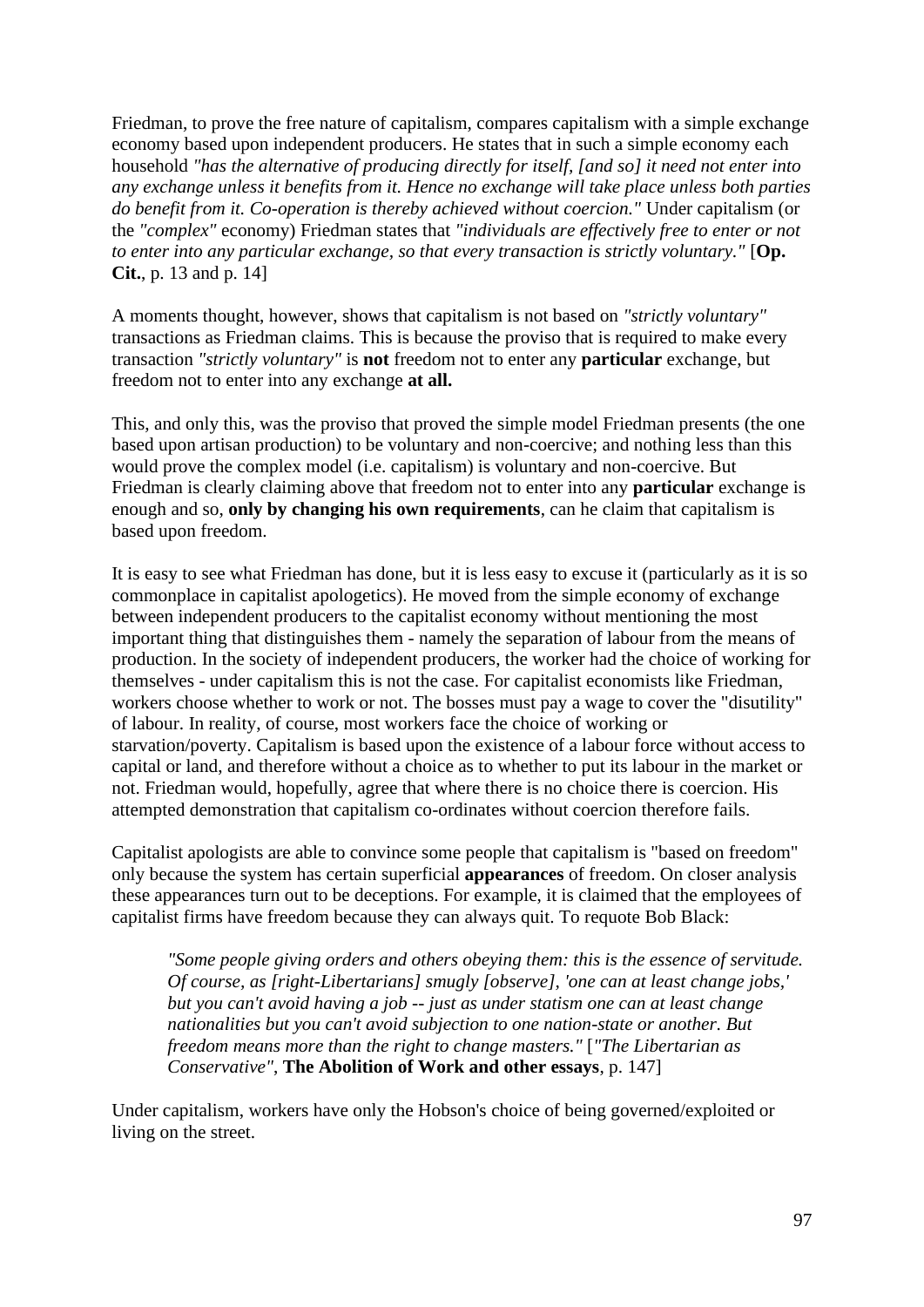Anarchists point out that for choice to be real, free agreements and associations must be based on the social equality of those who enter into them, and both sides must receive roughly equivalent benefit. But social relations between capitalists and employees can never be equal, because private ownership of the means of production gives rise to social hierarchy and relations of coercive authority and subordination, as was recognised even by Adam Smith (see [below\)](sectionB.html#secb43).

The picture painted by Walter Reuther (one time head of the US autoworkers' union) of working life in America before the Wagner act is a commentary on class inequality : *"Injustice was as common as streetcars. When men walked into their jobs, they left their dignity, their citizenship and their humanity outside. They were required to report for duty whether there was work or not. While they waited on the convenience of supervisors and foremen they were unpaid. They could be fired without a pretext. They were subjected to arbitrary, senseless rules . . . Men were tortured by regulations that made difficult even going to the toilet. Despite grandiloquent statements from the presidents of huge corporations that their door was open to any worker with a complaint, there was no one and no agency to which a worker could appeal if he were wronged. The very idea that a worker could be wronged seemed absurd to the employer."* Much of this indignity remains, and with the globalisation of capital, the bargaining position of workers is further deteriorating, so that the gains of a century of class struggle are in danger of being lost.

A quick look at the enormous disparity of power and wealth between the capitalist class and the working class shows that the benefits of the "agreements" entered into between the two sides are far from equal. Walter Block, a leading ideologue of the Canadian right-libertarian "think-tank" the Fraser Institute, makes clear the differences in power and benefits when discussing sexual harassment in the workplace:

*"Consider the sexual harassment which continually occurs between a secretary and a boss . . . while objectionable to many women, [it] is not a coercive action. It is rather part of a package deal in which the secretary agrees to all aspects of the job when she agrees to accept the job, and especially when she agrees to keep the job. The office is, after all, private property. The secretary does not have to remain if the 'coercion' is objectionable."* [quoted by Engler, **Op. Cit.**, p. 101]

The primary goal of the Fraser Institute is to convince people that all other rights must be subordinated to the right to enjoy wealth. In this case, Block makes clear that under private property, only bosses have "freedom to," and most also desire to ensure they have "freedom from" interference with this right.

So, when capitalists gush about the "liberty" available under capitalism, what they are really thinking of is their state-protected freedom to exploit and oppress workers through the ownership of property, a freedom that allows them to continue amassing huge disparities of wealth, which in turn insures their continued power and privileges. That the capitalist class in liberal-democratic states **gives** workers the right to change masters (though this is not true under state capitalism) is far from showing that capitalism is based on freedom, For as Peter Kropotkin rightly points out, *"freedoms are not given, they are taken."* [Peter Kropotkin, **Words of a Rebel**, p. 43] In capitalism, you are "free" to do anything you are permitted to do by your masters, which amounts to "freedom" with a collar and leash.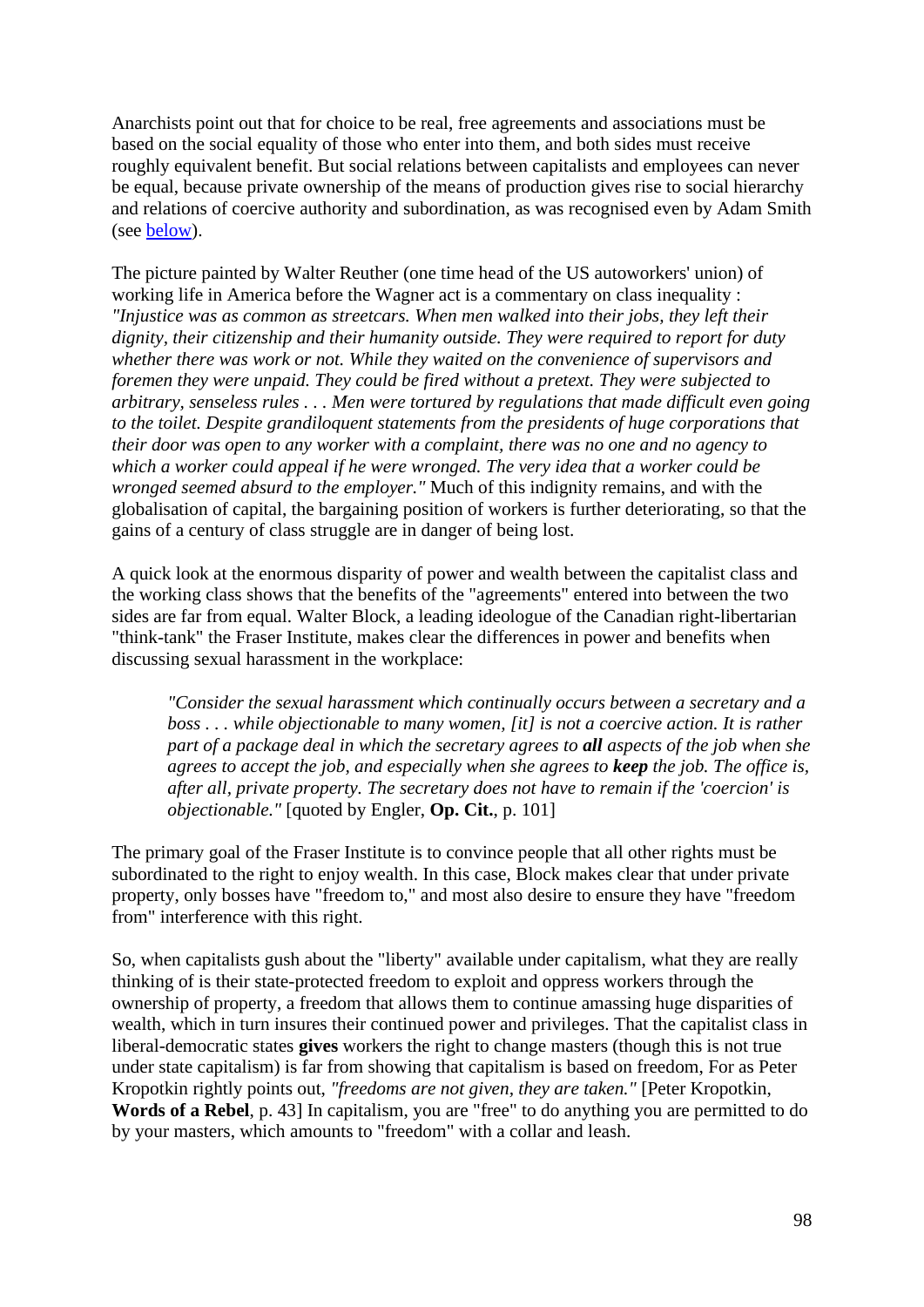#### **B.4.2 Is capitalism based on self-ownership?**

Murray Rothbard, a leading "libertarian" capitalist, claims that capitalism is based on the *"basic axiom"* of *"the right to self-ownership."* This *"axiom"* is defined as *"the absolute right of each man [sic] . . . to control [his or her] body free of coercive interference. Since each individual must think, learn, value, and choose his or her ends and means in order to survive and flourish, the right to self-ownership gives man [sic] the right to perform these vital activities without being hampered by coercive molestation."* [**For a New Liberty**, pp. 26-27]

At first sight, this appears to sound reasonable. That we "own" ourselves and, consequently, we decide what we do with ourselves has an intuitive appeal. Surely this is liberty? Thus, in this perspective, liberty *"is a condition in which a person's ownership rights in his own body and his legitimate material property are not invaded, are not aggressed against."* It also lends itself to contrasts with slavery, where one individual owns another and *"the slave has little or no right to self-ownership; his person and his produce are systematically expropriated by his master by the use of violence."* [Rothbard, **Op. Cit.**, p. 41] This means that "self-ownership" can be portrayed as the opposite of slavery: we have the dominion over ourselves that a slaveholder has over their slave. This means that slavery is wrong because the slave owner has stolen the rightful property of the slave, namely their body (and its related abilities). This concept is sometimes expressed as people having a "natural" or "inalienable" right to own their own body and the product of their own labour.

Anarchists, while understanding the appeal of the idea, are not convinced. That "selfownership," like slavery, places issues of freedom and individuality within the context of private property -- as such it shares the most important claim of slavery, namely that people can be objects of the rules of private property. It suggests an alienated perspective and, moreover, a fatal flaw in the dogma. This can be seen from how the axiom is used in practice. In as much as the term "self-ownership" is used simply as an synonym for "individual autonomy" anarchists do not have an issue with it. However, the "basic axiom" is not used in this way by the theorists of capitalism. Liberty in the sense of individual autonomy is not what "self-ownership" aims to justify. Rather, it aims to justify the denial of liberty, not its exercise. It aims to portray social relationships, primarily wage labour, in which one person commands another as examples of liberty rather than what they are, examples of domination and oppression. In other words, "self-ownership" becomes the means by which the autonomy of individuals is limited, if not destroyed, in the name of freedom and liberty.

This is exposed in the right-libertarian slogan *"human rights are property rights."* Assuming this is true, it means that you can alienate your rights, rent them or sell them like any other kind of property. Moreover, if you have no property, you have no human rights as you have no place to exercise them. As Ayn Rand, another ideologue for "free market" capitalism stated, *"there can be no such thing as the right to unrestricted freedom of speech (or of action) on someone else's property."* [**Capitalism: The Unknown Ideal**, p. 258] If you are in someone else's property (say at work) you have no basic rights at all, beyond the right not to be harmed (a right bosses habitually violate anyway by ignoring health and safety issues).

Self-ownership justifies this. You have rented out the property in your person (labour services) and, consequently, another person can tell you what to do, when to do and how to do it. Thus property comes into conflict with liberty. If you argue that *"human rights are property rights"* you automatically ensure that human rights are continually violated in practice simply because there is a conflict between property and liberty. This is not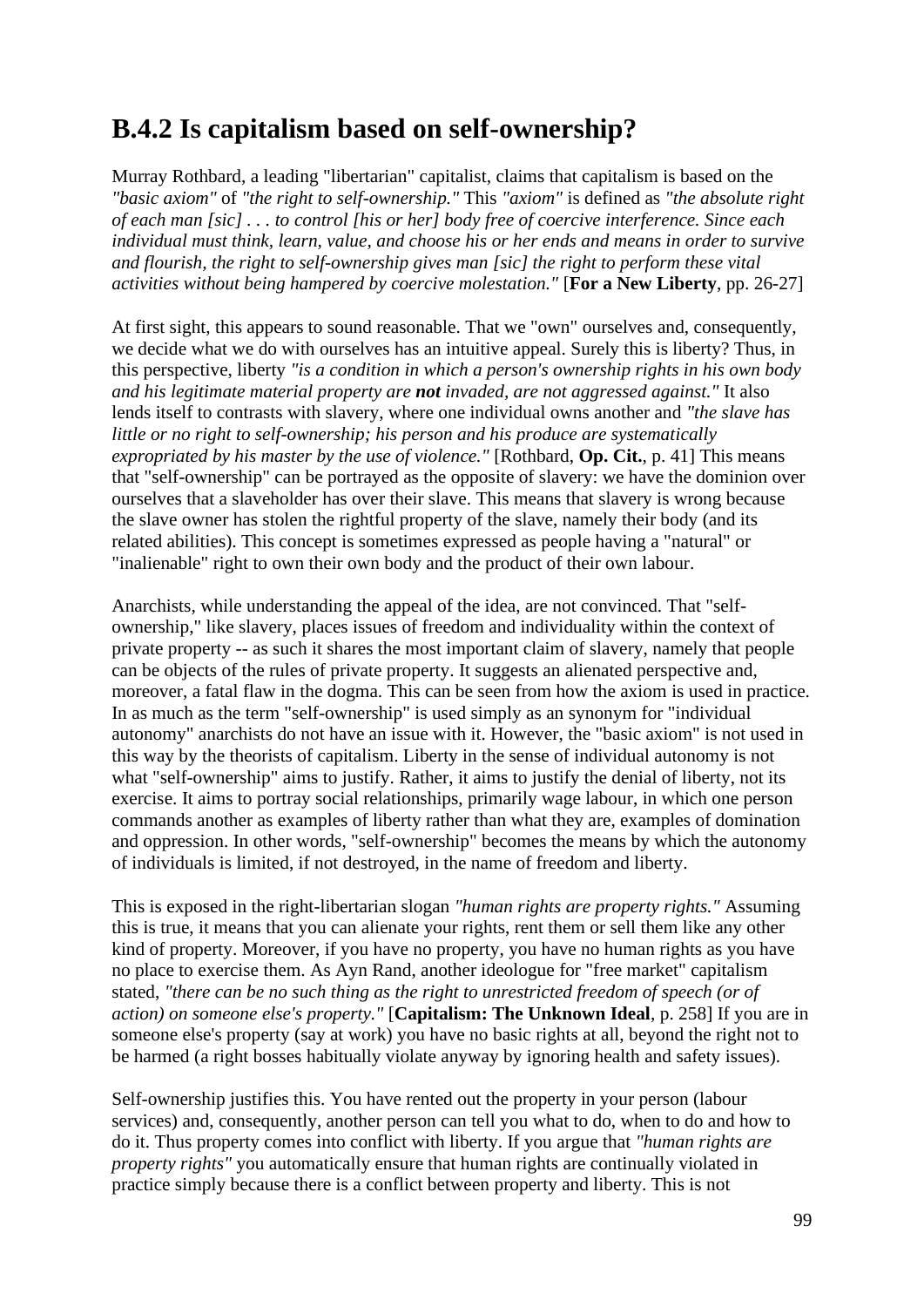surprising, as the "property rights" theory of liberty was created to justify the denial of other people's liberty and the appropriation of their labour.

Clearly, then, we reach a problem with "self-ownership" (or property in the person) once we take into account private property and its distribution. In a nutshell, capitalists don't pay their employees to perform the other *"vital activities"* listed by Rothbard (learning, valuing, choosing ends and means) -- unless, of course, the firm requires that workers undertake such activities in the interests of company profits. Otherwise, workers can rest assured that any efforts to engage in such *"vital activities"* on company time **will** be *"hampered"* by *"coercive molestation."* Therefore wage labour (the basis of capitalism) in practice **denies** the rights associated with "self-ownership," thus alienating the individual from his or her basic rights. Or as Michael Bakunin expressed it, *"the worker sells his person and his liberty for a given time"* under capitalism. [**The Political Philosophy of Bakunin**, p. 187]

In a society of relative equals, "property" would not be a source of power as use would coincidence with occupancy (i.e. private property would be replaced by possession). For example, you would still be able to fling a drunk out of your home. But in a system based on wage labour (i.e. capitalism), property is a different thing altogether, becoming a source of **institutionalised** power and coercive authority through hierarchy. As Noam Chomsky writes, capitalism is based on *"a particular form of authoritarian control. Namely, the kind that comes through private ownership and control, which is an extremely rigid system of domination."* When "property" is purely what you, as an individual, use (i.e. **possession**) it is not a source of power. In capitalism, however, "property" rights no longer coincide with **use** rights, and so they become a **denial** of freedom and a source of authority and power over the individual.

As we've seen in the discussion of hierarchy (sections  $A.2.8$  and  $B.1$ ), all forms of authoritarian control depend on *"coercive molestation"* -- i.e. the use or threat of sanctions. This is definitely the case in company hierarchies under capitalism. Bob Black describes the authoritarian nature of capitalism as follows:

*"[T]he place where [adults] pass the most time and submit to the closest control is at work. Thus . . . it's apparent that the source of the greatest direct duress experienced by the ordinary adult is not the state but rather the business that employs him. Your foreman or supervisor gives you more or-else orders in a week than the police do in a decade."* [*"The Libertarian as Conservative"*, **The Abolition of Work and other essays**, p. 145]

In developing nations, this control can easily been seen to be an utter affront to human dignity and liberty. There a workplace is often *"surrounded by barbed wire. Behind its locked doors . . . workers are supervised by guards who beat and humiliate them on the slightest pretext . . . Each worker repeats the same action -- sewing on a belt loop, stitching a sleeve - maybe two thousand times a day. They work under painfully bright lights, for twelve- to fourteen-hour shifts, in overheated factories, with too few bathroom breaks, and restricted access to water (to reduce the need for more bathroom breaks), which is often foul and unfit for human consumption in any event."* The purpose is *"to maximise the amount of profit that could be wrung out"* of the workers, with the *"time allocated to each task"* being calculated in *"units of ten thousands of a second."* [Joel Bakan, **The Corporation**, pp. 66-7] While in the developed world the forms of control are, in general, nowhere as extreme (in thanks due to hard won labour organising and struggle) the basic principle is the same. Only a sophist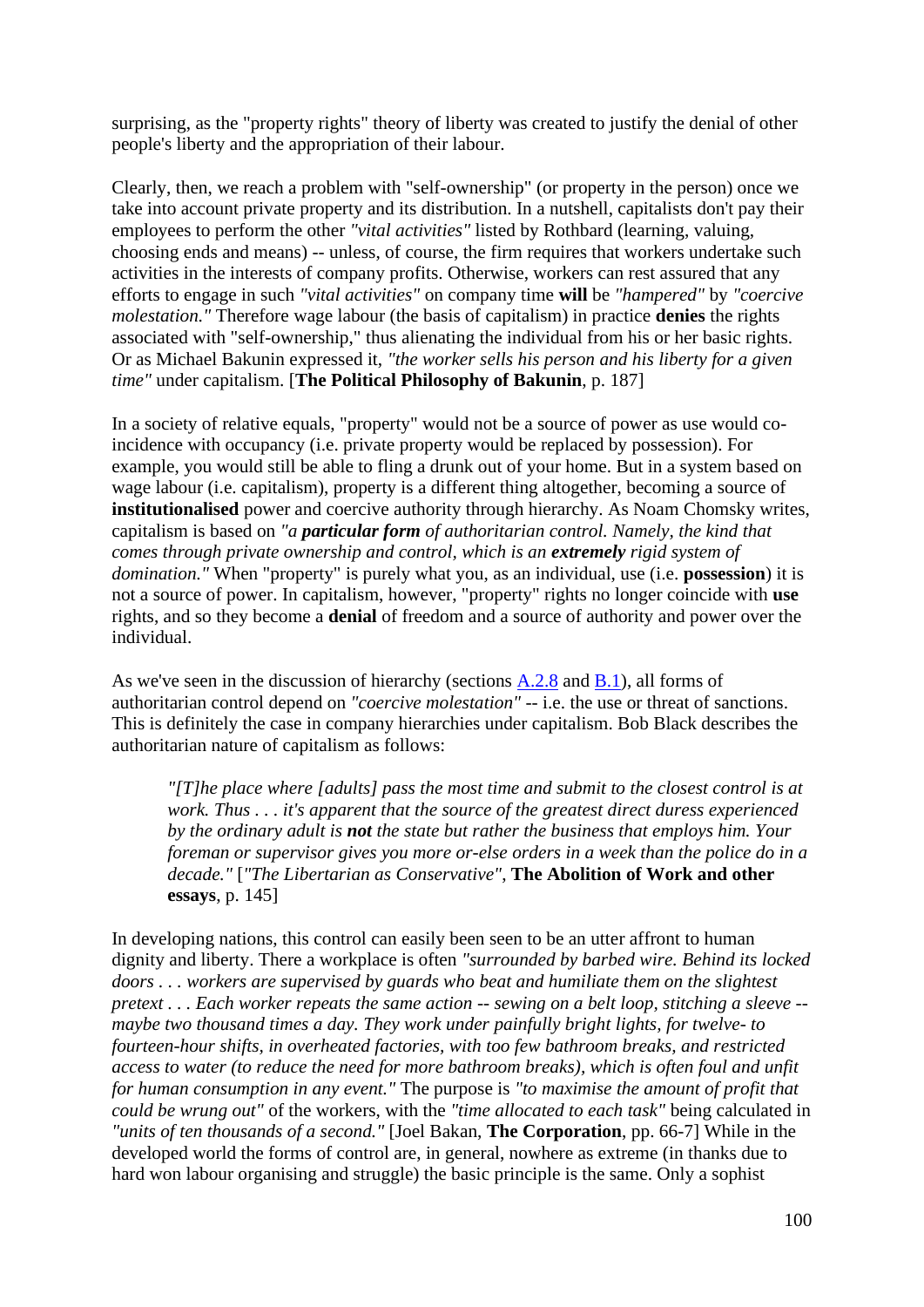would argue that the workers "owned" themselves and abilities for the period in question - yet this is what the advocates of "self-ownership" do argue.

So if by the term "self-ownership" it is meant "individual autonomy" then, no, capitalism is not based on it. Ironically, the theory of "self-ownership" is used to undercut and destroy genuine self-ownership during working hours (and, potentially, elsewhere). The logic is simple. As I own myself I am, therefore, able to sell myself as well, although few advocates of "self-ownership" are as blunt as this (as we discuss in [section F.2.2](sectionF.html#secf22) right-libertarian Robert Nozick accepts that voluntary slavery flows from this principle). Instead they stress that we "own" our labour and we contract them to others to use. Yet, unlike other forms of property, labour cannot be alienated. Therefore when you sell your labour you sell yourself, your liberty, for the time in question. By alienating your labour power, you alienate the substance of your being, your personality, for the time in question.

As such, "self-ownership" ironically becomes the means of justifying authoritarian social relationships which deny the autonomy it claims to defend. Indeed, these relationships have similarities with slavery, the very thing which its advocates like to contrast "self-ownership" to. While modern defenders of capitalism deny this, classical economist James Mill let the cat out of the bag by directly comparing the two. It is worthwhile to quote him at length:

*"The great capitalist, the owner of a manufactory, if he operated with slaves instead of free labourers, like the West India planter, would be regarded as owner both of the capital, and of the labour. He would be owner, in short, of both instruments of production: and the whole of the produce, without participation, would be his own.*

*"What is the difference, in the case of the man, who operates by means of labourers receiving wages? The labourer, who receives wages, sells his labour for a day, a week, a month, or a year, as the case may be. The manufacturer, who pays these wages, buys the labour, for the day, the year, or whatever period it may be. He is equally therefore the owner of the labour, with the manufacturer who operates with slaves. The only difference is, in the mode of purchasing. The owner of the slave purchases, at once, the whole of the labour, which the man can ever perform: he, who pays wages, purchases only so much of a man's labour as he can perform in a day, or any other stipulated time. Being equally, however, the owner of the labour, so purchased, as the owner of the slave is of that of the slave, the produce, which is the result of this labour, combined with his capital, is all equally his own. In the state of society, in which we at present exist, it is in these circumstances that almost all production is effected: the capitalist is the owner of both instruments of production: and the whole of the produce is his."* [*"Elements of Political Economy"* quoted by David Ellerman, **Property and Contract in Economics**, pp. 53-4

Thus the only *"difference"* between slavery and capitalist labour is the *"mode of purchasing."* The labour itself and its product in both cases is owned by the *"great capitalist."* Clearly this is a case of, to use Rothbard's words, during working hours the worker *"has little or no right to self-ownership; his person and his produce are systematically expropriated by his master."* Little wonder anarchists have tended to call wage labour by the more accurate term *"wage slavery."* For the duration of the working day the boss owns the labour power of the worker. As this cannot be alienated from its "owner" this means that the boss effectively owns the worker -- and keeps the product of their labour for the privilege of so doing!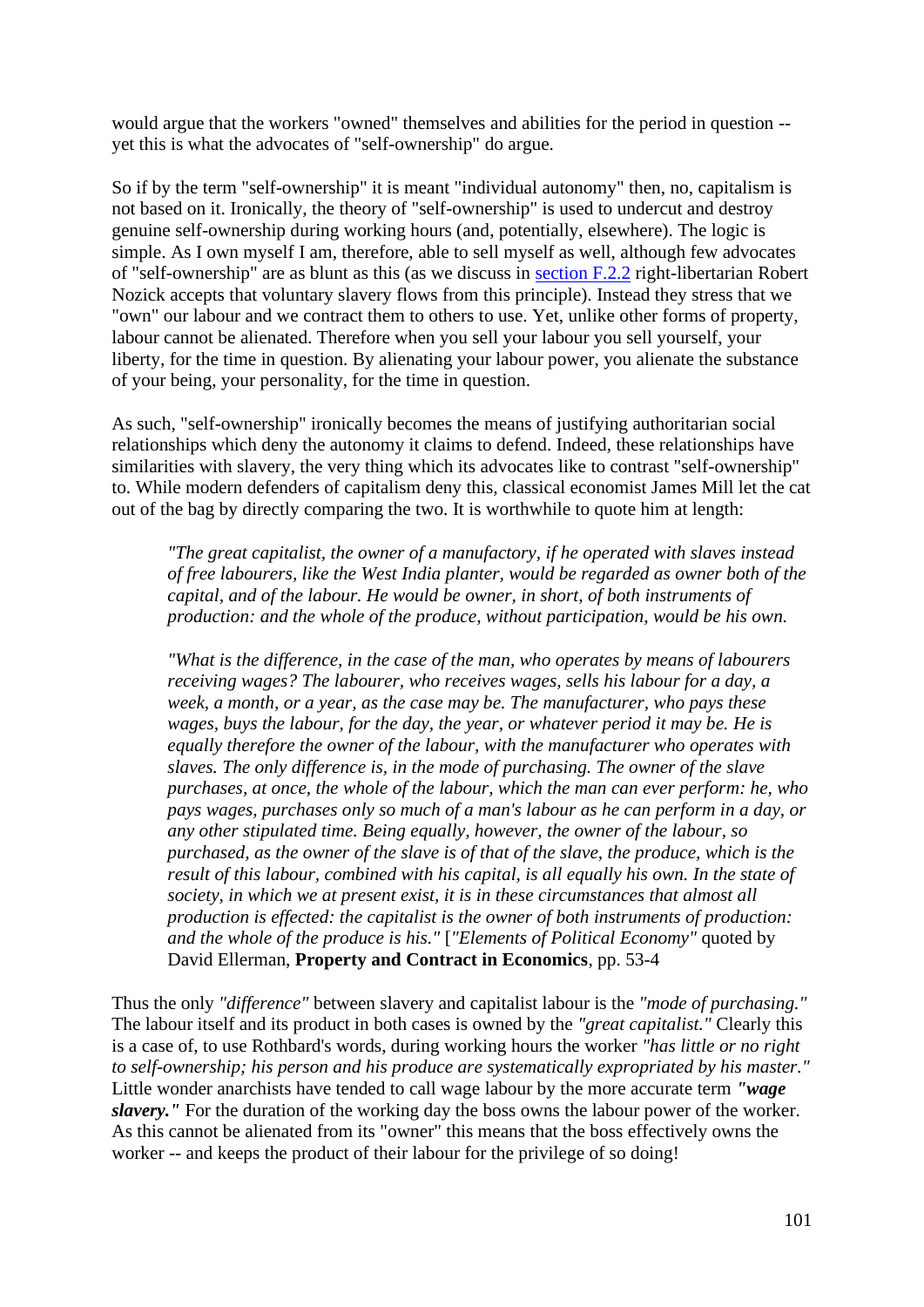There are key differences of course. At the time, slavery was not a voluntary decision and the slaves could not change their master (although in some cultures, such as Ancient Rome, people over the could sell themselves in slavery while *"voluntary slavery is sanctioned in the Bible."* [Ellerman, **Op. Cit.**, p. 115 and p. 114]). Yet the fact that under wage slavery people are not forced to take a specific job and can change masters does not change the relations of authority created between the two parties. As we note in the [next section,](sectionB.html#secb43) the objection that people can leave their jobs just amounts to saying "love it or leave it!" and does not address the issue at hand. The vast majority of the population cannot avoid wage labour and remain wage workers for most of their adult lives. It is virtually impossible to distinguish being able to sell your liberty/labour piecemeal over a lifetime from alienating your whole lifetime's labour at one go. Changing who you alienate your labour/liberty to does not change the act and experience of alienation.

Thus the paradox of self-ownership. It presupposes autonomy only in order to deny it. In order to enter a contract, the worker exercises autonomy in deciding whether it is advantageous to rent or sell his or her property (their labour power) for use by another (and given that the alternative is, at best, poverty unsurprisingly people do consider it "advantageous" to "consent" to the contract). Yet what is rented or sold is **not** a piece of property but rather a self-governing individual. Once the contract is made and the property rights are transferred, they no longer have autonomy and are treated like any other factor of production or commodity.

In the "self-ownership" thesis this is acceptable due to its assumption that people and their labour power are property. Yet the worker cannot send along their labour by itself to an employer. By its very nature, the worker has to be present in the workplace if this "property" is to be put to use by the person who has bought it. The consequence of contracting out your labour (your property in the person) is that your autonomy (liberty) is restricted, if not destroyed, depending on the circumstances of the particular contract signed. This is because employers hire people, not a piece of property.

So far from being based on the "right to self-ownership," then, capitalism effectively denies it, alienating the individual from such basic rights as free speech, independent thought, and self-management of one's own activity, which individuals have to **give up** when they are employed. But since these rights, according to Rothbard, are the products of humans **as** humans, wage labour alienates them from themselves, exactly as it does the individual's labour power and creativity. For you do not sell your skills, as these skills are **part** of you. Instead, what you have to sell is your **time**, your labour power, and so **yourself.** Thus under wage labour, rights of "self-ownership" are always placed below property rights, the only "right" being left to you is that of finding another job (although even this right is denied in some countries if the employee owes the company money).

It should be stressed that this is **not** a strange paradox of the "self-ownership" axiom. Far from it. The doctrine was most famously expounded by John Locke, who argued that *"every Man has a Property in his own Person. This no Body has any Right to but himself."* However, a person can sell, *"for a certain time, the Service he undertakes to do, in exchange for Wages he is to receive."* The buyer of the labour then owns both it and its product. *"Thus the Grass my Horse has bit; the Turfs my Servant has cut; and the Ore I have digg'd in any place where I have a right to them in common with others, becomes my Property, without the assignation or consent of any body. The labour that was mine . . . hath fixed my Property in them."* [**Second Treatise on Government**, Section 27, Section 85 and Section 28]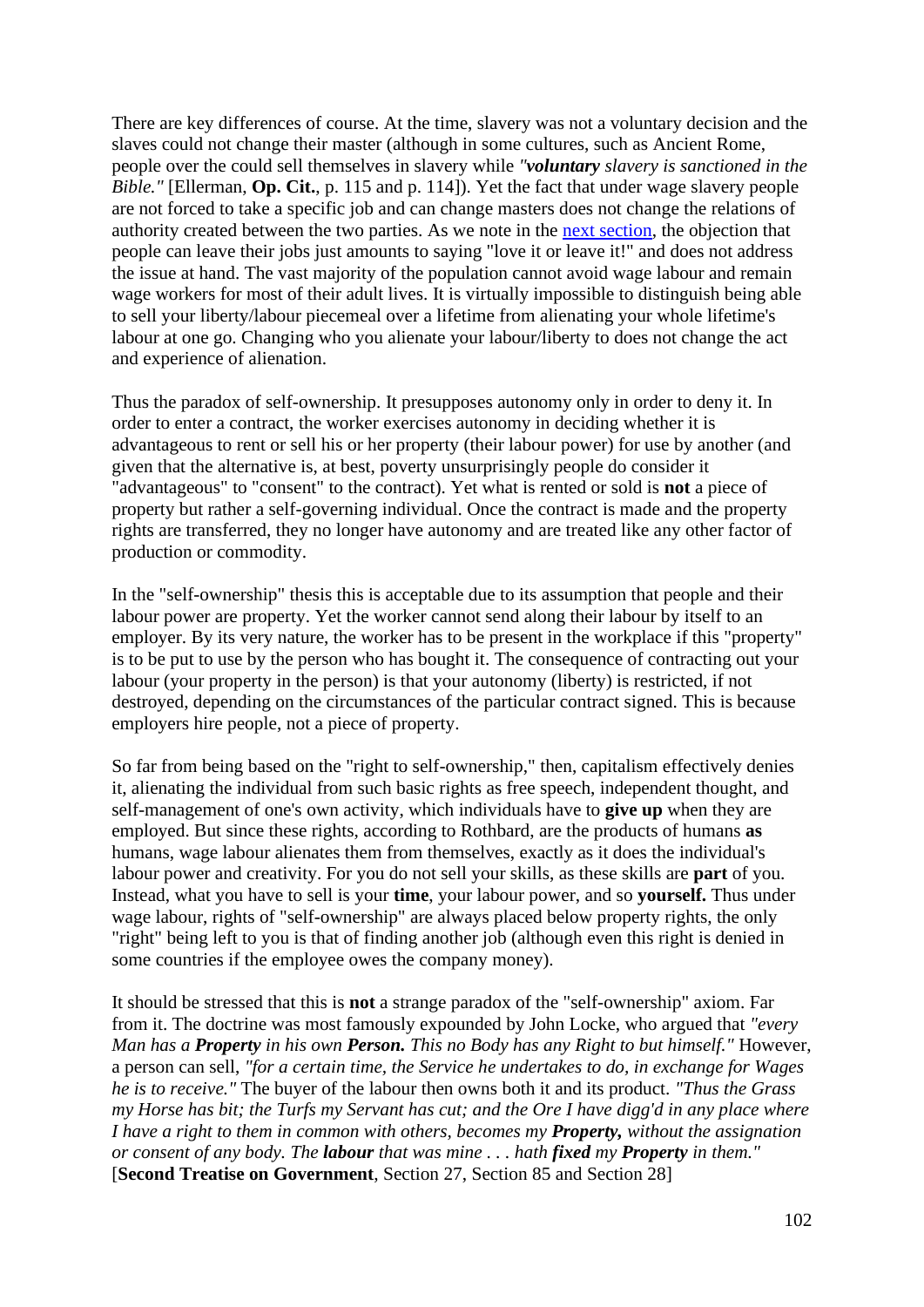Thus a person (the servant) becomes the equivalent of an animal (the horse) once they have sold their labour to the boss. Wage labour denies the basic humanity and autonomy of the worker. Rather than being equals, private property produces relations of domination and alienation. Proudhon compared this to an association in which, *"while the partnership lasts, the profits and losses are divided between them; since each produces, not for himself, but for the society; when the time of distribution arrives it is not the producer who is considered, but the associated. That is why the slave, to whom the planter gives straw and rice; and the civilised labour, to whom the capitalist pays a salary which is always too small, -- not being associated with their employers, although producing with them, -- are disregarded when the product is divided. Thus the horse who draws our coaches . . . produce with us, but are not associated with us; we take their product but do not share it with them. The animals and labourers whom we employ hold the same relation to us."* [**What is Property?**, p. 226]

So while the capitalist Locke sees nothing wrong in comparing a person to an animal, the anarchist Proudhon objects to the fundamental injustice of a system which turns a person into a resource for another to use. And we do mean resource, as the self-ownership thesis is also the means by which the poor become little more than spare parts for the wealthy. After all, the poor own their bodies and, consequently, can sell all or part of it to a willing party. This means that someone in dire economic necessity can sell parts of their body to the rich. Ultimately, *"[t]o tell a poor man that he has property because he has arms and legs -- that the hunger from which he suffers, and his power to sleep in the open air are his property, -- is to play upon words, and to add insult to injury."* [Proudhon, **Op. Cit.**, p. 80]

Obviously the ability to labour is **not** the property of a person -- it is their possession. Use and ownership are fused and cannot be separated out. As such, anarchists argue that the history of capitalism shows that there is a considerable difference whether one said (like the defenders of capitalism) that slavery is wrong because every person has a natural right to the property of their own body, or because every person has a natural right freely to determine their own destiny (like the anarchists). The first kind of right is alienable and in the context of a capitalist regime ensures that the many labour for those who own the means of life. The second kind of right is inalienable as long as a person remained a person and, therefore, liberty or self-determination is not a claim to ownership which might be both acquired and surrendered, but an inextricable aspect of the activity of being human.

The anarchist position on the inalienable nature of human liberty also forms the basis for the excluded to demand access to the means necessary to labour. *"From the distinction between possession and property,"* argued Proudhon, *"arise two sorts of rights: the jus in re, the right in a thing, the right by which I may reclaim the property which I have acquired, in whatever hands I find it; and jus ad rem, the right to a thing, which gives me a claim to become a proprietor . . . In the first, possession and property are united; the second includes only naked property. With me who, as a labourer, have a right to the possession of the products of Nature and my own industry -- and who, as a proletaire, enjoy none of them -- it is by virtue of the jus de rem that I demand admittance to the jus in re."* [**Op. Cit.**, p. 65] Thus to make the self-ownership of labour and its products a reality for those who do the actual work in society rather than a farce, property must be abolished -- both in terms of the means of life and also in defining liberty and what it means to be free.

So, contrary to Rothbard's claim, capitalism in practice uses the rhetoric of self-ownership to alienate the right to genuine self-ownership because of the authoritarian structure of the workplace, which derives from private property. If we desire real self-ownership, we cannot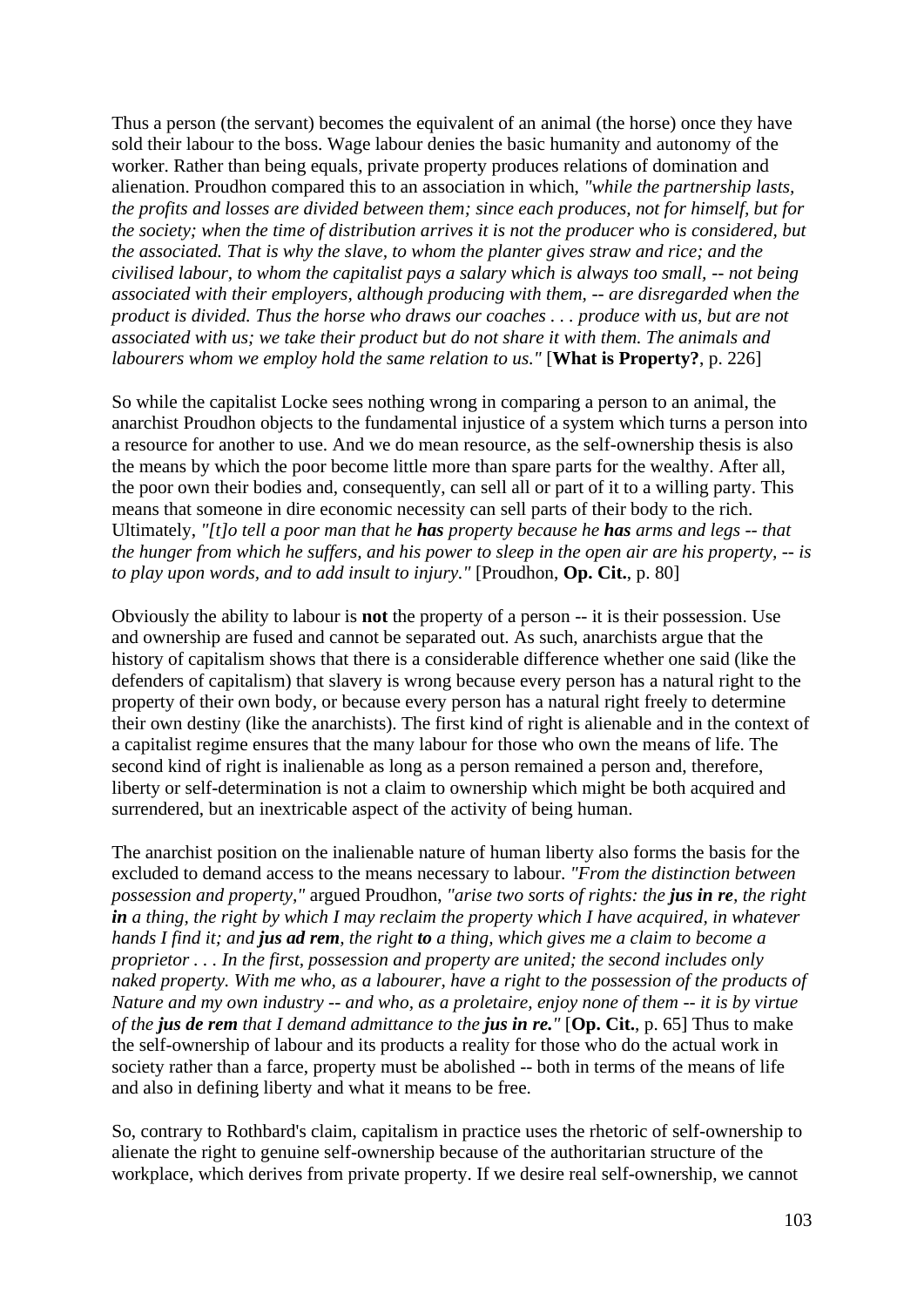renounce it for most of our adult lives by becoming wage slaves. Only workers' selfmanagement of production, not capitalism, can make self-ownership a reality:

*"They speak of 'inherent rights', 'inalienable rights', 'natural rights,' etc . . . Unless the material conditions for equality exist, it is worse than mockery to pronounce men equal. And unless there is equality (and by equality I mean equal chances for every one to make the most of himself [or herself]) unless, I say, these equal changes exist, freedom, either of though, speech, or action, is equally a mockery . . . As long as the working-people . . . tramp the streets, whose stones they lay, whose filth they clean, whose sewers they dig, yet upon which they must not stand too long lest the policeman bid them 'move on'; as long as they go from factory to factory, begging for the opportunity to be a slave, receiving the insults of bosses and foreman, getting the old 'no,' the old shake of the head, in these factories they built, whose machines they wrought; so long as they consent to be herd like cattle, in the cities, driven year after year, more and more, off the mortgaged land, the land they cleared, fertilised, cultivated, rendered of value . . . so long as they continue to do these things vaguely relying upon some power outside themselves, be it god, or priest, or politician, or employer, or charitable society, to remedy matters, so long deliverance will be delayed. When they conceive the possibility of a complete international federation of labour, whose constituent groups shall take possession of land, mines, factories, all the instruments of production . . . , in short, conduct their own industry without regulative interference from law-makers or employers, then we may hope for the only help which counts for aught -- Self-Help; the only condition which can guarantee free speech [along with their other rights] (and no paper guarantee needed)."* [Voltairine de Cleyre, **The Voltairine de Cleyre Reader**, pp. 4-6]

To conclude, the idea that capitalism is based on self-ownership is radically at odds with reality if, by self-ownership, it is meant self-determination or individual autonomy. However, this is not surprising given that the rationale behind the self-ownership thesis is precisely to justify capitalist hierarchy and its resulting restrictions on liberty. Rather than being a defence of liberty, self-ownership is designed to facilitate its erosion. In order to make the promise of autonomy implied by the concept of "self-ownership" a reality, private property will need to be abolished.

For more discussion of the limitations, contradictions and fallacies of defining liberty in terms of self-ownership and property rights, see [section F.2.](sectionF.html#secf2)

#### **B.4.3 But no one forces you to work for them!**

Of course it is claimed that entering wage labour is a "voluntary" undertaking, from which both sides allegedly benefit. However, due to **past** initiations of force (e.g. the seizure of land by conquest), the control of the state by the capitalist class plus the tendency for capital to concentrate, a relative handful of people now control vast wealth, depriving all others access to the means of life. Thus denial of free access to the means of life is based ultimately on the principle of "might makes right." And as Murray Bookchin so rightly points out, *"the means of life must be taken for what they literally are: the means without which life is impossible. To deny them to people is more than 'theft' . . . it is outright homicide."* [**Remaking Society**, p. 187]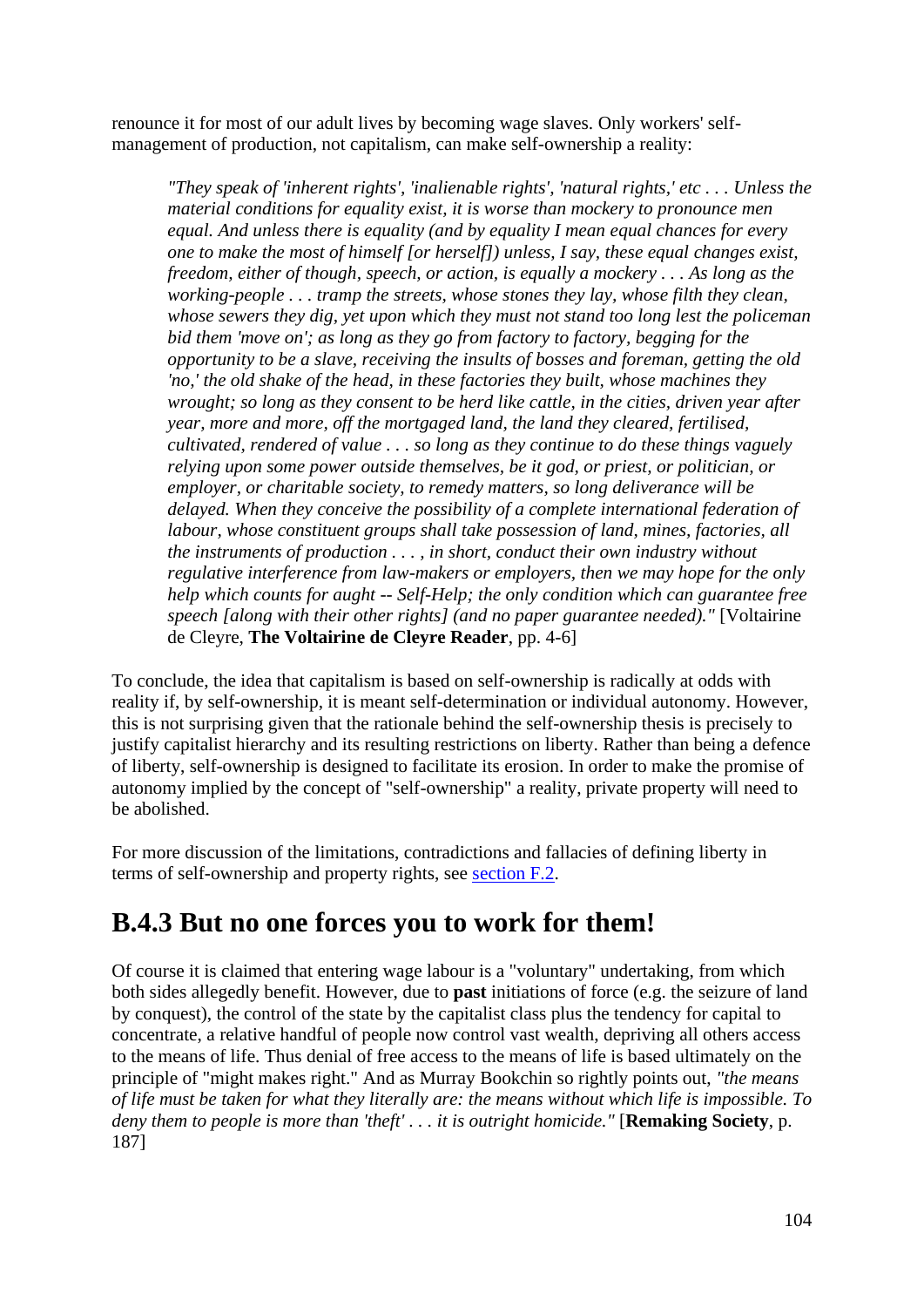David Ellerman has also noted that the past use of force has resulted in the majority being limited to those options allowed to them by the powers that be:

*"It is a veritable mainstay of capitalist thought . . . that the moral flaws of chattel slavery have not survived in capitalism since the workers, unlike the slaves, are free people making voluntary wage contracts. But it is only that, in the case of capitalism, the denial of natural rights is less complete so that the worker has a residual legal personality as a free 'commodity owner.' He is thus allowed to voluntarily put his own working life to traffic. When a robber denies another person's right to make an infinite number of other choices besides losing his money or his life and the denial is backed up by a gun, then this is clearly robbery even though it might be said that the victim making a 'voluntary choice' between his remaining options. When the legal system itself denies the natural rights of working people in the name of the prerogatives of capital, and this denial is sanctioned by the legal violence of the state, then the theorists of 'libertarian' capitalism do not proclaim institutional robbery, but rather they celebrate the 'natural liberty' of working people to choose between the remaining options of selling their labour as a commodity and being unemployed."* [quoted by Noam Chomsky, **The Chomsky Reader**, p. 186]

Therefore the existence of the labour market depends on the worker being separated from the means of production. The natural basis of capitalism is wage labour, wherein the majority have little option but to sell their skills, labour and time to those who **do** own the means of production. In advanced capitalist countries, less than 10% of the working population are self-employed (in 1990, 7.6% in the UK, 8% in the USA and Canada - however, this figure includes **employers** as well, meaning that the number of self-employed **workers** is even smaller!). Hence for the vast majority, the labour market is their only option.

Michael Bakunin notes that these facts put the worker in the position of a serf with regard to the capitalist, even though the worker is formally "free" and "equal" under the law:

*"Juridically they are both equal; but economically the worker is the serf of the capitalist . . . thereby the worker sells his person and his liberty for a given time. The worker is in the position of a serf because this terrible threat of starvation which daily hangs over his head and over his family, will force him to accept any conditions imposed by the gainful calculations of the capitalist, the industrialist, the employer... .The worker always has the right to leave his employer, but has he the means to do so? No, he does it in order to sell himself to another employer. He is driven to it by the same hunger which forces him to sell himself to the first employer. Thus the worker's liberty . . . is only a theoretical freedom, lacking any means for its possible realisation, and consequently it is only a fictitious liberty, an utter falsehood. The truth is that the whole life of the worker is simply a continuous and dismaying succession of terms of serfdom -- voluntary from the juridical point of view but compulsory from an economic sense -- broken up by momentarily brief interludes of freedom accompanied by starvation; in other words, it is real slavery."* [**The Political Philosophy of Bakunin**, pp. 187-8]

Obviously, a company cannot **force** you to work for them but, in general, you have to work for **someone**. How this situation developed is, of course, usually ignored. If not glossed over as irrelevant, some fairy tale is spun in which a few bright people saved and worked hard to accumulate capital and the lazy majority flocked to be employed by these (almost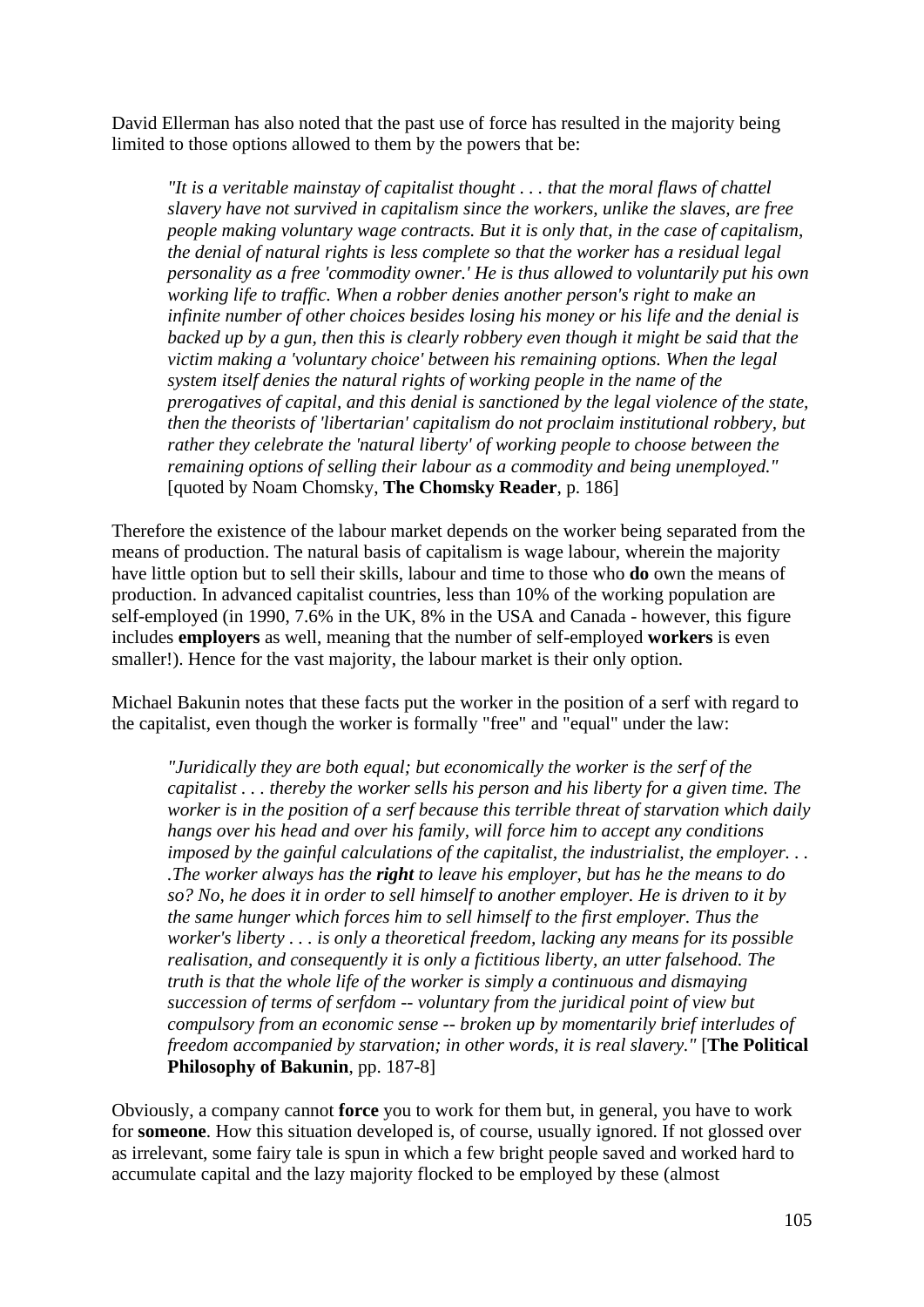superhuman) geniuses. In the words of one right-wing economist (talking specifically of the industrial revolution but whose argument is utilised today):

*"The factory owners did not have the power to compel anybody to take a factory job. They could only hire people who were ready to work for the wages offered to them. Low as these wage rates were, they were nonetheless much more than these paupers could earn in any other field open to them."* [Ludwig von Mises, **Human Action**, pp. 619-20]

Notice the assumptions. The workers just happen have such a terrible set of options -- the employing classes have absolutely nothing to do with it. And these owners just happen to have all these means of production on their hands while the working class just happen to be without property and, as a consequence, forced to sell their labour on the owners' terms. That the state enforces capitalist property rights and acts to defend the power of the owning class is just another co-incidence among many. The possibility that the employing classes might be directly implicated in state policies that reduced the available options of workers is too ludicrous even to mention.

Yet in the real world, the power of coincidence to explain all is less compelling. Here things are more grim as the owning class clearly benefited from numerous acts of state violence and a general legal framework which restricted the options available for the workers. Apparently we are meant to believe that it is purely by strange co-incidence the state was run by the wealthy and owning classes, not the working class, and that a whole host of anti-labour laws and practices were implemented by random chance.

It should be stressed that this nonsense, with its underlying assumptions and inventions, is still being peddled today. It is being repeated to combat the protests that "multinational corporations exploit people in poor countries." Yes, it will be readily admitted, multinationals **do** pay lower wages in developing countries than in rich ones: that is why they go there. However, it is argued, this represents economic advancement compares to what the other options available are. As the corporations do not force them to work for them and they would have stayed with what they were doing previously the charge of exploitation is wrong. Would you, it is stressed, leave your job for one with less pay and worse conditions? In fact, the bosses are doing them a favour in paying such low wages for the products the companies charge such high prices in the developed world for.

And so, by the same strange co-incidence that marked the industrial revolution, capitalists today (in the form of multinational corporations) gravitate toward states with terrible human rights records. States where, at worse, death squads torture and "disappear" union and peasant co-operative organisers or where, at best, attempts to organise a union can get you arrested or fired and blacklisted. States were peasants are being forced of their land as a result of government policies which favour the big landlords. By an equally strange coincidence, the foreign policy of the American and European governments is devoted to making sure such anti-labour regimes stay in power. It is a co-incidence, of course, that such regimes are favoured by the multinationals and that these states spend so much effort in providing a "market friendly" climate to tempt the corporations to set up their sweatshops there. It is also, apparently, just a co-incidence that these states are controlled by the local wealthy owning classes and subject to economic pressure by the transnationals which invest and wish to invest there.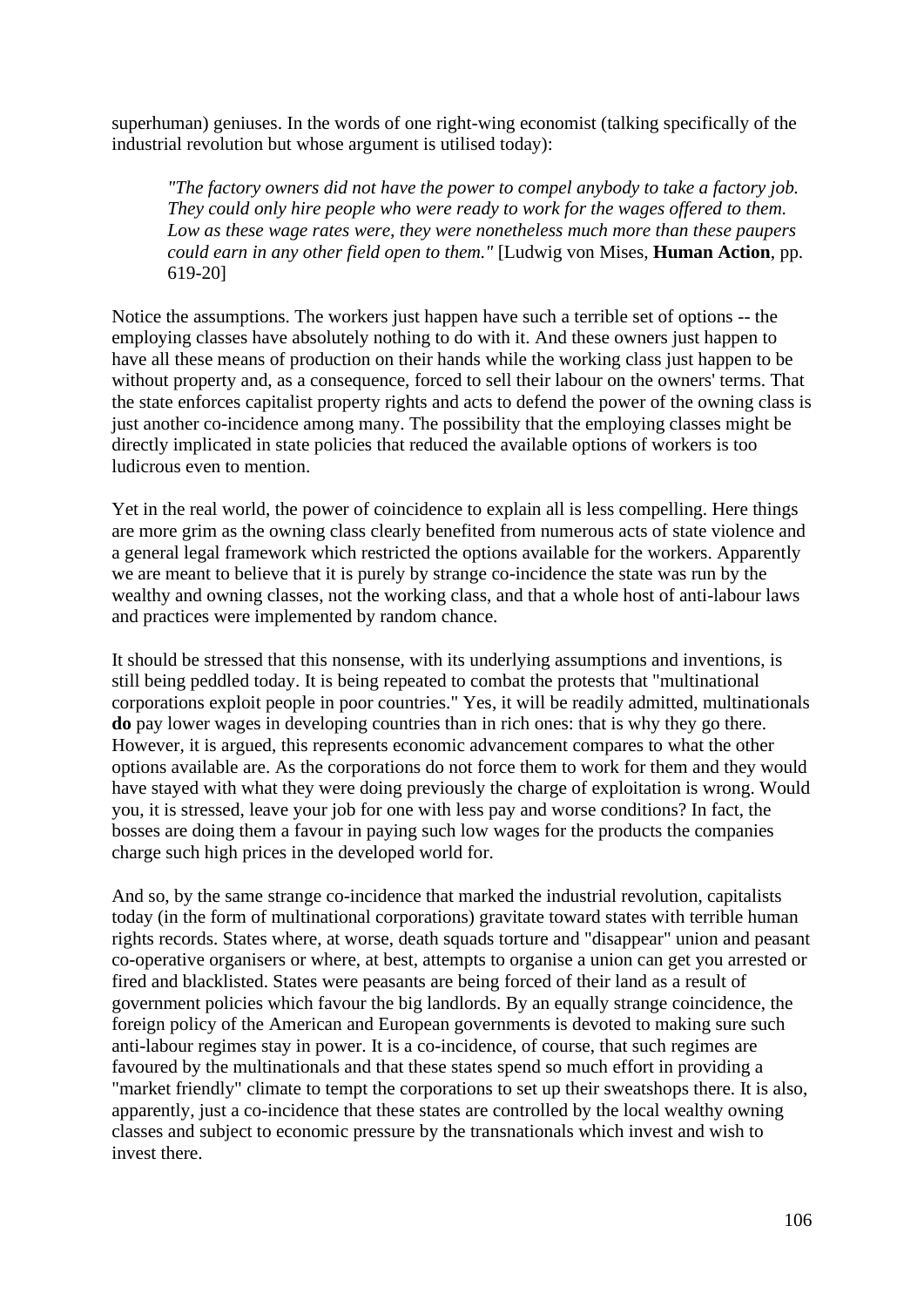It is clear that when a person who is mugged hands over their money to the mugger they do so because they prefer it to the "next best alternative." As such, it is correct that people agree to sell their liberty to a boss because their "next best alternative" is worse (utter poverty or starvation are not found that appealing for some reason). But so what? As anarchists have been pointing out over a century, the capitalists have systematically used the state to create a limit options for the many, to create buyers' market for labour by skewing the conditions under which workers can sell their labour in the bosses favour. To then merrily answer all criticisms of this set-up with the response that the workers "voluntarily agreed" to work on those terms is just hypocrisy. Does it really change things if the mugger (the state) is only the agent (hired thug) of another criminal (the owning class)?

As such, hymns to the "free market" seem somewhat false when the reality of the situation is such that workers do not need to be forced at gun point to enter a specific workplace because of **past** (and more often than not, current) "initiation of force" by the capitalist class and the state which have created the objective conditions within which we make our employment decisions. Before any **specific** labour market contract occurs, the separation of workers from the means of production is an established fact (and the resulting "labour" market usually gives the advantage to the capitalists as a class). So while we can usually pick which capitalist to work for, we, in general, cannot choose to work for ourselves (the self-employed sector of the economy is tiny, which indicates well how spurious capitalist liberty actually is). Of course, the ability to leave employment and seek it elsewhere is an important freedom. However, this freedom, like most freedoms under capitalism, is of limited use and hides a deeper anti-individual reality.

As Karl Polanyi puts it:

*"In human terms such a postulate [of a labour market] implied for the worker extreme instability of earnings, utter absence of professional standards, abject readiness to be shoved and pushed about indiscriminately, complete dependence on the whims of the market. [Ludwig Von] Mises justly argued that if workers 'did not act as trade unionists, but reduced their demands and changed their locations and occupations according to the labour market, they would eventually find work.' This sums up the position under a system based on the postulate of the commodity character of labour. It is not for the commodity to decide where it should be offered for sale, to what purpose it should be used, at what price it should be allowed to change hands, and in what manner it should be consumed or destroyed."* [**The Great Transformation**, p. 176]

(Although we should point out that von Mises argument that workers will "eventually" find work as well as being nice and vague -- how long is "eventually"?, for example -- is contradicted by actual experience. As the Keynesian economist Michael Stewart notes, in the nineteenth century workers *"who lost their jobs had to redeploy fast or starve (and even this feature of the ninetheenth century economy. . . did not prevent prolonged recessions)"* [**Keynes in the 1990s**, p. 31] Workers "reducing their demands" may actually worsen an economic slump, causing more unemployment in the short run and lengthening the length of the crisis. We address the issue of unemployment and workers "reducing their demands" in more detail in [section C.9\)](sectionC.html#secc9).

It is sometimes argued that capital needs labour, so both have an equal say in the terms offered, and hence the labour market is based on "liberty." But for capitalism to be based on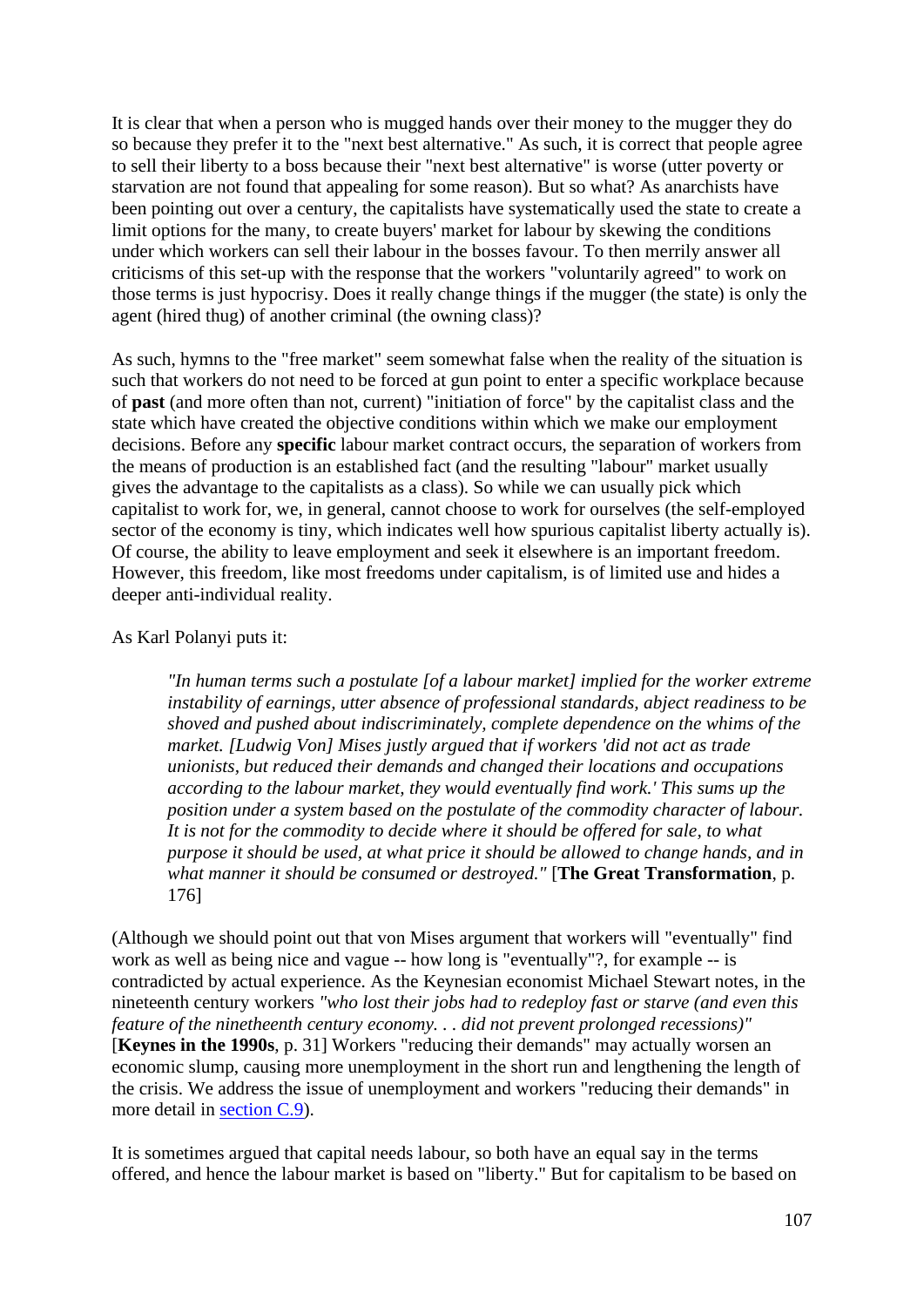real freedom or on true free agreement, both sides of the capital/labour divide must be equal in bargaining power, otherwise any agreement would favour the most powerful at the expense of the other party. However, due to the existence of private property and the states needed to protect it, this equality is de facto impossible, regardless of the theory. This is because. in general, capitalists have three advantages on the "free" labour market-- the law and state placing the rights of property above those of labour, the existence of unemployment over most of the business cycle and capitalists having more resources to fall back on. We will discuss each in turn.

The first advantage, namely property owners having the backing of the law and state, ensures that when workers go on strike or use other forms of direct action (or even when they try to form a union) the capitalist has the full backing of the state to employ scabs, break picket lines or fire "the ring-leaders." This obviously gives employers greater power in their bargaining position, placing workers in a weak position (a position that may make them, the workers, think twice before standing up for their rights).

The existence of unemployment over most of the business cycle ensures that *"employers have a structural advantage in the labour market, because there are typically more candidates. . . than jobs for them to fill."* This means that *"[c]ompetition in labour markets us typically skewed in favour of employers: it is a buyers market. And in a buyer's market, it is the sellers who compromise. Competition for labour is not strong enough to ensure that workers' desires are always satisified."* [Juliet B. Schor, **The Overworked American**, p. 71, p. 129] If the labour market generally favours the employer, then this obviously places working people at a disadvantage as the threat of unemployment and the hardships associated with it encourages workers to take any job and submit to their bosses demands and power while employed. Unemployment, in other words, serves to discipline labour. The higher the prevailing unemployment rate, the harder it is to find a new job, which raises the cost of job loss and makes it less likely for workers to strike, join unions, or to resist employer demands, and so on.

As Bakunin argued, *"the property owners... are likewise forced to seek out and purchase labour... but not in the same measure . . . [there is no] equality between those who offer their labour and those who purchase it."* [**Op. Cit.**, p. 183] This ensures that any "free agreements" made benefit the capitalists more than the workers (see the [next section](sectionB.html#secb44) on periods of full employment, when conditions tilt in favour of working people).

Lastly, there is the issue of inequalities in wealth and so resources. The capitalist generally has more resources to fall back on during strikes and while waiting to find employees (for example, large companies with many factories can swap production to their other factories if one goes on strike). And by having more resources to fall back on, the capitalist can hold out longer than the worker, so placing the employer in a stronger bargaining position and so ensuring labour contracts favour them. This was recognised by Adam Smith:

*"It is not difficult to foresee which of the two parties [workers and capitalists] must, upon all ordinary occasions... force the other into a compliance with their terms... In all such disputes the masters can hold out much longer... though they did not employ a single workman [the masters] could generally live a year or two upon the stocks which they already acquired. Many workmen could not subsist a week, few could subsist a month, and scare any a year without employment. In the long-run the workman may be as necessary to his master as his master is to him; but the necessity*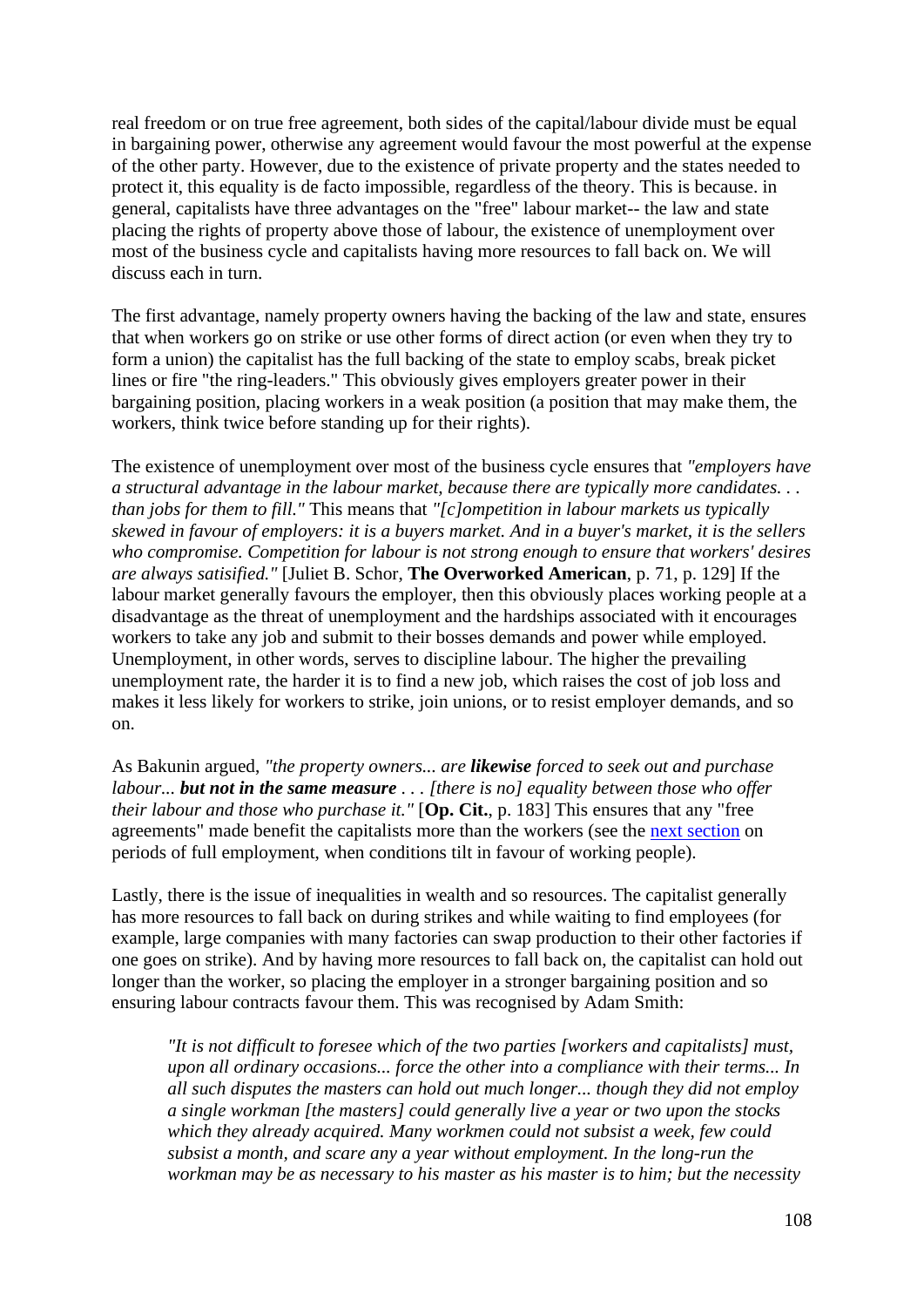*is not so immediate. . . [I]n disputes with their workmen, masters must generally have the advantage."* [**Wealth of Nations**, pp. 59-60]

How little things have changed.

So, while it is definitely the case that no one forces you to work for them, the capitalist system is such that you have little choice but to sell your liberty and labour on the "free market." Not only this, but the labour market (which is what makes capitalism capitalism) is (usually) skewed in favour of the employer, so ensuring that any "free agreements" made on it favour the boss and result in the workers submitting to domination and exploitation. This is why anarchists support collective organisation (such as unions) and resistance (such as strikes), direct action and solidarity to make us as, if not more, powerful than our exploiters and win important reforms and improvements (and, ultimately, change society), even when faced with the disadvantages on the labour market we have indicated. The despotism associated with property (to use Proudhon's expression) is resisted by those subject to it and, needless to say, the boss does not always win.

### **B.4.4 But what about periods of high demand for labour?**

Of course there are periods when the demand for labour exceeds supply, but these periods hold the seeds of depression for capitalism, as workers are in an excellent position to challenge, both individually and collectively, their allotted role as commodities. This point is discussed in more detail in section C.7 [\(What causes the capitalist business cycle? \)](sectionC.html#secc7) and so we will not do so here. For now it's enough to point out that during normal times (i.e. over most of the business cycle), capitalists often enjoy extensive authority over workers, an authority deriving from the unequal bargaining power between capital and labour, as noted by Adam Smith and many others.

However, this changes during times of high demand for labour. To illustrate, let us assume that supply and demand approximate each other. It is clear that such a situation is only good for the worker. Bosses cannot easily fire a worker as there is no one to replace them and the workers, either collectively by solidarity or individually by "exit" (i.e. quitting and moving to a new job), can ensure a boss respects their interests and, indeed, can push these interests to the full. The boss finds it hard to keep their authority intact or from stopping wages rising and causing a profits squeeze. In other words, as unemployment drops, workers power increases.

Looking at it another way, giving someone the right to hire and fire an input into a production process vests that individual with considerable power over that input unless it is costless for that input to move; that is unless the input is perfectly mobile. This is only approximated in real life for labour during periods of full employment, and so perfect mobility of **labour** costs problems for a capitalist firm because under such conditions workers are not dependent on a particular capitalist and so the level of worker effort is determined far more by the decisions of workers (either collectively or individually) than by managerial authority. The threat of firing cannot be used as a threat to increase effort, and hence production, and so full employment increases workers power.

With the capitalist firm being a fixed commitment of resources, this situation is intolerable. Such times are bad for business and so occur rarely with free market capitalism (we must point out that in neo-classical economics, it is assumed that all inputs - including capital - are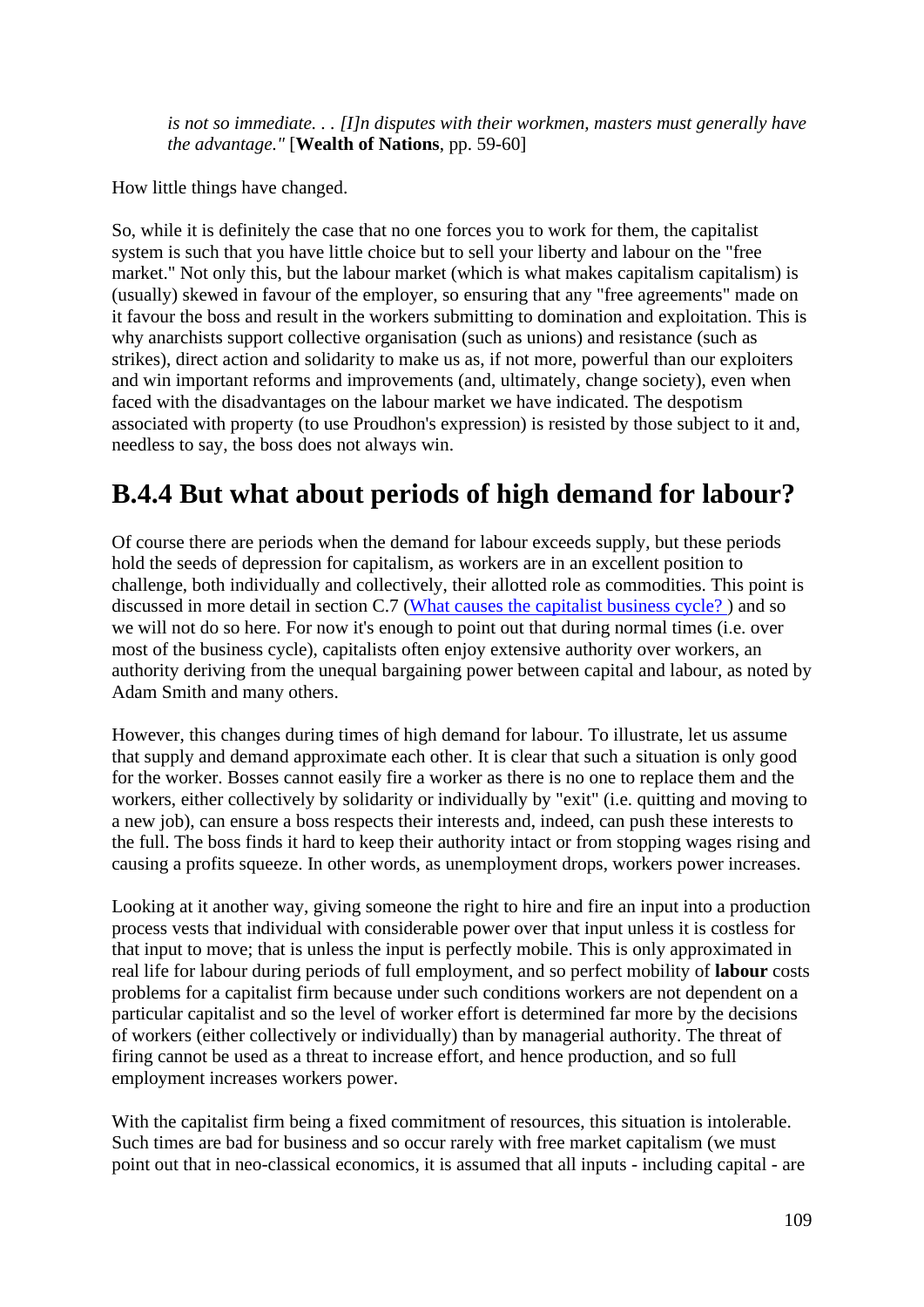perfectly mobile and so the theory ignores reality and assumes away **capitalist production** itself!).

During the last period of capitalist boom, the post-war period, we can see the breakdown of capitalist authority and the fear this held for the ruling elite. The Trilateral Commission's 1975 report, which attempted to "understand" the growing discontent among the general population, makes our point well. In periods of full employment, according to the report, there is *"an excess of democracy."* In other words, due to the increased bargaining power workers gained during a period of high demand for labour, people started thinking about and acting upon their needs as **humans,** not as commodities embodying labour power. This naturally had devastating effects on capitalist and statist authority: *"People no longer felt the same compulsion to obey those whom they had previously considered superior to themselves in age, rank, status, expertise, character, or talent"*.

This loosening of the bonds of compulsion and obedience led to *"previously passive or unorganised groups in the population, blacks, Indians, Chicanos, white ethnic groups, students and women... embark[ing] on concerted efforts to establish their claims to opportunities, rewards, and privileges, which they had not considered themselves entitled to before."*

Such an *"excess"* of participation in politics of course posed a serious threat to the status quo, since for the elites who authored the report, it was considered axiomatic that *"the effective operation of a democratic political system usually requires some measure of apathy and noninvolvement on the part of some individuals and groups. . . . In itself, this marginality on the part of some groups is inherently undemocratic, but it is also one of the factors which has enabled democracy to function effectively."* Such a statement reveals the hollowness of the establishment's concept of 'democracy,' which in order to function effectively (i.e. to serve elite interests) must be *"inherently undemocratic."*

Any period where people feel empowered allows them to communicate with their fellows, identify their needs and desires, and resist those forces that deny their freedom to manage their own lives. Such resistance strikes a deadly blow at the capitalist need to treat people as commodities, since (to re-quote Polanyi) people no longer feel that it *"is not for the commodity to decide where it should be offered for sale, to what purpose it should be used, at what price it should be allowed to change hands, and in what manner it should be consumed or destroyed."* Instead, as thinking and feeling people, they act to reclaim their freedom and humanity.

As noted at the beginning of this section, the economic effects of such periods of empowerment and revolt are discussed in [section C.7.](sectionC.html#secc7) We will end by quoting the Polish economist Michal Kalecki, who noted that a continuous capitalist boom would **not** be in the interests of the ruling class. In 1943, in response to the more optimistic Keynesians, he noted that *"to maintain the high level of employment. . . in the subsequent boom, a strong opposition of 'business leaders' is likely to be encountered. . . lasting full employment is not at all to their liking. The workers would 'get out of hand' and the 'captains of industry' would be anxious 'to teach them a lesson'"* because *"under a regime of permanent full employment, 'the sack' would cease to play its role as a disciplinary measure. The social position of the boss would be undermined and the self assurance and class consciousness of the working class would grow. Strikes for wage increases and improvements in conditions of work would create political tension. . . 'discipline in the factories' and 'political stability' are more*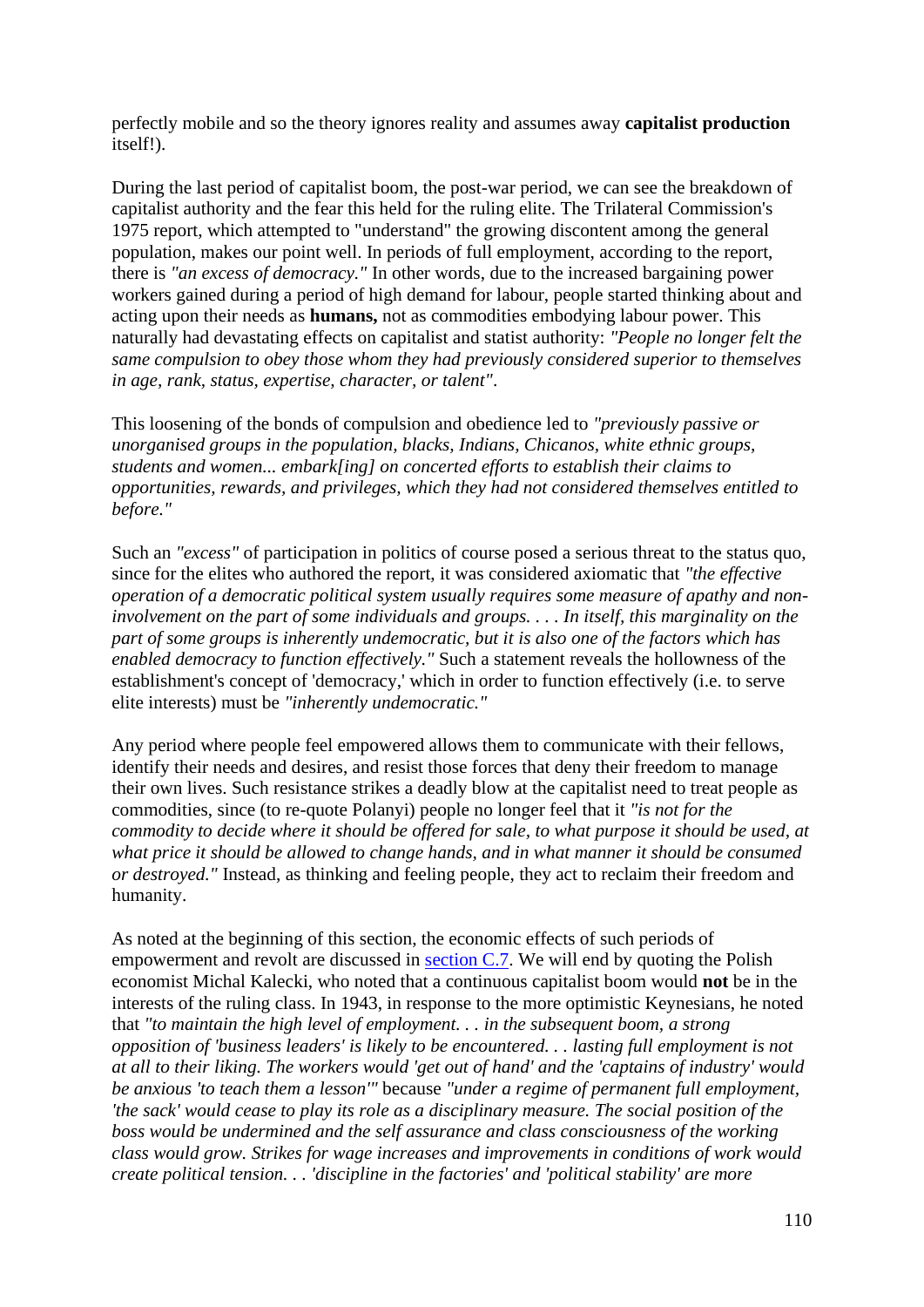*appreciated by business leaders than profits. Their class interest tells them that lasting full employment is unsound from their point of view and that unemployment is an integral part of the normal capitalist system."* [quoted by Malcolm C. Sawyer, **The Economics of Michal Kalecki**, p. 139 and p. 138]

Therefore, periods when the demand for labour outstrips supply are not healthy for capitalism, as they allow people to assert their freedom and humanity -- both fatal to the system. This is why news of large numbers of new jobs sends the stock market plunging and why capitalists are so keen these days to maintain a "natural" rate of unemployment (that it has to be maintained indicates that it is **not** "natural"). Kalecki, we must point out, also correctly predicted the rise of *"a powerful bloc"* between *"big business and the rentier interests"* against full employment and that *"they would probably find more than one economist to declare that the situation was manifestly unsound."* The resulting *"pressure of all these forces, and in particular big business"* would *"induce the Government to return to. . . orthodox policy."* [Kalecki, quoted by Sawyer, **Op. Cit.**, p. 140] This is exactly what happened in the 1970s, with the monetarists and other sections of the "free market" right providing the ideological support for the business lead class war, and whose "theories" (when applied) promptly generated massive unemployment, thus teaching the working class the required lesson.

So, although detrimental to profit-making, periods of recession and high unemployment are not only unavoidable but are necessary to capitalism in order to *"discipline"* workers and *"teach them a lesson."* And in all, it is little wonder that capitalism rarely produces periods approximating full employment -- they are **not** in its interests (see also section [C.9\)](sectionC.html#secc9). The dynamics of capitalism makes recession and unemployment inevitable, just as it makes class struggle (which creates these dynamics) inevitable.

### **B.4.5 But I want to be "left alone"!**

It is ironic that supporters of laissez-faire capitalism, such as "Libertarians" and "anarcho" capitalists, should claim that they want to be "left alone," since capitalism **never** allows this. As Max Stirner expressed it:

*"Restless acquisition does not let us take breath, take a calm enjoyment. We do not get the comfort of our possessions. . ."* [Max Stirner **The Ego and Its Own**, p. 268]

Capitalism cannot let us *"take breath"* simply because it needs to grow or die, which puts constant pressure on both workers and capitalists (see [section D.4.1\)](sectionD.html#secd41). Workers can never relax or be free of anxiety about losing their jobs, because if they do not work, they do not eat, nor can they ensure that their children will get a better life. Within the workplace, they are not "left alone" by their bosses in order to manage their own activities. Instead, they are told what to do, when to do it and how to do it. Indeed, the history of experiments in workers' control and self-management within capitalist companies confirms our claims that, for the worker, capitalism is incompatible with the desire to be "left alone." As an illustration we will use the *"Pilot Program"* conducted by General Electric between 1968 and 1972.

General Electric proposed the "Pilot Program" as a means of overcoming the problems they faced with introducing Numeric Control (N/C) machinery into its plant at Lynn River Works, Massachusetts. Faced with rising tensions on the shop floor, bottle-necks in production and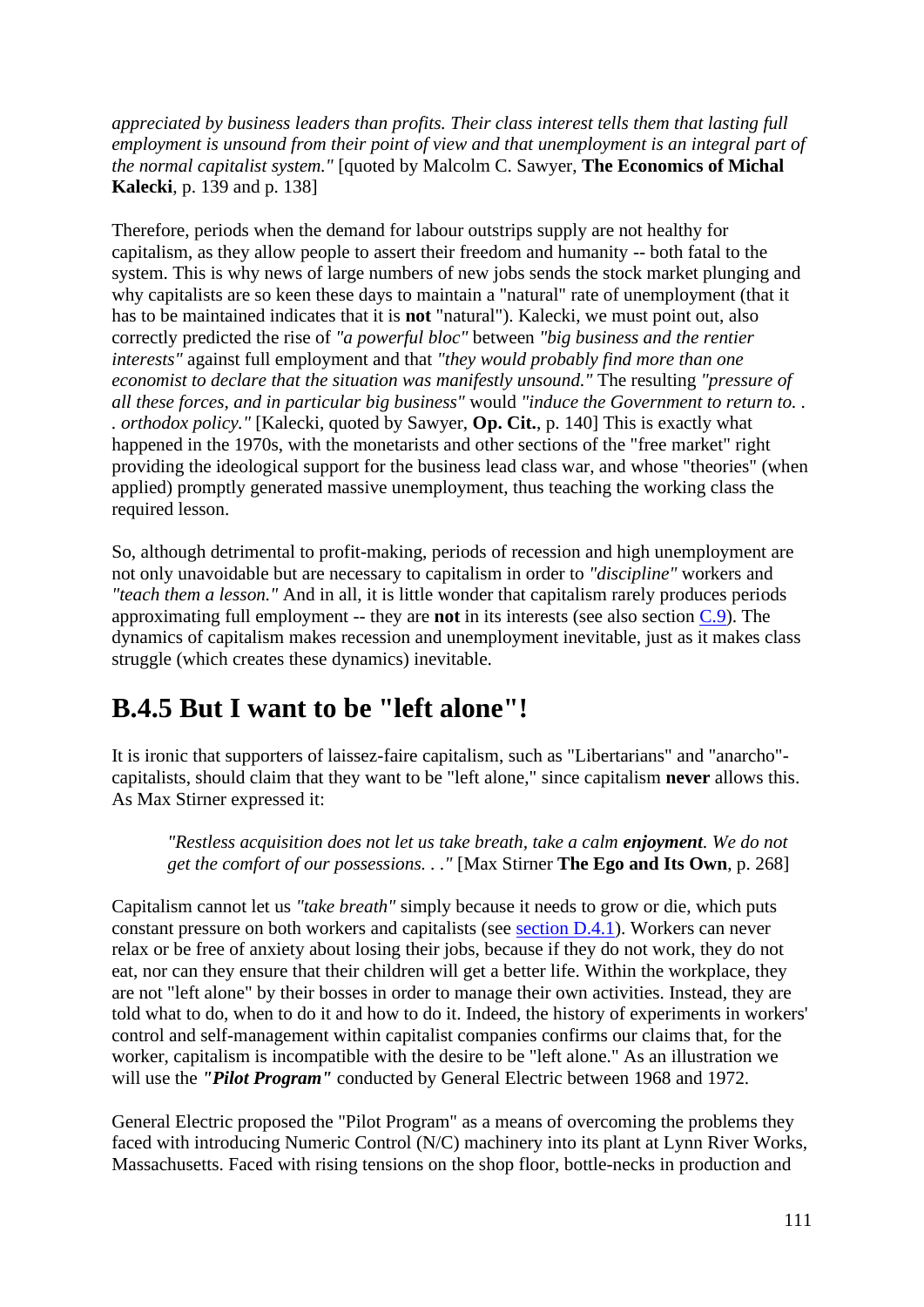low-quality products, GE management tried a scheme of *"job enrichment"* based on workers' control of production in one area of the plant. By June 1970 the workers' involved were *"on their own"* (as one manager put it) and *"[i]n terms of group job enlargement this was when the Pilot Project really began, with immediate results in increased output and machine utilisation, and a reduction on manufacturing losses. As one union official remarked two years later, 'The fact that we broke down a traditional policy of GE [that the union could never have a hand in managing the business] was in itself satisfying, especially when we could throw success up to them to boot.'"* [David Noble, **Forces of Production**, p. 295]

The project, after some initial scepticism, proved to be a great success with the workers involved. Indeed, other workers in the factory desired to be included and the union soon tried to get it spread throughout the plant and into other GE locations. The success of the scheme was that it was based on workers' managing their own affairs rather than being told what to do by their bosses -- *"We are human beings,"* said one worker, *"and want to be treated as such."* [quoted by Noble, **Op. Cit.**, p. 292] To be fully human means to be free to govern oneself in all aspects of life, including production.

However, just after a year of the workers being given control over their working lives, management stopped the project. Why? *"In the eyes of some management supporters of the 'experiment,' the Pilot Program was terminated because management as a whole refused to give up any of its traditional authority . . . [t]he Pilot Program foundered on the basic contradiction of capitalist production: Who's running the shop?"* [Noble, **Op. Cit.**, p. 318]

Noble goes on to argue that to GE's top management, *"the union's desire to extend the program appeared as a step toward greater workers control over production and, as such, a threat to the traditional authority rooted in private ownership of the means of production. Thus the decision to terminate represented a defence not only of the prerogatives of production supervisors and plant managers but also of the power vested in property ownership."* He notes that this result was not an isolated case and that the *"demise of the GE Pilot Program followed the typical pattern for such 'job enrichment experiments'"* [**Op. Cit.**, p. 318 and p. 320] Even though *"[s]everal dozen well-documented experiments show that productivity increases and social problems decrease when workers participate in the work decisions affecting their lives"* [Department of Health, Education and Welfare study quoted by Noble, **Op. Cit.**, p. 322] such schemes are ended by bosses seeking to preserve their own power, the power that flows from private property.

As one worker in the GE Pilot Program stated, *"[w]e just want to be left alone."* They were not -- capitalist social relations prohibit such a possibility (as Noble correctly notes, *"the 'way of life' for the management meant controlling the lives of others"* [**Op. Cit.**, p. 294 and p. 300]). In spite of improved productivity, projects in workers' control are scrapped because they undermined both the power of the capitalists -- and by undermining their power, you potentially undermine their profits too (*"If we're all one, for manufacturing reasons, we must share in the fruits equitably, just like a co-op business."* [GE Pilot Program worker, quoted by Noble, **Op. Cit.**, p. 295]).

As we argue in more detail in **section J.5.12**, profit maximisation can work against efficiency, meaning that capitalism can harm the overall economy by promoting less efficient production techniques (i.e. hierarchical ones against egalitarian ones) because it is in the interests of capitalists to do so and the capitalist market rewards that behaviour. This is because, ultimately, profits are unpaid labour. If you empower labour, give workers' control over their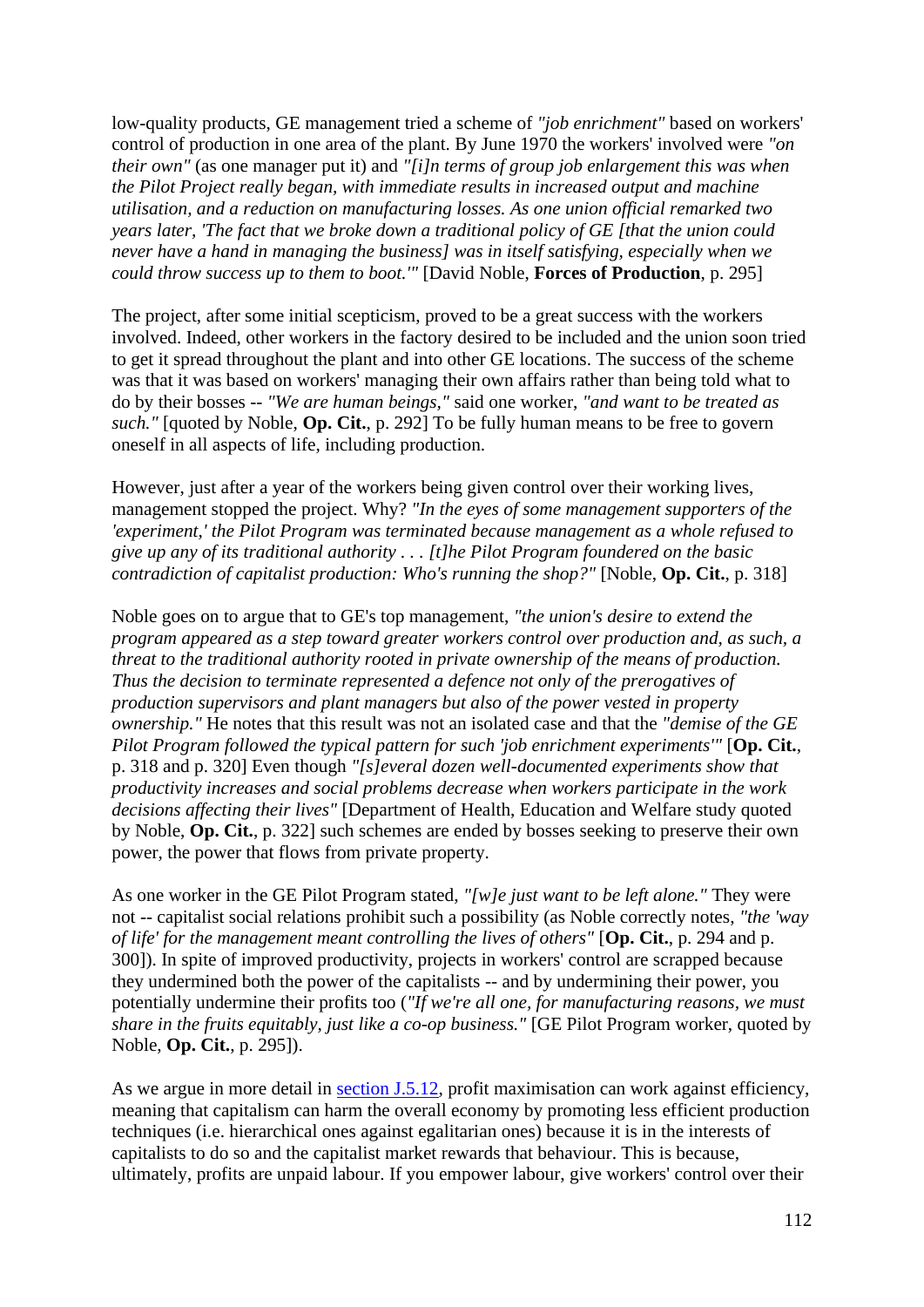work then they will increase efficiency and productivity (they know how to do their job the best) but you also erode authority structures within the workplace. Workers' will seek more and more control (freedom naturally tries to grow) and this, as the Pilot Program worker clearly saw, implies a co-operative workplace in which workers', **not** managers, decide what to do with the surplus produced. By threatening power, you threaten profits (or, more correctly, who controls the profit and where it goes). With the control over production **and** who gets to control any surplus in danger, it is unsurprising that companies soon abandon such schemes and return to the old, less efficient, hierarchical schemes based on *"Do what you are told, for as long as you are told."* Such a regime is hardly fit for free people and, as Noble notes, the regime that replaced the GE Pilot Program was *"designed to 'break' the pilots of their new found 'habits' of self-reliance, self-discipline, and self-respect."* [**Op. Cit.**, p. 307]

Thus the experience of workers' control project within capitalist firms indicates well that capitalism cannot *"leave you alone"* if you are a wage slave.

Moreover, capitalists themselves cannot relax because they must ensure their workers' productivity rises faster than their workers' wages, otherwise their business will fail (see sections [C.2](sectionC.html#secc2) and [C.3\)](sectionC.html#secc3). This means that every company has to innovate or be left behind, to be put out of business or work. Hence the boss is not "left alone" -- their decisions are made under the duress of market forces, of the necessities imposed by competition on individual capitalists. Restless acquisition -- in this context, the necessity to accumulate capital in order to survive in the market -- always haunts the capitalist. And since unpaid labour is the key to capitalist expansion, work must continue to exist and grow -- necessitating the boss to control the working hours of the worker to ensure that they produce more goods than they receive in wages. The boss is not "left alone" nor do they leave the worker alone.

These facts, based upon the authority relations associated with private property and relentless competition, ensure that the desire to be "left alone" cannot be satisfied under capitalism.

As Murray Bookchin observes:

*"Despite their assertions of autonomy and distrust of state authority . . . classical liberal thinkers did not in the last instance hold to the notion that the individual is completely free from lawful guidance. Indeed, their interpretation of autonomy actually presupposed quite definite arrangements beyond the individual -- notably, the laws of the marketplace. Individual autonomy to the contrary, these laws constitute a social organising system in which all 'collections of individuals' are held under the sway of the famous 'invisible hand' of competition. Paradoxically, the laws of the marketplace override the exercise of 'free will' by the same sovereign individuals who otherwise constitute the "collection of individuals."* [*"Communalism: The Democratic Dimension of Anarchism"*, pp. 1-17, **Democracy and Nature** no. 8, p. 4]

Human interaction is an essential part of life. Anarchism proposes to eliminate only undesired social interactions and authoritarian impositions, which are inherent in capitalism and indeed in any hierarchical form of socio-economic organisation (e.g. state socialism). Hermits soon become less than human, as social interaction enriches and develops individuality. Capitalism may attempt to reduce us to hermits, only "connected" by the market, but such a denial of our humanity and individuality inevitably feeds the spirit of revolt. In practice the "laws" of the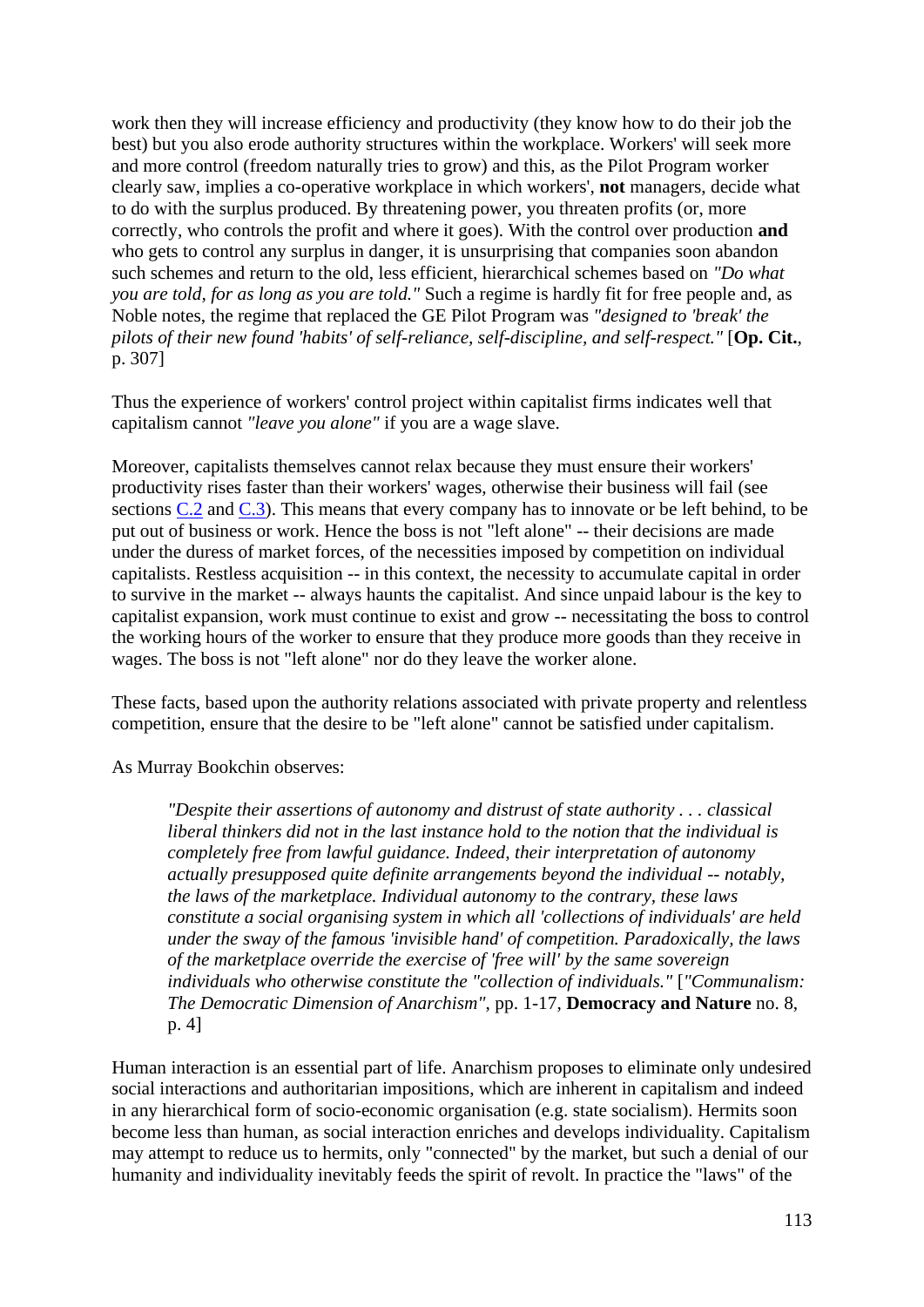market and the hierarchy of capital will never "leave one alone," but instead, crush one's individuality and freedom. Yet this aspect of capitalism conflicts with the human "instinct for freedom," as Noam Chomsky describes it, and hence there arises a counter-tendency toward radicalisation and rebellion among any oppressed people (see [section J\)](sectionJ.html).

One last point. The desire to "be left alone" often expresses two drastically different ideas - the wish to be your own master and manage your own affairs and the desire by bosses and landlords to have more power over their property. However, the authority exercised by such owners over their property is also exercised over **those who use that property.** Therefore, the notion of "being left alone" contains two contradictory aspects within a class ridden and hierarchical society. Obviously anarchists are sympathetic to the first, inherently libertarian, aspect -- the desire to manage your own life, in your own way -- but we reject the second aspect and any implication that it is in the interests of the governed to leave those in power alone. Rather, it is in the interest of the governed to subject those with authority over them to as much control as possible -- for obvious reasons.

Therefore, working people are more or less free to the extent that they **restrict** the ability of their bosses to be "left alone." One of the aims of anarchists within a capitalist society is **ensure** that those in power are **not** "left alone" to exercise their authority over those subject to it. We see solidarity, direct action and workplace and community organisation as a means of interfering with the authority of the state, capitalists and property owners until such time as we can destroy such authoritarian social relationships once and for all.

Hence anarchist dislike of the term "laissez-faire" -- within a class society it can only mean protecting the powerful against the working class (under the banner of "neutrally" enforcing property rights and so **the power derived from them**). However, we are well aware of the other, libertarian, vision expressed in the desire to be "left alone." That is the reason we have discussed why capitalist society can never actually achieve that desire -- it is handicapped by its hierarchical and competitive nature -- and how such a desire can be twisted into a means of enhancing the power of the few over the many.

## **B.5 Is capitalism empowering and based on human action?**

A key element of the social vision propounded by capitalism, particularly "libertarian" capitalism, is that of "voting" by the "customer," which is compared to political voting by the "citizen." According to Milton Friedman, *"when you vote in the supermarket, you get precisely what you voted for and so does everyone else."* Such "voting" with one's pocket is then claimed to be an example of the wonderful "freedom" people enjoy under capitalism (as opposed to "socialism," always equated by right-wingers with **state** socialism, which will be discussed in [section H\)](sectionH.html). However, in evaluating this claim, the difference between customers and citizens is critical.

The customer chooses between products on the shelf that have been designed and built by others for the purpose of profit. The consumer is the end-user, essentially a spectator rather than an actor, merely choosing between options created elsewhere by others. Market decision making is therefore fundamentally **passive** and **reactionary,** i.e. based on reacting to developments initiated by others. In contrast, the "citizen" is actively involved, at least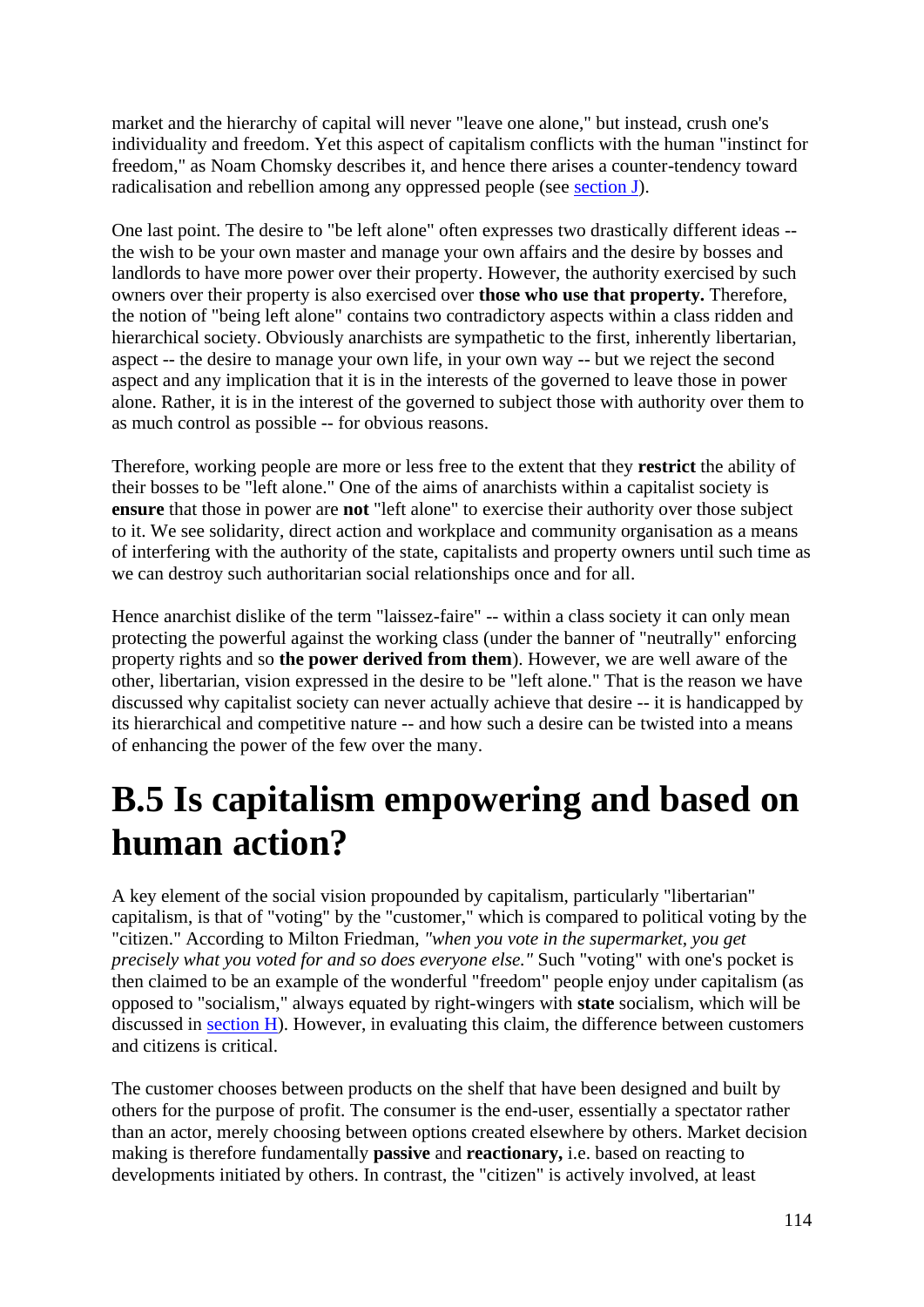ideally, in all stages of the decision making process, either directly or through elected delegates. Therefore, given decentralised and participatory-democratic organisations, decision making by citizens can be **pro-active,** based on human **action** in which one takes the initiative and sets the agenda oneself. Indeed, most supporters of the "citizen" model support it precisely **because** it actively involves individuals in participating in social decision making, so creating an educational aspect to the process and developing the abilities and powers of those involved.

In addition, the power of the consumer is not evenly distributed across society. Thus the expression "voting" when used in a market context expresses a radically different idea than the one usually associated with it. In political voting everyone gets one vote, in the market it is one vote per dollar. What sort of "democracy" is it that gives one person more votes than tens of thousands of others combined?

Therefore the "consumer" idea fails to take into account the differences in power that exist on the market as well as assigning an essentially passive role to the individual. At best they can act on the market as isolated individuals through their purchasing power. However, such a position is part of the problem for, as E.F. Schumacher argues, the *"buyer is essentially a bargain hunter; he is not concerned with the origin of the goods or the conditions under which they have been produced. His sole concern is to obtain the best value for money."* He goes on to note that the market *"therefore respects only the surface of society and its significance relates to the momentary situation as it exists there and then. There is no probing into the depths of things, into the natural or social facts that lie behind them."* [**Small is Beautiful**, p. 29]

Indeed, the "customer" model actually works **against** any attempt to "probe" the facts of things. Firstly, consumers rarely know the significance or implications of the goods they are offered because the price mechanism withholds such information from them. Secondly, because the atomistic nature of the market makes discussion about the "why" and "how" of production difficult -- we get to choose between various "whats". Instead of critically evaluating the pros and cons of certain economic practices, all we are offered is the option of choosing between things already produced. We can only **re**-act when the damage is already done by picking the option which does least damage (often we do not have even that choice). And to discover a given products social and ecological impact we have to take a pro-active role by joining groups which provide this sort of information (information which, while essential for a rational decision, the market does not and cannot provide).

Moreover, the "consumer" model fails to recognise that the decisions we make on the market to satisfy our "wants" are determined by social and market forces. What we are capable of wanting is relative to the forms of social organisation we live in. For example, people choose to buy cars because General Motors bought up and destroyed the tram network in the 1930s and people buy "fast food" because they have no time to cook because of increasing working hours. This means that our decisions within the market are often restricted by economic pressures. For example, the market forces firms, on pain of bankruptcy, to do whatever possible to be cost-effective. Firms that pollute, have bad working conditions and so on often gain competitive advantage in so doing and other firms either have to follow suit or go out of business. A "race to the bottom" ensures, with individuals making "decisions of desperation" just to survive. Individual commitments to certain values, in other words, may become irrelevant simply because the countervailing economic pressures are simply too intense (little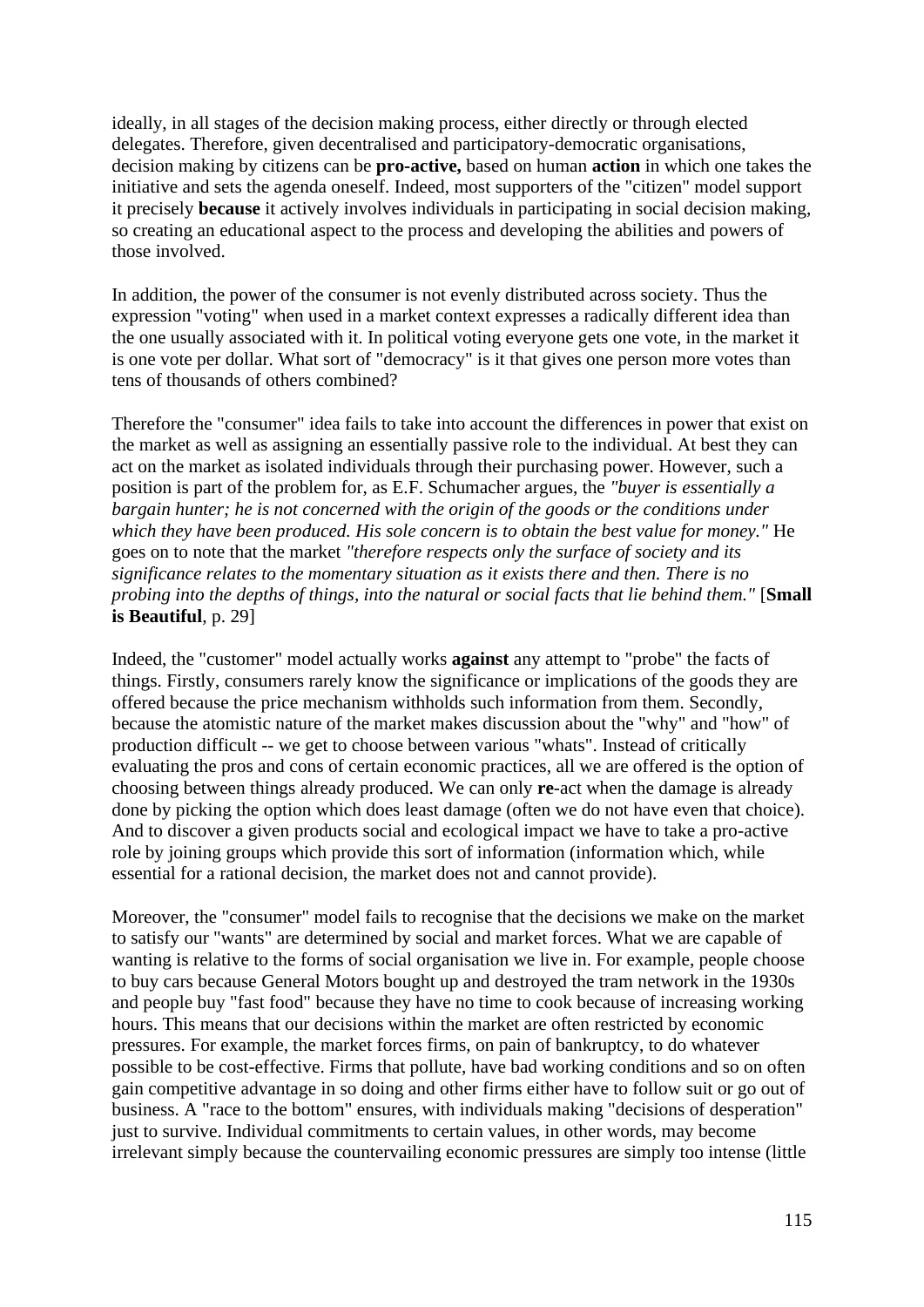wonder Robert Owen argued that the profit motive was *"a principle entirely unfavourable to individual and public happiness"*).

And, of course, the market also does not, and cannot, come up with goods that we do not want in our capacity as consumers but desire to protect for future generations or because of ecological reasons. By making the protection of the planet, eco-systems and other such "goods" dependent on the market, capitalism ensures that unless we put our money where our mouth is we can have no say in the protection of such goods as eco-systems, historical sites, and so on. The need to protect such "resources" in the long term is ignored in favour of shorttermism -- indeed, if we do not "consume" such products today they will not be there tomorrow. Placed within a society that the vast majority of people often face difficulties making ends meet, this means that capitalism can never provide us with goods which we would like to see available as **people** (either for others or for future generations or just to protect the planet) but cannot afford or desire as **consumers.**

It is clearly a sign of the increasing dominance of capitalist ideology that the "customer" model is being transferred to the political arena. This reflects the fact that the increasing scale of political institutions has reinforced the tendency noted earlier for voters to become passive spectators, placing their "support" behind one or another "product" (i.e. party or leader). As Murray Bookchin comments, *"educated, knowledgeable citizens become reduced to mere taxpayers who exchange money for 'services.'"* [**Remaking Society**, p. 71] In practice, due to state centralism, this turns the political process into an extension of the market, with "citizens" being reduced to "consumers." Or, in Erich Fromm's apt analysis, *"The functioning of the political machinery in a democratic country is not essentially different from the procedure on the commodity market. The political parties are not too different from big commercial enterprises, and the professional politicians try to sell their wares to the public."* [**The Sane Society**, pp. 186-187]

But does it matter? Friedman suggests that being a customer is **better** than being a citizen as you get "precisely" what you, and everyone else, wants.

The key questions here are whether people always get what they want when they shop. Do consumers who buy bleached newsprint and toilet paper **really** want tons of dioxins and other organochlorides in rivers, lakes and coastal waters? Do customers who buy cars **really** want traffic jams, air pollution, motorways carving up the landscape and the greenhouse effect? And what of those who do not buy these things? They are also affected by the decisions of others. The notion that only the consumer is affected by his or her decision is nonsense -- as is the childish desire to get "precisely" what you want, regardless of the social impact.

Perhaps Friedman could claim that when we consume we also approve of its impact. But when we "vote" on the market we cannot say that we approved of the resulting pollution (or distribution of income or power) because that was not a choice on offer. Such changes are **pre-defined** or an aggregate outcome and can only be chosen by a collective decision. In this way we can modify outcomes we could bring about individually but which harm us collectively. And unlike the market, in politics we can **change our minds** and revert back to a former state, undoing the mistakes made. No such option is available on the market.

So Friedman's claims that in elections *"you end up with something different from what you voted for*" is equally applicable to the market place.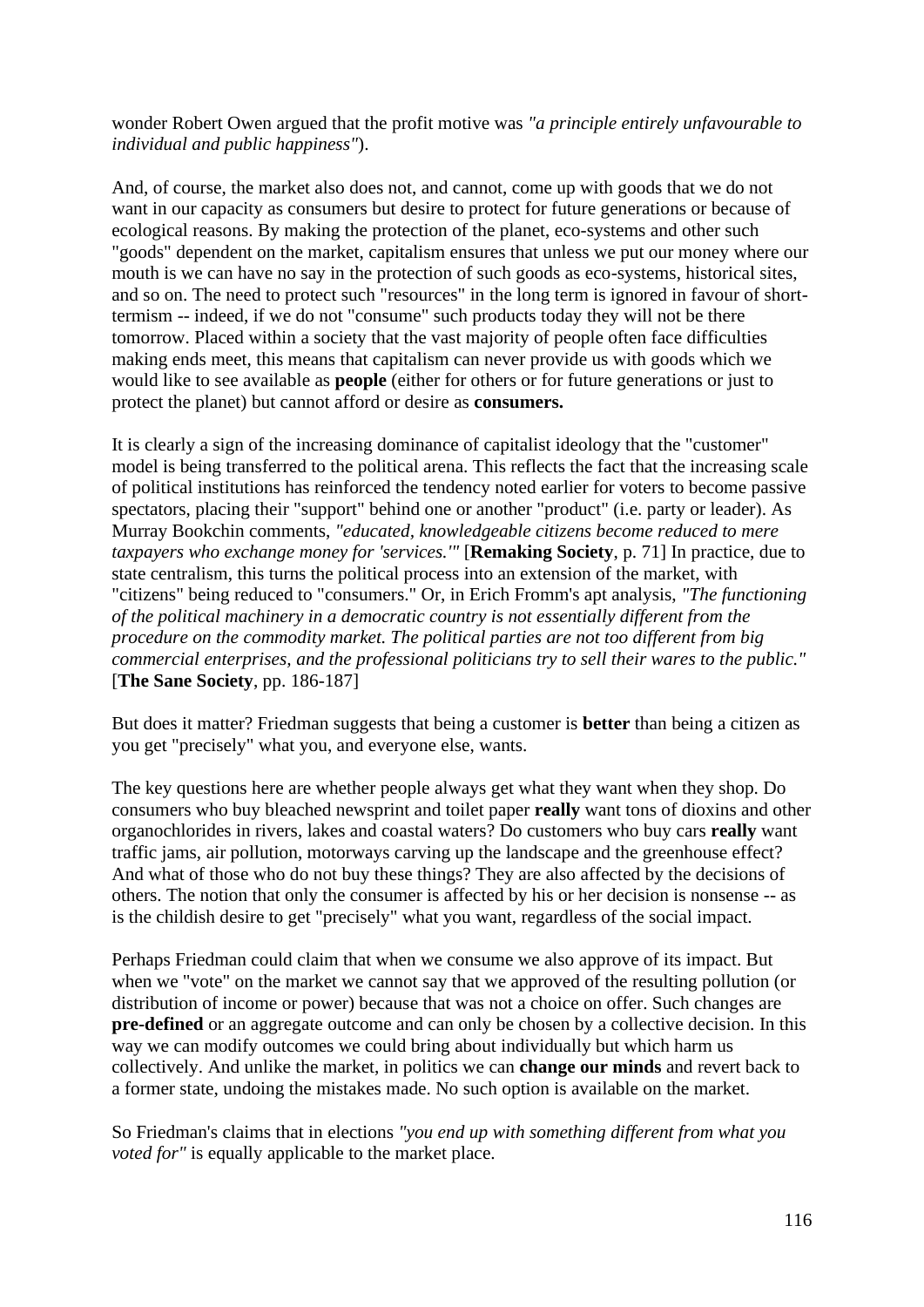These considerations indicate that the "consumer" model of human action is somewhat limited (to say the least!). Instead we need to recognise the importance of the "citizen" model, which we should point out includes the "consumer" model within it. Taking part as an active member of the community does not imply that we stop making individual consumption choices between those available, all it does is potentially enrich our available options by removing lousy choices (such as ecology or profit, cheap goods or labour rights, family or career).

In addition we must stress its role in developing those who practice the "citizen" model and how it can enrich our social and personal life. Being active within participatory institutions fosters and develops an active, "public-spirited" type of character. Citizens, because they are making **collective** decisions have to weight other interests **as well as** their own and so consider the impact on themselves, others, society and the environment of possible decisions. It is, by its very nature, an educative process by which all benefit by developing their critical abilities and expanding their definition of self-interest to take into account themselves as part of a society and eco-system **as well as** as an individual. The "consumer" model, with its passive and exclusively private/money orientation develops few of people's faculties and narrows their self-interest to such a degree that their "rational" actions can actually (indirectly) harm them.

As Noam Chomsky argues, it is *"now widely realised that the economists 'externalities' can no longer be consigned to footnotes. No one who gives a moment's thought to the problems of contemporary society can fail to be aware of the social costs of consumption and production, the progressive destruction of the environment, the utter irrationality of the utilisation of contemporary technology, the inability of a system based on profit or growth maximisation to deal with needs that can only be expressed collectively, and the enormous bias this system imposes towards maximisation of commodities for personal use in place of the general improvement of the quality of life."* [**Radical Priorities**, pp. 190-1]

The "citizen" model takes on board the fact that the sum of rational individual decisions may not yield a rational collective outcome (which, we must add, harms the individuals involved and so works against their self-interest). Social standards, created and enriched by a process of discussion and dialogue can be effective in realms where the atomised "consumer" model is essentially powerless to achieve constructive social change, never mind protect the individual from "agreeing" to "decisions of desperation" that leave them and society as a whole worse off (see also sections [E.3](sectionE.html#sece3) and [E.5\)](sectionE.html#sece5).

This is **not** to suggest that anarchists desire to eliminate individual decision making, far from it. An anarchist society will be based upon individuals making decisions on what they want to consume, where they want to work, what kind of work they want to do and so on. So the aim of the "citizen" model is not to "replace" the "consumer" model, but only to improve the social environment within which we make our individual consumption decisions. What the "citizen" model of human action desires is to place such decisions within a social framework, one that allows each individual to take an active part in improving the quality of life for us all by removing "Hobson choices" as far as possible.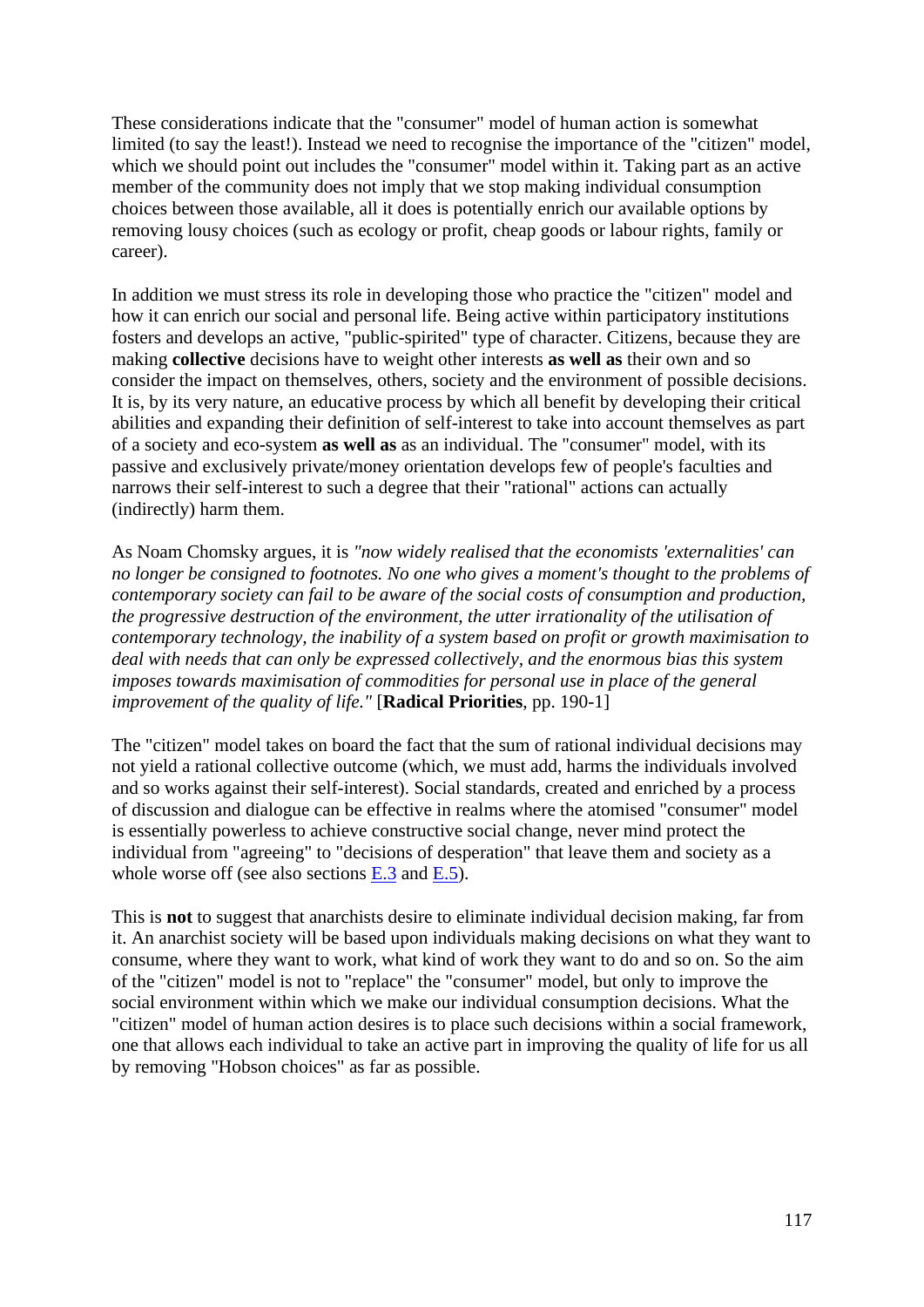# **B.6 But won't decisions made by individuals with their own money be the best?**

This question refers to an argument commonly used by capitalists to justify the fact that investment decisions are removed from public control under capitalism, with private investors making all the decisions. Clearly the assumption behind this argument is that individuals suddenly lose their intelligence when they get together and discuss their common interests. But surely, through debate, we can enrich our ideas by social interaction. In the marketplace we do not discuss but instead act as atomised individuals.

This issue involves the *"Isolation Paradox,"* according to which the very logic of individual decision-making is different from that of collective decision-making. An example is the *"tyranny of small decisions."* Let us assume that in the soft drink industry some companies start to produce (cheaper) non-returnable bottles. The end result of this is that most, if not all, the companies making returnable bottles lose business and switch to non-returnables. Result? Increased waste and environmental destruction.

This is because market price fails to take into account social costs and benefits, indeed it **mis**estimates them for both buyer/seller and to others not involved in the transaction. This is because, as Schumacher points out, the *"strength of the idea of private enterprise lies in its terrifying simplicity. It suggests that the totality of life can be reduced to one aspect profits..."* [**Small is Beautiful**, p. 215] But life cannot be reduced to one aspect without impoverishing it and so capitalism *"knows the price of everything but the value of nothing."*

Therefore the market promotes "the tyranny of small decisions" and this can have negative outcomes for those involved. The capitalist "solution" to this problem is no solution, namely to act after the event. Only after the decisions have been made and their effects felt can action be taken. But by then the damage has been done. Can suing a company **really** replace a fragile eco-system? In addition, the economic context has been significantly altered, because investment decisions are often difficult to unmake.

In other words, the operations of the market provide an unending source of examples for the argument that the aggregate results of the pursuit of private interest may well be collectively damaging. And as collectives are made up of individuals, that means damaging to the individuals involved. The remarkable ideological success of "free market" capitalism is to identify the anti-social choice with self-interest, so that any choice in the favour of the interests which we share collectively is treated as a piece of self-sacrifice. However, by atomising decision making, the market often actively works against the self-interest of the individuals that make it up.

Game theory is aware that the sum of rational choices do not automatically yield a rational group outcome. Indeed, it terms such situations as "collective action" problems. By not agreeing common standards, a "race to the bottom" can ensue in which a given society reaps choices that we as individuals really don't want. The rational pursuit of individual selfinterest leaves the group, and so most individuals, worse off. The problem is not bad individual judgement (far from it, the individual is the only person able to know what is best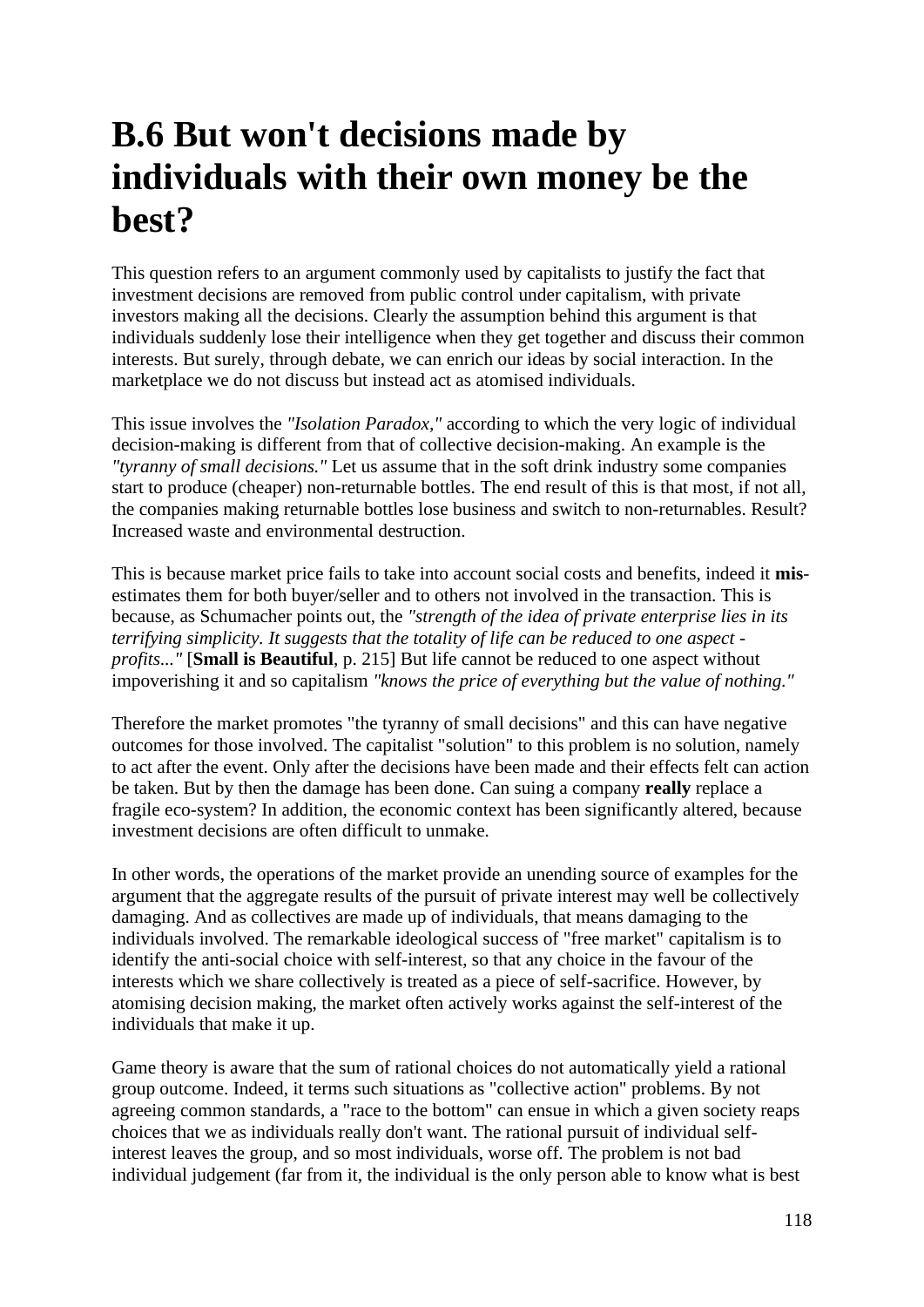for them in a given situation). It is the absence of social discussion and remedies that compels people to make unbearable choices because the available menu presents no good options.

By **not** discussing the impact of their decisions with everyone who will be affected, the individuals in question have not made a better decision. Of course, under our present highly centralised statist and capitalist system, such a discussion would be impossible to implement, and its closest approximation -- the election process -- is too vast, bureaucratic and dominated by wealth to do much beyond passing a few toothless laws which are generally ignored when they hinder profits.

However, let's consider what the situation would be like under libertarian socialism, where the local community assemblies discuss the question of returnable bottles along with the workforce. Here the function of specific interest groups (such as consumer co-operatives, ecology groups, workplace Research and Development action committees and so on) would play a critical role in producing information. Knowledge, as Bakunin, Kropotkin, etc. knew, is widely dispersed throughout society and the role of interested parties is essential in making it available to others. Based upon this information and the debate it provokes, the collective decision reached would most probably favour returnables over waste. This would be a better decision from a social and ecological point of view, and one that would benefit the individuals who discussed and agreed upon its effects on themselves and their society.

In other words, anarchists think we have to take an active part in creating the menu as well as picking options from it which reflect our individual tastes and interests.

It needs to be emphasised that such a system does not involve discussing and voting on everything under the sun, which would paralyse all activity. To the contrary, most decisions would be left to those interested (e.g. workers decide on administration and day-to-day decisions within the factory), the community decides upon policy (e.g. returnables over waste). Neither is it a case of electing people to decide for us, as the decentralised nature of the confederation of communities ensures that power lies in the hands of local people.

This process in no way implies that "society" decides what an individual is to consume. That, like all decisions affecting the individual only, is left entirely up to the person involved. Communal decision-making is for decisions that impact both the individual and society, allowing those affected by it to discuss it among themselves as equals, thus creating a rich social context within which individuals can act. This is an obvious improvement over the current system, where decisions that often profoundly alter people's lives are left to the discretion of an elite class of managers and owners, who are supposed to "know best."

There is, of course, the danger of "tyranny of the majority" in any democratic system, but in a direct libertarian democracy, this danger would be greatly reduced, for reasons discussed in section I.5.6 ( [Won't there be a danger of a "tyranny of the majority" under libertarian](sectionI.html#seci56)  [socialism?\)](sectionI.html#seci56).

# **B.7 What classes exist within modern society?**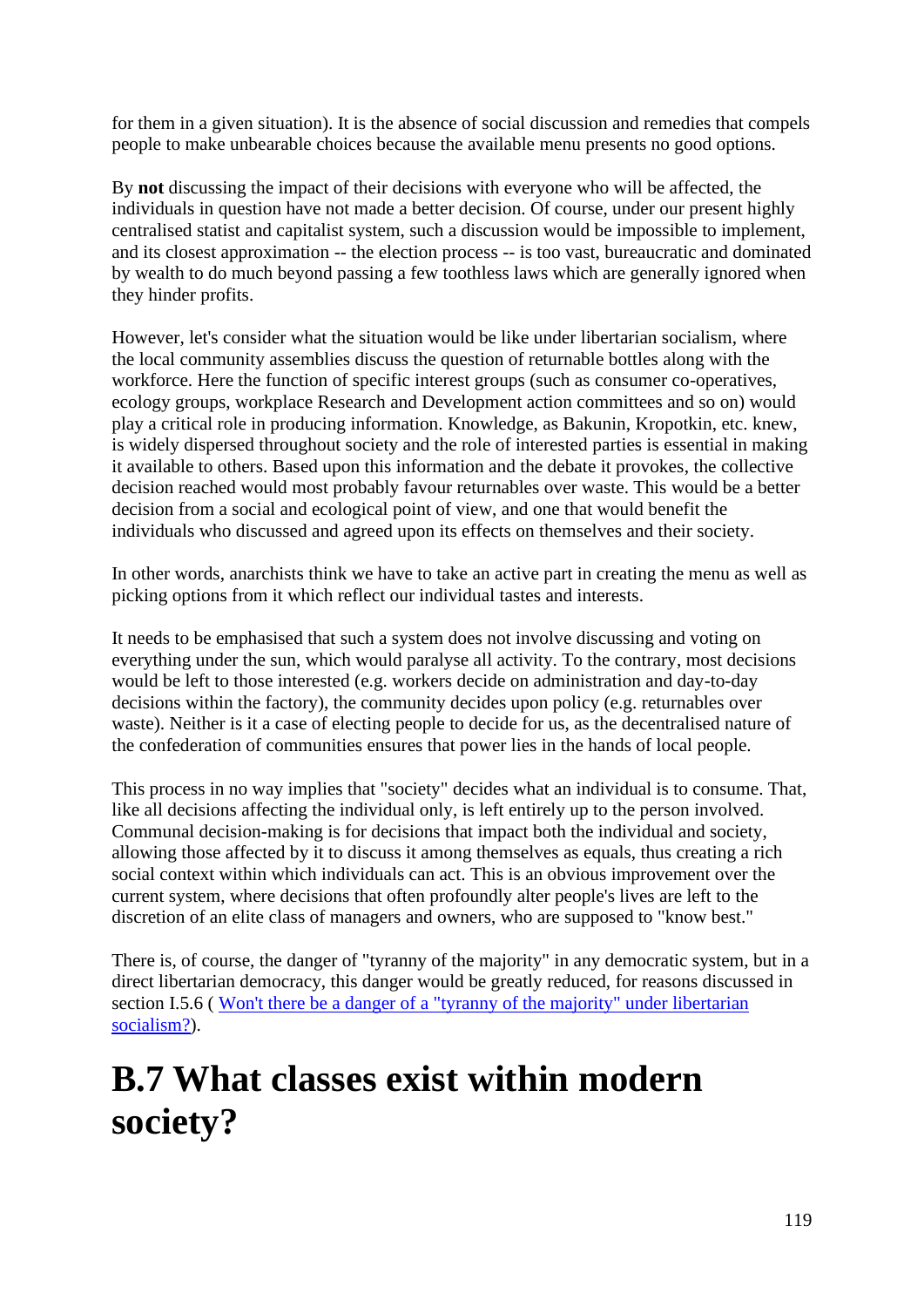For anarchists, class analysis is an important means of understanding the world and what is going on in it. While recognition of the fact that classes actually exist is less prevalent now than it once was, this does not mean that classes have ceased to exist. Quite the contrary. As we'll see, it means only that the ruling class has been more successful than before in obscuring the existence of class.

Class can be objectively defined: the relationship between an individual and the sources of power within society determines his or her class. We live in a class society in which a few people possess far more political and economic power than the majority, who usually work for the minority that controls them and the decisions that affect them. This means that class is based both on exploitation **and** oppression, with some controlling the labour of others for their own gain. The means of oppression have been indicated in earlier parts of [section B,](sectionB.html) while section C [\(What are the myths of capitalist economics?\)](sectionC.html) indicates exactly how exploitation occurs within a society apparently based on free and equal exchange. In addition, it also highlights the effects on the economic system itself of this exploitation. The social and political impact of the system and the classes and hierarchies it creates is discussed in depth in section D [\(How do statism and capitalism affect society?\)](sectionD.html).

We must emphasise at the outset that the idea of the "working class" as composed of nothing but industrial workers is simply false. It is **not** applicable today, if it ever was. Power, in terms of hire/fire and investment decisions, is the important thing. Ownership of capital as a means of determining a person's class, while still important, does not tell the whole story. An obvious example is that of the higher layers of management within corporations. They have massive power within the company, basically taking over the role held by the actual capitalist in smaller firms. While they may technically be "salary slaves" their power and position in the social hierarchy indicate that they are members of the ruling class in practice (and, consequently, their income is best thought of as a share of profits rather than a wage). Much the same can be said of politicians and state bureaucrats whose power and influence does not derive from the ownership of the means of production but rather then control over the means of coercion. Moreover, many large companies are owned by other large companies, through pension funds, multinationals, etc. (in 1945, 93% of shares were owned by individuals; by 1997, this had fallen to 43%). Needless to say, if working-class people own shares that does not make them capitalists as the dividends are **not** enough to live on nor do they give them any say in how a company is run).

For most anarchists, there are two main classes:

(1) *Working class* -- those who have to work for a living but have no real control over that work or other major decisions that affect them, i.e. order-takers. This class also includes the unemployed, pensioners, etc., who have to survive on handouts from the state. They have little wealth and little (official) power. This class includes the growing service worker sector, most (if not the vast majority) of "white collar" workers as well as traditional "blue collar" workers. Most self-employed people would be included in this class, as would the bulk of peasants and artisans (where applicable). In a nutshell, the producing classes and those who either were producers or will be producers. This group makes up the vast majority of the population.

(2) *Ruling class* -- those who control investment decisions, determine high level policy, set the agenda for capital and state. This is the elite at the top, owners or top managers of large companies, multinationals and banks (i.e., the capitalists), owners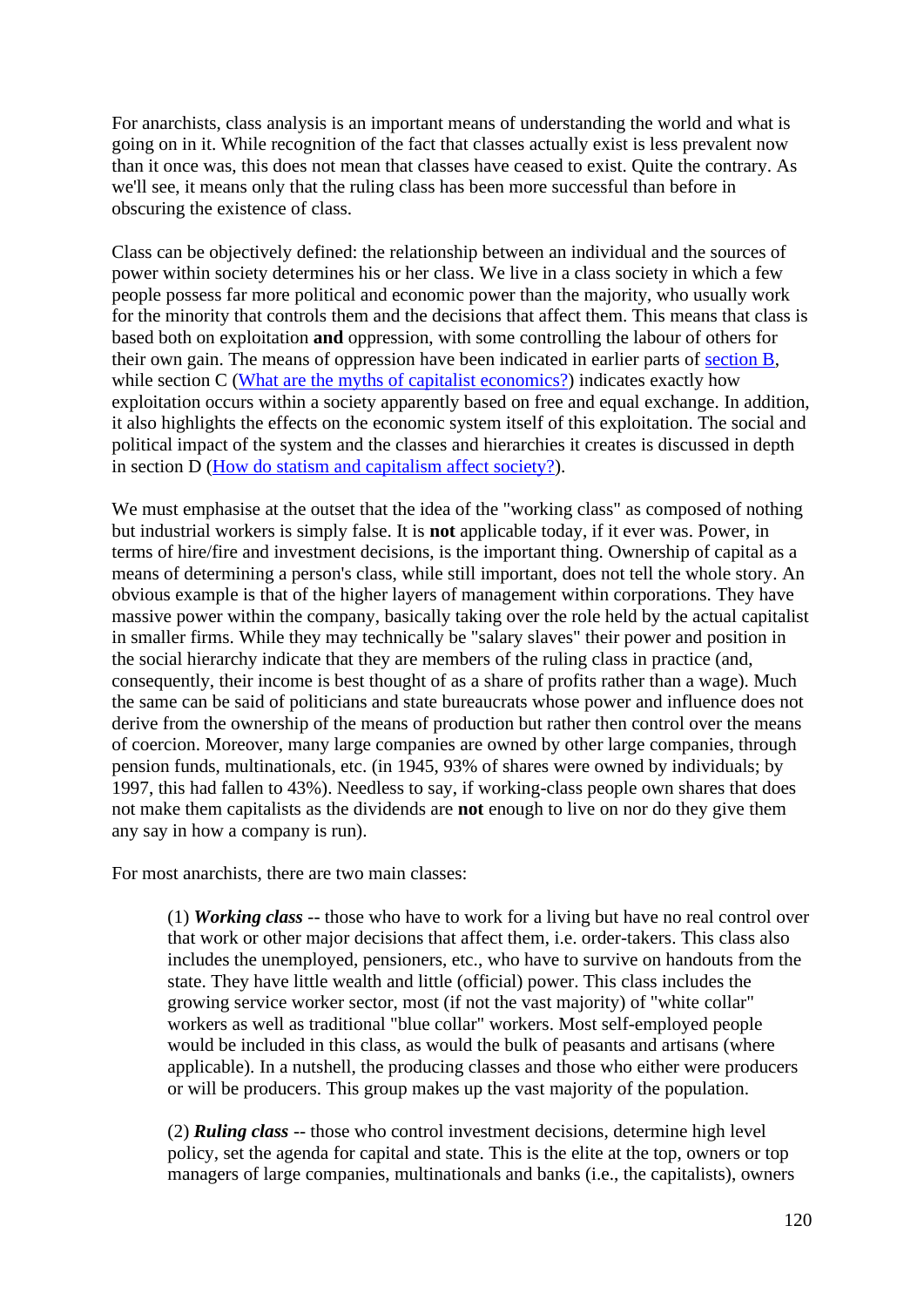of large amounts of land (i.e. landlords or the aristocracy, if applicable), top-level state officials, politicians, and so forth. They have real power within the economy and/or state, and so control society. In a nutshell, the owners of power (whether political, social or economic) or the master class. This group consists of around the top 5-15% of the population.

Obviously there are "grey" areas in any society, individuals and groups who do not fit exactly into either the working or ruling class. Such people include those who work but have some control over other people, e.g. power of hire/fire. These are the people who make the minor, day-to-day decisions concerning the running of capital or state. This area includes lower to middle management, professionals, and small capitalists.

There is some argument within the anarchist movement whether this "grey" area constitutes another ("middle") class or not. Most anarchists say no, most of this "grey" area are working class, others (such as the British **Class War Federation**) argue it is a different class. One thing is sure, all anarchists agree that most people in this "grey" area have an interest in getting rid of the current system just as much as the working class (we should point out here that what is usually called "middle class" in the USA and elsewhere is nothing of the kind, and usually refers to working class people with decent jobs, homes, etc. As class is considered a rude word in polite society in the USA, such mystification is to be expected).

So, there will be exceptions to this classification scheme. However, most of society share common interests, as they face the economic uncertainties and hierarchical nature of capitalism.

We do not aim to fit all of reality into this class scheme, but only to develop it as reality indicates, based on our own experiences of the changing patterns of modern society. Nor is this scheme intended to suggest that all members of a class have identical interests or that competition does not exist between members of the same class, as it does between the classes. Capitalism, by its very nature, is a competitive system. As Malatesta pointed out, *"one must bear in mind that on the one hand the bourgeoisie (the property owners) are always at war amongst themselves. . . and that on the other hand the government, though springing from the bourgeoisie and its servant and protector, tends, as every servant and every protector, to achieve its own emancipation and to dominate whoever it protects. Thus the game of the swings, the manoeuvres, the concessions and the withdrawals, the attempts to find allies among the people and against the conservatives, and among conservatives against the people, which is the science of the governors, and which blinds the ingenuous and phlegmatic who always wait for salvation to come down to them from above."* [**Anarchy**, p. 25]

However, no matter how much inter-elite rivalry goes on, at the slightest threat to the system from which they benefit, the ruling class will unite to defend their common interests. Once the threat passes, they will return to competing among themselves for power, market share and wealth. Unfortunately, the working class rarely unites as a class, mainly due to its chronic economic and social position. At best, certain sections unite and experience the benefits and pleasure of co-operation. Anarchists, by their ideas and action try to change this situation and encourage solidarity within the working class in order to resist, and ultimately get rid of, capitalism. However, their activity is helped by the fact that those in struggle often realise that *"solidarity is strength"* and so start to work together and unite their struggles against their common enemy. Indeed, history is full of such developments.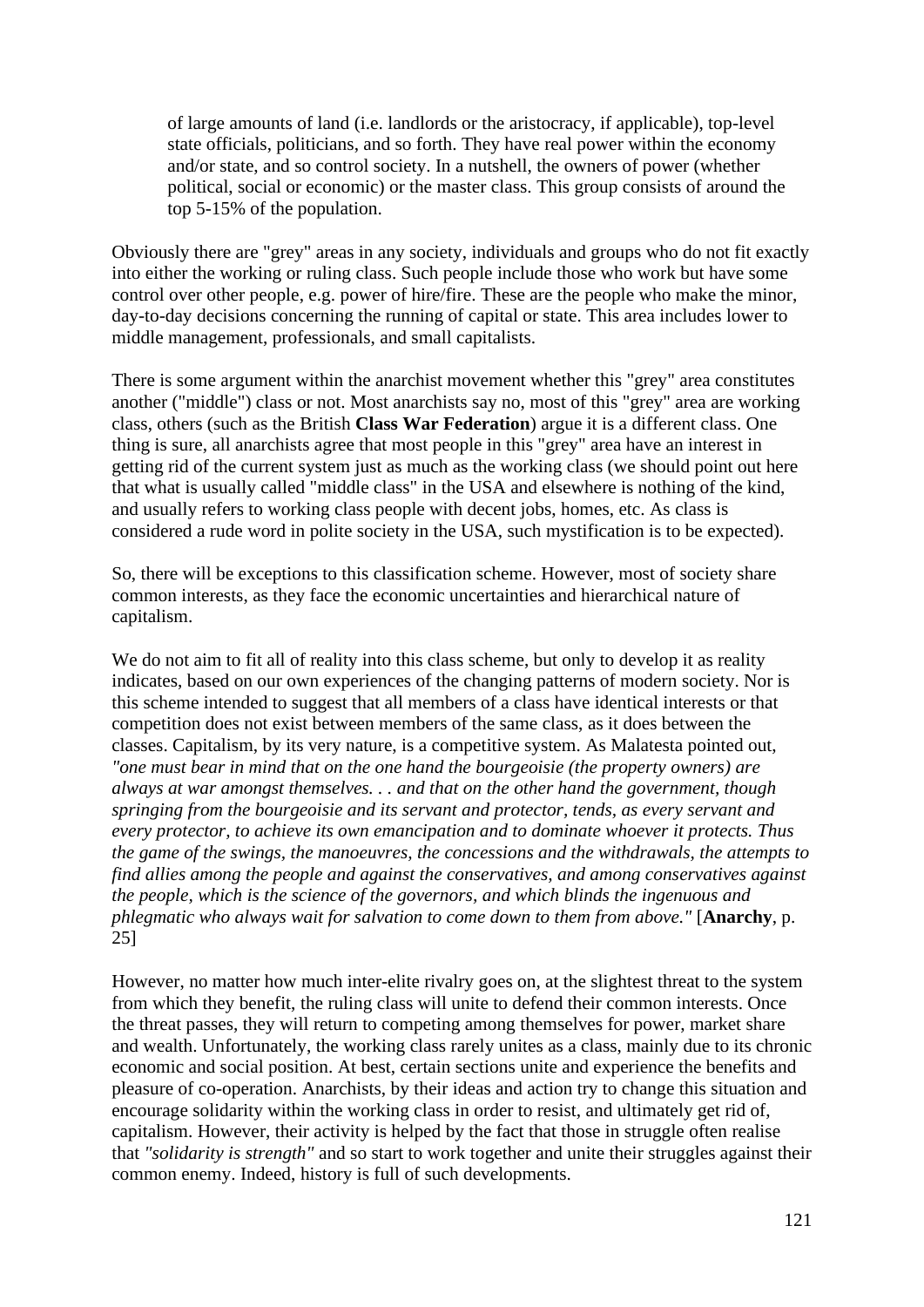#### **B.7.1 But do classes actually exist?**

So do classes actually exist, or are anarchists making them up? The fact that we even need to consider this question points to the pervasive propaganda efforts by the ruling class to suppress class consciousness, which will be discussed further on. First, however, let's examine some statistics, taking the USA as an example. We have done so because the state has the reputation of being a land of opportunity and capitalism. Moreover, class is seldom talked about there (although its business class is **very** class conscious). Moreover, when countries have followed the US model of freer capitalism (for example, the UK), a similar explosion of inequality develops along side increased poverty rates and concentration of wealth into fewer and fewer hands.

There are two ways of looking into class, by income and by wealth. Of the two, the distribution of wealth is the most important to understanding the class structure as this represents your assets, what you own rather than what you earn in a year. Given that wealth is the source of income, this represents the impact and power of private property and the class system it represents. After all, while all employed workers have an income (i.e. a wage), their actual wealth usually amounts to their personal items and their house (if they are lucky). As such, their wealth generates little or no income, unlike the owners of resources like companies, land and patents. Unsurprisingly, wealth insulates its holders from personal economic crises, like unemployment and sickness, as well as gives its holders social and political power. It, and its perks, can also be passed down the generations. Equally unsurprisingly, the distribution of wealth is much more unequal than the distribution of income.

At the start of the 1990s, the share of total US income was as follows: one third went to the top 10% of the population, the next 30% gets another third and the bottom 60% gets the last third. Dividing the wealth into thirds, we find that the top 1% owns a third, the next 9% owns a third, and bottom 90% owns the rest. [David Schweickart, **After Capitalism**, p. 92] Over the 1990s, the inequalities in US society have continued to increase. In 1980, the richest fifth of Americans had incomes about ten times those of the poorest fifth. A decade later, they has twelve times. By 2001, they had incomes over fourteen times greater. [Doug Henwood, **After the New Economy**, p. 79] Looking at the figures for private family wealth, we find that in 1976 the wealthiest one percent of Americans owned 19% of it, the next 9% owned 30% and the bottom 90% of the population owned 51%. By 1995 the top 1% owned 40%, more than owned by the bottom 92% of the US population combined -- the next 9% had 31% while the bottom 90% had only 29% of total (see Edward N. Wolff, **Top Heavy: A Study of Increasing Inequality in America** for details).

So in terms of wealth ownership, we see a system in which a very small minority own the means of life. In 1992 the richest 1% of households -- about 2 million adults -- owned 39% of the stock owned by individuals. The top 10%, owned over 81%. In other words, the bottom 90% of the population had a smaller share (23%) of investable capital of all kinds than the richest 1/2% (29%). Stock ownership was even more densely concentrated, with the richest 5% holding 95% of all shares. [Doug Henwood, **Wall Street: Class racket**] Three years later, *"the richest 1% of households . . . owned 42% of the stock owned by individuals, and 56% of the bonds . . . the top 10% together owned nearly 90% of both."* Given that around 50% of all corporate stock is owned by households, this means that 1% of the population *"owns a quarter of the productive capital and future profits of corporate America; the top 10% nearly half."* [Doug Henwood, **Wall Street**, pp. 66-7] Unsurprisingly, the Congressional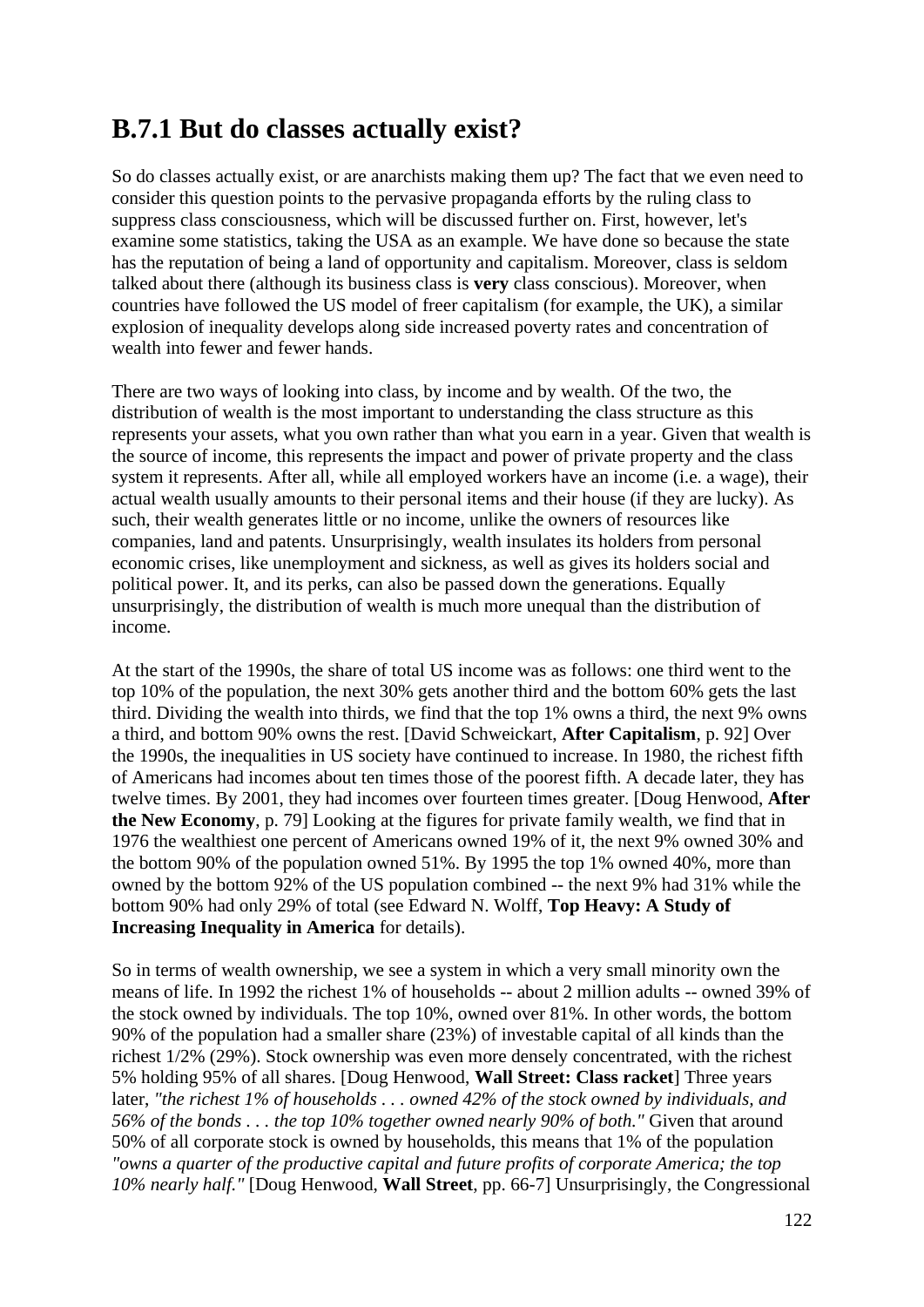Budget Office estimates that more than half of corporate profits ultimately accrue to the wealthiest 1 percent of taxpayers, while only about 8 percent go to the bottom 60 percent.

Henwood summarises the situation by noting that *"the richest tenth of the population has a bit over three-quarters of all the wealth in this society, and the bottom half has almost none - but it has lots of debt."* Most middle-income people have most of their (limited) wealth in their homes and if we look at non-residential wealth we find a *"very, very concentrated"* situation. The *"bottom half of the population claimed about 20% of all income in 2001 -- but only 2% of non-residential wealth. The richest 5% of the population claimed about 23% of income, a bit more than the entire bottom half. But it owned almost two-thirds -- 65% -- of the wealth."* [**After the New Economy**, p. 122]

In terms of income, the period since 1970 has also been marked by increasing inequalities and concentration:

*"According to estimates by the economists Thomas Piketty and Emmanuel Saez - confirmed by data from the Congressional Budget Office -- between 1973 and 2000 the average real income of the bottom 90 percent of American taxpayers actually fell by 7 percent. Meanwhile, the income of the top 1 percent rose by 148 percent, the income of the top 0.1 percent rose by 343 percent and the income of the top 0.01 percent rose 599 percent."* [Paul Krugman, *"The Death of Horatio Alger"*, **The Nation**, January 5, 2004]

Doug Henwood provides some more details on income [**Op. Cit.**, p. 90]:

|             | 1977-99 | real income growth Share of total income |      |               |
|-------------|---------|------------------------------------------|------|---------------|
|             |         | 1977                                     | 1999 | <b>Change</b> |
| poorest 20% | $-9\%$  | 5.7%                                     | 4.2% | $-1.5%$       |
| second 20%  | $+1$    | 11.5                                     | 9.7  | $-1.8$        |
| middle 20%  | $+8$    | 16.4                                     | 14.7 | $-1.7$        |
| fourth 20%  | $+14$   | 22.8                                     | 21.3 | $-1.5$        |
| top 20%     | $+43$   | 44.2                                     | 50.4 | $+6.2$        |
| top $1\%$   | $+115$  | 7.3                                      | 12.9 | $+5.6$        |

**Changes in income, 1977-1999**

By far the biggest gainers from the wealth concentration since the 1980s have been the superrich. The closer you get to the top, the bigger the gains. In other words, it is not simply that the top 20 percent of families have had bigger percentage gains than the rest. Rather, the top 5 percent have done better than the next 15, the top 1 percent better than the next 4 per cent, and so on.

As such, if someone argues that while the share of national income going to the top 10 percent of earners has increased that it does not matter because anyone with an income over \$81,000 is in that top 10 percent they are missing the point. The lower end of the top ten per cent were not the big winners over the last 30 years. Most of the gains in the share in that top ten percent went to the top 1 percent (who earn at least \$230,000). Of these gains, 60 percent went to the top 0.1 percent (who earn more than \$790,000). And of these gains, almost half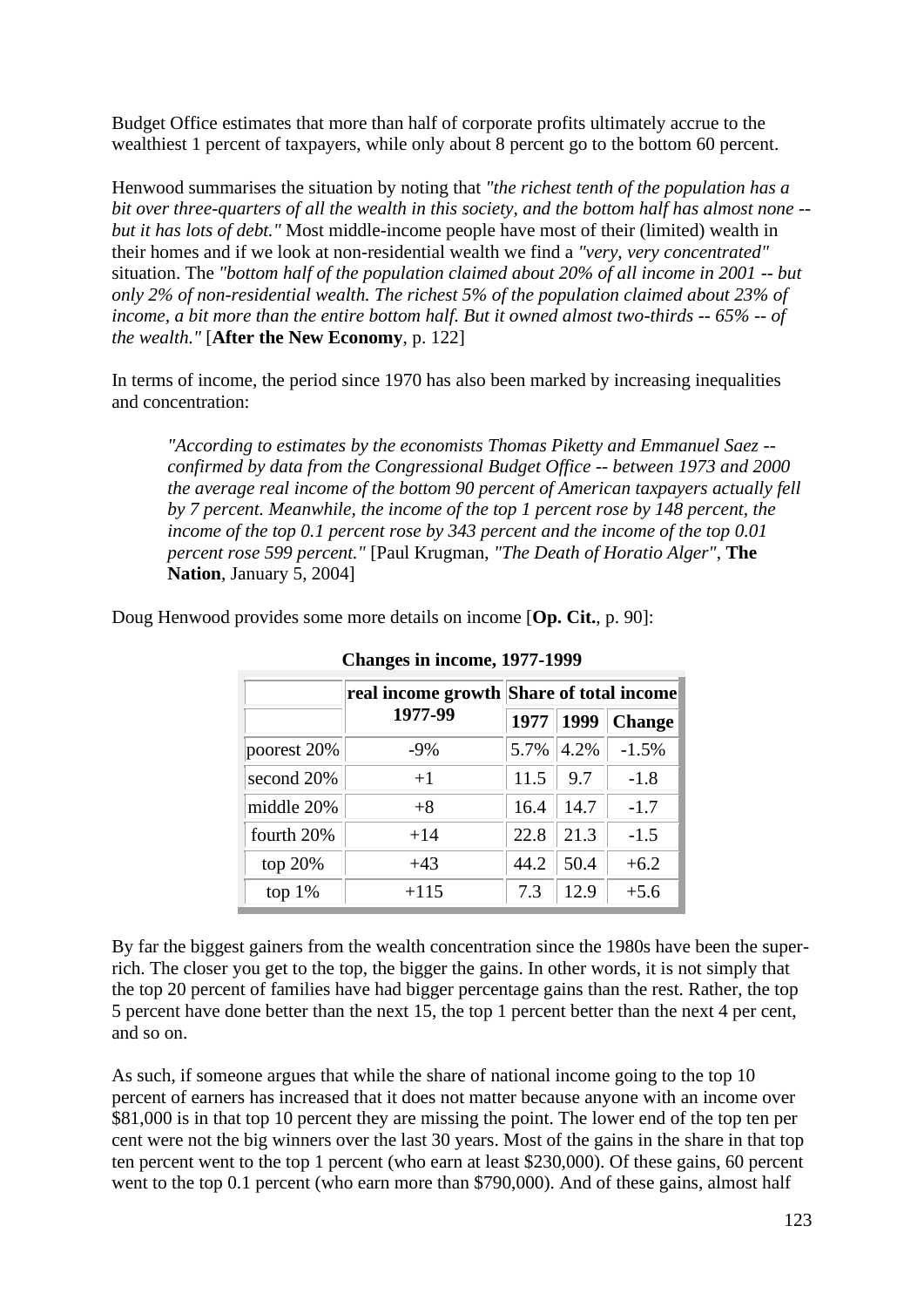went to the top 0.01 percent (a mere 13,000 people who had an income of at least \$3.6 million and an average income of \$17 million). [Paul Krugman, *"For Richer"*, **New York Times**, 20/10/02]

All this proves that classes do in fact exist, with wealth and power concentrating at the top of society, in the hands of the few.

To put this inequality of income into some perspective, the average full-time Wal-Mart employee was paid only about \$17,000 a year in 2004. Benefits are few, with less than half the company's workers covered by its health care plan. In the same year Wal-Mart's chief executive, Scott Lee Jr., was paid \$17.5 million. In other words, every two weeks he was paid about as much as his average employee would earn after a lifetime working for him.

Since the 1970s, most Americans have had only modest salary increases (if that). The average annual salary in America, expressed in 1998 dollars (i.e., adjusted for inflation) went from \$32,522 in 1970 to \$35,864 in 1999. That is a mere 10 percent increase over nearly 30 years. Over the same period, however, according to Fortune magazine, the average real annual compensation of the top 100 C.E.O.'s went from \$1.3 million -- 39 times the pay of an average worker -- to \$37.5 million, more than 1,000 times the pay of ordinary workers.

Yet even here, we are likely to miss the real picture. The average salary is misleading as this does not reflect the distribution of wealth. For example, in the UK in the early 1990s, twothirds of workers earned the average wage or below and only a third above. To talk about the "average" income, therefore, is to disguise remarkable variation. In the US, adjusting for inflation, average family income -- total income divided by the number of families -- grew 28% between 1979 and 1997. The median family income -- the income of a family in the middle (i.e. the income where half of families earn more and half less) grew by only 10%. The median is a better indicator of how typical American families are doing as the distribution of income is so top heavy in the USA (i.e. the average income is considerably higher than the median). It should also be noted that the incomes of the bottom fifth of families actually fell slightly. In other words, the benefits of economic growth over nearly two decades have **not** trickled down to ordinary families. Median family income has risen only about 0.5% per year. Even worse, *"just about all of that increase was due to wives working longer hours, with little or no gain in real wages."* [Paul Krugman, *"For Richer"*, **Op. Cit.**]

So if America does have higher average or per capita income than other advanced countries, it is simply because the rich are richer. This means that a high average income level can be misleading if a large amount of national income is concentrated in relatively few hands. This means that large numbers of Americans are worse off economically than their counterparts in other advanced countries. Thus Europeans have, in general, shorter working weeks and longer holidays than Americans. They may have a lower average income than the United States but they do not have the same inequalities. This means that the median European family has a standard of living roughly comparable with that of the median U.S. family - wages may even be higher.

As Doug Henwood notes, *"[i]nternational measures put the United States in a disgraceful light. . . The soundbite version of the LIS [Luxembourg Income Study] data is this: for a country th[at] rich, [it] ha[s] a lot of poor people."* Henwood looked at both relative and absolute measures of income and poverty using the cross-border comparisons of income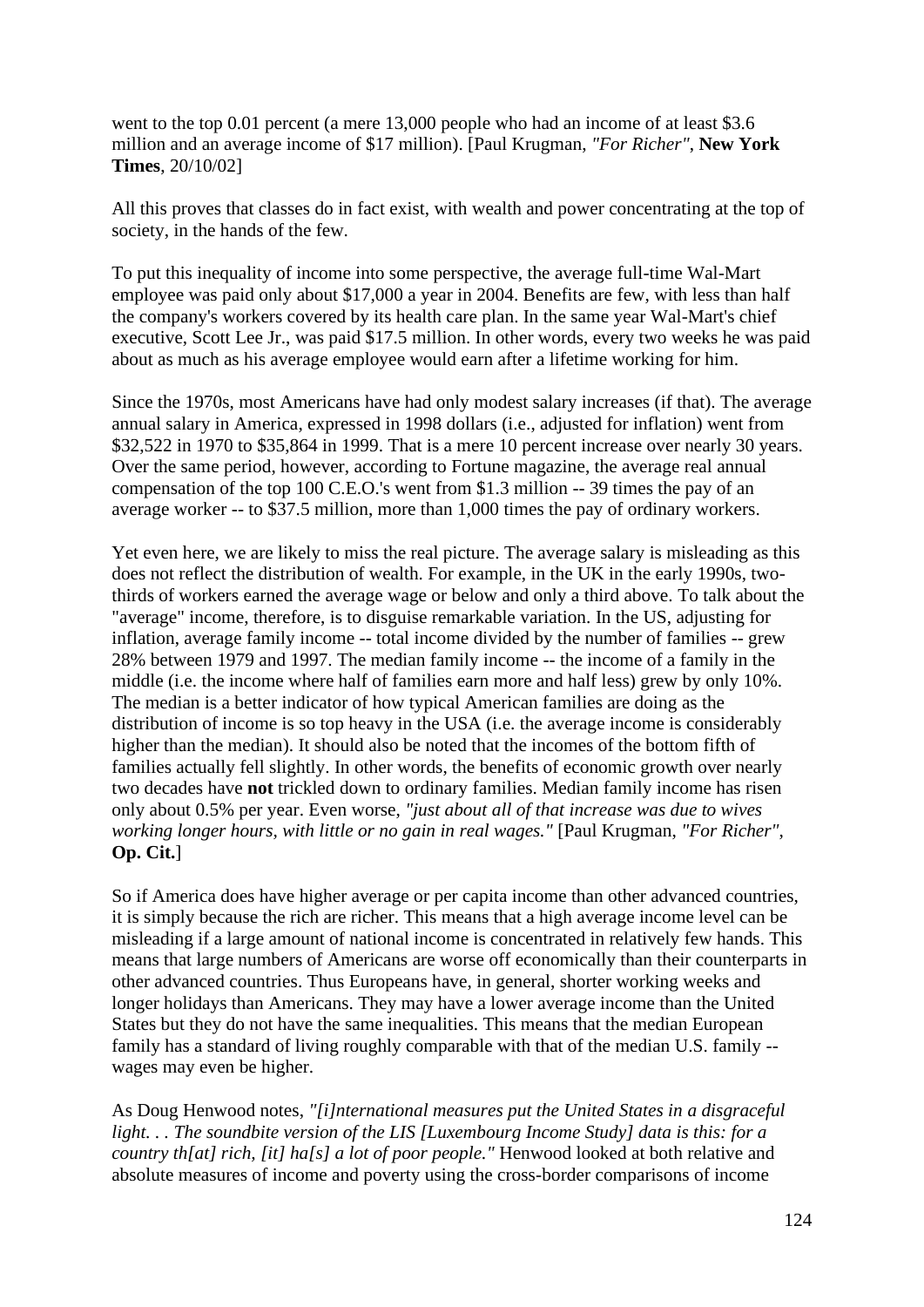distribution provided by the LIS and discovered that *"[f]or a country that thinks itself universally middle class [i.e. middle income], the United States has the second-smallest middle class of the nineteen countries for which good LIS data exists."* Only Russia, a country in near-total collapse was worse (40.9% of the population were middle income compared to 46.2% in the USA. Households were classed as poor if their incomes were under 50 percent of the national medium; near-poor, between 50 and 62.5 percent; middle, between 62.5 and 150 percent; and well-to-do, over 150 percent. The USA rates for poor (19.1%), near-poor (8.1%) and middle (46.2%) were worse than European countries like Germany (11.1%, 6.5% and 64%), France (13%, 7.2% and 60.4%) and Belgium (5.5%, 8.0% and 72.4%) as well as Canada (11.6%, 8.2% and 60%) and Australia (14.8%, 10% and 52.5%).

The reasons for this? Henwood states that the *"reasons are clear -- weak unions and a weak welfare state. The social-democratic states -- the ones that interfere most with market incomes -- have the largest [middles classes]. The US poverty rate is nearly twice the average of the other eighteen."* Needless to say, "middle class" as defined by income is a very blunt term (as Henwood states). It says nothing about property ownership or social power, for example, but income is often taken in the capitalist press as the defining aspect of "class" and so is useful to analyse in order to refute the claims that the free-market promotes general well-being (i.e. a larger "middle class"). That the most free-market nation has the worse poverty rates **and** the smallest "middle class" indicates well the anarchist claim that capitalism, left to its own devices, will benefit the strong (the ruling class) over the weak (the working class) via "free exchanges" on the "free" market (as we argue in [section C.7,](sectionC.html#secc7) only during periods of full employment -- and/or wide scale working class solidarity and militancy -- does the balance of forces change in favour of working class people. Little wonder, then, that periods of full employment also see falling inequality -- see James K. Galbraith's **Created Unequal** for more details on the correlation of unemployment and inequality).

Of course, it could be objected that this relative measure of poverty and income ignores the fact that US incomes are among the highest in the world, meaning that the US poor may be pretty well off by foreign standards. Henwood refutes this claim, noting that *"even on absolute measures, the US performance is embarrassing. LIS researcher Lane Kenworthy estimated poverty rates for fifteen countries using the US poverty line as the benchmark. . . Though the United States has the highest average income, it's far from having the lowest poverty rate."* Only Italy, Britain and Australia had higher levels of absolute poverty (and Australia exceeded the US value by 0.2%, 11.9% compared to 11.7%). Thus, in both absolute **and** relative terms, the USA compares badly with European countries. [Doug Henwood, *"Booming, Borrowing, and Consuming: The US Economy in 1999"*, pp.120-33, **Monthly Review**, vol. 51, no. 3, pp. 129-31]

In summary, therefore, taking the USA as being the most capitalist nation in the developed world, we discover a class system in which a very small minority own the bulk of the means of life and get most of the income. Compared to other Western countries, the class inequalities are greater and the society is more polarised. Moreover, over the last 20-30 years those inequalities have increased spectacularly. The ruling elite have become richer and wealth has flooded upwards rather than trickled down.

The cause of the increase in wealth and income polarisation is not hard to find. It is due to the increased economic and political power of the capitalist class and the weakened position of working class people. As anarchists have long argued, any "free contract" between the powerful and the powerless will benefit the former far more than the latter. This means that if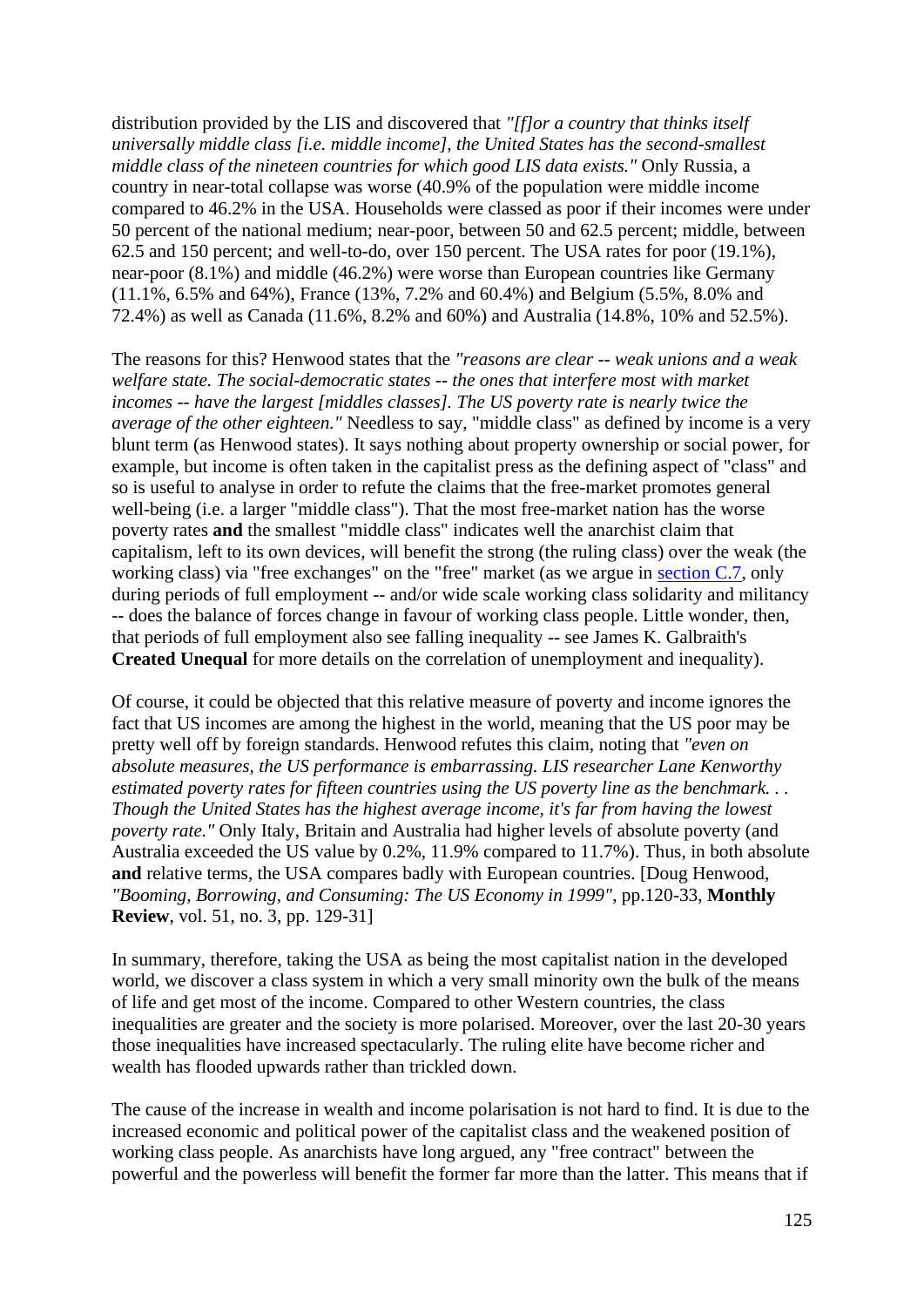the working class's economic and social power is weakened then we will be in a bad position to retain a given share of the wealth we produce but is owned by our bosses and accumulates in the hands of the few.

Unsurprisingly, therefore, there has been an increase in the share of total income going to capital (i.e., interest, dividends, and rent) and a decrease in the amount going to labour (wages, salaries, and benefits). Moreover, an increasing part of the share to labour is accruing to high-level management (in electronics, for example, top executives used to paid themselves 42 times the average worker in 1991, a mere 5 years later it was 220 times as much).

Since the start of the 1980s, unemployment and globalisation has weakened the economic and social power of the working class. Due to the decline in the unions and general labour militancy, wages at the bottom have stagnated (real pay for most US workers is lower in 2005 than it was in 1973!). This, combined with "trickle-down" economic policies of tax cuts for the wealthy, tax raises for the working classes, the maintaining of a "natural" law of unemployment (which weakens unions and workers power) and cutbacks in social programs, has seriously eroded living standards for all but the upper strata -- a process that is clearly leading toward social breakdown, with effects that will be discussed later (see [section D.9\)](sectionD.html#secd9).

Little wonder Proudhon argued that the law of supply and demand was a *"deceitful law . . . suitable only for assuring the victory of the strong over the weak, of those who own property over those who own nothing."* [quoted by Alan Ritter, **The Political Thought of Pierre-Joseph Proudhon**, p. 121]

### **B.7.2 Does social mobility make up for class inequality?**

Faced with the massive differences between classes under capitalism we highlighted in the [last section,](sectionB.html#secb71) many supporters of capitalism still deny the obvious. They do so by confusing a **caste** system with a **class** system. In a caste system, those born into it stay in it all their lives. In a class system, the membership of classes can and does change over time.

Therefore, it is claimed, what is important is not the existence of classes but of social mobility (usually reflected in income mobility). According to this argument, if there is a high level of social/income mobility then the degree of inequality in any given year is unimportant. This is because the redistribution of income over a person's life time would be very even. Thus the inequalities of income and wealth of capitalism does not matter as capitalism has high social mobility.

Milton Friedman puts the argument in this way:

*"Consider two societies that have the same distribution of annual income. In one there is a great mobility and change so that the position of particular families in the income hierarchy varies widely from year to year. In the other, there is great rigidity so that each family stays in the same position. Clearly, in any meaningful sense, the second would be the more unequal society. The one kind of inequality is a sign of dynamic change, social mobility, equality of opportunity; the other of a status society. The confusion behind these two kinds of inequality is particularly important, precisely*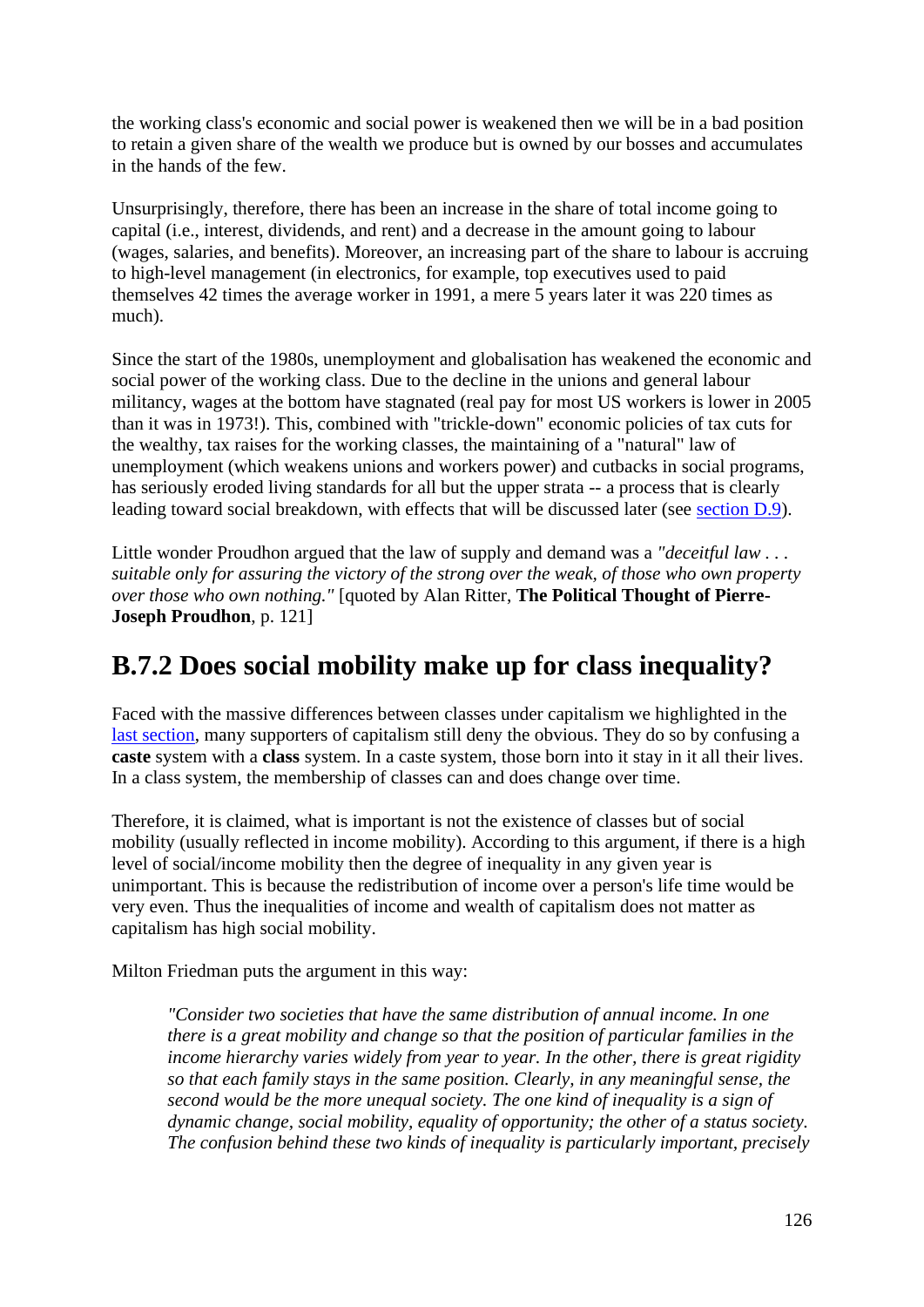#### *because competitive free-enterprise capitalism tends to substitute the one for the other."* [**Capitalism and Freedom**, p. 171]

As with so many things, Friedman is wrong in his assertion (and that is all it is, no evidence is provided). The more free market capitalist regimes have **less** social mobility than those, like Western Europe, which have extensive social intervention in the economy. As an added irony, the facts suggest that implementing Friedman's suggested policies in favour of his beloved "competitive free-enterprise capitalism" has made social mobility less, not greater. In effect, as with so many things, Friedman ensured the refutation of his own dogmas.

Taking the USA as an example (usually considered one of the most capitalist countries in the world) there is income mobility, but not enough to make income inequality irrelevant. Census data show that 81.6 percent of those families who were in the bottom quintile of the income distribution in 1985 were still there in the next year; for the top quintile, it was 76.3 percent.

Over longer time periods, there is more mixing but still not that much and those who do slip into different quintiles are typically at the borders of their category (e.g. those dropping out of the top quintile are typically at the bottom of that group). Only around 5% of families rise from bottom to top, or fall from top to bottom. In other words, the class structure of a modern capitalist society is pretty solid and *"much of the movement up and down represents fluctuations around a fairly fixed long term distribution."* [Paul Krugman, **Peddling Prosperity**, p. 143]

Perhaps under a "pure" capitalist system things would be different? Ronald Reagan helped make capitalism more "free market" in the 1980s, but there is no indication that income mobility increased significantly during that time. In fact, according to one study by Greg Duncan of the University of Michigan, the middle class shrank during the 1980s, with fewer poor families moving up or rich families moving down. Duncan compared two periods. During the first period (1975 to 1980) incomes were more equal than they are today. In the second (1981 to 1985) income inequality began soaring. In this period there was a reduction in income mobility upward from low to medium incomes of over 10%.

Here are the exact figures [cited by Paul Krugman, *"The Rich, the Right, and the Facts,"* **The American Prospect** no. 11, Fall 1992, pp. 19-31]:

| <b>Transition</b>            | <b>Before 1980 After 1980</b> |      |
|------------------------------|-------------------------------|------|
| Middle income to low income  | 8.5                           | 9.8  |
| Middle income to high income | 5.8                           | 6.8  |
| Low income to middle income  | 35.1                          | 24.6 |
| High income to middle income | 30.8                          | 27.6 |

#### **Percentages of families making transitions to and from middle class (5-year period before and after 1980)**

Writing in 2004, Krugman returned to this subject. The intervening twelve years had made things worse. America, he notes, is *"more of a caste society than we like to think. And the caste lines have lately become a lot more rigid."* Before the rise of neo-liberalism in the 1980s, America had more intergenerational mobility. *"A classic 1978 survey found that among adult men whose fathers were in the bottom 25 percent of the population as ranked by*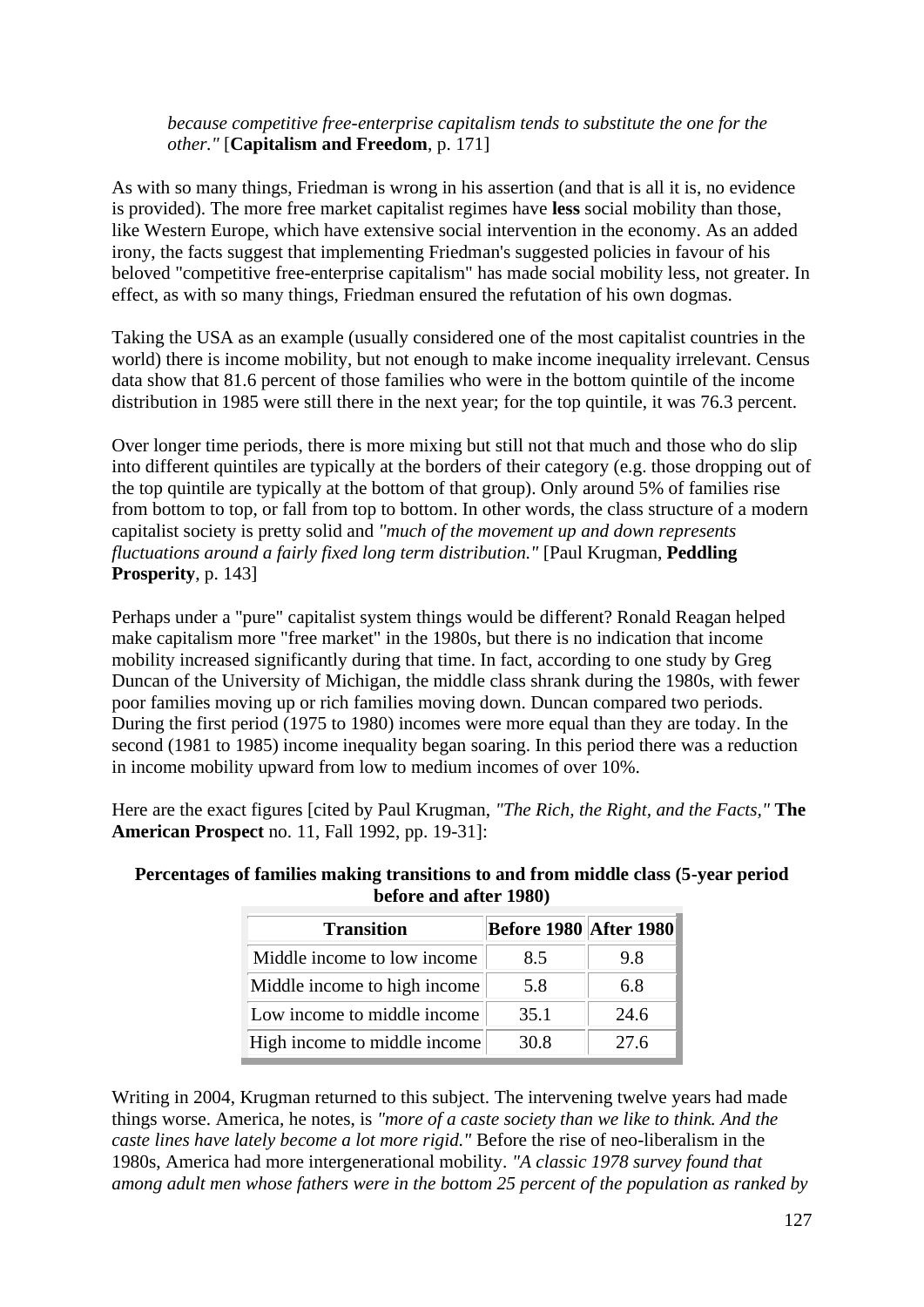*social and economic status, 23 percent had made it into the top 25 percent. In other words, during the first thirty years or so after World War II, the American dream of upward mobility was a real experience for many people."* However, a new survey of today's adult men *"finds that this number has dropped to only 10 percent. That is, over the past generation upward mobility has fallen drastically. Very few children of the lower class are making their way to even moderate affluence. This goes along with other studies indicating that rags-to-riches stories have become vanishingly rare, and that the correlation between fathers' and sons' incomes has risen in recent decades. In modern America, it seems, you're quite likely to stay in the social and economic class into which you were born."* [Paul Krugman, *"The Death of Horatio Alger"*, **The Nation**, January 5, 2004]

British Keynesian economist Will Hutton quotes US data from 2000-1 which *"compare[s] the mobility of workers in America with the four biggest European economies and three Nordic economies."* The US *"has the lowest share of workers moving from the bottom fifth of workers into the second fifth, the lowest share moving into the top 60 per cent and the highest share unable to sustain full-time employment."* He cites an OECD study which *"confirms the poor rates of relative upward mobility for very low-paid American workers; it also found that full-time workers in Britain, Italy and Germany enjoy much more rapid growth in their earnings than those in the US . . . However, downward mobility was more marked in the US; American workers are more likely to suffer a reduction in their real earnings than workers in Europe."* Thus even the OECD (the *"high priest of deregulation"*) was *"forced to conclude that countries with more deregulated labour and product markets (pre-eminently the US) do not appear to have higher relative mobility, nor do low-paid workers in these economies experience more upward mobility. The OECD is pulling its punches. The US experience is worse than Europe's."* Numerous studies have shown that *"either there is no difference"* in income mobility between the USA and Europe *"or that there is less mobility in the US."* [**The World We're In**, pp. 166-7]

Little wonder, then, that Doug Henwood argues that *"the final appeal of apologists of the American way is an appeal to our legendary mobility"* fails. In fact, *"people generally don't move far from the income class they are born into, and there is little difference between US and European mobility patterns. In fact, the United States has the largest share of what the OECD called 'low-wage' workers, and the poorest performance on the emergence from the wage cellar of any country it studied."* [**Op. Cit.**, p. 130]

Indeed, *"both the US and British poor were more likely to stay poor for a long period of time: almost half of all people who were poor for one year stayed poor for five or more years, compared with 30% in Canada and 36% in Germany. And, despite claims of great upward mobility in the US, 45% of the poor rose out of poverty in a given year, compared with 45% in the UK, 53% in Germany, and 56% in Canada. And of those who did exit poverty, 15% of Americans were likely to make a round trip back under the poverty line, compared with 16% in Germany, 10% in the UK, and 7% in Canada."* [Doug Henwood, **After the New Economy**, pp. 136-7]

A 2005 study of income mobility by researchers at the London School of Economics (on behalf of the educational charity the Sutton Trust) confirms that the more free market a country, the worse is its levels of social mobility. [Jo Blanden, Paul Gregg and Stephen Machin, **Intergenerational Mobility in Europe and North America**, April, 2005] They found that Britain has one of the worst records for social mobility in the developed world,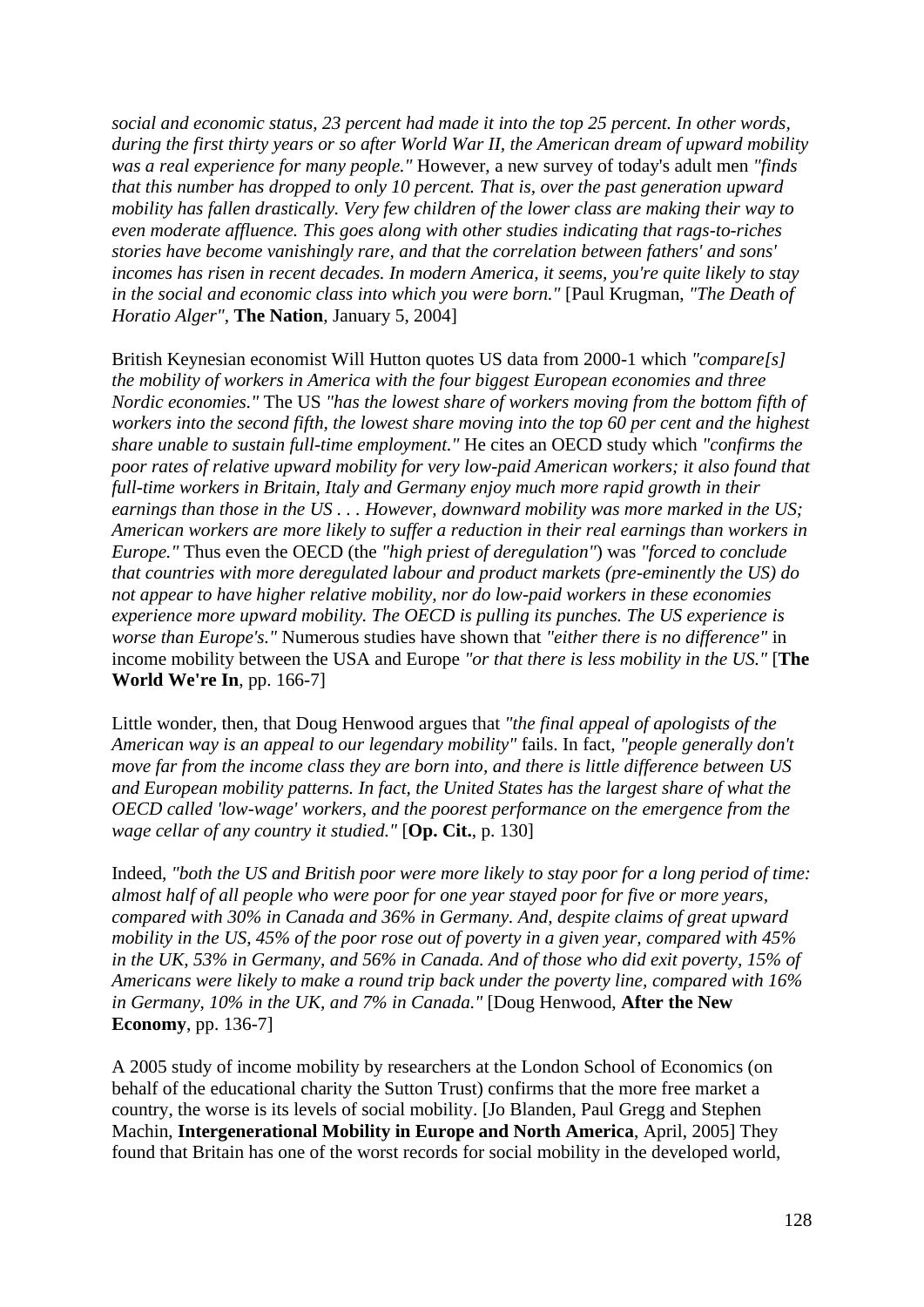beaten only by the USA out of eight European and North American countries. Norway was the best followed by Denmark, Sweden, Finland, Germany and Canada.

This means that children born to poor families in Britain and the USA are less likely to fulfil their full potential than in other countries and are less likely to break free of their backgrounds than in the past. In other words, we find it harder to earn more money and get better jobs than our parents. Moreover, not only is social mobility in Britain much lower than in other advanced countries, it is actually declining and has fallen markedly over time. The findings were based on studies of two groups of children, one set born in the 1950s and the other in the 1970s. In the UK, while 17 per cent of the former made it from the bottom quarter income group to the top, only 11 per cent of the latter did so. Mobility in the Nordic countries was twice that of the UK. While only the US did worse than the UK in social mobility

The puzzle of why, given that there is no evidence of American exceptionalism or higher social mobility, the myth persists has an easy solution. It has utility for the ruling class in maintaining the system. By promoting the myth that people can find the path to the top easy then the institutions of power will not be questioned, just the moral character of the many who do not.

Needless to say, income mobility does not tell the whole story. Increases in income do not automatically reflect changes in class, far from it. A better paid worker is still working class and, consequently, still subject to oppression and exploitation during working hours. As such, income mobility, while important, does not address inequalities in power. Similarly, income mobility does not make up for a class system and its resulting authoritarian social relationships and inequalities in terms of liberty, health and social influence. And the facts suggest that the capitalist dogma of "meritocracy" that attempts to justify this system has little basis in reality. Capitalism is a class ridden system and while there is some changes in the make-up of each class they are remarkably fixed, particularly once you get to the top 5-10% of the population (i.e. the ruling class).

Logically, this is not surprising. There is no reason to think that more unequal societies should be more mobile. The greater the inequality, the more economic power those at the top will have and, consequently, the harder it will be those at the bottom to climb upwards. To suggest otherwise is to argue that it is easier to climb a mountain than a hill! Unsurprisingly the facts support the common sense analysis that the higher the inequality of incomes and wealth, the lower the equality of opportunity and, consequently, the lower the social mobility.

Finally, we should point out even if income mobility was higher it does not cancel out the fact that a class system is marked by differences in **power** which accompany the differences in income. In other words, because it is possible (in theory) for everyone to become a boss this does not make the power and authority that bosses have over their workers (or the impact of their wealth on society) any more legitimate (just because everyone -- in theory -- can become a member of the government does not make government any less authoritarian). Because the membership of the boss class can change does not negate the fact that such a class exists.

Ultimately, using (usually highly inflated) notions of social mobility to defend a class system is unconvincing. After all, in most slave societies slaves could buy their freedom and free people could sell themselves into slavery (to pay off debts). If someone tried to defend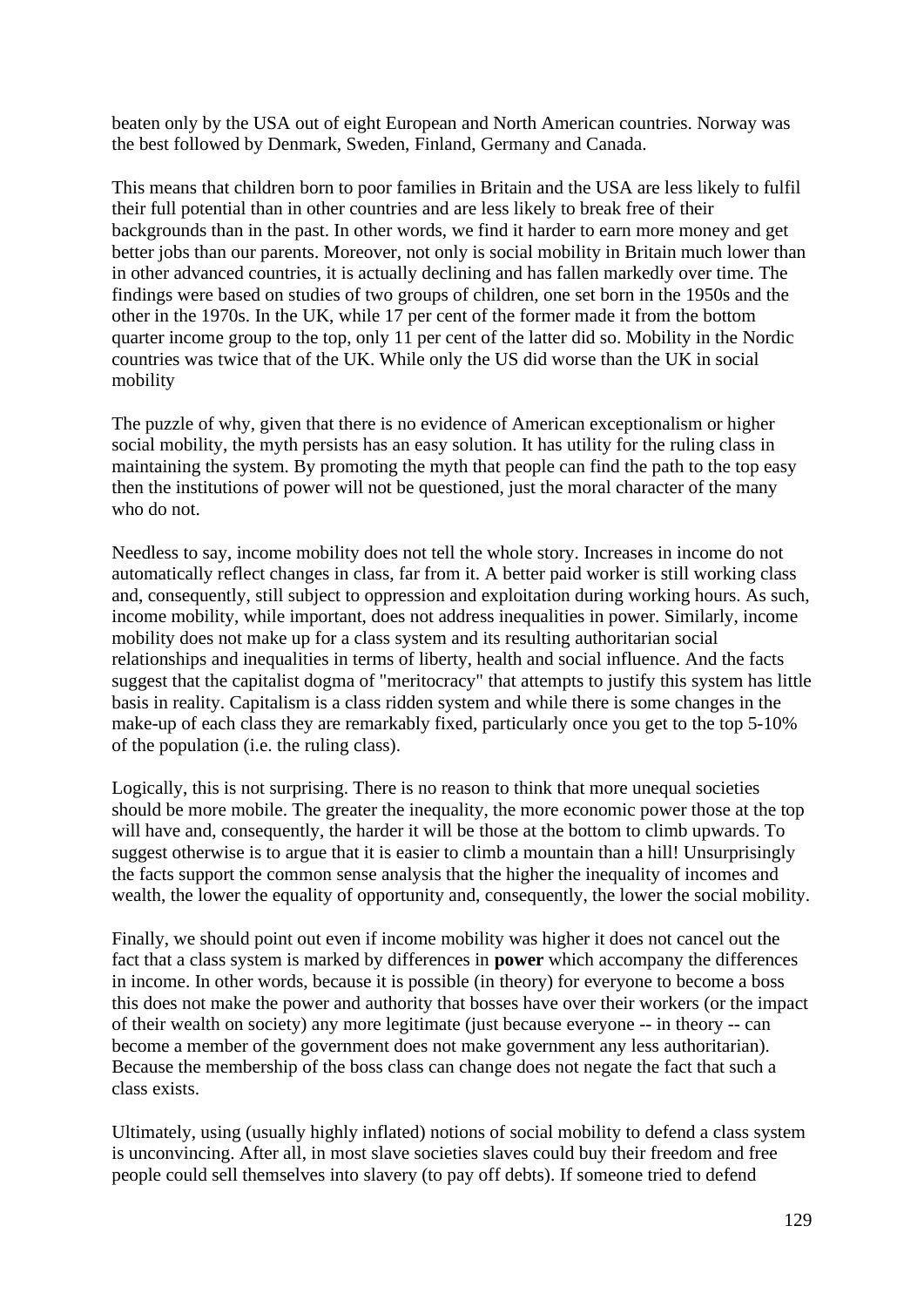slavery with the reference to this fact of social mobility they would be dismissed as mad. The evil of slavery is not mitigated by the fact that a few slaves could stop being slaves if they worked hard enough.

#### **B.7.3 Why is the existence of classes denied?**

It is clear, then, that classes do exist, and equally clear that individuals can rise and fall within the class structure -- though, of course, it's easier to become rich if you're born in a rich family than a poor one. Thus James W. Loewen reports that *"ninety-five percent of the executives and financiers in America around the turn of the century came from upper-class or upper-middle-class backgrounds. Fewer than 3 percent started as poor immigrants or farm children. Throughout the nineteenth century, just 2 percent of American industrialists came from working-class origins"* [in *"Lies My Teacher Told Me"* citing William Miller, *"American Historians and the Business Elite,"* in **Men in Business**, pp. 326-28; cf. David Montgomery, **Beyond Equality**, pg. 15] And this was at the height of USA "free market" capitalism. According to a survey done by C. Wright Mills and reported in his book **The Power Elite**, about 65% of the highest-earning CEOs in American corporations come from wealthy families. Meritocracy, after all, does not imply a "classless" society, only that some mobility exists between classes. Yet we continually hear that class is an outmoded concept; that classes don't exist any more, just atomised individuals who all enjoy "equal opportunity," "equality before the law," and so forth. So what's going on?

The fact that the capitalist media are the biggest promoters of the "end-of-class" idea should make us wonder exactly **why** they do it. Whose interest is being served by denying the existence of classes? Clearly it is those who run the class system, who gain the most from it, who want everyone to think we are all "equal." Those who control the major media don't want the idea of class to spread because they themselves are members of the ruling class, with all the privileges that implies. Hence they use the media as propaganda organs to mould public opinion and distract the middle and working classes from the crucial issue, i.e., their own subordinate status. This is why the mainstream news sources give us nothing but superficial analyses, biased and selective reporting, outright lies, and an endless barrage of yellow journalism, titillation, and "entertainment," rather than talking about the class nature of capitalist society (see section D.3 -- ["How does wealth influence the mass media?"\)](sectionD.html#secd3)

The universities, think tanks, and private research foundations are also important propaganda tools of the ruling class. This is why it is virtually taboo in mainstream academic circles to suggest that anything like a ruling class even exists in the United States. Students are instead indoctrinated with the myth of a "pluralist" and "democratic" society -- a Never-Never Land where all laws and public policies supposedly get determined only by the amount of "public support" they have -- certainly not by any small faction wielding power in disproportion to its size.

To deny the existence of class is a powerful tool in the hands of the powerful. As Alexander Berkman points out, *"[o]ur social institutions are founded on certain ideas; so long as the latter are generally believed, the institutions built on them are safe. Government remains strong because people think political authority and legal compulsion necessary. Capitalism will continue as long as such an economic system is considered adequate and just. The weakening of the ideas which support the evil and oppressive present day conditions means the ultimate breakdown of government and capitalism."* [*"Author's Foreword,"* **What is Anarchism?**, p. xii]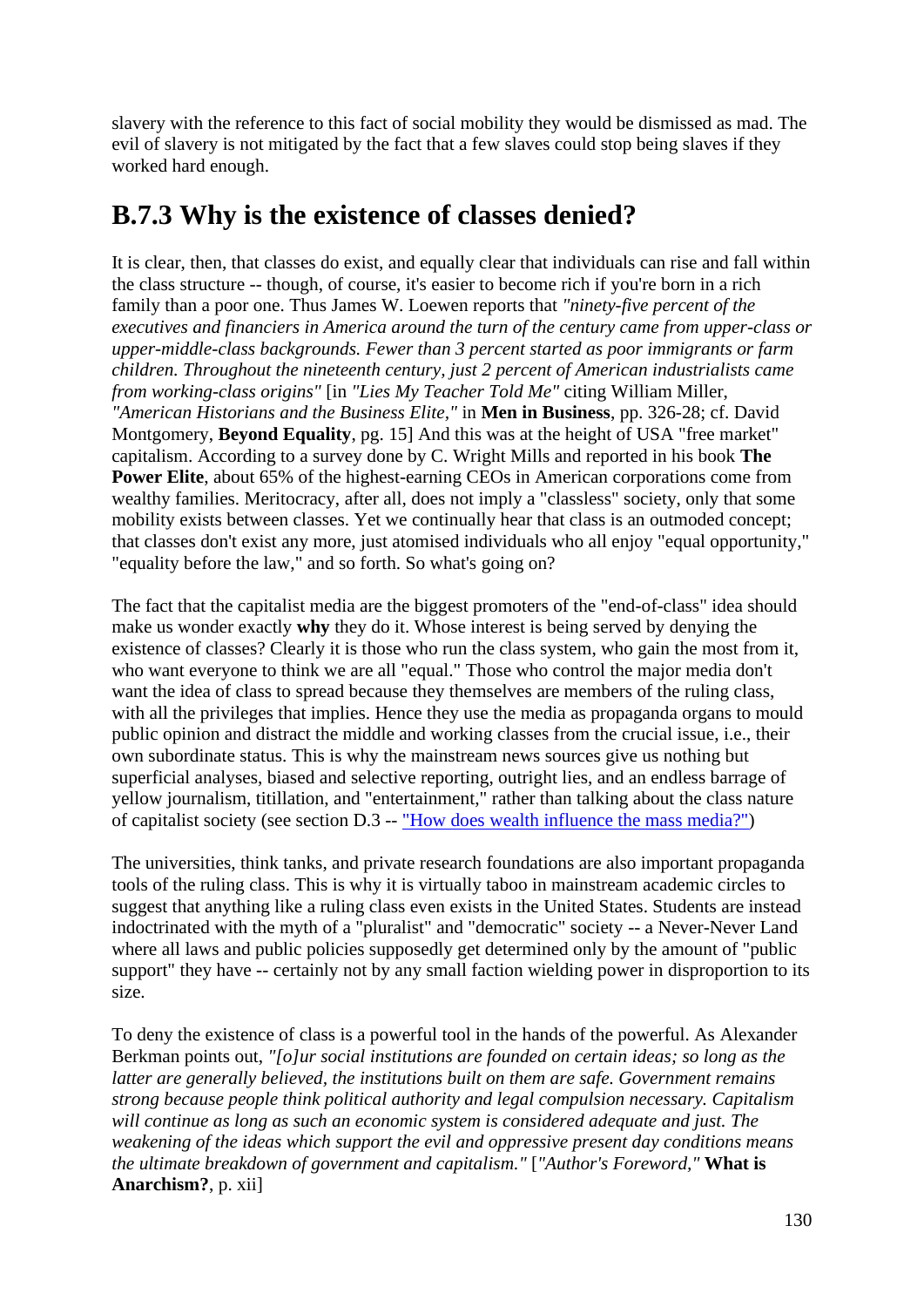Unsurprisingly, to deny the existence of classes is an important means of bolstering capitalism, to undercut social criticism of inequality and oppression. It presents a picture of a system in which only individuals exist, ignoring the differences between one set of people (the ruling class) and the others (the working class) in terms of social position, power and interests. This obviously helps those in power maintain it by focusing analysis away from that power and its sources (wealth, hierarchy, etc.).

It also helps maintain the class system by undermining collective struggle. To admit class exists means to admit that working people share common interests due to their common position in the social hierarchy. And common interests can lead to common action to change that position. Isolated consumers, however, are in no position to act for themselves. One individual standing alone is easily defeated, whereas a *union* of individuals supporting each other is not. Throughout the history of capitalism there have been attempts by the ruling class -- often successful -- to destroy working class organisations. Why? Because in union there is power -- power which can destroy the class system as well as the state and create a new world.

That's why the very existence of class is denied by the elite. It's part of their strategy for winning the battle of ideas and ensuring that people remain as atomised individuals. By *"manufacturing consent"* (to use Walter Lipman's expression for the function of the media), force need not be used. By limiting the public's sources of information to propaganda organs controlled by state and corporate elites, all debate can be confined within a narrow conceptual framework of capitalist terminology and assumptions, and anything premised on a different conceptual framework can be marginalised. Thus the average person is brought to accept current society as "fair" and "just," or at least as "the best available," because no alternatives are ever allowed to be discussed.

### **B.7.4 What do anarchists mean by** *"class consciousness"***?**

Given that the existence of classes is often ignored or considered unimportant ("boss and worker have common interests") in mainstream culture, its important to continually point out the facts of the situation: that a wealthy elite run the world and the vast majority are subjected to hierarchy and work to enrich this elite. To be class conscious means that we are aware of the objective facts and act appropriately to change them.

This is why anarchists stress the need for *"class consciousness,"* for recognising that classes exist and that their interests are in **conflict.** The reason why this is the case is obvious enough. As Alexander Berkman argues, *"the interests of capital and labour are not the same. No greater lie was ever invented than the so-called 'identity of interests' [between capital and labour] . . . labour produces all the wealth of the world . . . [and] capital is owned by the masters is stolen property, stolen products of labour. Capitalist industry is the process of continuing to appropriate the products of labour for the benefit of the master class . . . It is clear that your interests as a worker are different from the interests of your capitalistic masters. More than different: they are entirely opposite; in fact, contrary, antagonistic to each other. The better wages the boss pays you, the less profit he makes out of you. It does not require great philosophy to understand that."* [**What is Anarchism?**, pp. 75-6]

That classes are in conflict can be seen from the post-war period in most developed countries. Taking the example of the USA, the immediate post-war period (the 1950s to the 1970s) were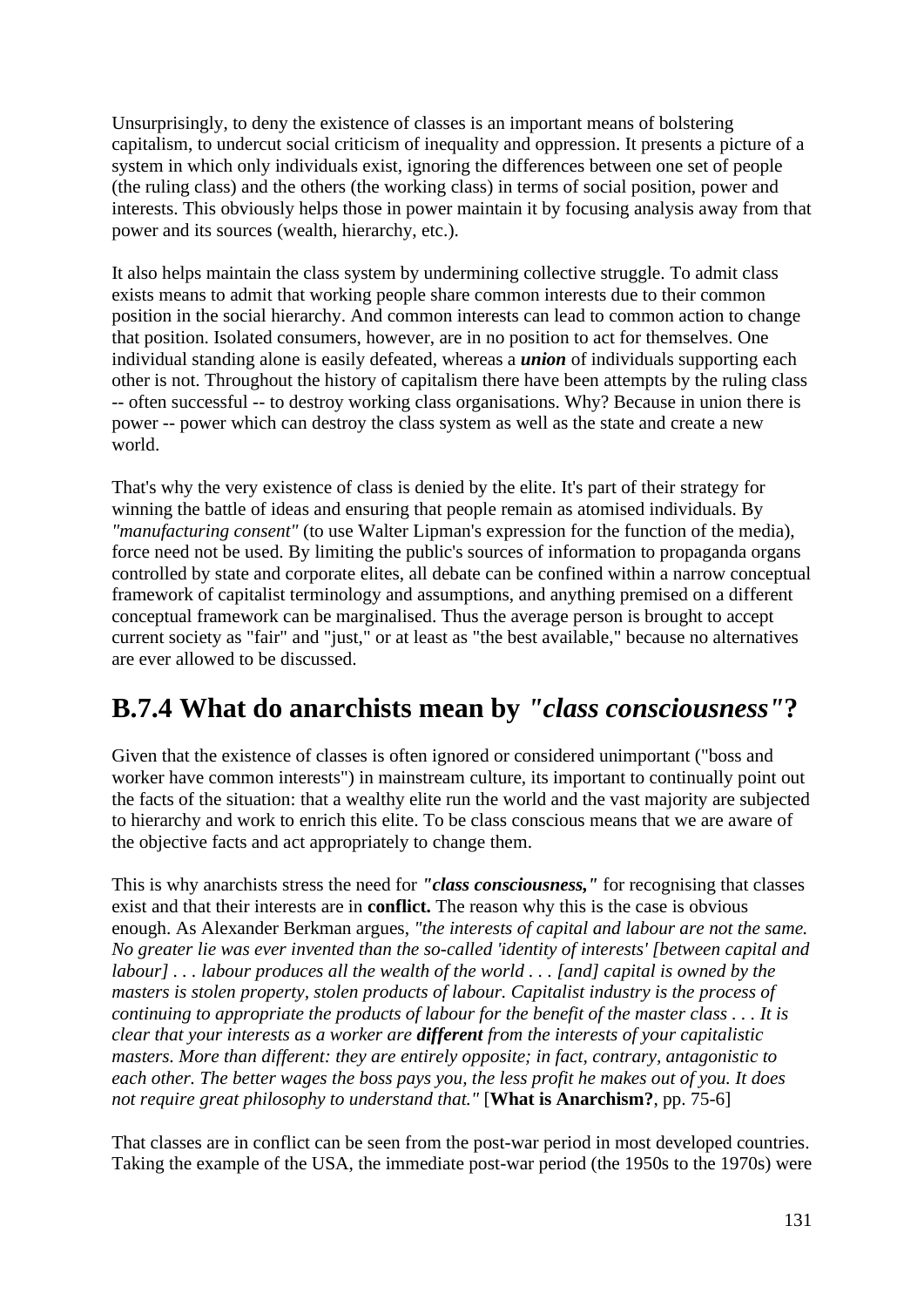marked by social conflict, strikes and so forth. From the 1980s onwards, there was a period of relative social peace because the bosses managed to inflict a series of defeats on the working class. Workers became less militant, the trade unions went into a period of decline and the success of capitalism proclaimed. If the interests of both classes were the same we would expect that all sections of society would have benefited more in the 1980s onwards than between the 1950s to 1970s. This is **not** the case. While income grew steadily across the board between 1950 and 1980s, since then wealth has flooded up to the top while those at the bottom found it harder to make ends meet.

A similar process occurred in the 1920s when Alexander Berkman stated the obvious:

*"The masters have found a very effective way to paralyse the strength of organised labour. They have persuaded the workers that they have the same interests as the employers . . . that what is good for the employer is good for his employees . . . [that] the workers will not think of fighting their masters for better conditions, but they will be patient and wait till the employer can 'share his prosperity' with them. They will also consider the interests of 'their' country and they will not 'disturb industry' and the 'orderly life of the community' by strikes and stoppage of work. If you listen to your exploiters and their mouthpieces you will be 'good' and consider only the interests of your masters, of your city and country -- but no one cares about your interests and those of your family, the interests of your union and of your fellow workers of the labouring class. 'Don't be selfish,' they admonish you, while the boss is getting rich by your being good and unselfish. And they laugh in their sleeves and thank the Lord that you are such an idiot."* [**Op. Cit.**, pp. 74-5]

So, in a nutshell, class consciousness is to look after your own interest as a member of the working class. To be aware that there is inequality in society and that you cannot expect the wealthy and powerful to be concerned about anyone's interest except their own. That only by struggle can you gain respect and an increased slice of the wealth you produce but do not own. And that there is *"an irreconcilable antagonism"* between the ruling class and working class *"which results inevitably from their respective stations in life."* The riches of the former are *"based on the exploitation and subjugation of the latter's labour"* which means *"war between"* the two *"is unavoidable."* For the working class desires *"only equality"* while the ruling elite *"exist[s] only through inequality."* For the latter, *"as a separate class, equality is death"* while for the former *"the least inequality is slavery."* [Bakunin, **The Basic Bakunin**, p. 97 and pp. 91-2]

Although class analysis may at first appear to be a novel idea, the conflicting interests of the classes is **well** recognised on the other side of the class divide. For example, James Madison in the **Federalist Paper** #10 states that *"those who hold and those who are without have ever formed distinct interests in society."* For anarchists, class consciousness means to recognise what the bosses already know: the importance of solidarity with others in the same class position as oneself and of acting together as equals to attain common goals. The difference is that the ruling class wants to keep the class system going while anarchists seek to end it once and for all.

It could therefore be argued that anarchists actually want an *"anti-class"* consciousness to develop -- that is, for people to recognise that classes exist, to understand **why** they exist, and act to abolish the root causes for their continued existence (*"class consciousness,"* argues Vernon Richards, *"but not in the sense of wanting to perpetuate classes, but the*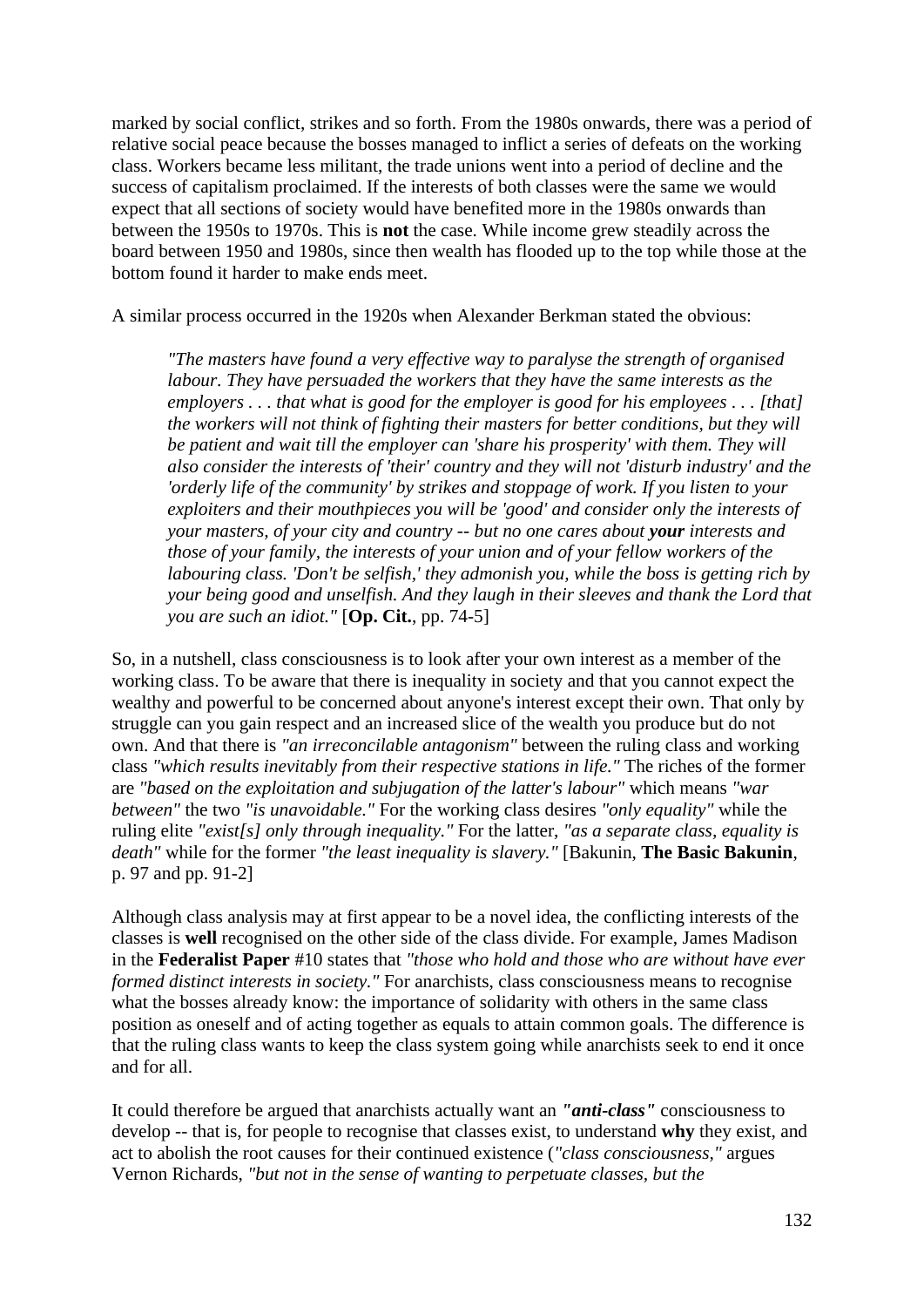*consciousness of their existence, an understanding of why they exist, and a determination, informed by knowledge and militancy, to abolish them."* [**The Impossibilities of Social Democracy**, p. 133]). In short, anarchists want to eliminate classes, not universalise the class of "wage worker" (which would presuppose the continued existence of capitalism).

More importantly, class consciousness does not involve "worker worship." To the contrary, as Murray Bookchin points out, *"[t]he worker begins to become a revolutionary when he undoes his [or her] 'workerness', when he [or she] comes to detest his class status here and now, when he begins to shed. . . his work ethic, his character-structure derived from industrial discipline, his respect for hierarchy, his obedience to leaders, his consumerism, his vestiges of puritanism."* [**Post-Scarcity Anarchism**, p. 119] For, in the end, anarchists *"cannot build until the working class gets rid of its illusions, its acceptance of bosses and faith in leaders."* [Marie-Louise Berneri, **Neither East Nor West**, p. 19]

It may be objected that there are only individuals and anarchists are trying to throw a lot of people in a box and put a label like "working class" on them. In reply, anarchists agree, yes, there are "only" individuals but some of them are bosses, most of them are working class. This is an objective division within society which the ruling class does its best to hide but which comes out during social struggle. And such struggle is part of the process by which more and more oppressed people subjectivity recognise the objective facts. And by more and more people recognising the facts of capitalist reality, more and more people will want to change them.

Currently there are working class people who want an anarchist society and there are others who just want to climb up the hierarchy to get to a position where they can impose their will to others. But that does not change the fact that their current position is that they are subjected to the authority of hierarchy and so can come into conflict with it. And by so doing, they must practise self-activity and this struggle can change their minds, what they think, and so they become radicalised. This, the radicalising effects of self-activity and social struggle, is a key factor in why anarchists are involved in it. It is an important means of creating more anarchists and getting more and more people aware of anarchism as a viable alternative to capitalism.

Ultimately, it does not matter what class you are, it's what you **believe in** that matters. And what you **do.** Hence we see anarchists like Bakunin and Kropotkin, former members of the Russian ruling class, or like Malatesta, born into an Italian middle class family, rejecting their backgrounds and its privileges and becoming supporters of working class self-liberation. But anarchists base their activity primarily on the working class (including peasants, selfemployed artisans and so on) because the working class is subject to hierarchy and so have a real need to resist to exist. This process of resisting the powers that be can and does have a radicalising effect on those involved and so what they believe in and what they do **changes.** Being subject to hierarchy, oppression and exploitation means that it is in the working class people's *"own interest to abolish them. It has been truly said that 'the emancipation of the workers must be accomplished by the workers themselves,' for no social class will do it for them . . . It is . . . the interest of the proletariat to emancipate itself from bondage . . . It is only be growing to a true realisation of their present position, by visualising their possibilities and powers, by learning unity and co-operation, and practising them, that the masses can attain freedom."* [Alexander Berkman, **Op. Cit.**, pp. 187-8]